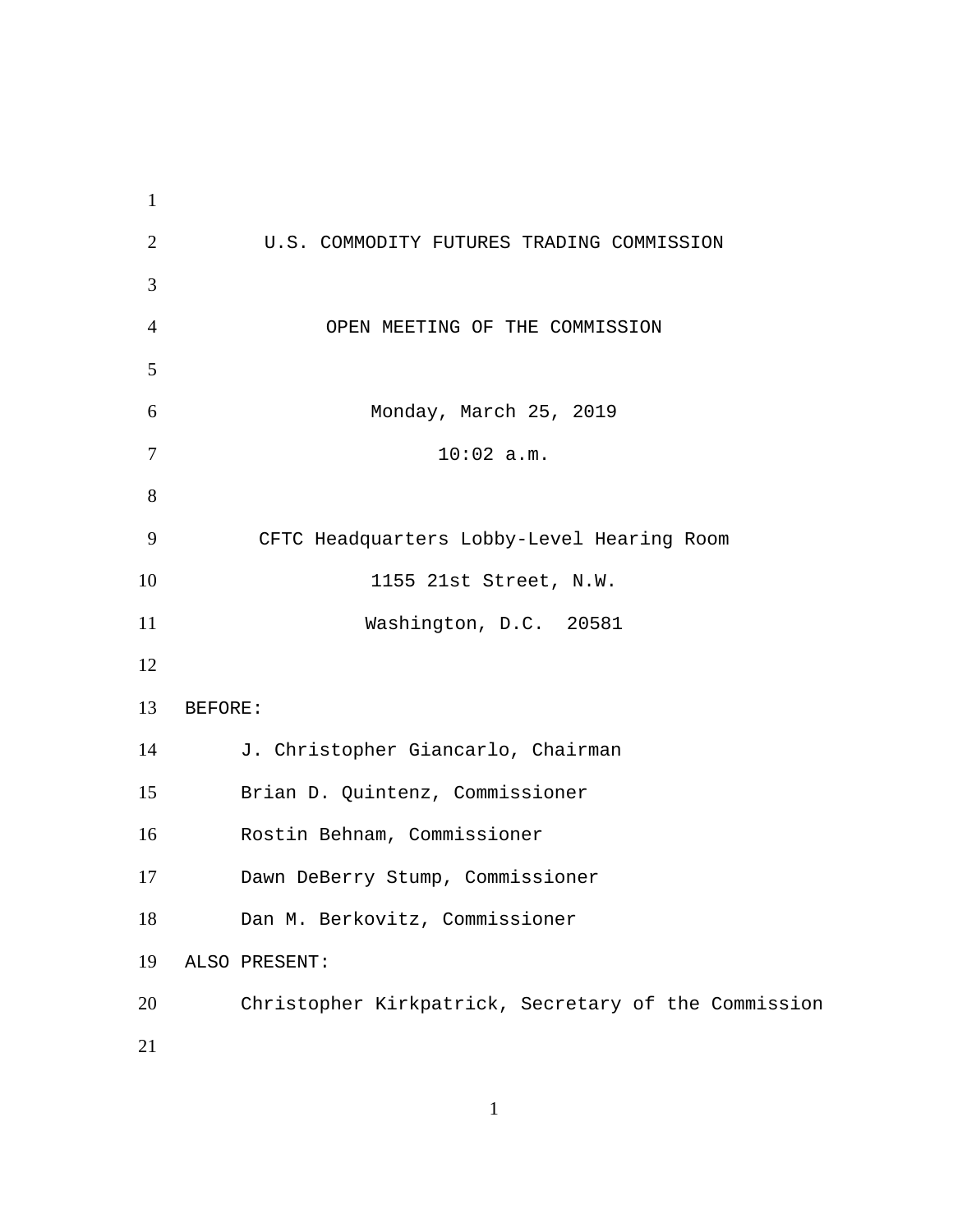| $\mathbf{1}$   |       |                                            |                 |
|----------------|-------|--------------------------------------------|-----------------|
| $\overline{2}$ |       | AGENDA                                     |                 |
| 3              |       | PRESENTATION                               | PAGE            |
| $\overline{4}$ |       | 1. Call to Order                           | 4               |
| 5              | $2$ . | Opening Statements                         | 4               |
| 6              |       | Chairman J. Christopher Giancarlo          | 4               |
| $\tau$         |       | Commissioner Brian D. Quintenz             | 11              |
| 8              |       | Commissioner Rostin Behnam                 | 12 <sup>°</sup> |
| 9              |       | Commissioner Dawn DeBerry Stump            | 17              |
| 10             |       | Commissioner Dan M. Berkovitz              | 19              |
| 11             |       | 3. First Staff Presentation: Interim Final |                 |
| 12             |       | Rule Regarding Margin Requirements for     |                 |
| 13             |       | Uncleared Swaps for Swap Dealers and Major |                 |
| 14             |       | Swap Participants in Light of Brexit       | 23              |
| 15             |       | Matt Kulkin, Division of Swap Dealer       |                 |
| 16             |       | and Intermediary Oversight (DSIO)          |                 |
| 17             |       | Frank Fisanich, DSIO                       |                 |
| 18             |       | Jacob Chachkin, DSIO                       |                 |
| 19             |       | Motion/Commissioners' Questions/           | 27              |
| 20             |       | Commissioners' Discussion/Vote             |                 |
|                |       |                                            |                 |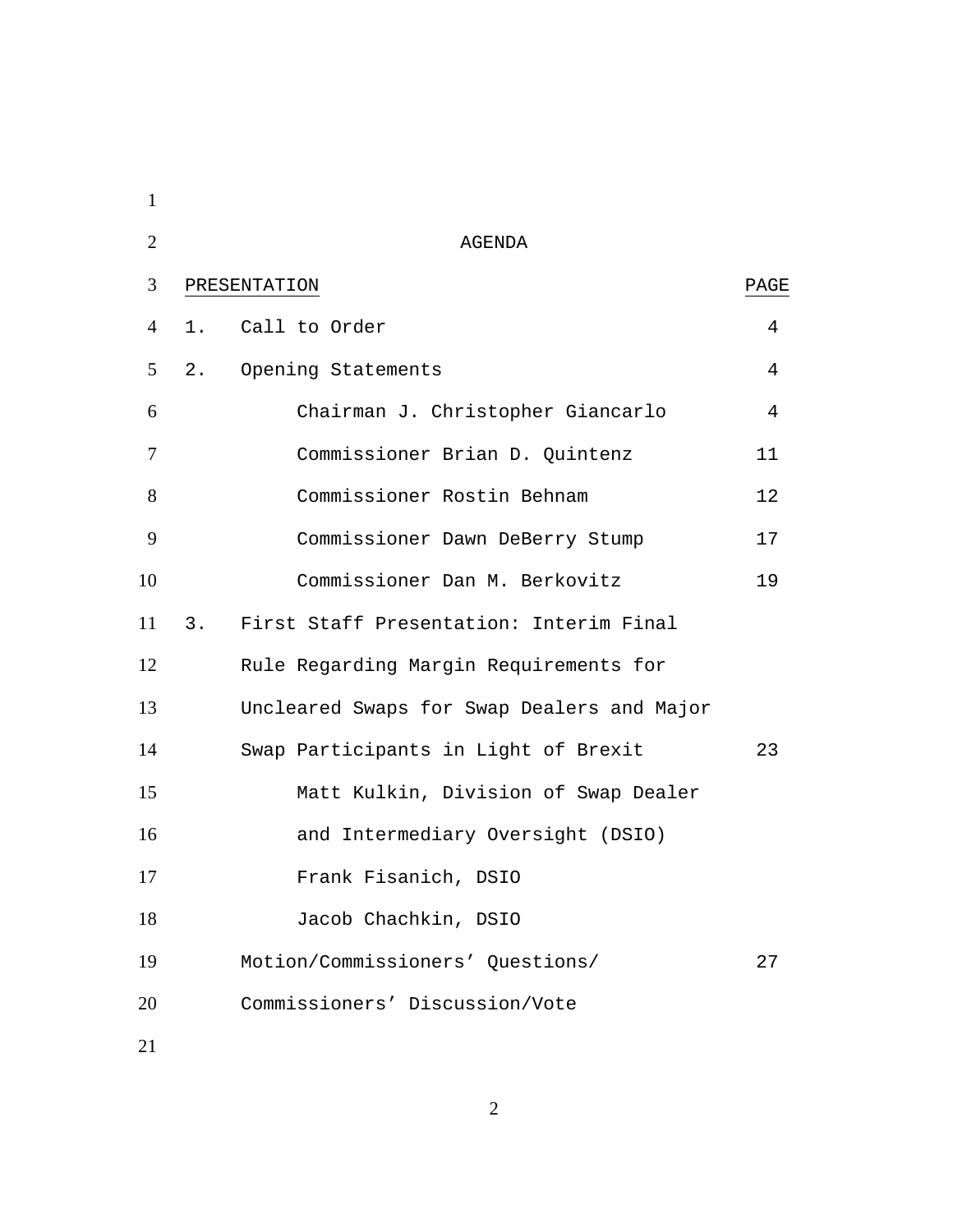| $\mathbf{1}$   |                                             |      |
|----------------|---------------------------------------------|------|
| $\overline{2}$ |                                             |      |
| 3              | AGENDA (Cont'd)                             |      |
| 4              | PRESENTATION (Cont'd)                       | PAGE |
| 5              | Second Staff Presentation: Final Rule<br>4. |      |
| 6              | Regarding the De Minimis Exception to the   |      |
| 7              | Swap Dealer Definition - Swaps Entered into |      |
| 8              | by Insured Depository Institutions in       |      |
| 9              | Connection with Loans to Customers          | 37   |
| 10             | Matt Kulkin, Division of Swap Dealer        |      |
| 11             | and Intermediary Oversight (DSIO)           |      |
| 12             | Amanda Olear, DSIO                          |      |
| 13             | Rajal Patel, DSIO                           |      |
| 14             | Jeffrey Hasterok, DSIO                      |      |
| 15             | Motion/Commissioners' Questions/            | 45   |
| 16             | Commissioners' Discussion/Vote              |      |
| 17             |                                             |      |
| 18             |                                             |      |
| 19             |                                             |      |
| 20             |                                             |      |
| 21             |                                             |      |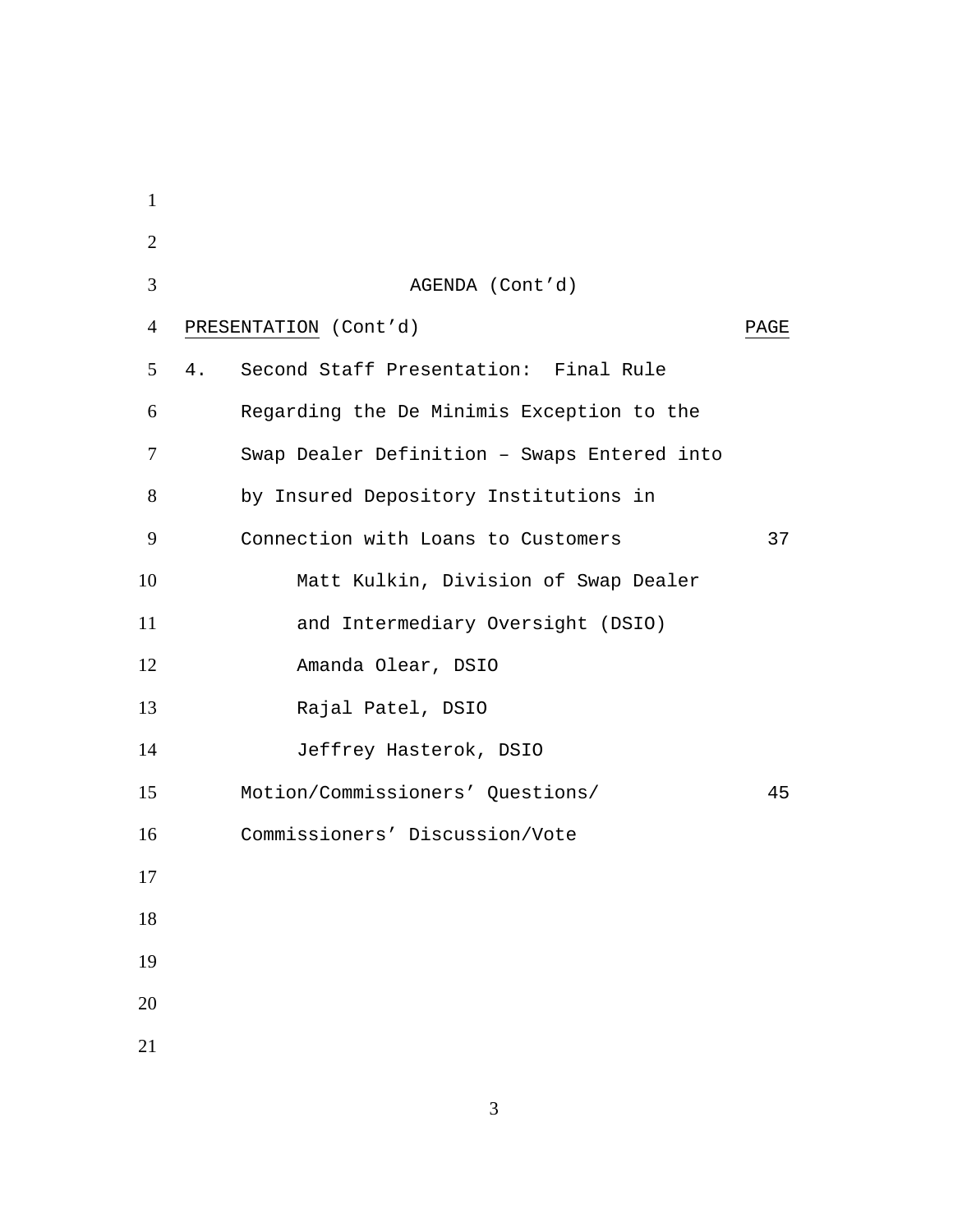1  $\mathfrak{D}$ 3 4 P R O C E E D I N G S CHAIRMAN GIANCARLO: Good morning. This meeting will come to order. Thank you. It is a meeting of the Commodity Futures Trading Commission. And I would like to welcome members of the public, market participants, and members of the media, as well as those taking part on the phone or via webcast. 5 6 7 8 9 10 I would also like to ask for your patience with me this morning as I seem to have caught an awful cold, one flight too many, clearly. 11 12 13 Today, we meet to consider two important measures. The first is an interim final rule on margin requirements for uncleared swaps for swap dealers and major swap participants in light of Brexit. The second is a final rule regarding the de minimis exception to the swap dealer definition -- swaps entered into by insured depository institutions in connection with loans to customers. Other items that had initially 14 15 16 17 18 19 20 21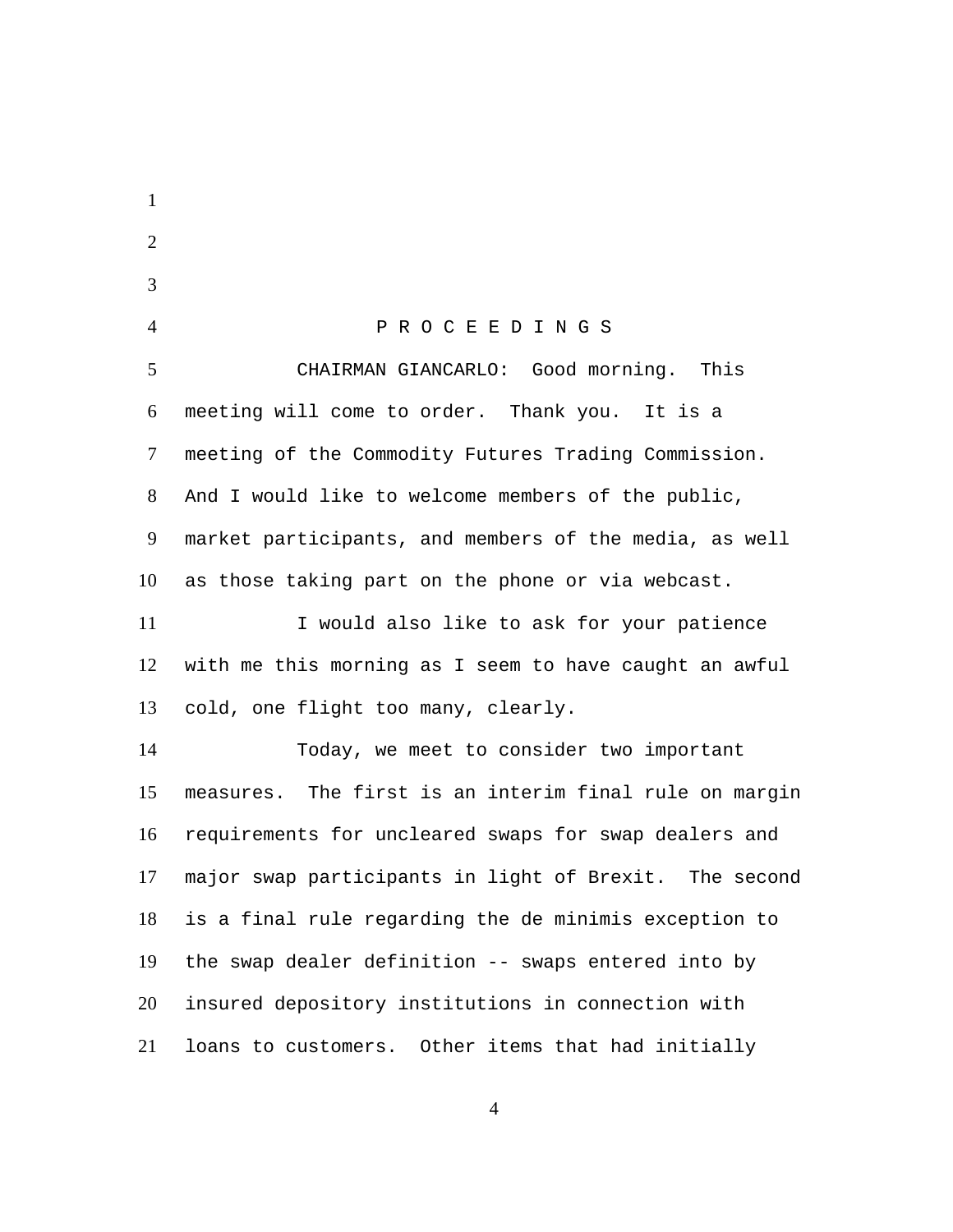been noticed for this open meeting will be forthcoming through seriatim and released over the next couple of days. 1  $\mathcal{L}$ 3

As always, let me thank the great CFTC staff for their work on today's rules and determinations and what I am sure will be instructive presentations and discussion. And I thank my fellow Commissioners, Quintenz, Behnam, Stump, and Berkovitz, for their engagement and thoughtfulness on these matters and others that are moving through the Commission. 4 5 6 7 8 9 10

Turning to the first matter, as we well know at the CFTC, trading markets crave certainty. Thus, market regulators have a responsibility to avoid creating market apprehension and doubt whenever possible. At a time of heightened market uncertainty caused by Brexit, this Commission has worked over the past several weeks to bring clarity to participants in global derivative markets by a series of separate actions and statements with its regulatory counterparts in London, Brussels, and Singapore. 11 12 13 14 15 16 17 18 19 20

21 Four weeks ago, the Commission and the Bank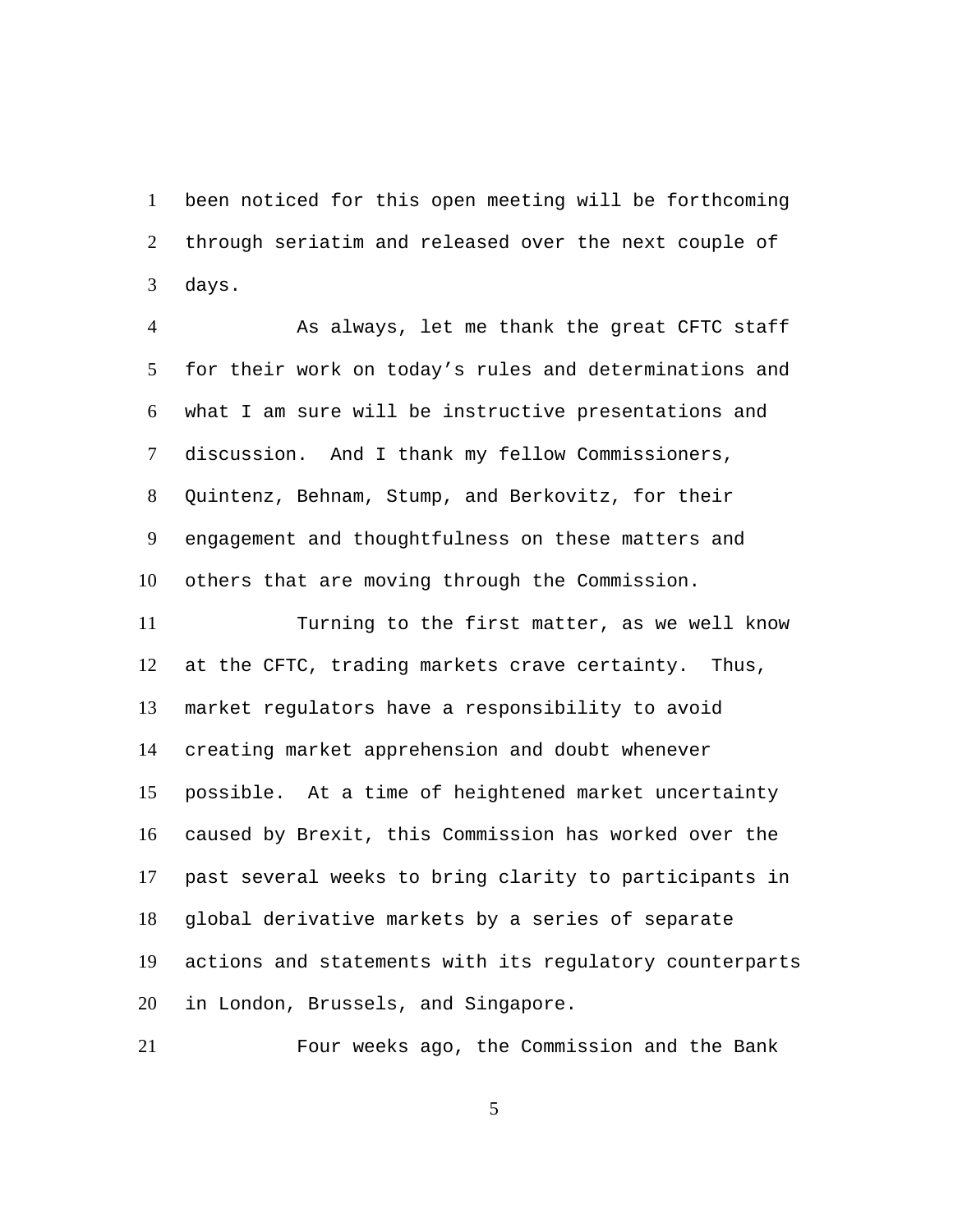of England, including the Prudential Regulation Authority and the Financial Conduct Authority, issued a statement regarding derivatives trading and clearing activities between the United Kingdom and the United States after the U.K.'s withdrawal from the European Union. The statement assured market participants of the continuity of derivatives trading and clearing activities between the U.K. and the U.S. after the U.K.'s withdrawal from the EU. 1  $\mathcal{L}$ 3 4 5 6 7 8 9

Today, the Commission takes another important step to bring certainty to the global derivative markets. Consistent with actions taken by U.S. prudential regulators, we are providing regulatory certainty regarding the transfer of uncleared legacy swaps to facilitate global swaps market participants' needs in the event that the U.K. withdraws from the EU without a negotiated withdrawal agreement. 10 11 12 13 14 15 16 17

Soon, the Commission and the Financial Conduct Authority intend to sign two memoranda of understanding related to the U.K.'s withdrawal from the EU. The two signed MOUs will update existing MOUs 18 19 20 21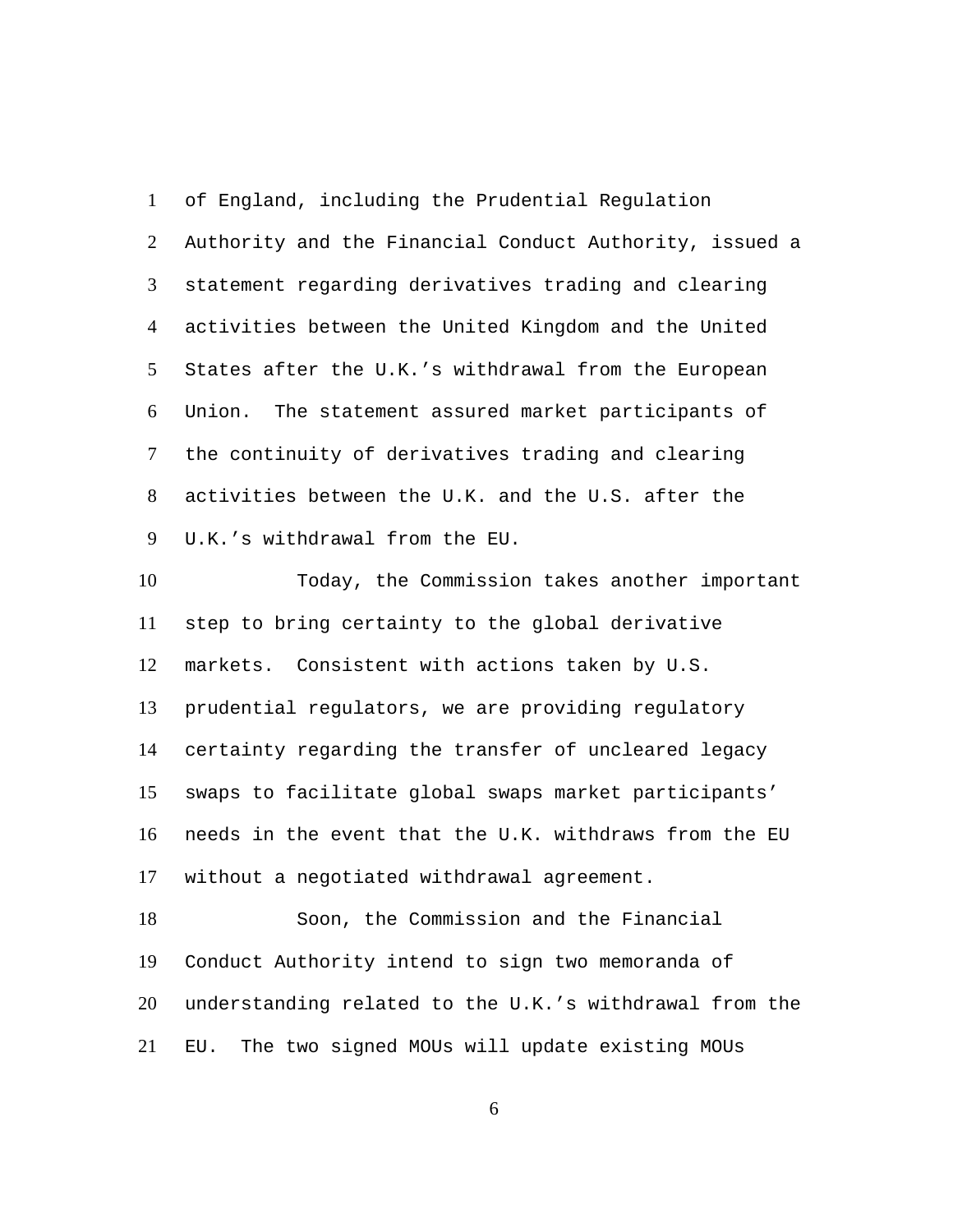originally signed in 2016 and 2013 to provide for continued supervisory cooperation with respect to certain firms and the derivatives and the alternate investment fund industry. The signing of these supervisory MOUs with the FCA will ensure continuity and effective cross-border oversight of derivative markets and market participants. These measures show that the U.K. and the U.S. authorities are committed to taking measures to ensure the U.K.'s withdrawal from the EU in whatever form it takes will not create regulatory uncertainty regarding derivative market activity between the U.K. and the U.S. These measures will help support financial stability and the sound functioning of financial markets. They also will give confidence to market participants about their ability to trade and manage risk through these markets. 1  $\mathcal{L}$ 3 4 5 6 7 8 9 10 11 12 13 14 15 16 I compliment the DSIO staff for putting 17

together this interim final rule and request for comment. And I commend them for the many hours of hard work, the quality of that work, and their thoughtfulness and engagement throughout. And I am 18 19 20 21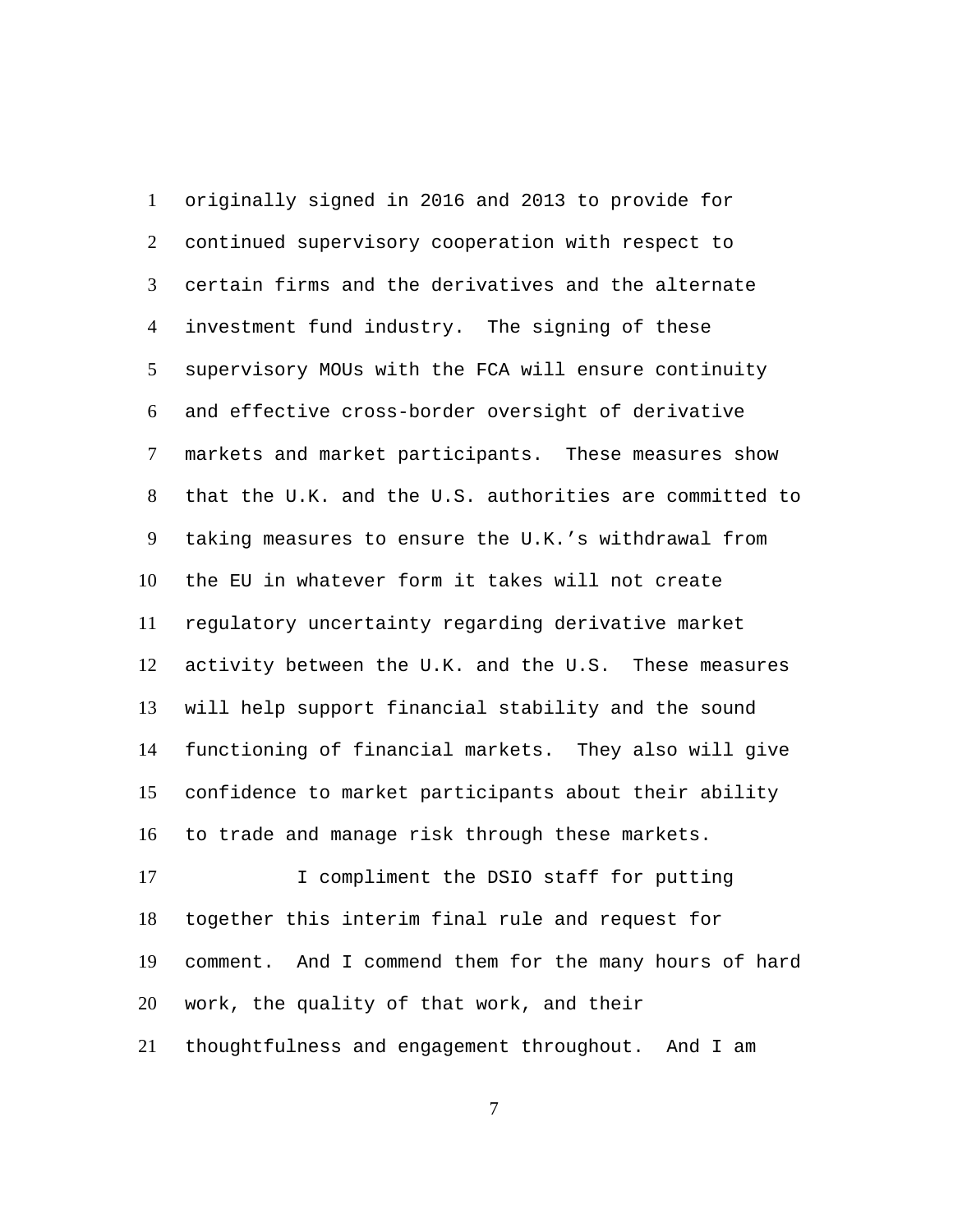also very grateful to my fellow Commissioners for their commitment and engagement on these critical actions. 1  $\mathcal{L}$ 

Turning to the second matter, the Commission will consider today the final rule for the de minimis exception for swaps entered into by IDIs, insured depository institutions, in connection with loans to customers. We have received strong public support for providing a narrowly tailored exception that promotes the use of loan-related swaps in a commercially practical and cost-effective manner. I believe the joint statement I issued with SEC Chairman Clayton in December was clear about the authority and intent to address these types of swaps. 3 4 5 6 7 8 9 10 11 12 13

This final rule will increase efficiencies and reduce the burdens for banks, particularly small and regional banks, to enter into swaps with their enduser loan customers without the added burden of unnecessary regulation and associated compliance costs. These important loan-related swaps allow borrowers to minimize and hedge interest rate, currency, and commodity risks and focus on growing their businesses 14 15 16 17 18 19 20 21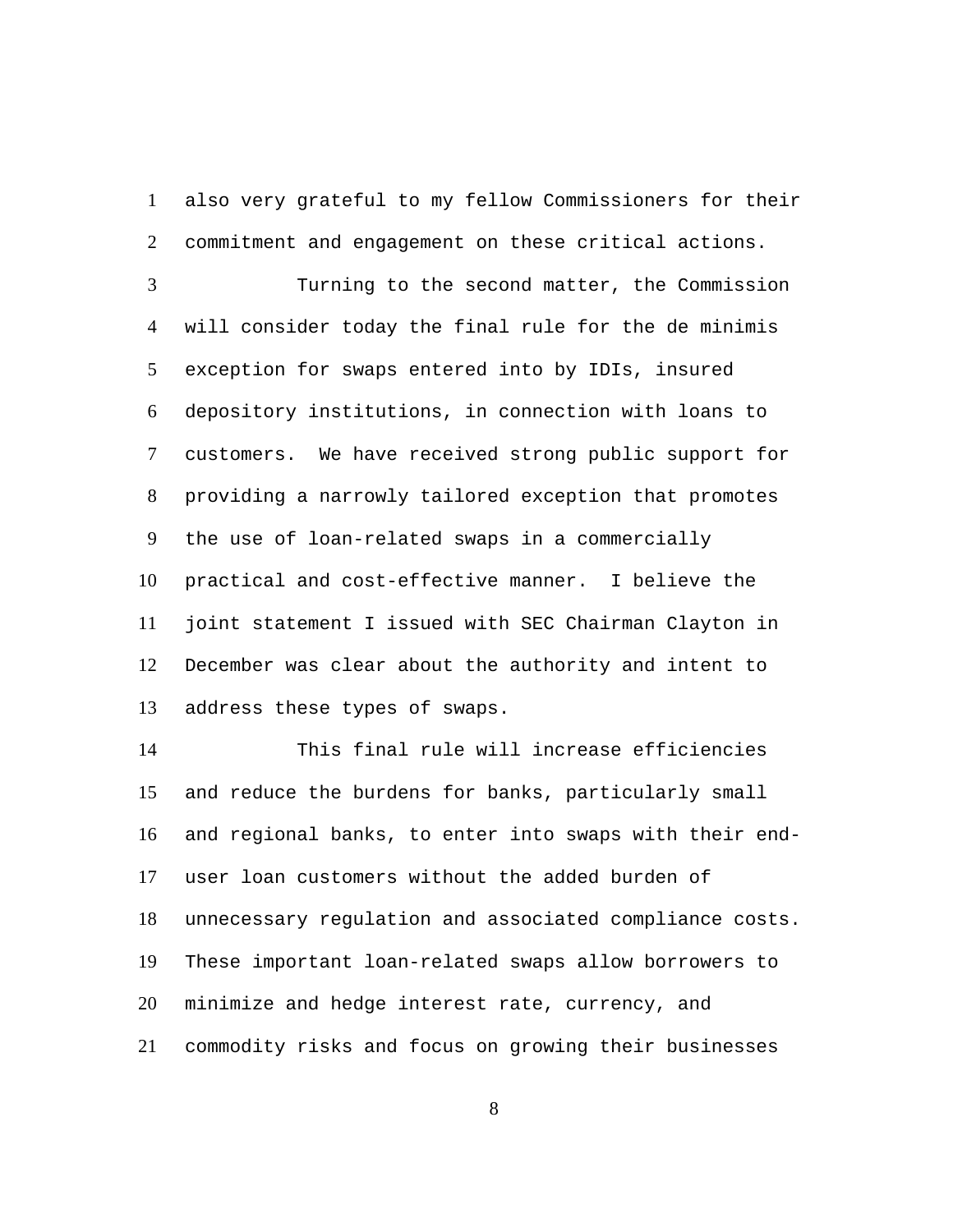and, as a result, the economy. Similarly, lenders benefit from these swaps by way of improved creditworthiness of borrowers with an improved ability to repay their loans. 1  $2^{\circ}$ 3 4

The preamble to the final rule directs the CFTC Office of Chief Economist to conduct a study after three years of implementation. This study will examine future trading data to see how the market has operated under the rule. It will assist the future Commission in considering whether there is a need for limitations on IDI swaps activity and if so, at what levels. The study is the result of a discussion I had with Commissioner Berkovitz, who suggested adding limits to the notional size of the swaps in connection with the principal balance of the related loans. 5 6 7 8 9 10 11 12 13 14 15

The final rule before us does not set such limits but requires the study and does not preclude the Commission from setting limits in the future if deemed appropriate based on the results of that study. I believe in posing such limits at this time, however, would be inappropriate without data on which to base 16 17 18 19 20 21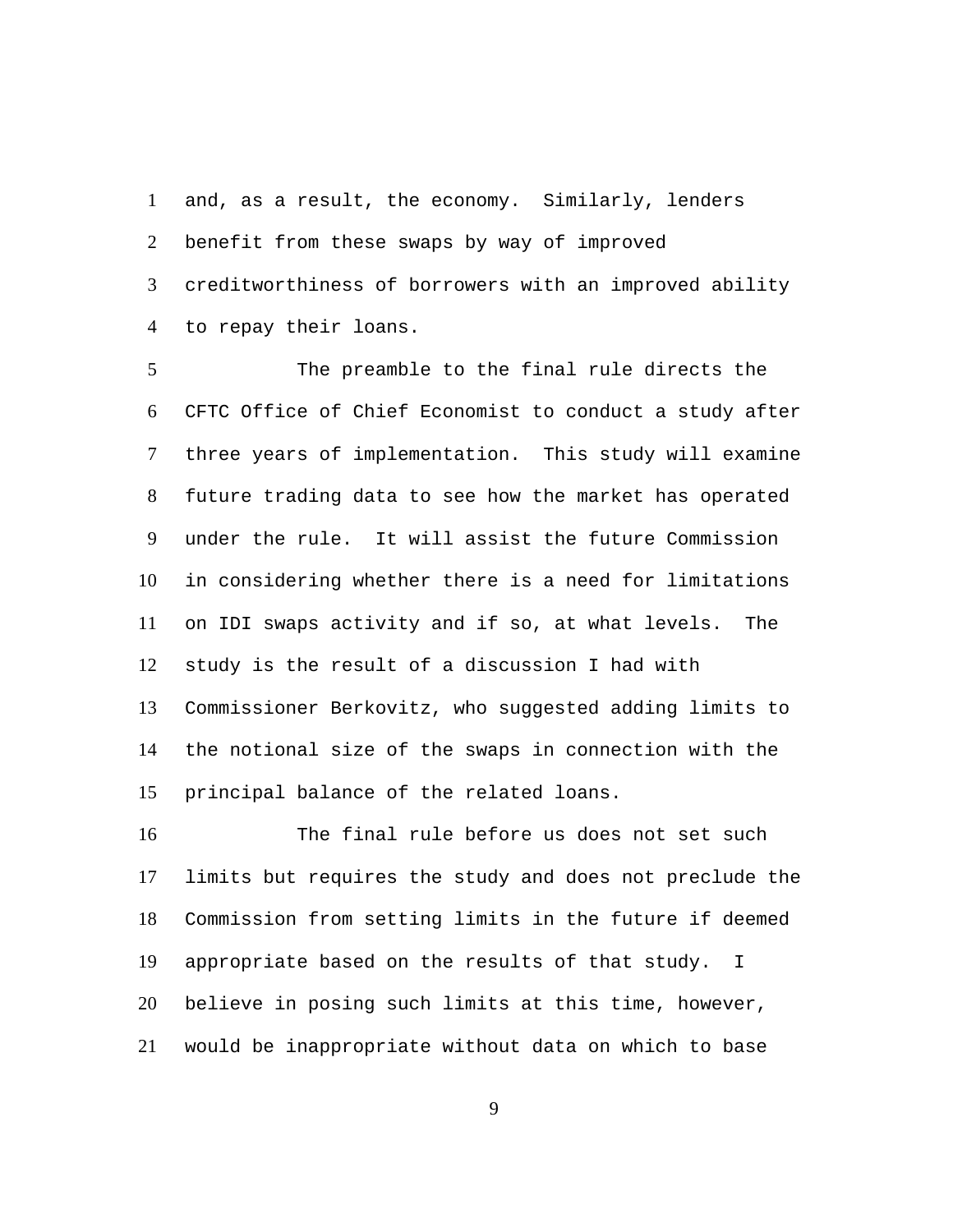such limits and without supportive public comments. As I have said many times before, I believe the CFTC policy is best when it is driven by hard data and not assumptions, but I do take seriously indeed the concern about potential misuse of this rule in ways that are not intended. The preamble makes clear that the Commission expects that the swaps entered into by IDIs are made in connection with and related to the originating loan. For instance, a swap with a borrower entering into it for speculative or investment purposes not related to the loan would not be excepted by the IDI from the de minimis calculation. And IDIs, depository institutions, remain subject to prudential supervision for all of their activities, including swaps activities. 1  $\mathcal{L}$ 3 4 5 6 7 8 9 10 11 12 13 14 15

Finally, this rule does not remove the core Dodd-Frank Act swaps requirements of clearing, posttrade reporting, and mandatory trade execution, which I fully support. 16 17 18 19

Again, I am pleased to see this rule finalized. I do not intend to put before the 20 21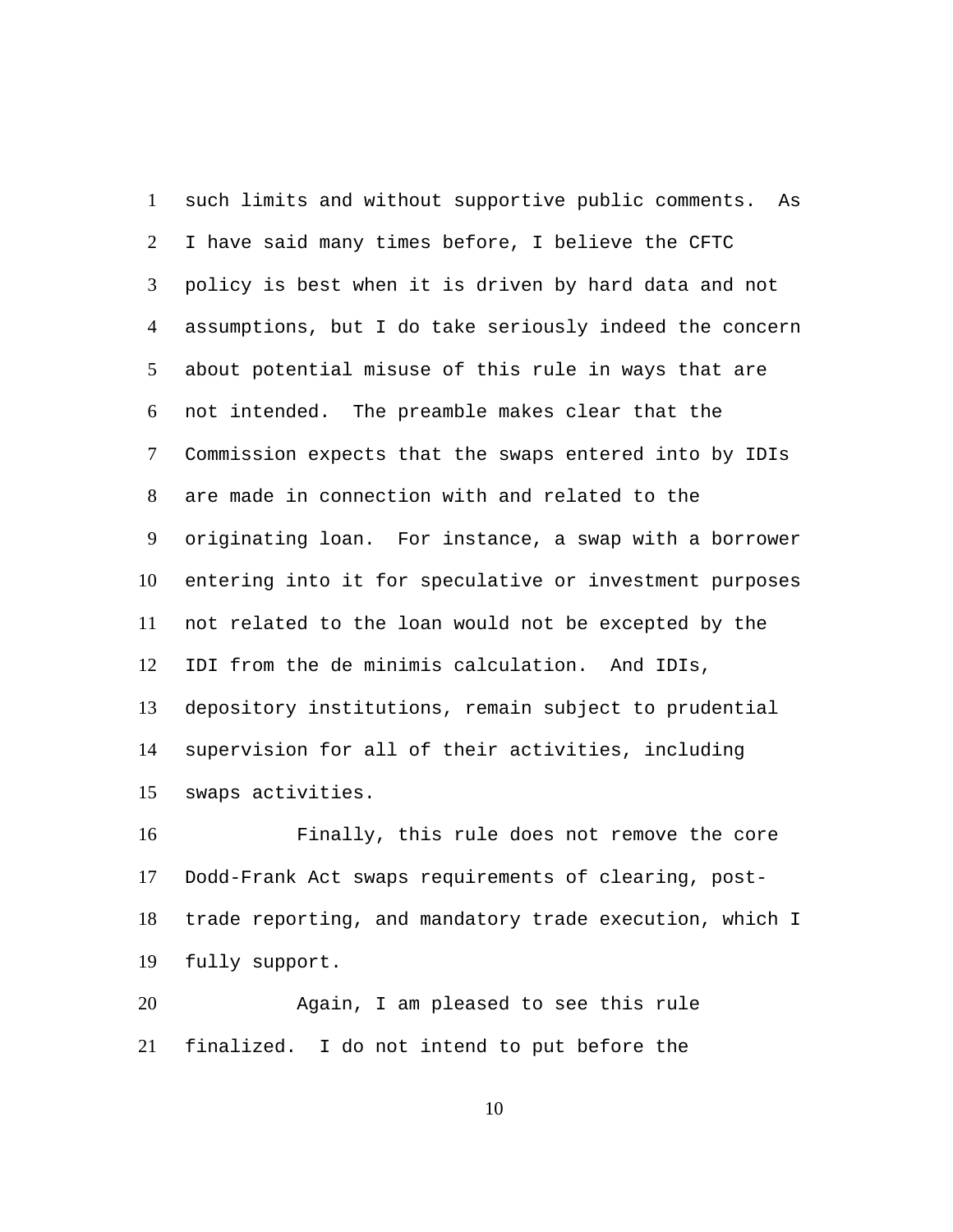Commission any other de minimis exception during my remaining time on the Commission. Nevertheless, staff continues to study possible alternative metrics for the calculation of the swap dealer de minimis threshold, including possible risk-based approaches. And I expect the results of that work will be reviewed by the Commission under the next chairman and considered then for further action. 1  $\mathcal{L}$ 3 4 5 6 7 8

In conclusion, I want to thank everyone at the tables and those seated behind them for their fine work on these rules and determinations. And I look forward to their presentations and to hearing from my fellow Commissioners. 9 10 11 12 13

I would now like to go to Commissioners for their opening statements. And I will begin by recognizing Commissioner Quintenz for his opening remarks. 14 15 16 17

COMMISSIONER QUINTENZ: Thank you, Mr. Chairman. And thank you for calling this open meeting to consider two very important rules that are of great significance to both the global and the domestic swaps 18 19 20 21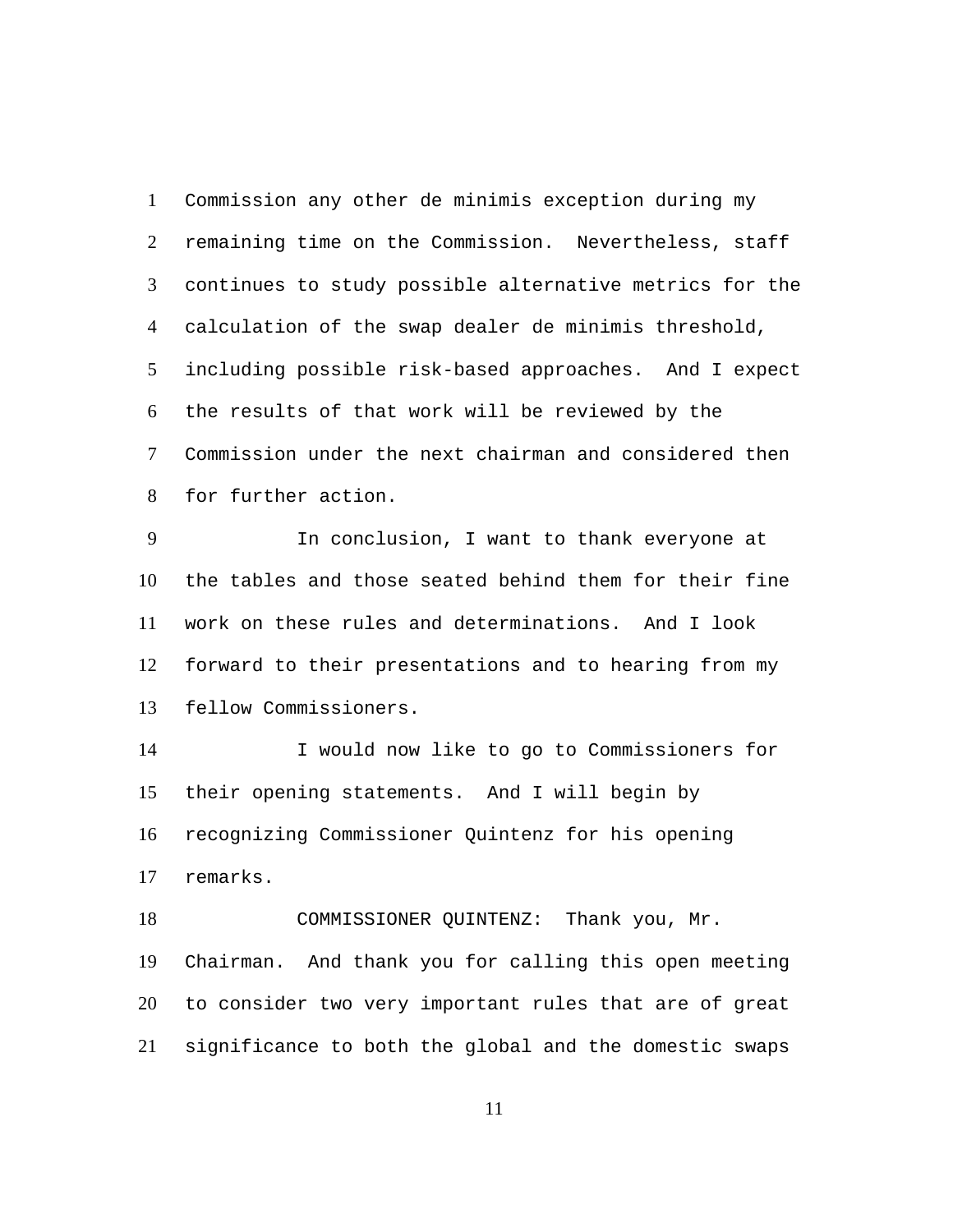1 markets.

15

The first, as you described, provides the market with much needed regulatory certainty in light of a potential forthcoming Brexit. The second amends the de minimis exception from swap dealer registration for IDIs to ensure that Main Street banks will be able to continue to serve the needs of their small- and medium-sized commercial clients without registering as a swap dealer. Of course, this rule addresses only one of many potential improvements contemplated by the June 2018 proposal that should be ultimately finalized by the Commission.  $\mathcal{L}$ 3 4 5 6 7 8 9 10 11 12 I am looking forward to hearing the presentations, asking questions, giving fuller comments 13 14

on each rule at the conclusion of the staff presentations, but ultimately supporting both rules. I thank the staff very much for their hard work. Thank you. 16 17 18

19 CHAIRMAN GIANCARLO: Thank you. 20 Commissioner Behnam? 21 COMMISSIONER BEHNAM: Thank you, Mr.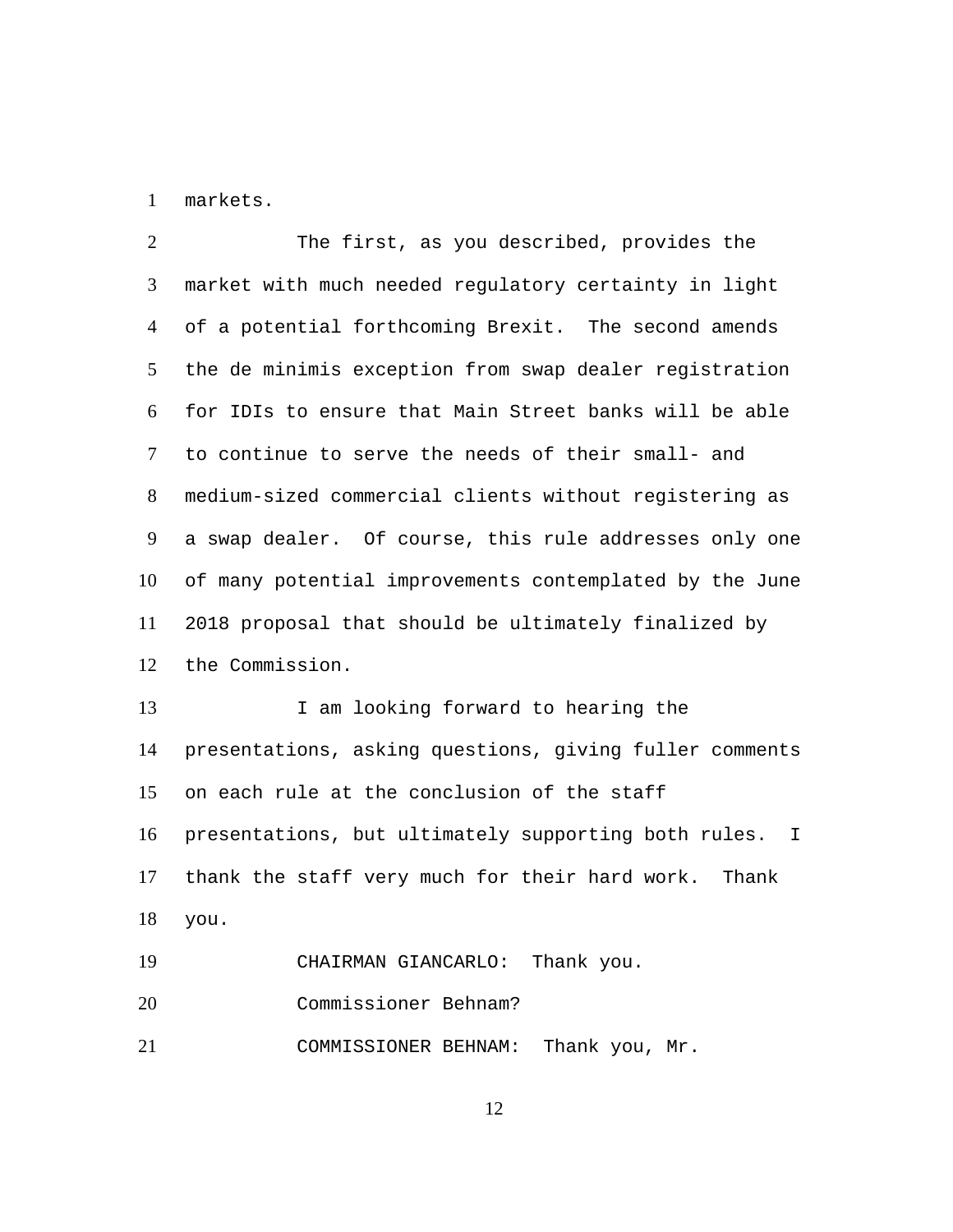1 Chairman.

Before I start my prepared remarks, my prepared opening, I do want to thank you and recognize your leadership on the Brexit-related matters, notwithstanding the obvious rulemaking we are addressing this morning. There have been a number of issues you have brought up. You have kept staff and the Commission up-to-date on the changes, which is out of our hand, right? We can only react, but do appreciate your leadership. I think, of all U.S. regulators, we are probably best prepared. And that is, of course, because of you. So thank you. And I look forward to asking questions and taking a vote on that.  $\mathcal{L}$ 3 4 5 6 7 8 9 10 11 12 13 14

I want to thank all of the Commission staff who worked to make today's meeting possible, both those who will be presenting at the table today and those who provided the knowledge and analysis supporting their statements. I will keep this statement brief as I have submitted a statement for publication with the final rule. 15 16 17 18 19 20 21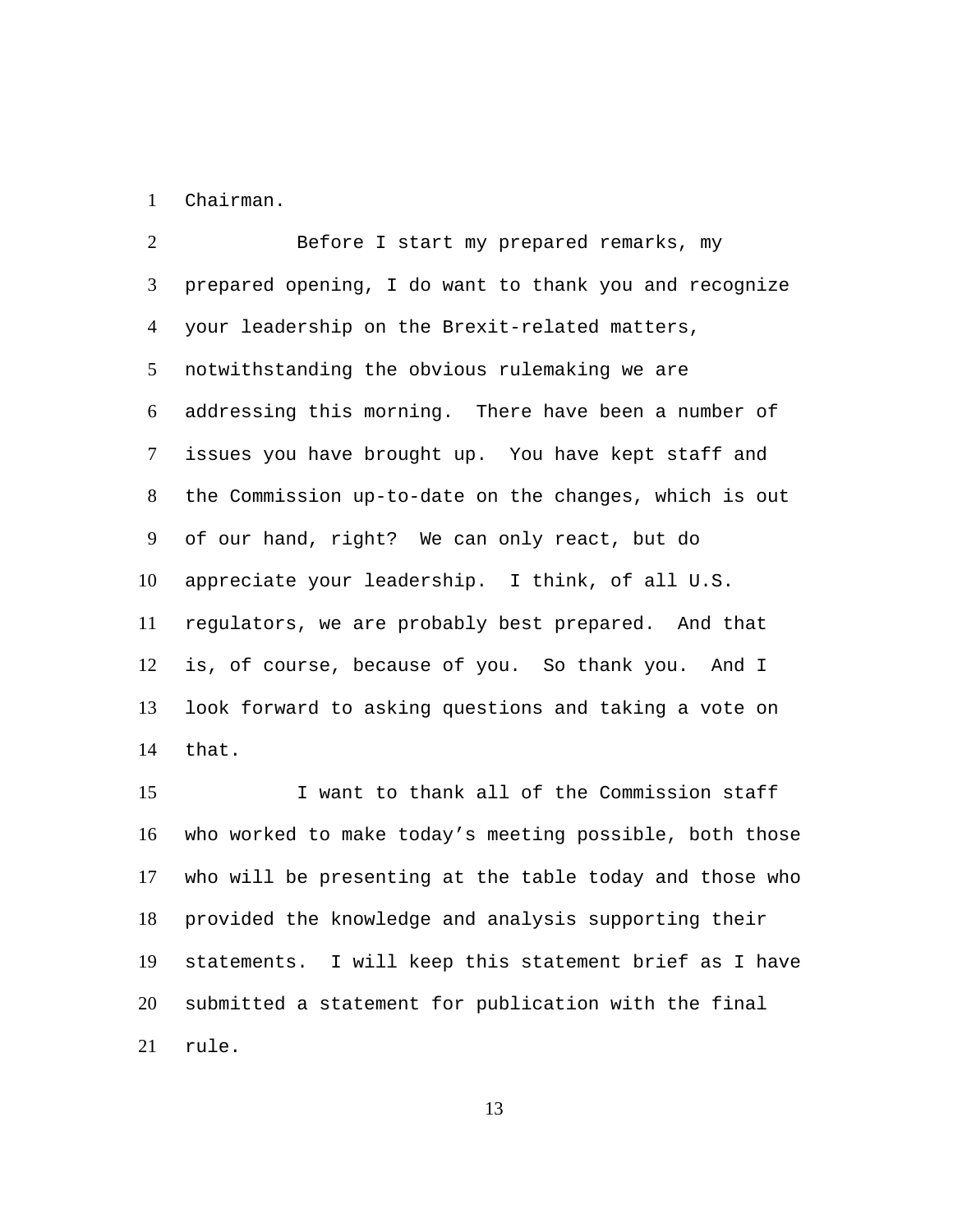Albert Einstein said, "A clever person solves a problem. A wise person avoids it." Today, the Commission is voting to finalize a rule that purports to resolve longstanding concerns with the IDI loanrelated swap exclusion referred to in today's final rule as the "IDI swap dealing exclusion." 1  $\mathcal{L}$ 3 4 5 6

The IDI swap dealing exclusion codifies part of the statutory swap dealer definition in section 1a(49)(A) of the Commodity Exchange Act that was jointly adopted with the Securities and Exchange Commission as paragraph (5) to the regulatory swap dealer definition. This is not to be confused with the IDI de minimis provision being finalized today, which establishes an alternative to the exclusion, absent SEC coordination, that, in purpose and effect, revises the scope of activity that constitutes swap dealing. 7 8 9 10 11 12 13 14 15 16

There is no doubt that the Commission was clever in choosing how to address longstanding concerns that the IDI swap dealing exclusion is unnecessarily restrictive, lacks clarity, and limits the ability of IDIs to serve their loan customers through the 17 18 19 20 21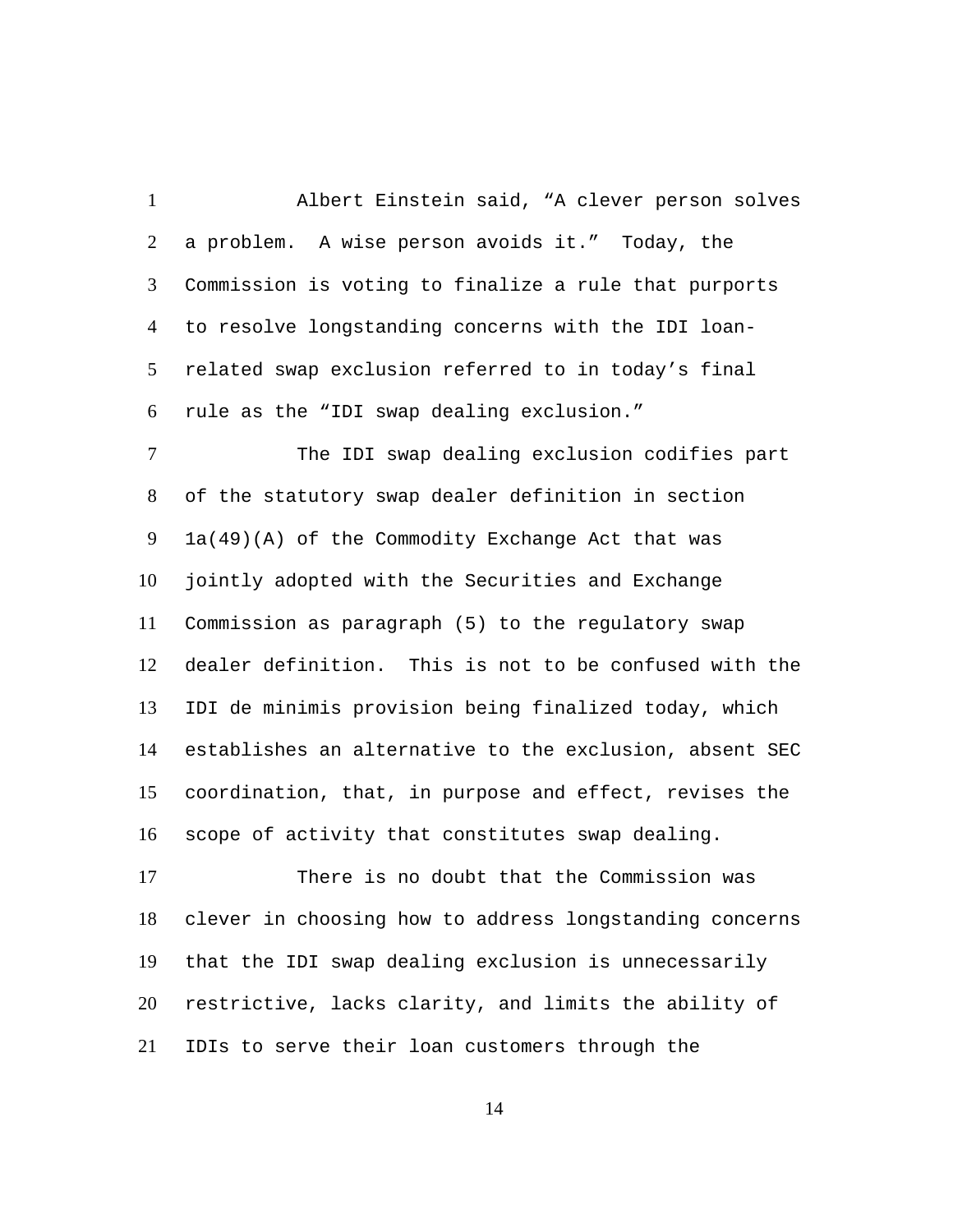unilateral exercise of its authority with respect to the de minimis exception. However, there is also little doubt in my mind that being clever does not make one correct, and I will not be voting in favor of the IDI de minimis provision this morning. 1  $\mathcal{L}$ 3 4 5

The uncertainties embodied in it deprive IDIs and their customers the legal certainty and clarity intended by Congress and may result in increased risk for market participants and perhaps contribute to systemic risk. The Commission would have been wise to avoid creating this rambling IDI exemption that will now sit awkwardly beside the IDI swap dealing exclusion in the Commission regulations. These regulations are a marker of our inability to engage and collaborate with our fellow regulators towards a more practical and legally sound solution. As an independent agency, the Commission should use its expertise to act within its authority and not abuse ill-defined powers to create loopholes. Our agencies are better than that. And, more importantly, our stakeholders deserve it. 6 7 8 9 10 11 12 13 14 15 16 17 18 19 20

21 There has been a concerted effort these last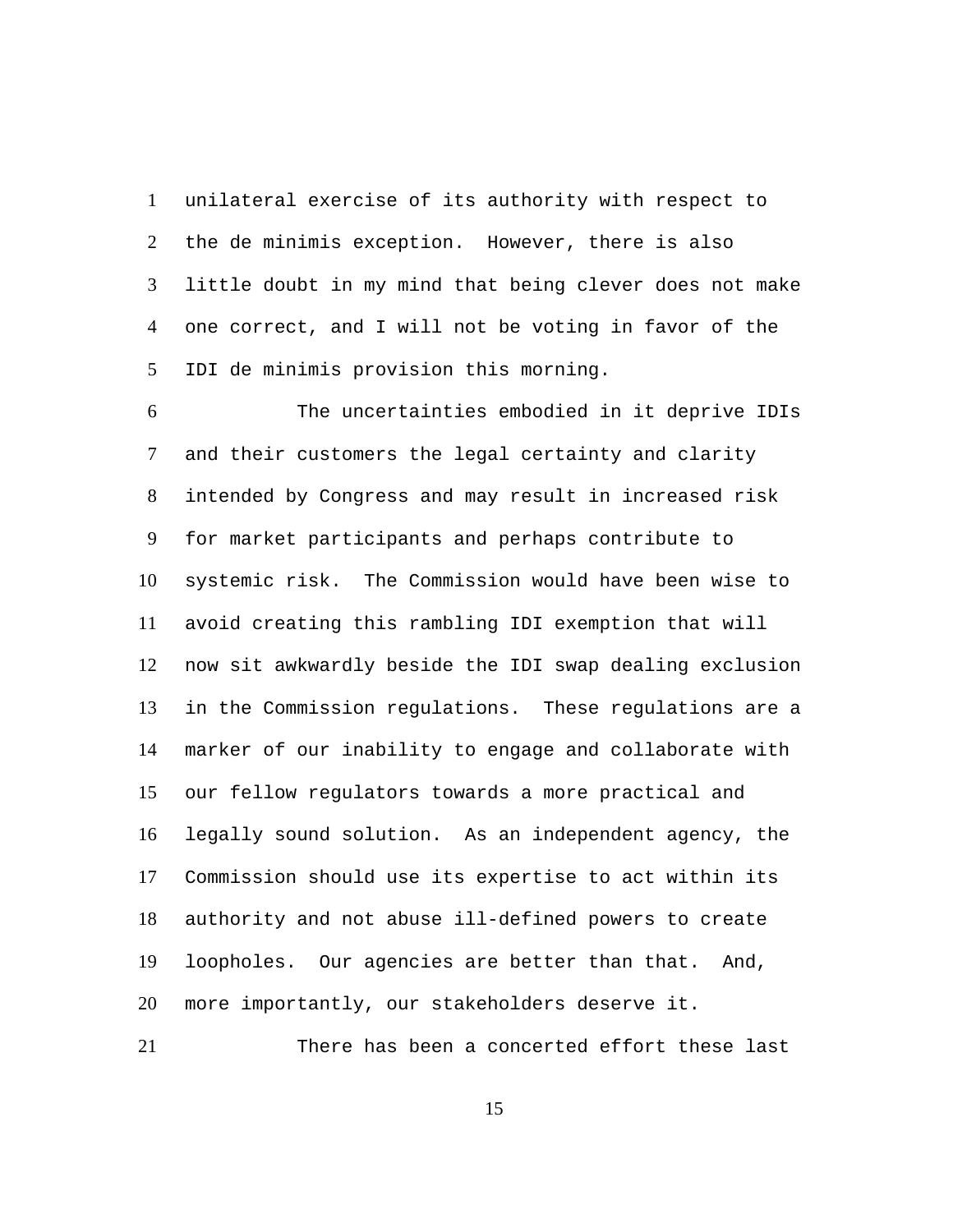few weeks to window dress. However, any suggestion that this relief is surgically targeted to small and midsize banks and their end-user customers is unfounded. The IDI de minimis provision refrains from imposing any limitation on size or structure of eligible IDIs or their customers. Nor does it cap or require affirmative verification of the aggregate gross notional amount of swaps entered into by an IDI for which it will rely on the IDI de minimis provision. 1  $\mathcal{L}$ 3 4 5 6 7 8 9 I do not mean to suggest at all that size should be deterministic of whether an IDI should be able to avail itself of relief related to swaps activities in connection with loan origination. Indeed, Congress did not set such limitations on the exclusionary language in Commodity Exchange Act section 1a(49)(A). However, taken in the context of the unrestricted nature of the rule before the Commission today, as it relates to the relationship between swaps activity and loan origination, and absent any caps, I am extremely concerned about the potential systemic risk implication to our markets. 10 11 12 13 14 15 16 17 18 19 20 21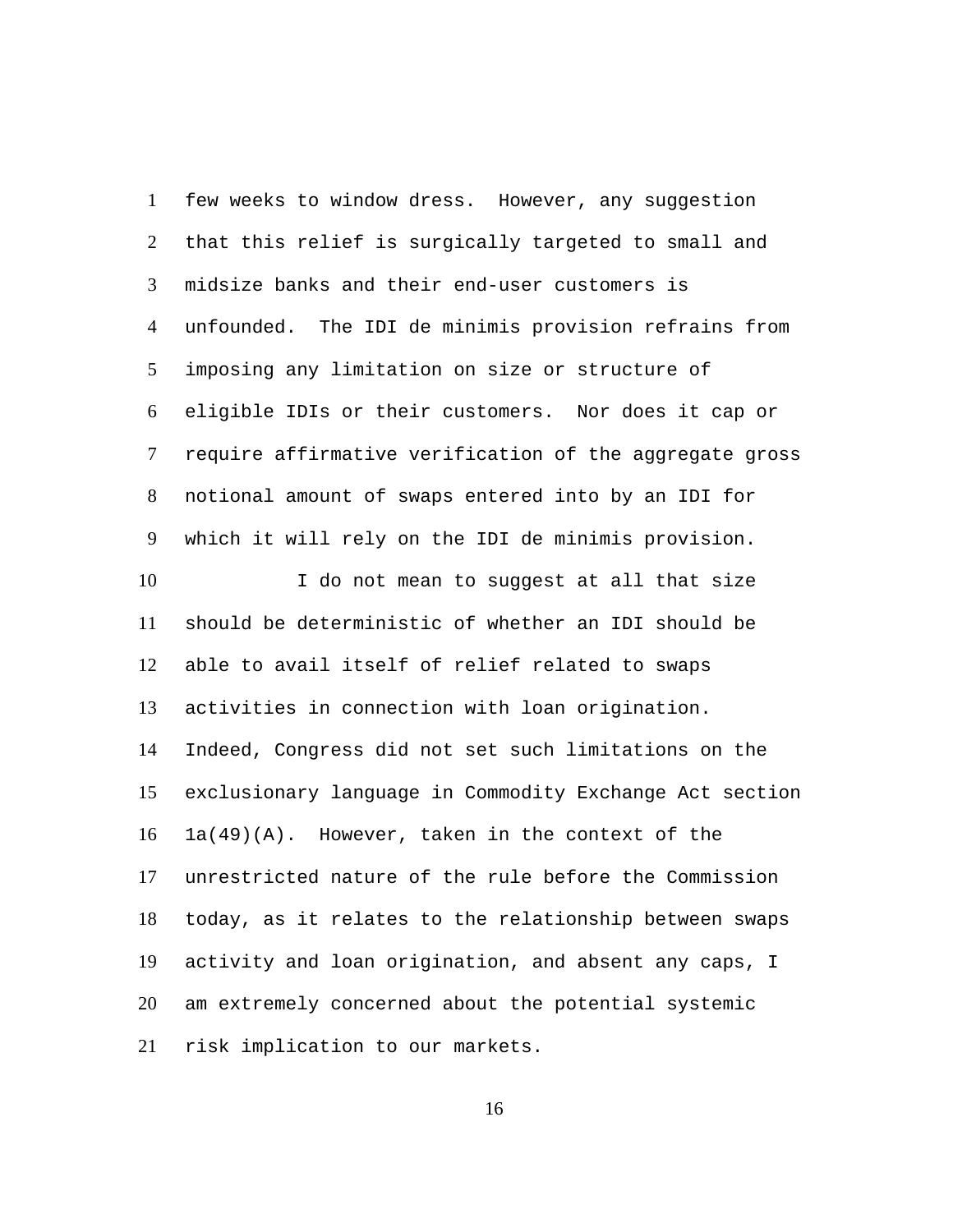Small, midsize, and large IDIs should not be considered swap dealers or required to register as swap dealers with regard to swaps activities related to loan origination with customers because Congress simply has determined that such activities, subject to the joint interpretation of the CFTC and the SEC, are not swap dealing activities warranting oversight by the commissions, not because such activities are swap dealing activities which the Commission unilaterally has determined to overlook. 1  $\mathcal{L}$ 3 4 5 6 7 8 9 10

I believe that IDIs deserve the fullest application of the exclusion provided by Congress in 1a(49)(A) of the Commodity Exchange Act. An exemption or exception leaves IDIs within the crosshairs of future Commission action should political headwinds or shifting policy dispose it to again alter the rules or its interpretation of the act. I stand by now my several prior statements and continue to believe that the Commission should have worked with the SEC to jointly amend the IDI swap dealing exclusion to more accurately address swap activities inherent to credit 11 12 13 14 15 16 17 18 19 20 21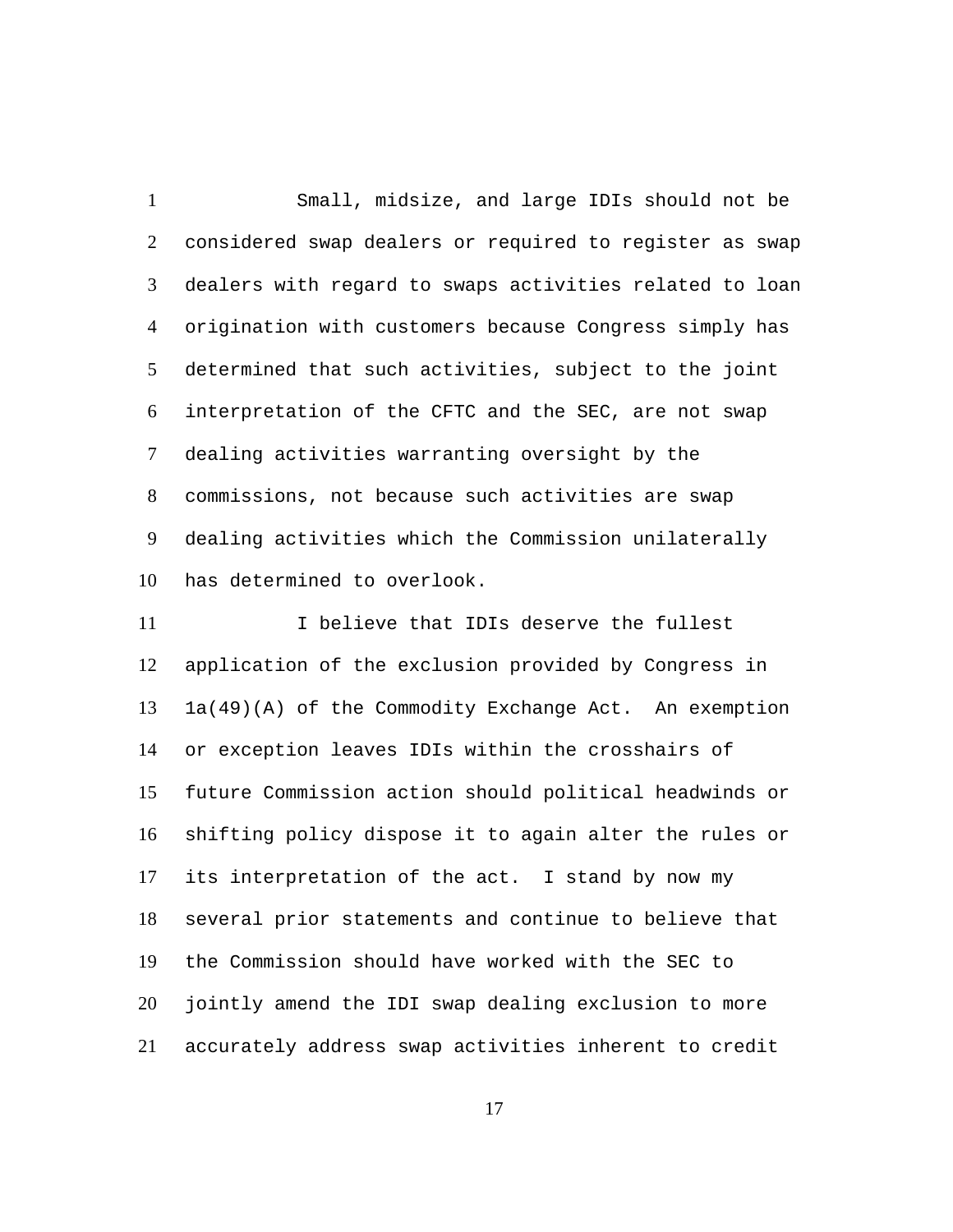risk management encompassed by loan origination in the commercial lending space. 1  $\mathcal{L}$ 

3 Thank you.

4 CHAIRMAN GIANCARLO: Commissioner Stump? COMMISSIONER STUMP: Thank you, Mr. Chairman. And thanks to the staff, who worked very diligently to put all of these matters before us. 5 6 7

I have just returned from a trip to Europe. I was in Europe last week, and I visited many of our regulatory counterparts across many jurisdictions and many market participants and infrastructure providers who operate truly global businesses. The trip reinforced my belief that every jurisdiction, including the U.S., needs to recommit to the global coordination envisioned at Pittsburgh in 2009, when global leaders committed to work together to improve the system. The alternative of duplicative supervision creates a new web of regulatory vulnerabilities and serves to complicate, not improve, the intended benefit of our recent reforms. 8 9 10 11 12 13 14 15 16 17 18 19 20

21 1 am, therefore, very pleased that several of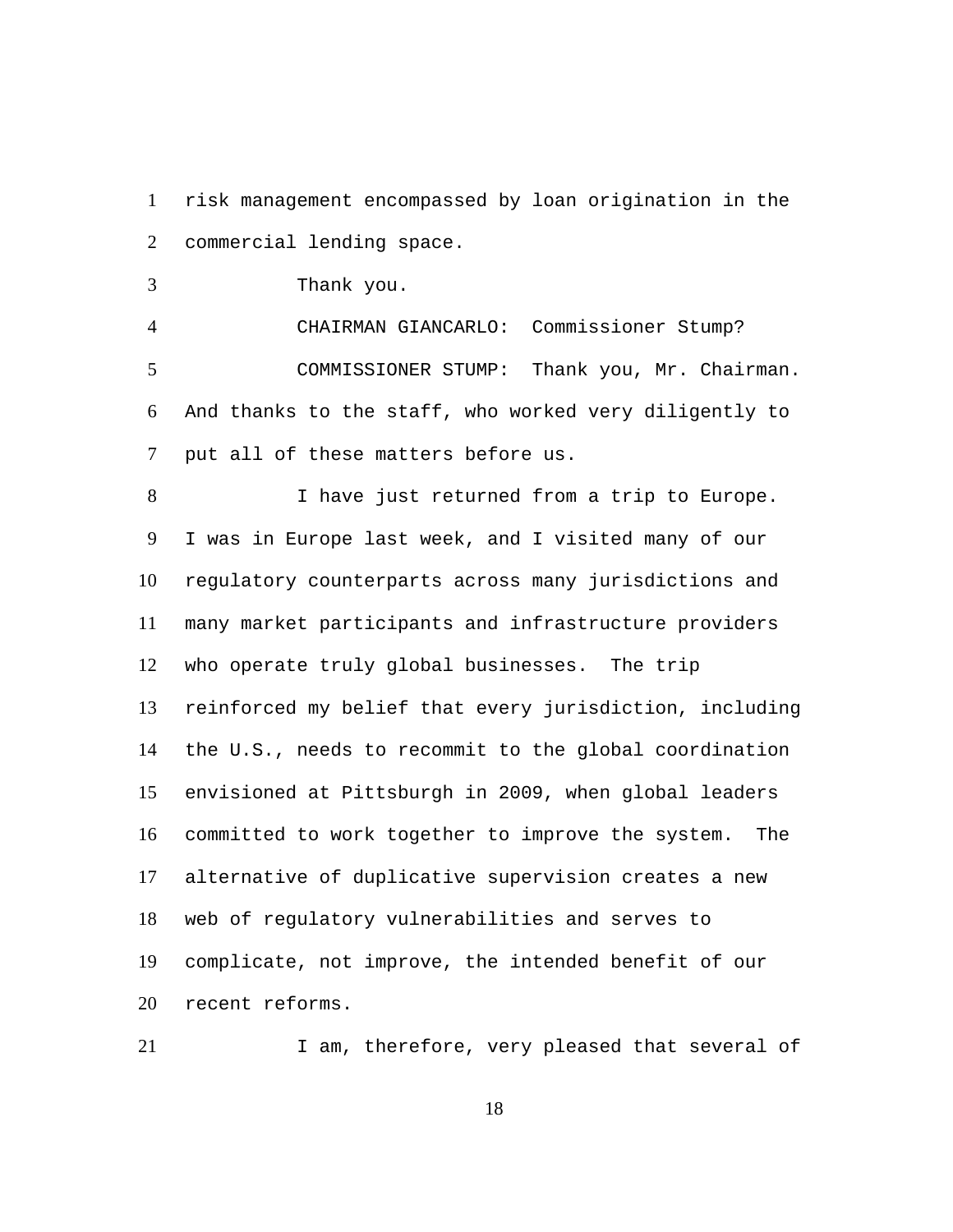the items we had planned to address through today's open meeting were able to be finalized through the Commission's seriatim process, including the comparability determinations for Japan's and Australia's uncleared margin requirements. I believe this reflects the CFTC's commitment to a practical, outcomes-based approach to cross-border regulation of our markets. 1  $\mathcal{L}$ 3 4 5 6 7 8 Furthermore, the Commission continues to demonstrate its commitment to facilitating registrants' preparations for Brexit and equipping the CFTC with the tools it needs to cooperate with and obtain information from U.K. authorities after Brexit. These are important steps along the appropriate path forward for the regulation of our global markets. 9 10 11 12 13 14 15 16 Thank you, Mr. Chairman. CHAIRMAN GIANCARLO: Thank you, Commissioner Stump. 17 18 19 Commissioner Berkovitz?

COMMISSIONER BERKOVITZ: Thank you, Mr. 20

Chairman. Good morning. 21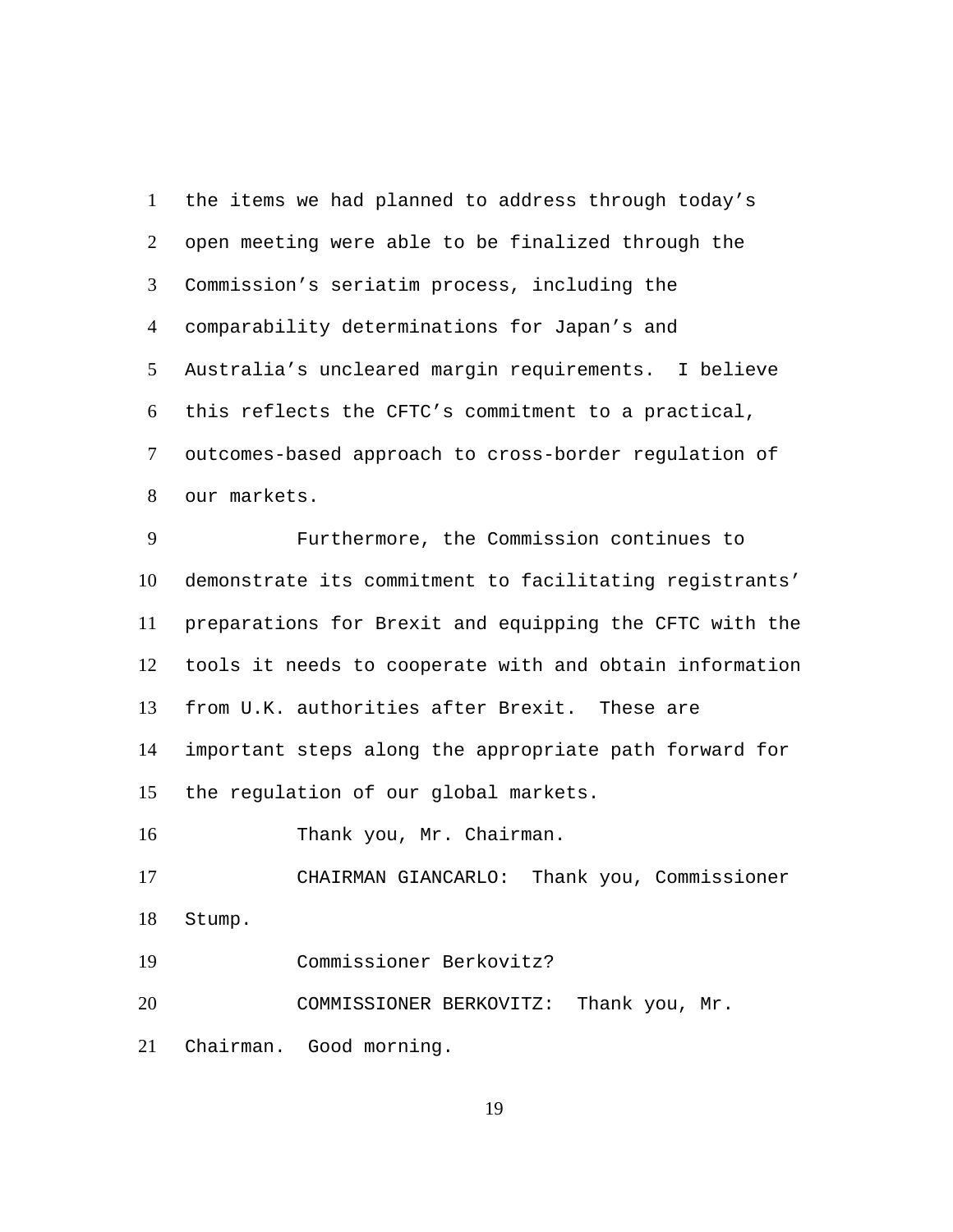I would like to begin by thanking the Commission staff. The CFTC has been particularly busy lately on issues of global importance. The staff's hard work and dedication to our mission allows us, despite our size, to be one of the world's preeminent financial regulatory agencies. In particular, I appreciate your work on the issues we will be discussing today, your consideration and incorporation of many of my office's comments, and the time you have spent with my staff in preparing for this meeting. 1  $\mathcal{L}$ 3 4 5 6 7 8 9 10 When the Chairman announced this meeting just over a week ago, we had seven items on the agenda. Fortunately, we were able to approve five of these items ahead of today's meeting, including amendments to Commission regulation 1.52, concerning requirements for self-regulatory organizations; regulation 23.700, concerning requirements for segregated margin for swaps; margin comparability determinations for Australia and Japan; and updates to memorandums of understanding with the U.K.'s Financial Conduct Authority in preparation for Brexit. So I am very 11 12 13 14 15 16 17 18 19 20 21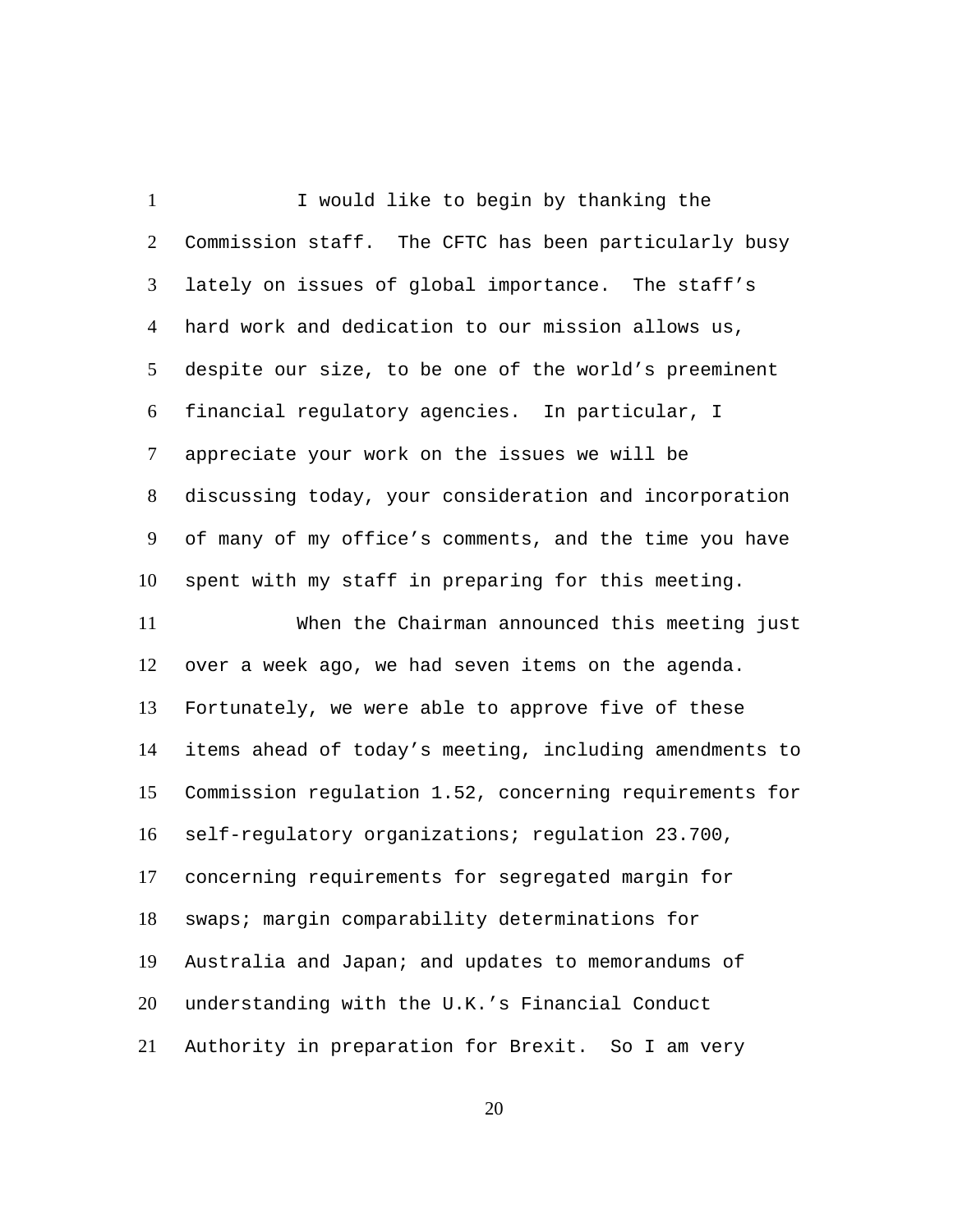pleased we won't be here all day with these matters. I thank the Chairman for your leadership on these matters and my fellow Commissioners and their staffs for their hard work and my staff as well for their very hard work. 1  $\mathfrak{D}$ 3 4 5

In addition, in the past couple of weeks, the Commission has also exempted certain derivatives trading venues in Singapore from registration as swap execution facilities because they meet our comparability standards; and has been taking steps with the European Commission to ensure the continuity of derivatives trading and clearing after the U.K.'s withdrawal from the EU. And today, we will be voting to maintain the legacy status of certain uncleared swaps if those swaps need to be legally transferred due to a no-deal Brexit. 6 7 8 9 10 11 12 13 14 15 16

These recent actions show that the CFTC's cross-border regulatory approach that has now been in place for over six years and implemented by several successive commissions provides an appropriately flexible framework for addressing the various cross-17 18 19 20 21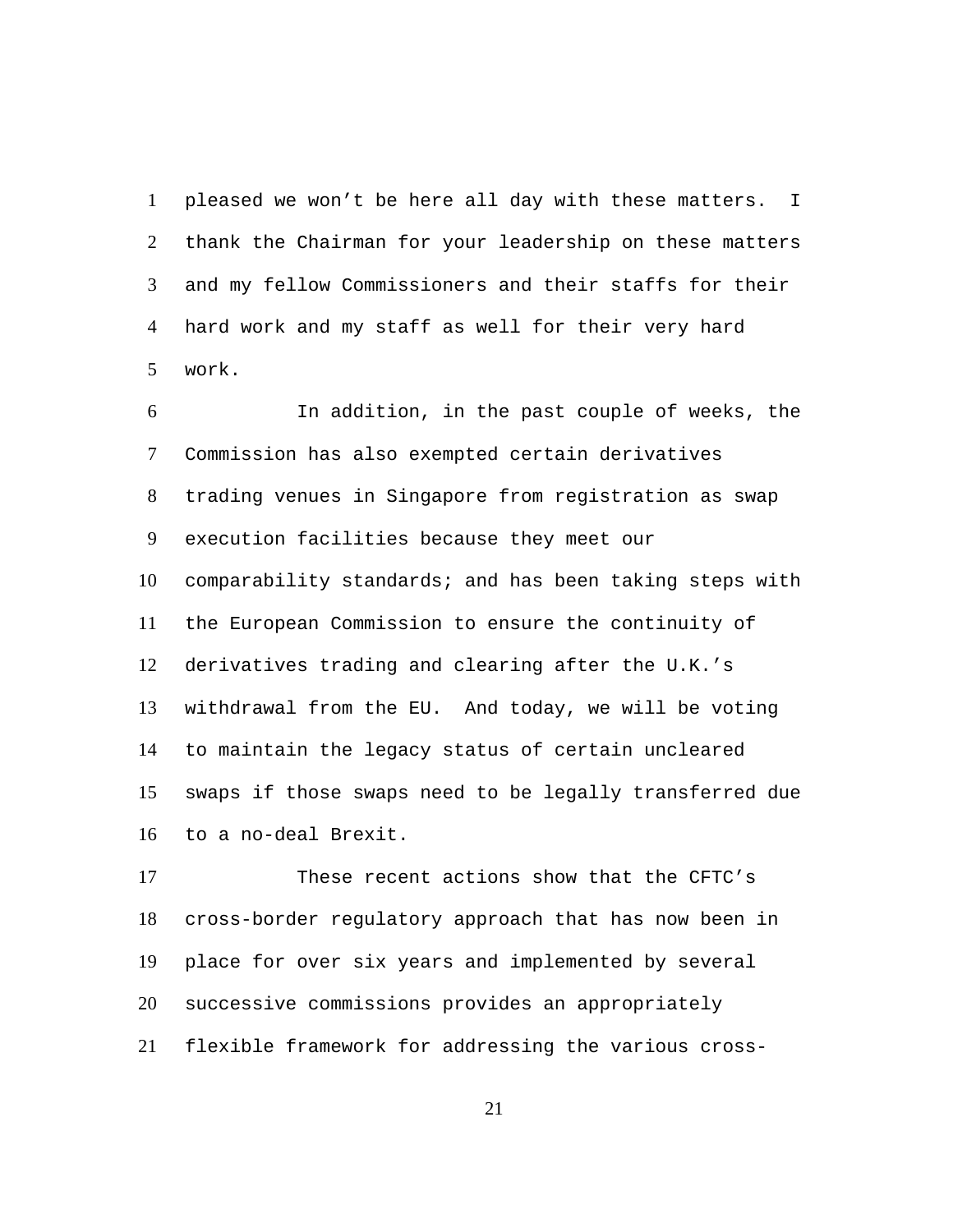border issues that the Commission faces in 1

international derivatives markets while simultaneously minimizing the financial risks that could come back to the U.S.  $\mathcal{L}$ 3 4

Finally, the other issue being voted on today is an amendment to the de minimis exception to the swap dealer definition, which excludes from counting towards the de minimis threshold certain swaps entered into by insured depository institutions, or IDIs. I will now just briefly say that I plan to vote against this amendment for both substantive and procedural reasons. In my view, this amendment drives a truck through the de minimis exception to the swap dealer registration rule by permitting an unlimited quantity of swap dealing by an IDI in connection with loans, and any expansion of the IDI exclusion can be adopted only through joint rulemaking with the SEC. I will address these concerns in greater detail when we consider that rule shortly. 5 6 7 8 9 10 11 12 13 14 15 16 17 18 19

20 Thank you.

21 CHAIRMAN GIANCARLO: Thank you, Commissioner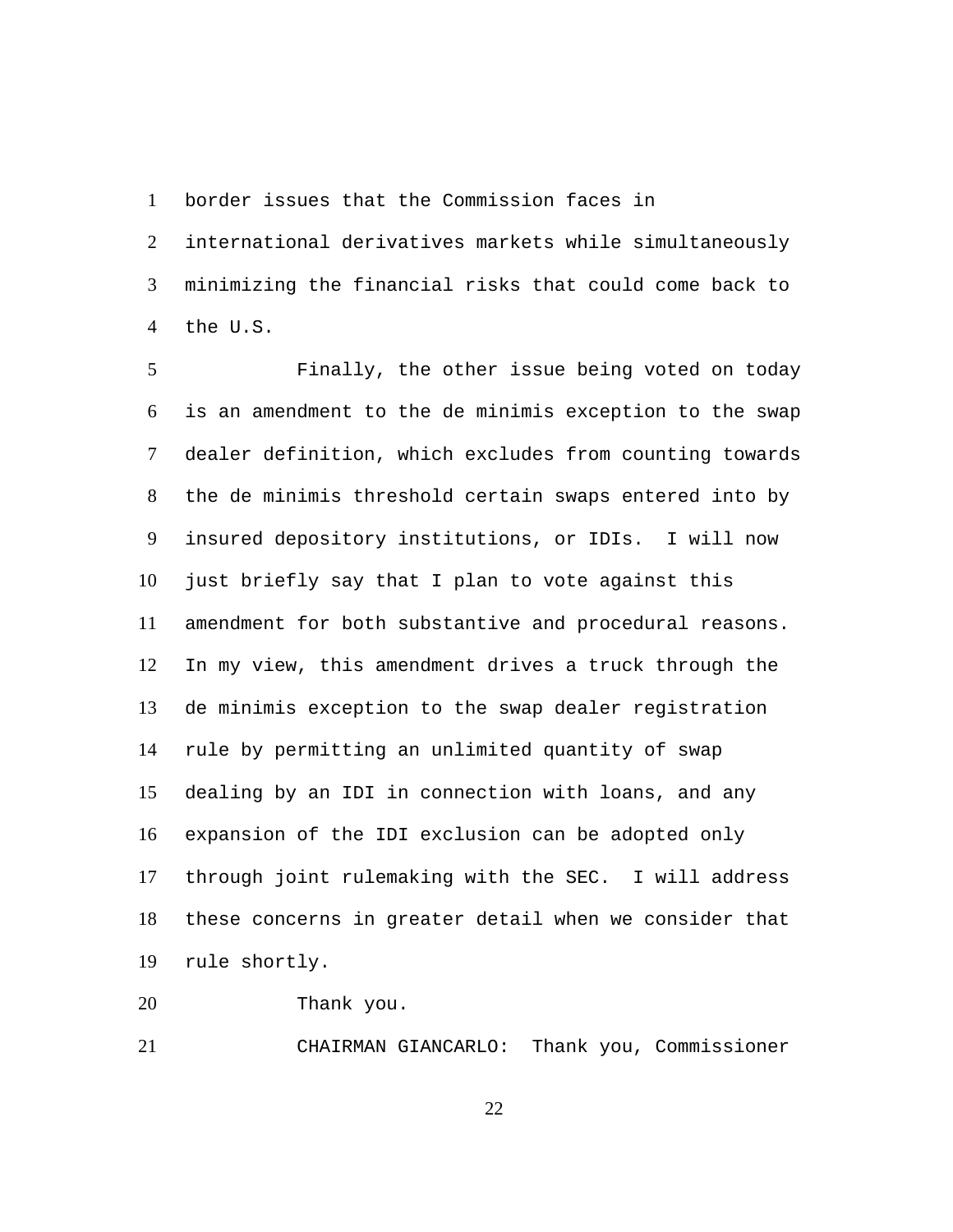1 Berkovitz.

I would just like to briefly review today's procedure. For each of the two items on today's agenda, the staff will make presentations to the Commission. After each presentation, I will then ask for a motion to adopt the rule or item for consideration. I will then open the floor to questions from each of the Commissioners, followed by additional statements from each of the Commissioners, if any.  $\mathcal{L}$ 3 4 5 6 7 8 9 Upon the close of the discussion on each matter, the Commission expects to vote on the staff recommendation as presented. All final votes conducted in this public meeting shall be recorded votes. The results of votes approving the issuance of rulemaking documents will be included with those documents in the Federal Register. 10 11 12 13 14 15 16

At this point, I would like to ask for a motion, a unanimous consent motion, to allow staff to make any technical corrections to the documents voted on today prior to sending them to the Federal Register. 17 18 19 20 21 COMMISSIONER QUINTENZ: So moved.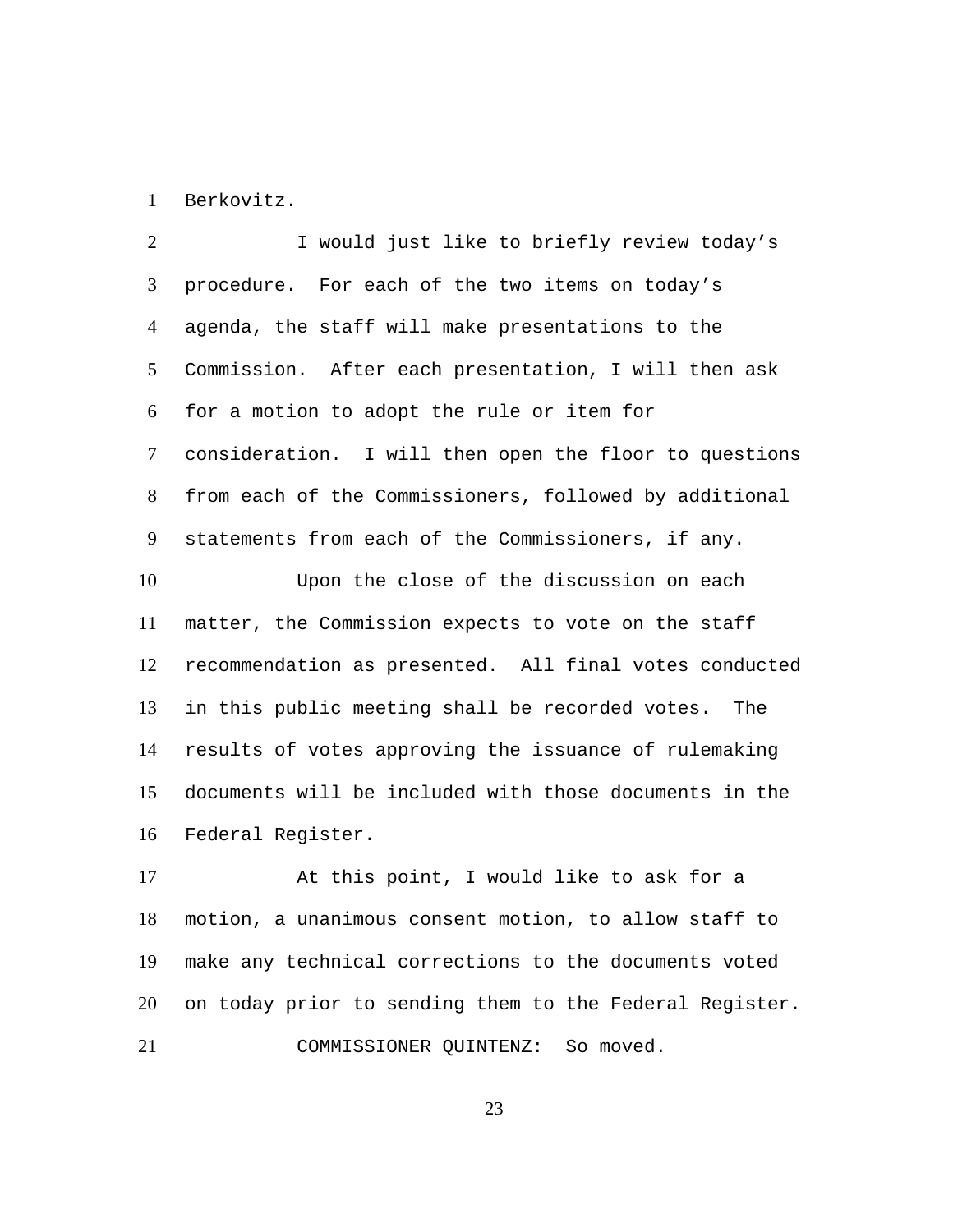1 COMMISSIONER BEHNAM: Second. 2 CHAIRMAN GIANCARLO: All in favor? 3 (Chorus of ayes.) 4 CHAIRMAN GIANCARLO: Any opposed? 5 (No response.) CHAIRMAN GIANCARLO: Thank you. Without objection, so ordered. 6 7 At this time, I would like to welcome the following staff for their presentations on the interim final rule proposal on margin requirements for uncleared swaps for swap dealers and major swap participants in light of Brexit. Mr. Kulkin, would you introduce your team, please? 8 9 10 11 12 13 MR. KULKIN: Good morning, Mr. Chairman and Commissioners. I am happy to introduce Frank Fisanich, chief counsel from DSIO; Jake Chachkin, special counsel, DSIO. Jake will be leading the presentation this morning. Thank you. 14 15 16 17 18 19 CHAIRMAN GIANCARLO: Please proceed. MR. CHACHKIN: Today, we are pleased to present an interim final rule to amend the Commission's 20 21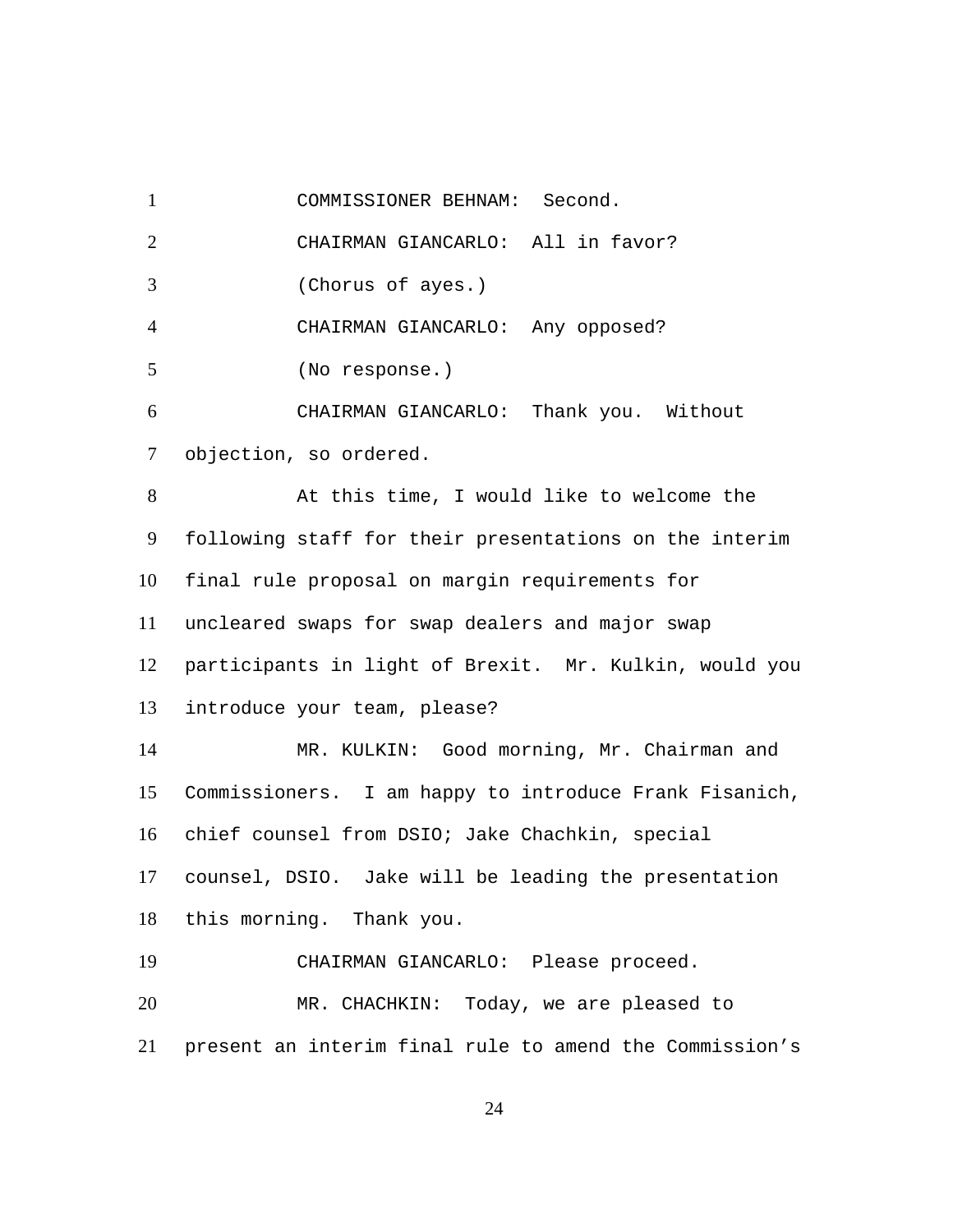margin requirements for uncleared swaps, the CFTC margin rule. In an event commonly referred to as Brexit, the United Kingdom may withdraw from the European Union as soon as April 12th. Currently, there is not a negotiated agreement for the U.K. to leave the EU, and a no-deal Brexit will occur if the U.K. leaves the EU without such an agreement. 1  $\mathcal{L}$ 3 4 5 6 7

One implication of a no-deal Brexit that is relevant to the swaps market is that market participants in the U.K., including swap dealers subject to the CFTC margin rule, would not be able to rely on the EU's passporting regime that currently allows persons in the U.K. to enter into swaps with persons in the EU. 8 9 10 11 12 13 14

While it is not anticipated that existing swap contracts will be directly affected, the loss of passporting may make it impossible to continue carrying, servicing existing customers for the various lifecycle events that occur during the life of the many swap transactions. As a result, either party to swaps involving U.K. and EU counterparties may wish to 15 16 17 18 19 20 21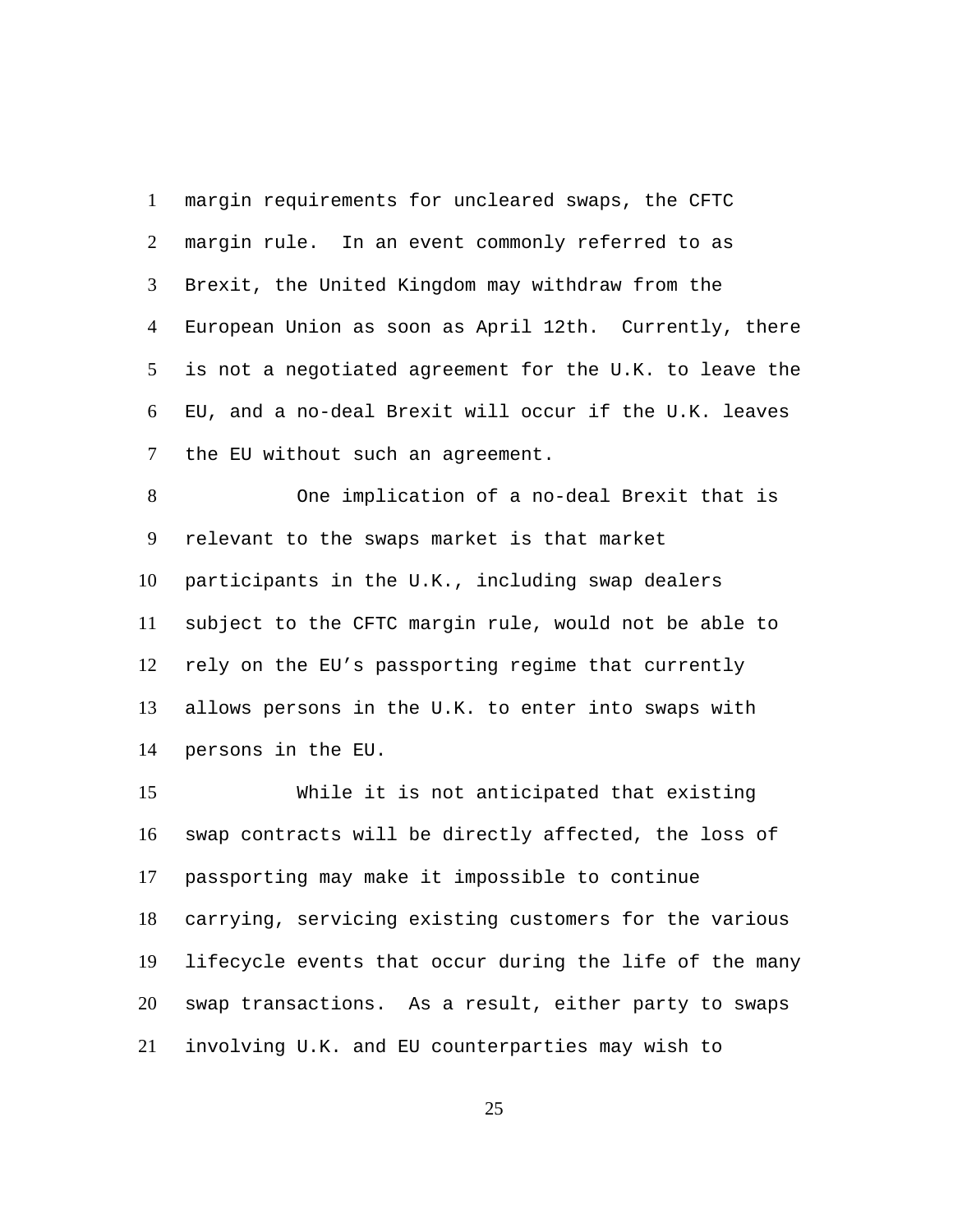transfer their side of the swap to another party to avoid the issue raised by a no-deal Brexit. For example, the U.K. party may wish to transfer the swap to an affiliate in the EU that could rely on passporting. 1  $\mathcal{L}$ 3 4 5

In addition, other market participants, wherever they are located, may choose to engage in other reorganizations or consolidations of their swaps business in response to a no-deal Brexit. To accomplish this, the swap dealers may be involved in transfers of uncleared swaps that are not currently subject to the CFTC margin rule or similar rules from the prudential regulators because they were entered into before the relevant compliance dates for those rules. We refer to these as legacy swaps. However, these swaps would currently lose their legacy status and become subject to the CFTC margin rule if they were amended to effect a transfer. 6 7 8 9 10 11 12 13 14 15 16 17 18

The interim final rule amends Commission regulation 23.161 such that a legacy swap may be transferred to a margin affiliate of the transferor or 19 20 21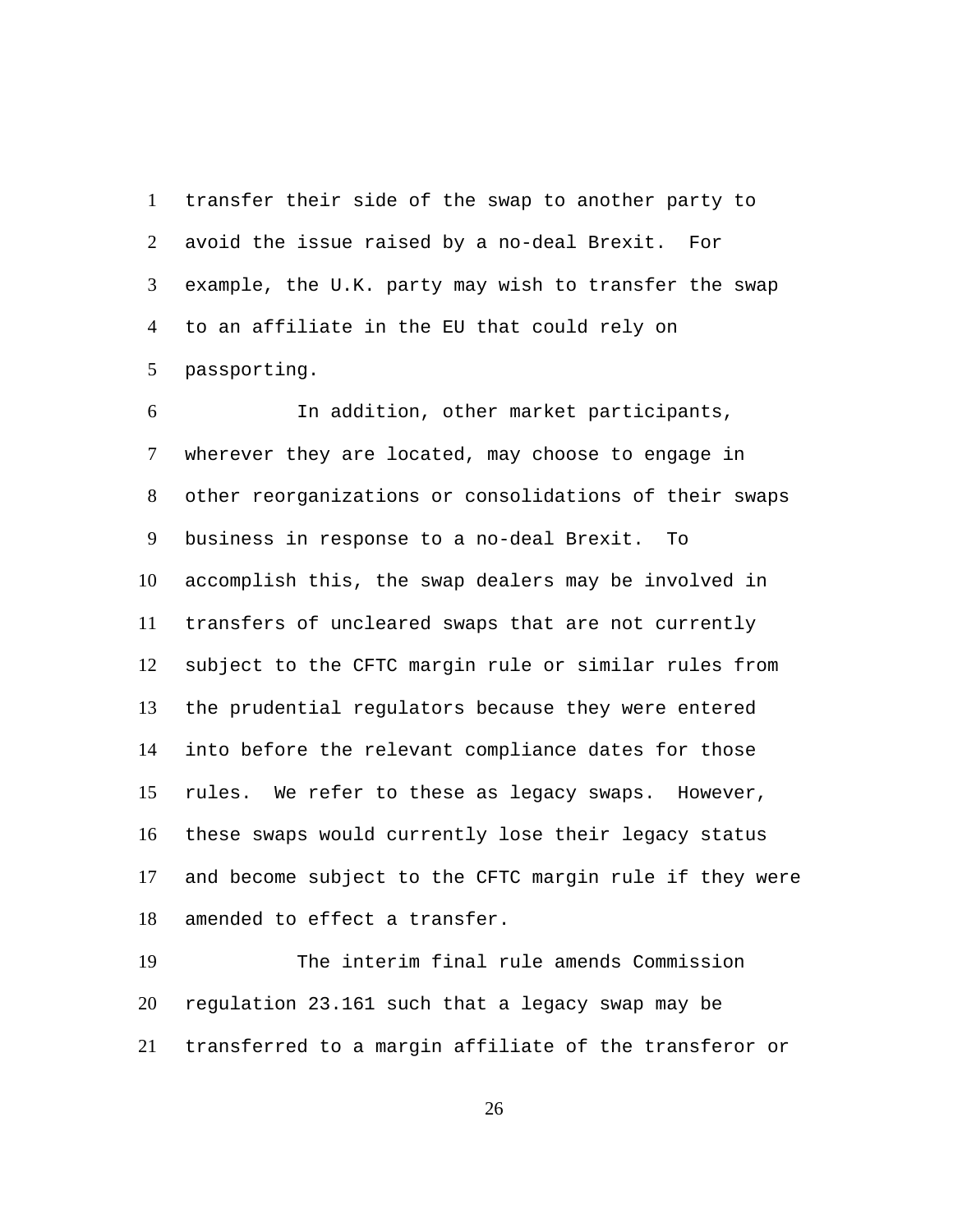its branch following a no-deal Brexit without losing its legacy status. Any such transfer must be in response to a no-deal Brexit, and any amendment to a swap that is not necessary to accomplish this transfer would cause the legacy swap to be ineligible for the relief. In any event, to be eligible for relief, parties may not modify certain terms of the swap - financial terms, including an interest rate, the maturity date, or the notional amount of the swap. And the amendments generally must take effect during the year following a no-deal Brexit. Absent a no-deal Brexit, either because a withdrawal agreement is reached or because a Brexit does not occur, the interim final rule does not provide any relief. 1  $\mathcal{L}$ 3 4 5 6 7 8 9 10 11 12 13 14

The interim final rule is similar to an interim final rule that the prudential regulators issued recently. An important difference, however, is the prudential regulators' rule provides only for transfers from the U.K. to an affiliate in the EU or the U.S.; whereas, the CFTC rule will provide for transfers between any margin affiliate, wherever 15 16 17 18 19 20 21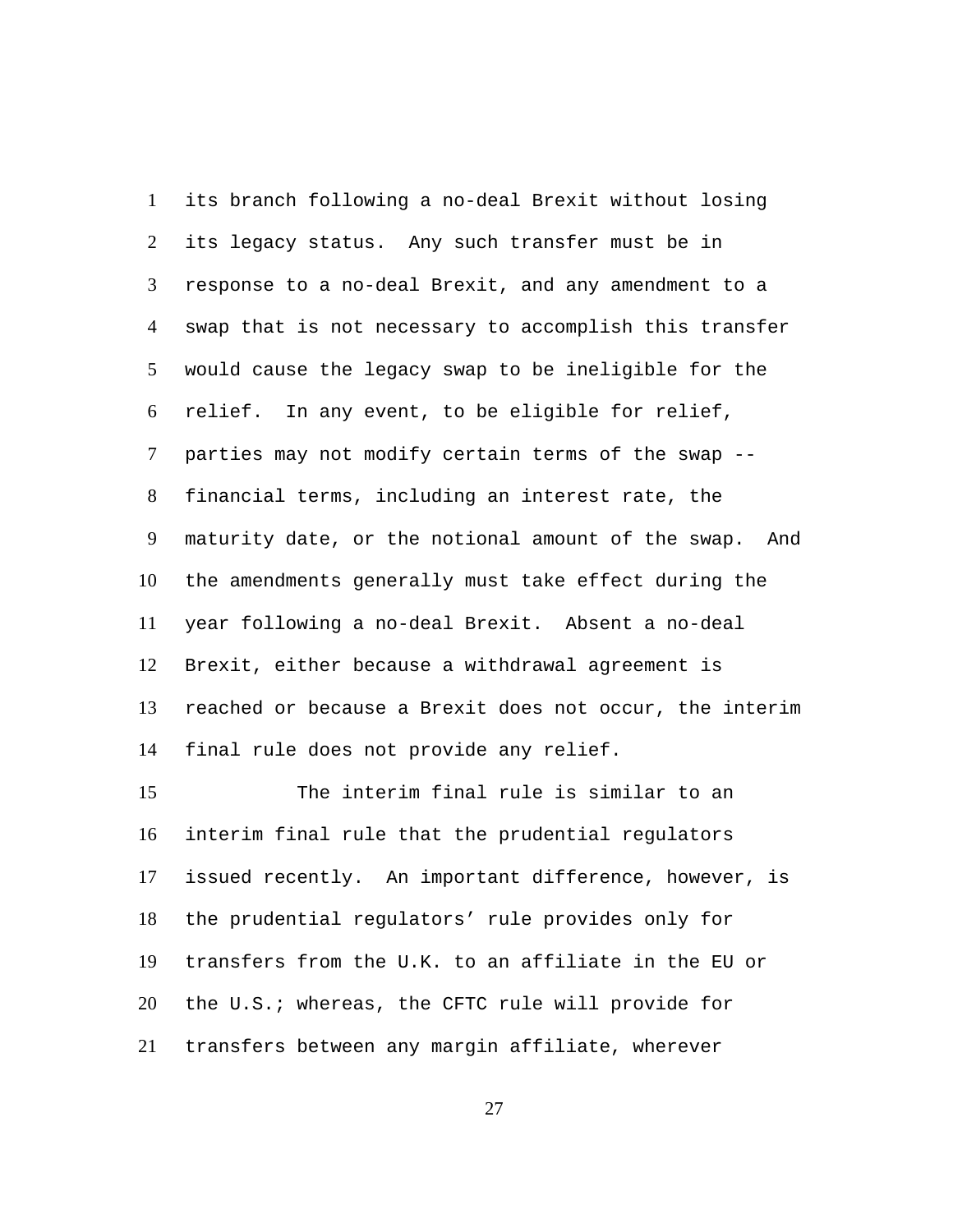1 located.

Staff recommends the Commission issue the interim final rule, rather than the rule proposal, given the short time until the Brexit deadline and potential for market disruption.  $\mathcal{L}$ 3 4 5 Thank you for your attention. We would be happy to discuss any questions you have. 6 7 CHAIRMAN GIANCARLO: Does that conclude your presentation? 8 9 10 MR. CHACHKIN: Yes. 11 CHAIRMAN GIANCARLO: Thank you very much. To begin our discussion and consideration of this rulemaking, I would like to now entertain a motion to adopt the Division of Swap Dealer and Intermediary Oversight's interim final rule. 12 13 14 15 16 COMMISSIONER QUINTENZ: So moved. 17 COMMISSIONER BEHNAM: Second. 18 CHAIRMAN GIANCARLO: Thank you. The motion is now before us. Commissioners may question the presenters. I have no questions. I invite Commissioner Quintenz. 19 20 21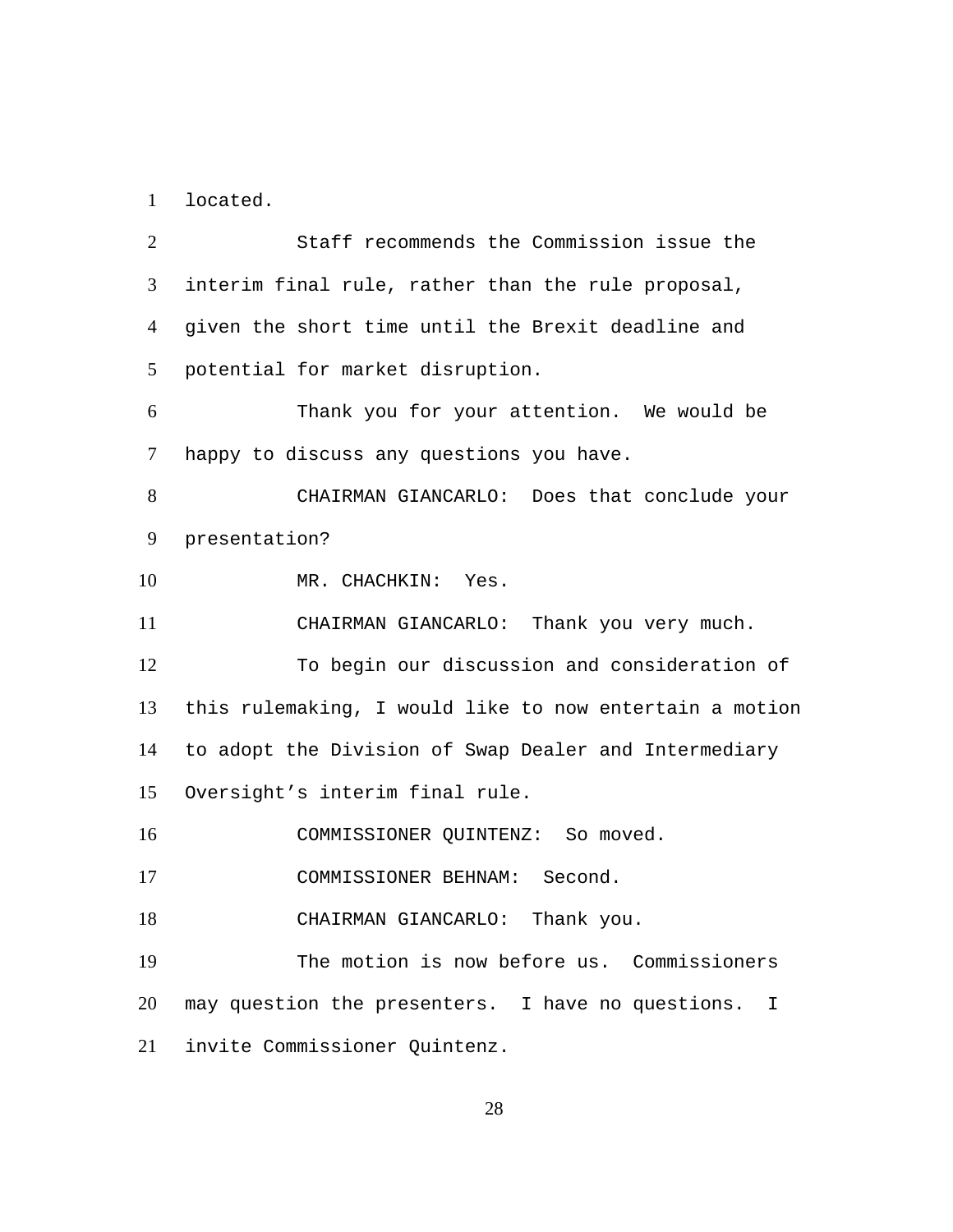COMMISSIONER QUINTENZ: Thank you, Mr. Chairman. Again, thank you to the staff for your hard work on this. 1  $\mathcal{L}$ 3

I just had one question as a point of clarification. Is it accurate that the interim final rule provides relief from margin requirements for an uncleared legacy swap transferred to a counterparty outside of the U.K. only if a no-deal Brexit occurs? In other words, if such a transfer were to occur in the absence of a no-deal Brexit, then would the counterparties to that legacy swap be required to margin the swap in accordance with CFTC regulations? 4 5 6 7 8 9 10 11 12 MR. CHACHKIN: Yes. The interim final rule only provides relief in a no-deal Brexit scenario. So if there is not a no-deal Brexit, a transfer of swap to a new counterparty would constitute a new swap. And that would be in scope for the margin requirements to the CFTC margin rule. 13 14 15 16 17 18

COMMISSIONER QUINTENZ: Okay. Thank you very much. 19 20

21 I have no further questions, Mr. Chairman.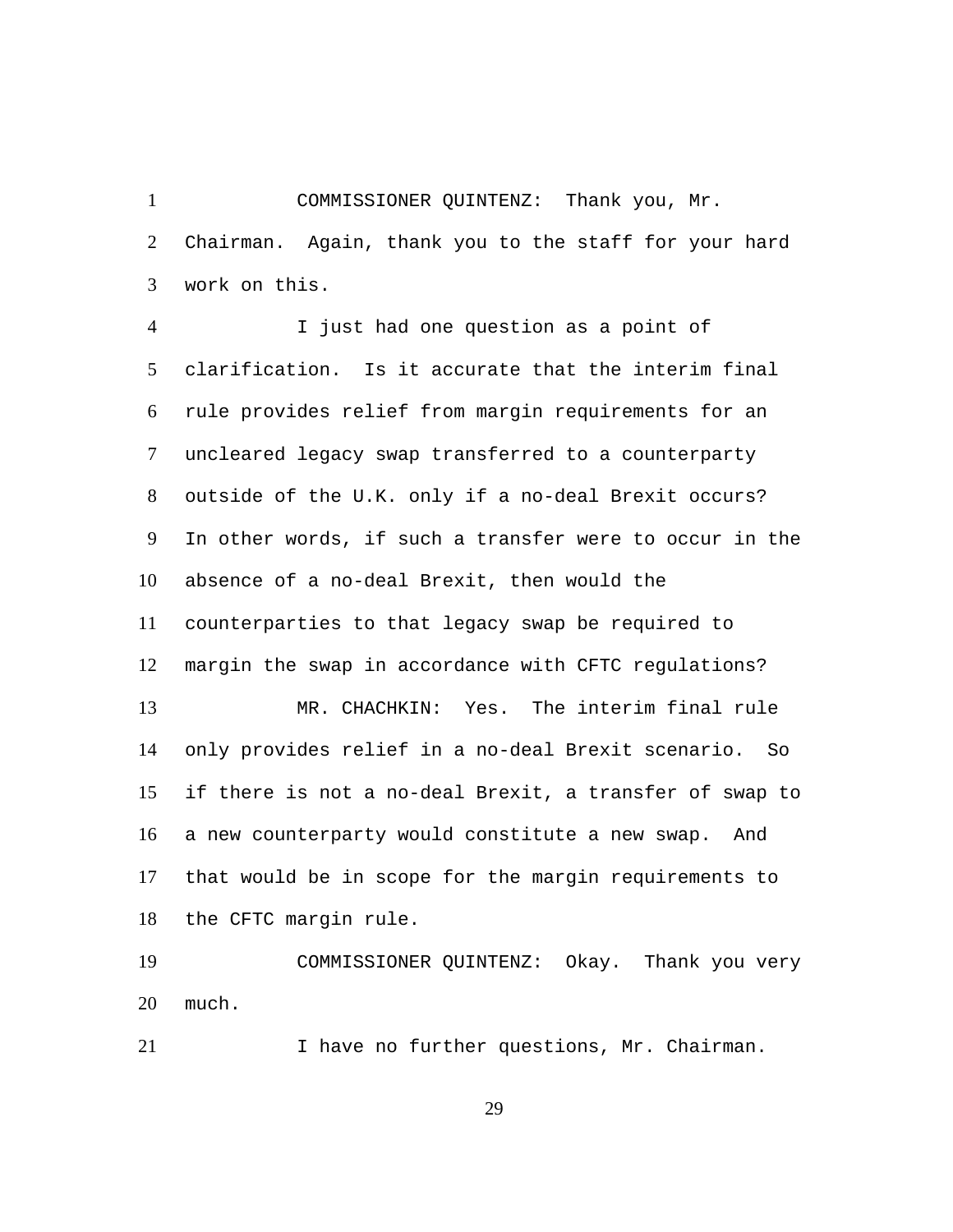1 CHAIRMAN GIANCARLO: Commissioner Behnam? COMMISSIONER BEHNAM: Thank you, Mr. Chairman. And thank you, staff, for your work on this.  $\mathcal{L}$ 3 One quick question. The prudential regulators took action similar to this a few weeks ago, I believe. Is that correct? 4 5 6 7 MR. CHACHKIN: Yes. COMMISSIONER BEHNAM: And I think there is a slight difference between the proposal before us today and theirs. And if I am correct -- or correct me if I am wrong, but the interim rule before us today would permit transfers to any margin affiliate, no matter where they are located, so long as it meets certain conditions. In contrast, the prudentials only permit transfers from the U.K. to an affiliate in the U.S. or the EU. Is that correct? 8 9 10 11 12 13 14 15 16 17 MR. CHACHKIN: Yes, that is correct. COMMISSIONER BEHNAM: And then can you just briefly describe the distinction and why we are being a little bit more flexible than the prudentials? 18 19 20 21 MR. CHACHKIN: Sure. So, as you note, the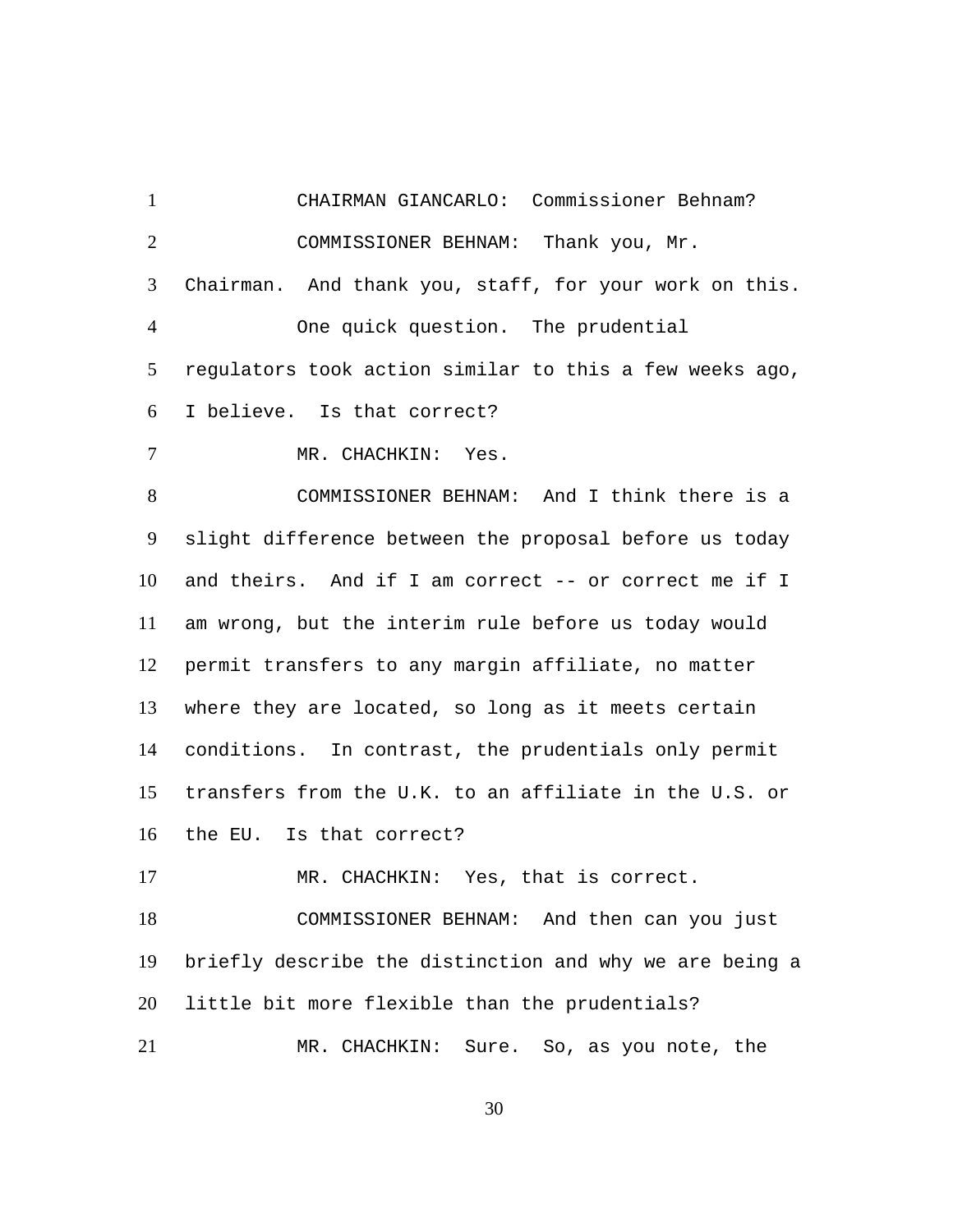prudential regulators' rule provides only for transfers in the U.K. to an affiliate in the EU or the U.S.; whereas, the CFTC rule more broadly provides for transfers between any margin affiliate or branch, wherever located. 1  $\mathfrak{D}$ 3 4 5

I would note the prudentials asked questions about expanding the relief. And they may do so. So it is not clear, similar to the way that we ask questions, if their rules will be that different when finally becoming applicable. 6 7 8 9 10

COMMISSIONER BEHNAM: That is fine. I appreciate that. 11 12

13 MR. CHACHKIN: Okay. Thank you.

COMMISSIONER BEHNAM: Just a brief statement, Mr. Chairman. Absent today's action by the Commission, legacy-uncleared swaps transferred to a affiliate due to a no-deal Brexit could be treated as new swaps and, therefore, fully subject to the CFTC margin rule. Subject to conditions, the interim final rule will maintain the status quo for legacy uncleared swaps with respect to our margin rules for such swaps. I am going 14 15 16 17 18 19 20 21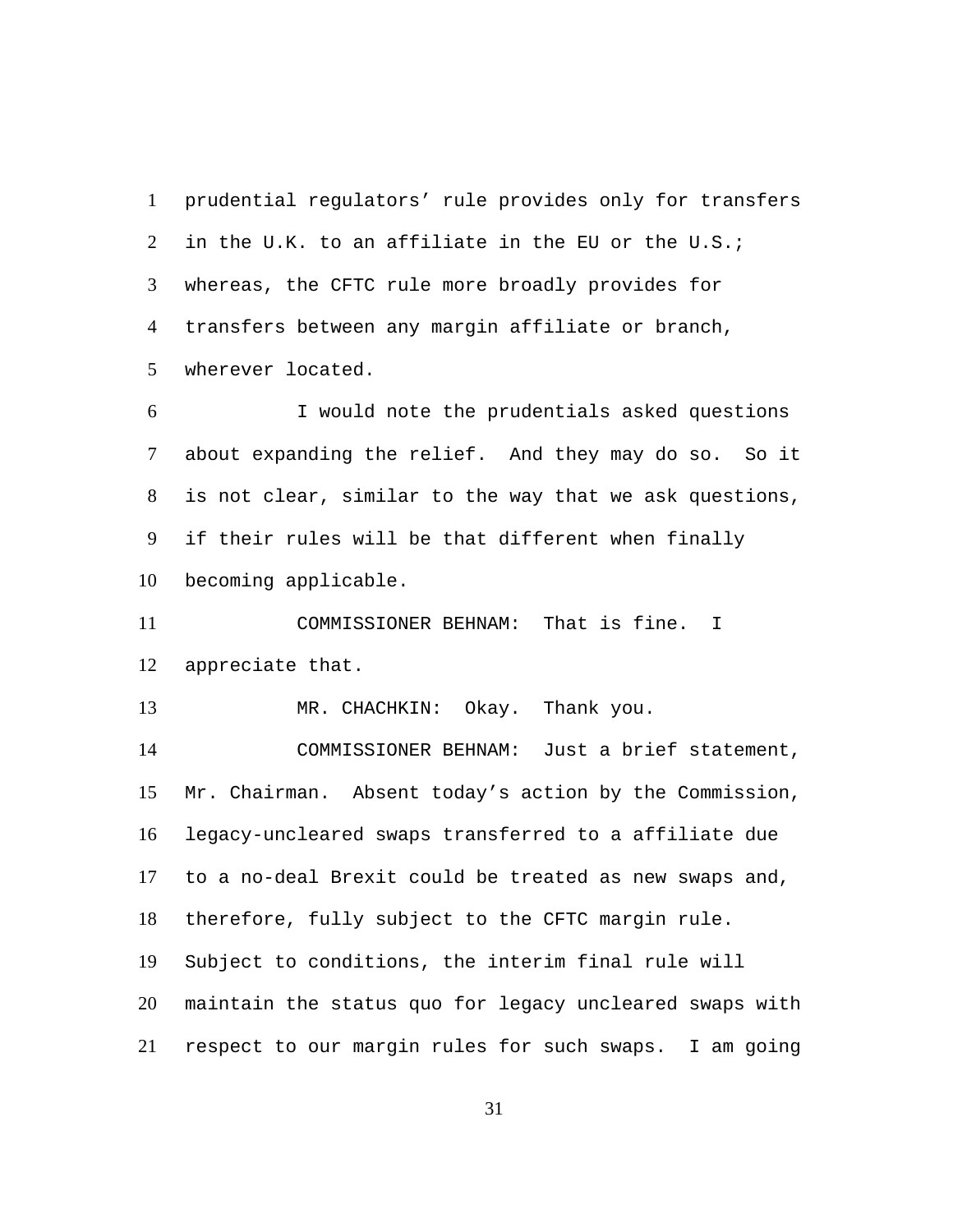to thank staff again for their hard work on this rule, which provides certainty to market participants regarding the impacts of a no-deal Brexit on their legacy swaps. So thanks to you. 1  $2<sup>1</sup>$ 3 4 And, again, thank you, Mr. Chairman, for your leadership on this. 5 6 CHAIRMAN GIANCARLO: Thank you, Commissioner Behnam. 7 8 9 Commissioner Stump? COMMISSIONER STUMP: I have no questions. Thank you all for your efforts. I am very supportive of the interim final rule. 10 11 12 13 CHAIRMAN GIANCARLO: Commissioner Berkovitz? COMMISSIONER BERKOVITZ: Thank you, Mr. Chairman. 14 15 And thank you, Matt, Frank, and Jake, for your work on this IFR and your responsiveness to the comments and suggestions that I believe have helped improve the IFR that we are voting on today. 16 17 18 19 I just have two questions. And this may be very similar to Commissioner Quintenz's question. The 20 21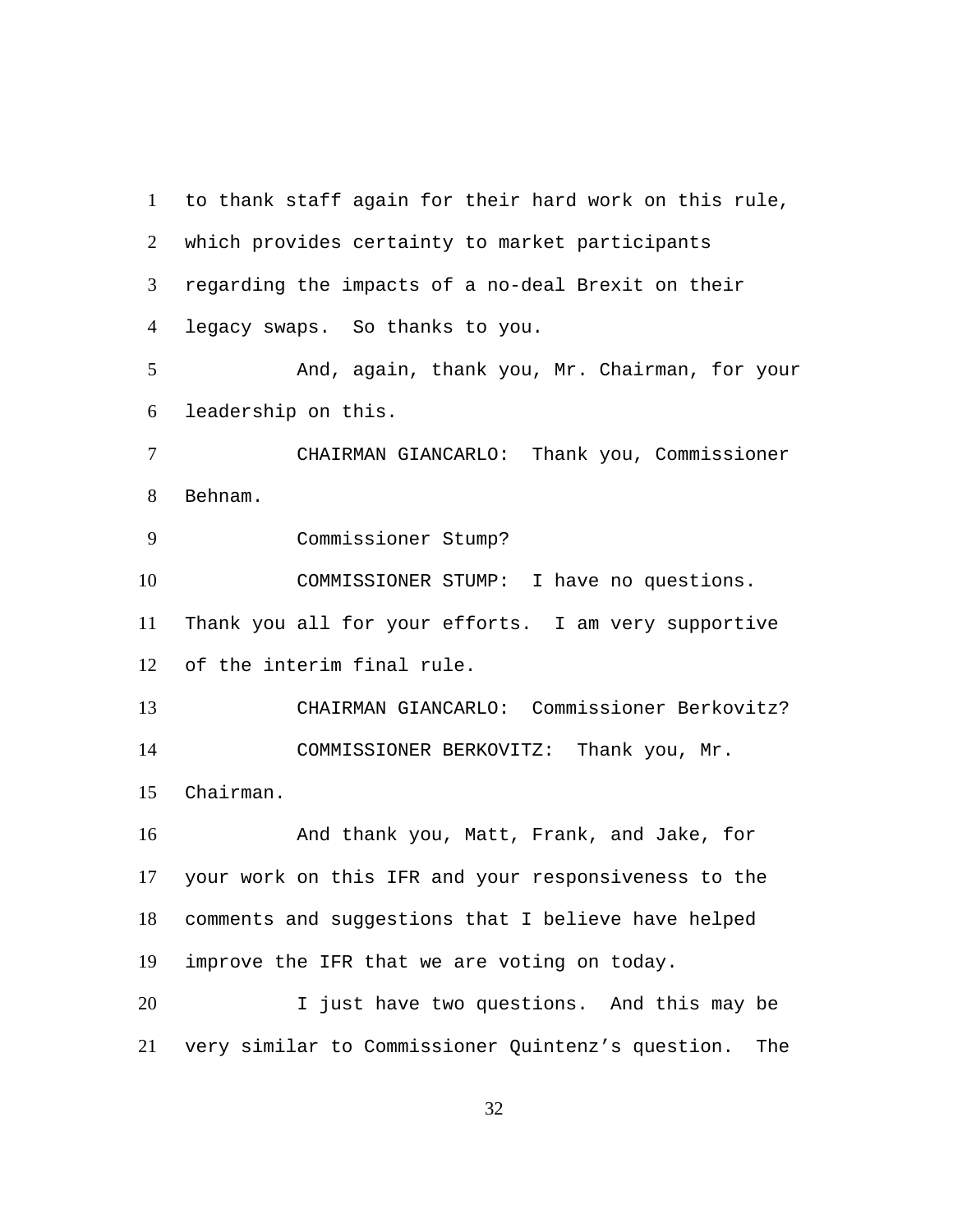IFR I understand only applies to the legacy swaps that are transferred solely in connection with a no-deal Brexit? 1  $2<sup>1</sup>$ 3 4 MR. CHACHKIN: That is correct. COMMISSIONER BERKOVITZ: And the IFR is not intended to provide parties with an opportunity to renegotiate the economic terms of the legacy swaps. Is that correct? 5 6 7 8 9 MR. CHACHKIN: That is also correct. 10 COMMISSIONER BERKOVITZ: Thank you very much. 11 MR. CHACHKIN: Thank you. CHAIRMAN GIANCARLO: Commissioner Berkovitz, thank you. 12 13 Do any Commissioners wish to make a statement on this before we go to a vote? Please proceed. 14 15 COMMISSIONER BERKOVITZ: Just have a brief statement. I am going to be voting in favor of the IFR for this relief. Although we do not yet know the date of the U.K.'s withdrawal from the EU, the form it will take, or even whether it will take place, market participants worldwide are preparing for Brexit. 16 17 18 19 20 21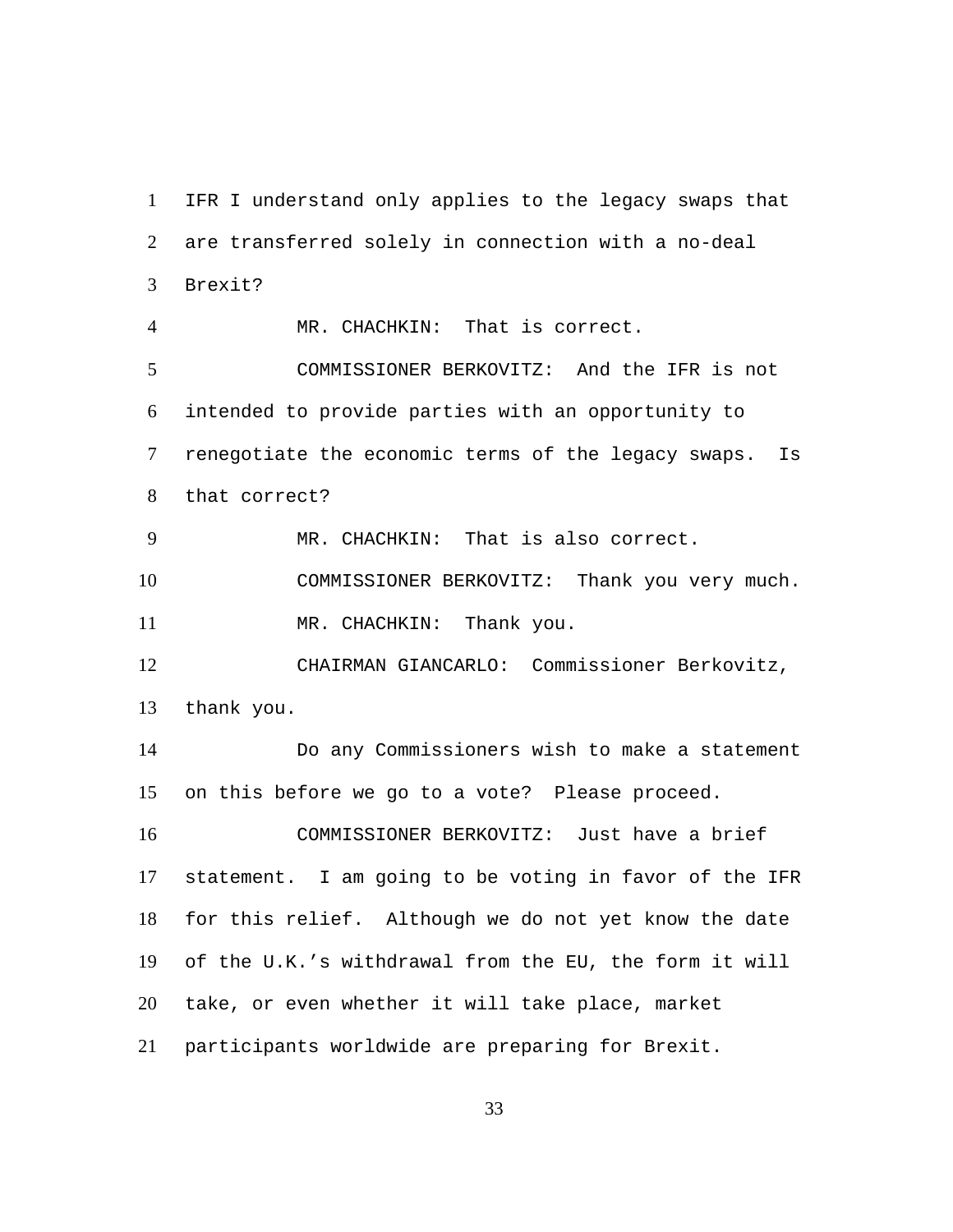The Commission is committed to working with our domestic and international partners to facilitate regulatory continuity and provide stability to the derivatives markets if and when Brexit occurs. Today's action is a continuation of that effort. I commend the Chairman and the Commission staff for their efforts to address these and other Brexit-related cross-border issues. 1  $\mathfrak{D}$ 3 4 5 6 7 8 I note, in particular, that these actions are all taken pursuant to and are consistent with the existing regulations and guidance in place at the CFTC governing cross-border activities. 9 10 11 12 The IFR will maintain the legacy status of swaps that were executed prior to the relevant compliance dates for the CFTC swap margin rule if those swaps are legally transferred solely as a result of a no-deal Brexit. The transfer of these swaps to affiliates outside the U.K. would be needed so the swaps can continue to be properly serviced under EU law. 13 14 15 16 17 18 19 20

21 A no-deal Brexit would be the result of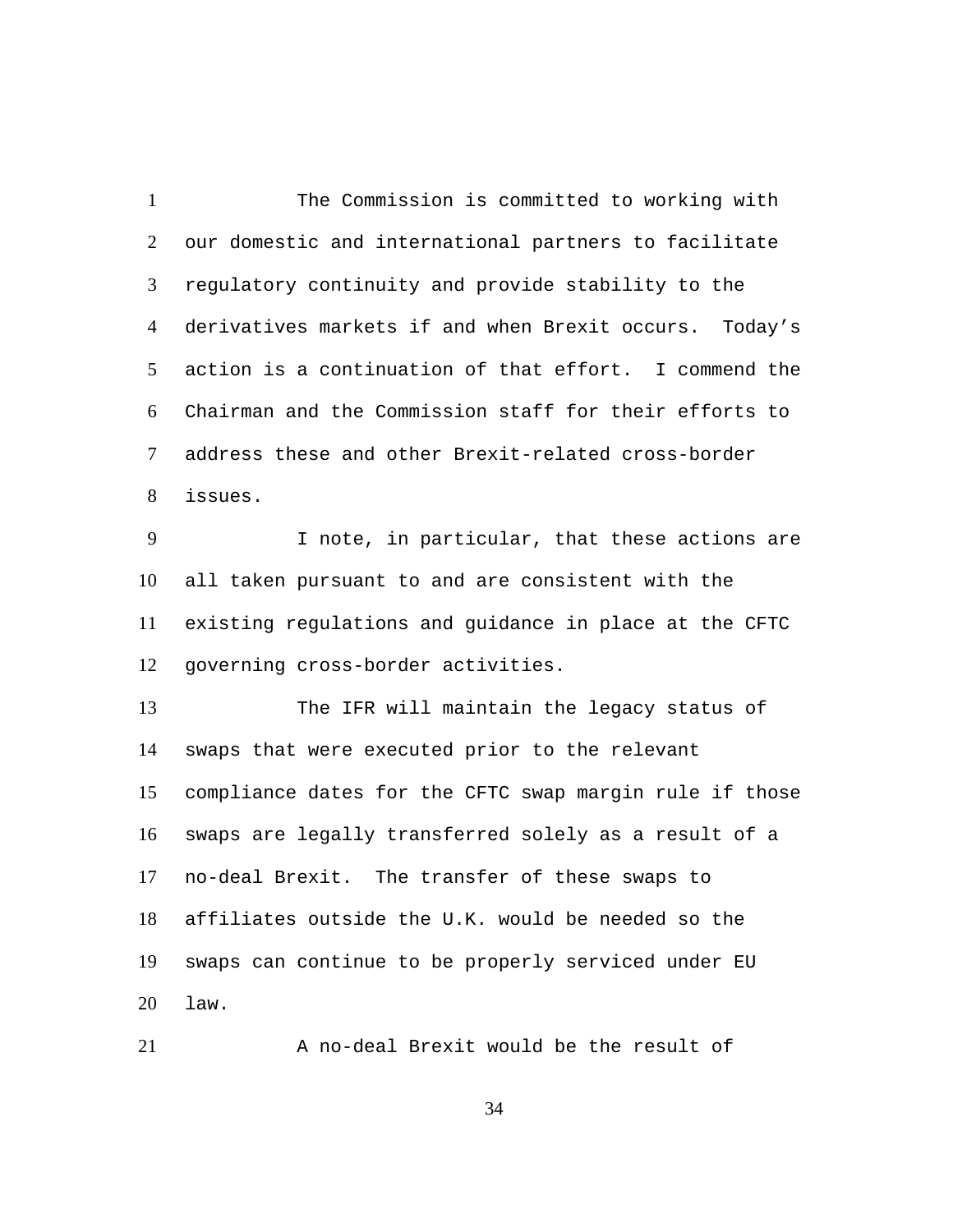political events beyond the control or anticipation of the parties at the time they first enter into the legacy swaps in question. Under these circumstances, if the CFTC's margin rules were applied, the transfer of these legacy swaps could entail significant expenses, which could impede such transfers. The failure to efficiently and effectively accomplish these transfers could introduce new systemic risks globally. The IFR release makes clear that legacy swap transfers get relief solely if they are undertaken in connection with a no-deal Brexit. The release and the questions and answers make it clear that this IFR does not create an opportunity for the parties to renegotiate the economic terms of legacy swaps. Swaps that are amended or renegotiated other than to the extent permitted by the IFR would still be subject to the CFTC's margin rules. These limitations are important as they prevent abuse of the flexibility provided by the IFR. 1  $\mathcal{L}$ 3 4 5 6 7 8 9 10 11 12 13 14 15 16 17 18

And, again, I thank the staff and Chairman and my fellow Commissioners. 19 20

21 CHAIRMAN GIANCARLO: Thank you, Commissioner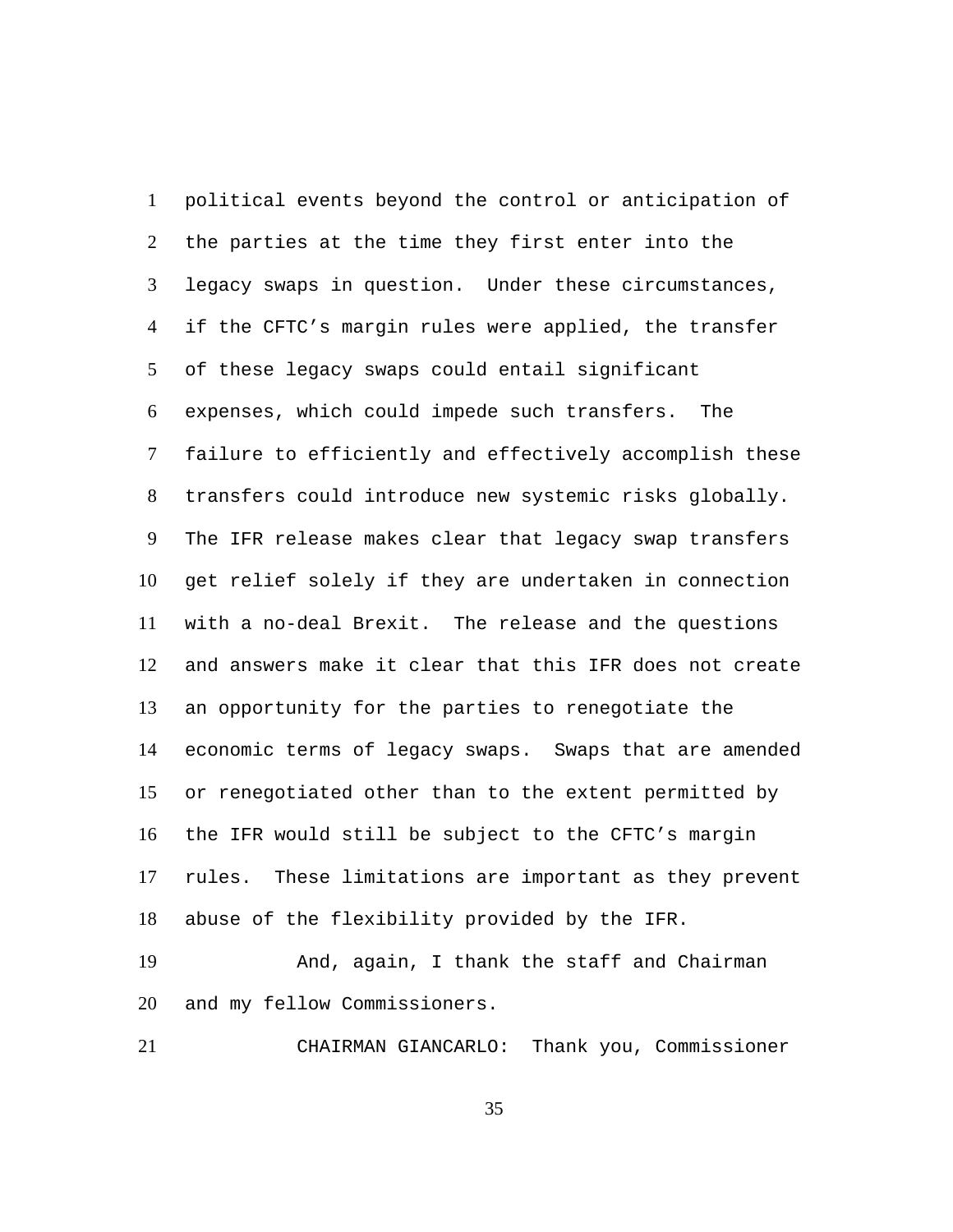Berkovitz. And thank you for your compliments. I do want to go right back to you and to my fellow Commissioners on matters of great importance on the international spectrum. This Commission has spoken with one voice over the last several months in very important matters giving market certainty to market participants and letting overseas counterparts know that when they deal with the CFTC, they deal with an agency that can move properly, directly, and with one voice. I think it has been really a mark of great compliment to our agency, the work we have done with regard to Brexit, with regard to EMIR 2.2, with regard to recognition of overseas regulators. So I thank all of you for your support on these matters. 1  $\mathcal{L}$ 3 4 5 6 7 8 9 10 11 12 13 14

I have no more comment to make on this matter. I think at this time, we will go to a vote. Are Commissioners prepared to vote? 15 16 17

18 (No response.)

CHAIRMAN GIANCARLO: Okay. Mr. Kirkpatrick, would you please call the roll call? 19 20

21 SECRETARY KIRKPATRICK: The motion now before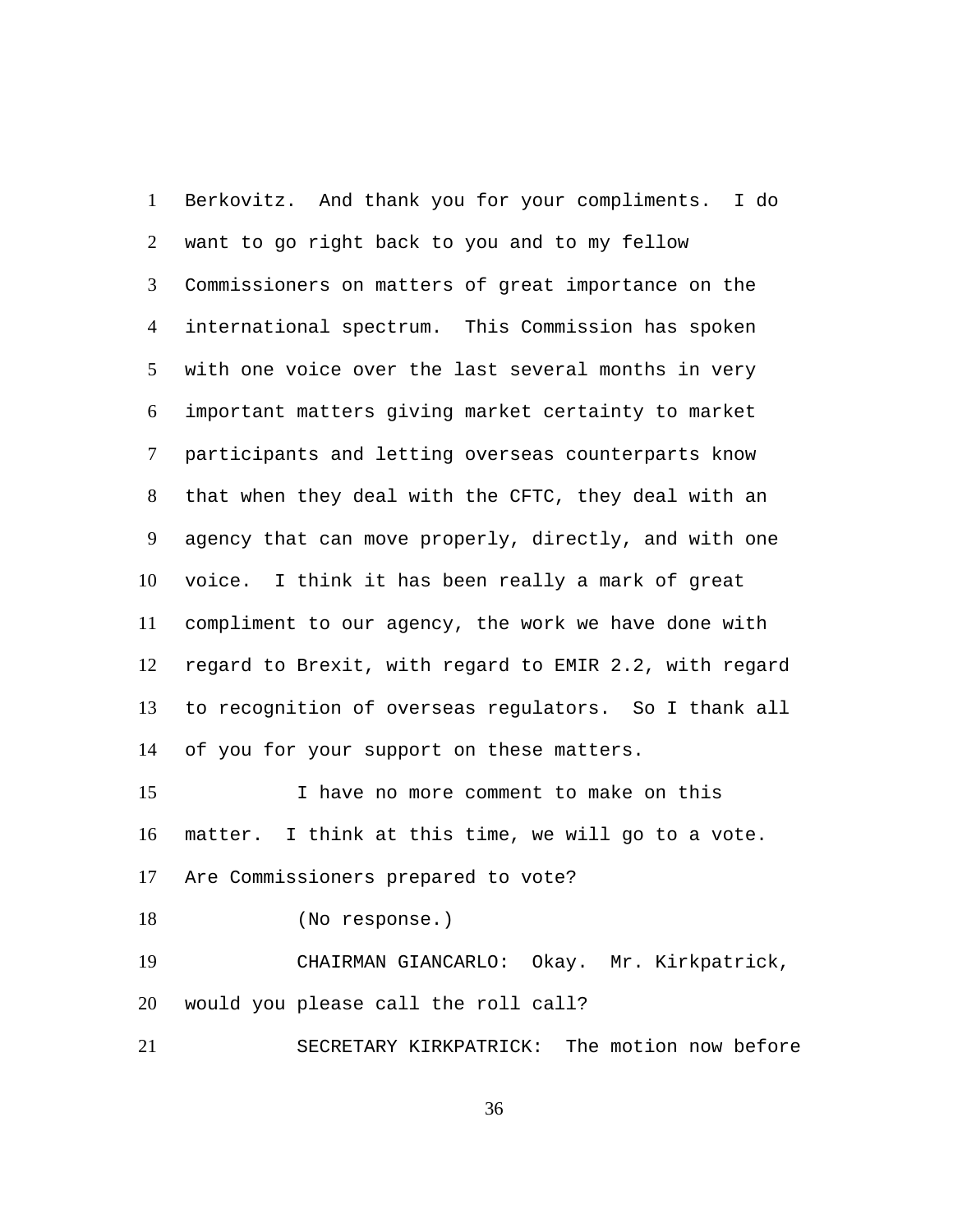the Commission is on the adoption of the interim final rule on margin requirements for uncleared swaps for swap dealers and major swap participants in light of Brexit. Commissioner Berkovitz? COMMISSIONER BERKOVITZ: Aye. SECRETARY KIRKPATRICK: Commissioner Berkovitz votes aye. Commissioner Stump? 10 COMMISSIONER STUMP: Aye. SECRETARY KIRKPATRICK: Commissioner Stump votes aye. Commissioner Behnam? COMMISSIONER BEHNAM: Aye. SECRETARY KIRKPATRICK: Commissioner Behnam votes aye. Commissioner Quintenz? COMMISSIONER QUINTENZ: Aye. SECRETARY KIRKPATRICK: Commissioner Quintenz votes aye. Chairman Giancarlo?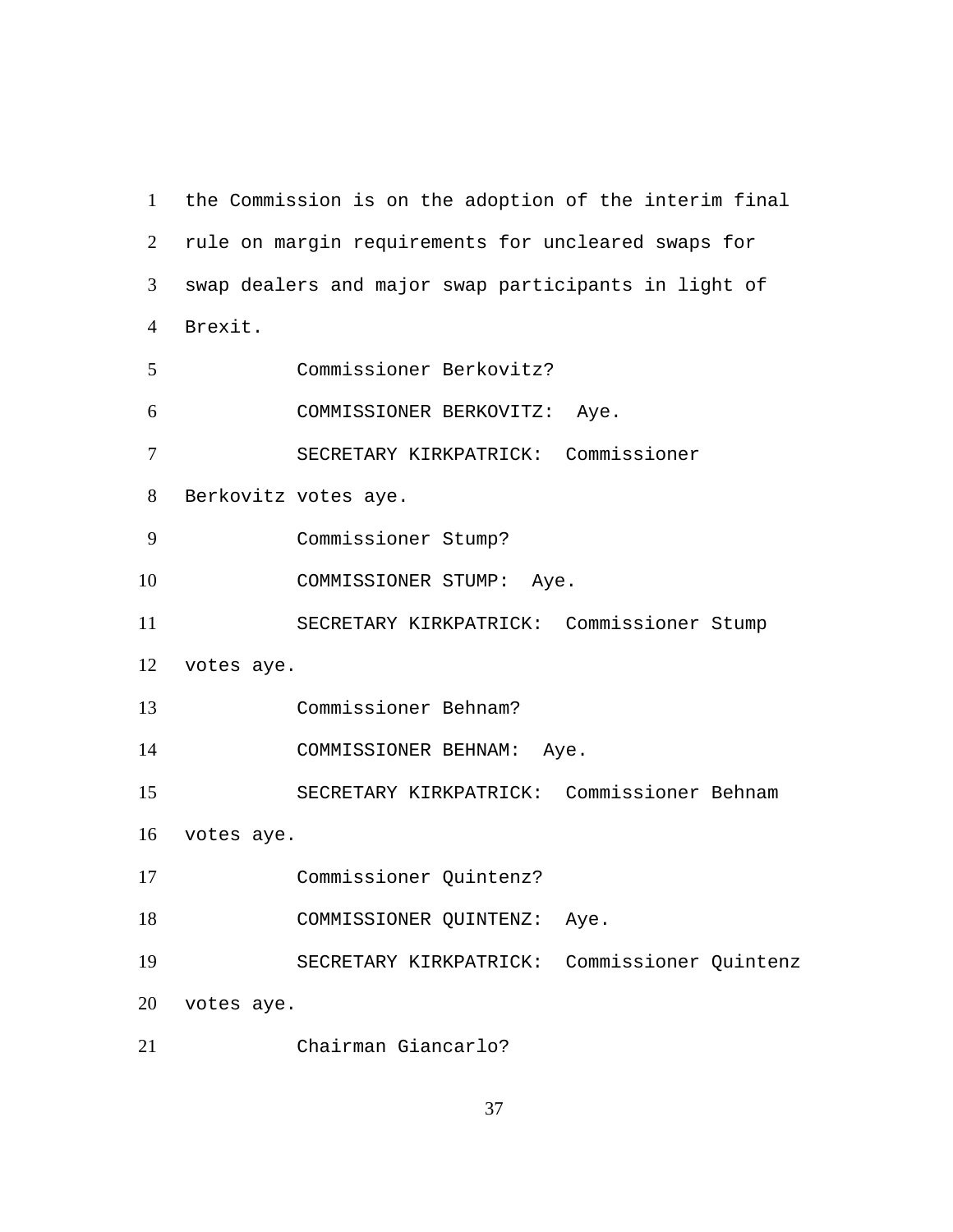1 CHAIRMAN GIANCARLO: Aye. SECRETARY KIRKPATRICK: Chairman Giancarlo votes aye.  $\mathcal{L}$ 3 Mr. Chairman, on this matter, the ayes have five, the no's have zero. 4 5 6 CHAIRMAN GIANCARLO: Thank you. At this time, I would like to welcome the following staff for their presentation. Well, let me first thank this staff. Thank you very much. Well done. And now we will welcome to the table Amanda Olear, Matt Kulkin again, Rajal Patel, and Jeffrey Hasterok. 7 8 9 10 11 12 And, to begin our discussion and consideration of this rulemaking, I will entertain a motion to adopt the Division of Swap Dealer and Intermediary Oversight's final rule. 13 14 15 16 17 COMMISSIONER QUINTENZ: So moved. 18 COMMISSIONER BEHNAM: Second. CHAIRMAN GIANCARLO: Thank you. The motion is before us. 19 20 21 1 Vould just like to review procedure again.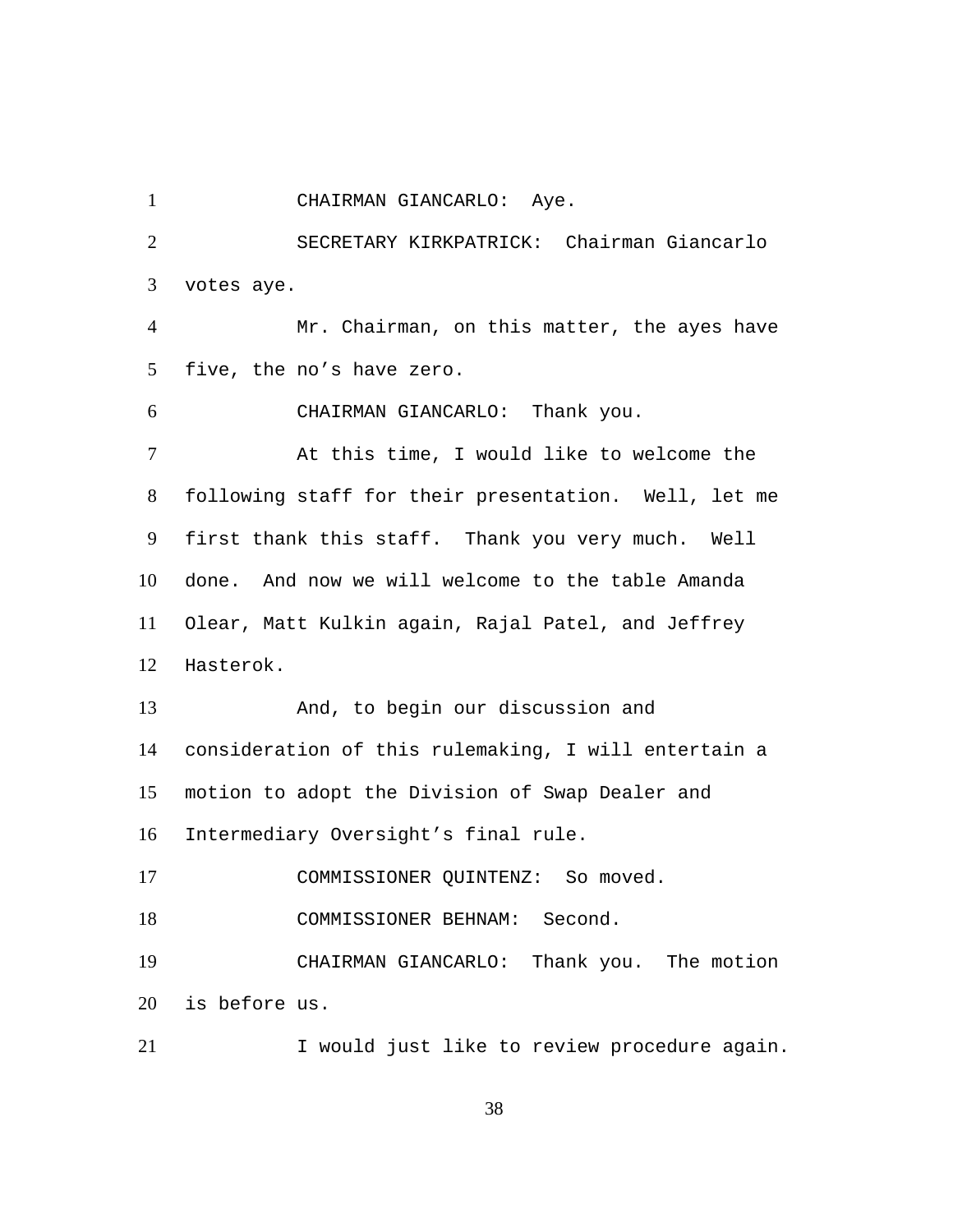We will do questions. What I would ask Commissioners to do is hold their statements. We will complete the questions. Once there are no further questions, then we will go to statements, if that is all right. Fine. 1  $\mathcal{L}$ 3 4 So, Mr. Kulkin, would you have your team give their presentations? 5 6 MR. KULKIN: Sure. And thank you again, Mr. 7

Chairman. Good morning, Commissioners. 8

The Division of Swap Dealer and Intermediary Oversight recommends amending the swap dealer de minimis exception by adding a new factor to remove from counting towards the \$8 billion threshold swaps entered into by insured depository institutions, or IDIs, in connection with originating loans to customers. This new factor was proposed by the Commission in June 2018 and supported by the public comments received. This new factor will give small and mid-sized U.S. banks much needed certainty and clarity related to our swap dealer registration requirements. As a result, these IDIs' commercial end-user loan customers will be able to more easily manage loan-related risk through their 9 10 11 12 13 14 15 16 17 18 19 20 21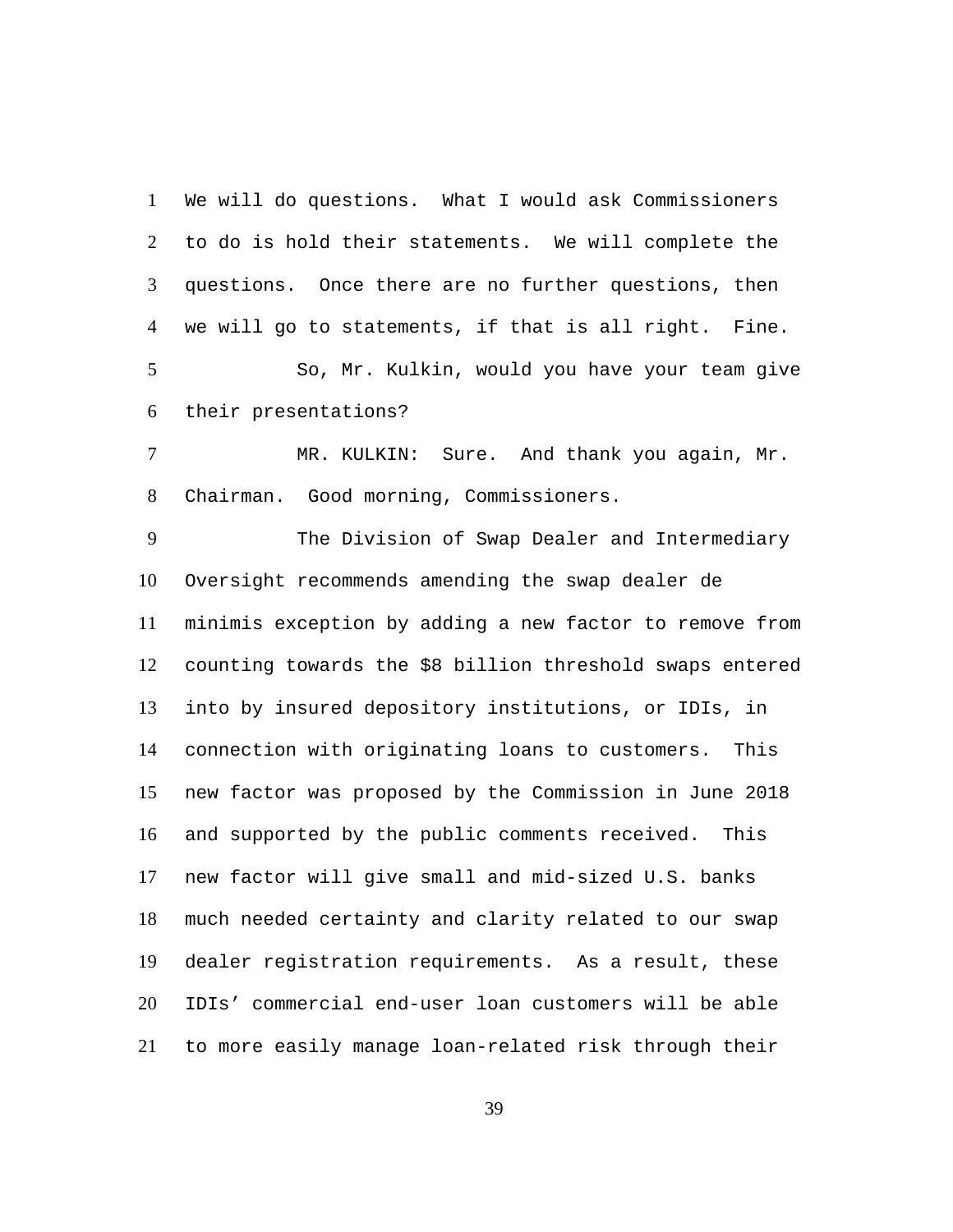1 existing banking relationships.

Before I turn it over to the team to present on the specifics, I want to first recognize Amanda Olear, acting deputy director; Rajal Patel, associate director; and Jeff Hasterok. I would also like to recognize former DSIO deputy director Erik Remmler as well as our Office of the General Counsel colleagues Dan Davis, Carlene Kim, Mark Fajfar, and Paul Schlichting, plus Office of the Chief Economist colleagues Bruce Tuckman, Scott Mixon, and Steve Kane for their significant contributions to today's release. I would like to thank each of your offices and your staffs for providing constructive feedback and suggestions for our recommendations.  $\mathcal{L}$ 3 4 5 6 7 8 9 10 11 12 13 14

Amanda, Rajal, and Jeff will now lead the discussion about the adopting release. But I want to remind market participants that the adoption of this new factor does not remove compliance obligations related to certain of the Commission's swap market rules, including our rules related to trade execution, mandatory clearing, and swap data reporting. And IDIs, 15 16 17 18 19 20 21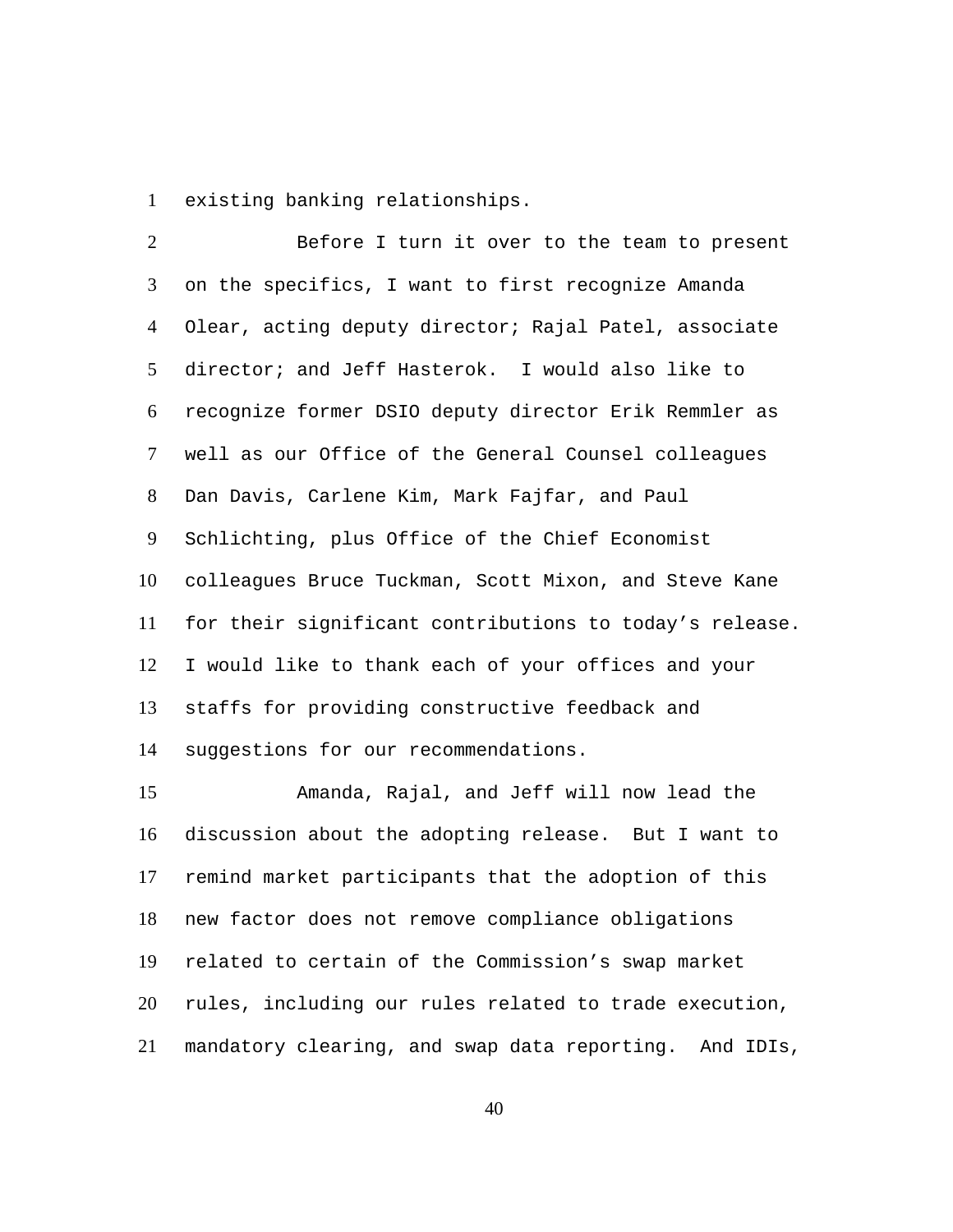of course, remain subject to supervision by their primary banking regulator. I will now have Amanda speak a little bit about the specifics of the rule before you. 1  $\mathcal{L}$ 3 4

5 MS. OLEAR: Thank you, Matt.

Mr. Chairman and Commissioners, today's adopting release amends the de minimis exception within the swap dealer definition in the Commission's regulations. The adopting release establishes an additional factor in the de minimis threshold determination for swaps entered into by IDIs in connection with loans to customers. This amendment originates with the definition of swap dealer in section 1a(49) of the Commodity Exchange Act, which explains what constitutes swap dealing activity and also provides that the Commission shall promulgate regulations to establish factors to exempt from designation as a swap dealer an entity engaged in a de minimis quantity of swap dealing. 6 7 8 9 10 11 12 13 14 15 16 17 18 19

CEA section 1a(49) further provides that in no event shall an IDI be considered to be a swap dealer 20 21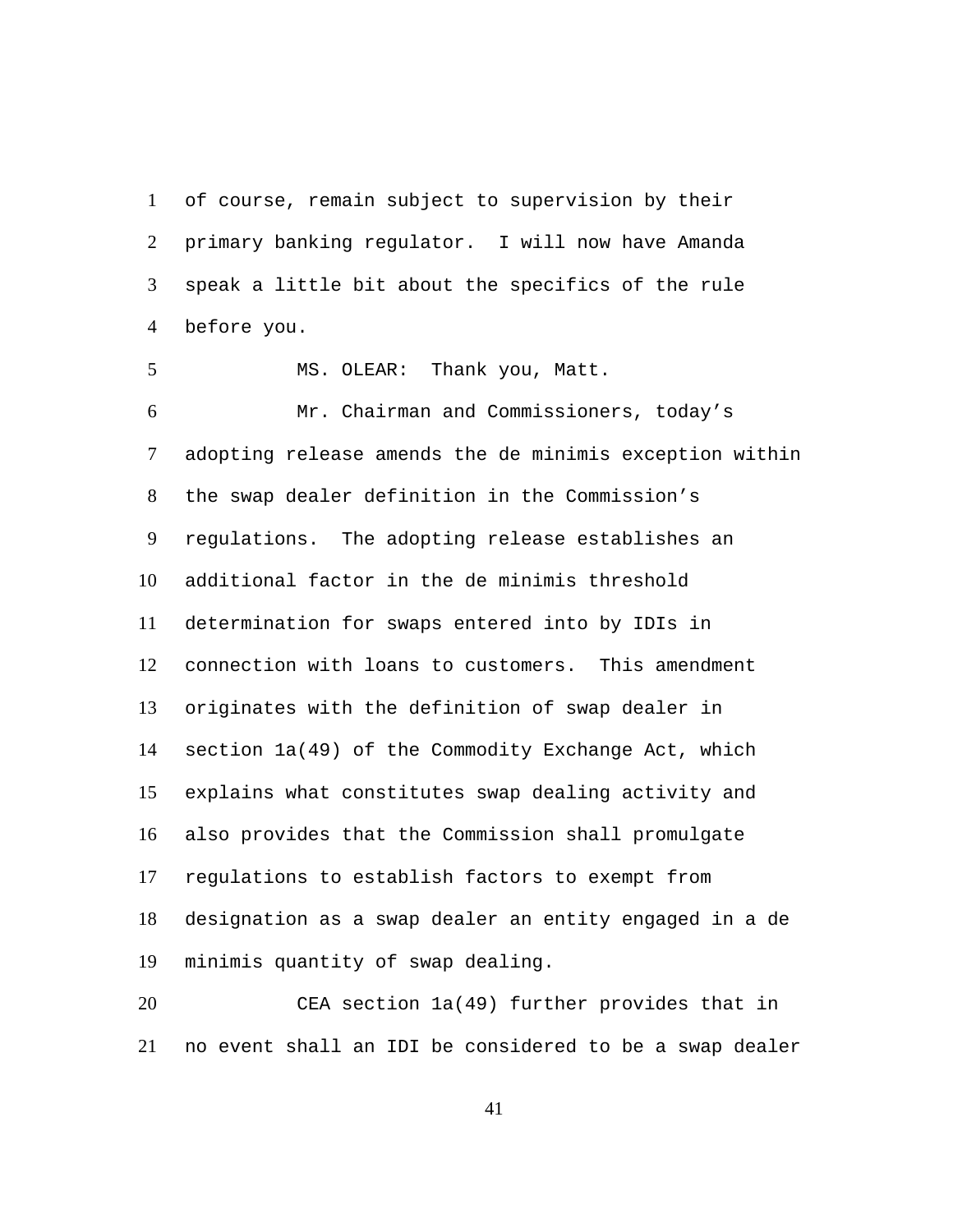to the extent it offers to enter into a swap with a customer in connection with originating a loan with that customer. 1  $\mathcal{L}$ 3

A number of policy considerations inform today's amendment. As the Commission has stated, the primary goals of regulating swap dealers include reducing systemic risk; increasing counterparty protections; and increasing market efficiency, orderliness, and transparency. However, consistent with Congressional intent, an appropriately calibrated de minimis exception has the potential to advance other interests, including increasing efficiency, allowing limited swap dealing in connection with other client services, encouraging new participants to enter the market, and focusing regulatory resources. 4 5 6 7 8 9 10 11 12 13 14 15

Before handing this over to Jeff and Rajal, I also want to highlight that we consulted with the SEC and the prudential regulators in the preparation of this release. In particular, we shared a number of drafts of this adopting release and responded to comments received. 16 17 18 19 20 21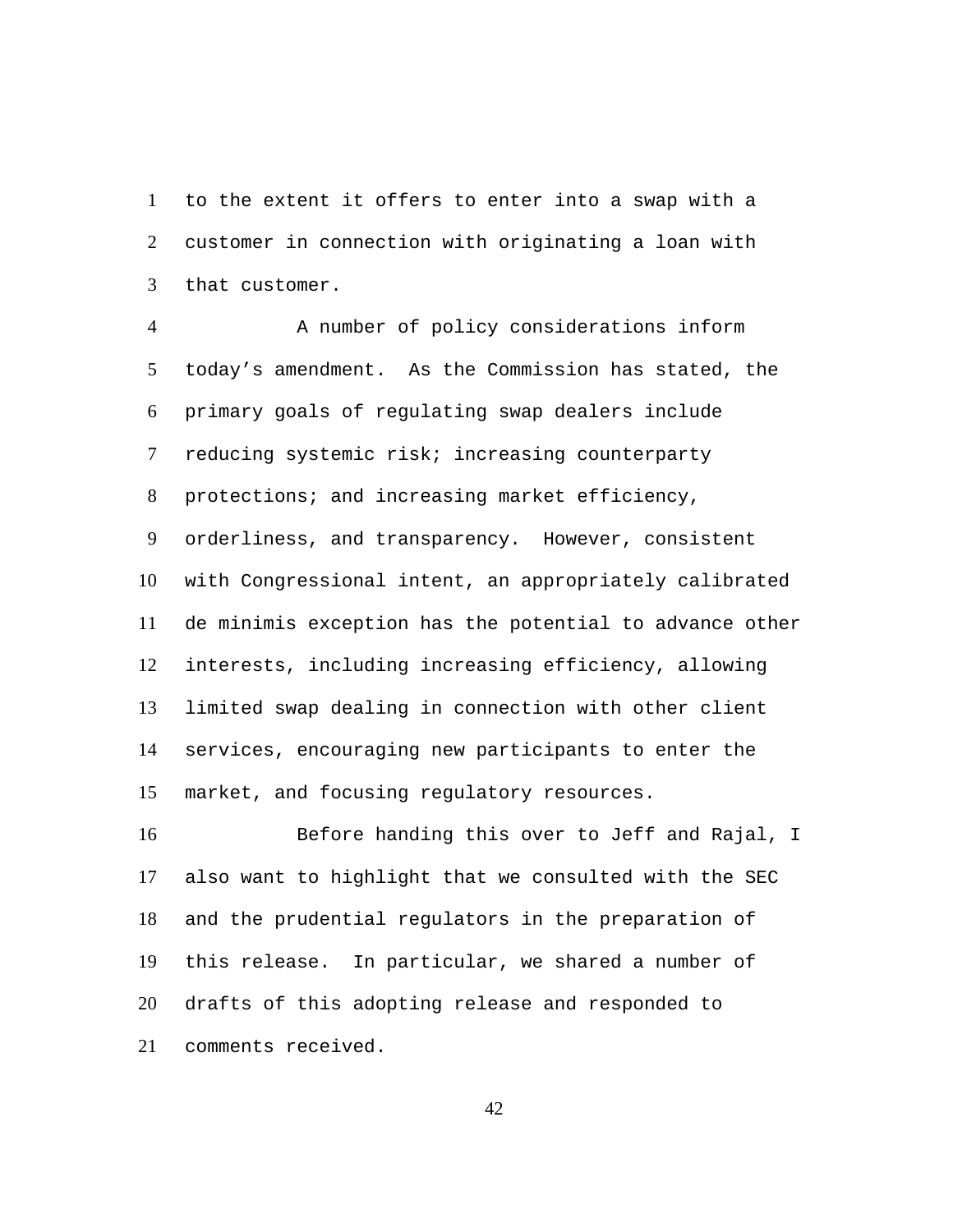I will now turn to Jeff to discuss the data used to inform this rule amendment. 1  $\mathcal{L}$ 

3 MR. HASTEROK: Thank you, Amanda.

Mr. Chairman and Commissioners, good morning. This rule amendment relied on a detailed analysis of 2017 transaction data reported to swap data repositories per Part 45 of Commission regulations and demonstrates empirically driven policy-making. 4 5 6 7 8

Consistent with the June 2018 NPRM and the November 2018 adopting release, we designed our analysis to examine the swaps activity of likely swap dealers. The analysis included a calculation of the aggregate gross notional amount, or AGNA for short, of swaps activity across interest rate, credit default, foreign exchange, and equity swaps. We focused the analysis for this adopting release on the swaps activity of IDIs that may be most likely to be affected by today's amendments, especially those IDIs with AGNAs near now the finalized \$8 billion de minimis threshold. We specifically evaluated IDIs with AGNAs of swap activity within a variety of activity ranges, but 9 10 11 12 13 14 15 16 17 18 19 20 21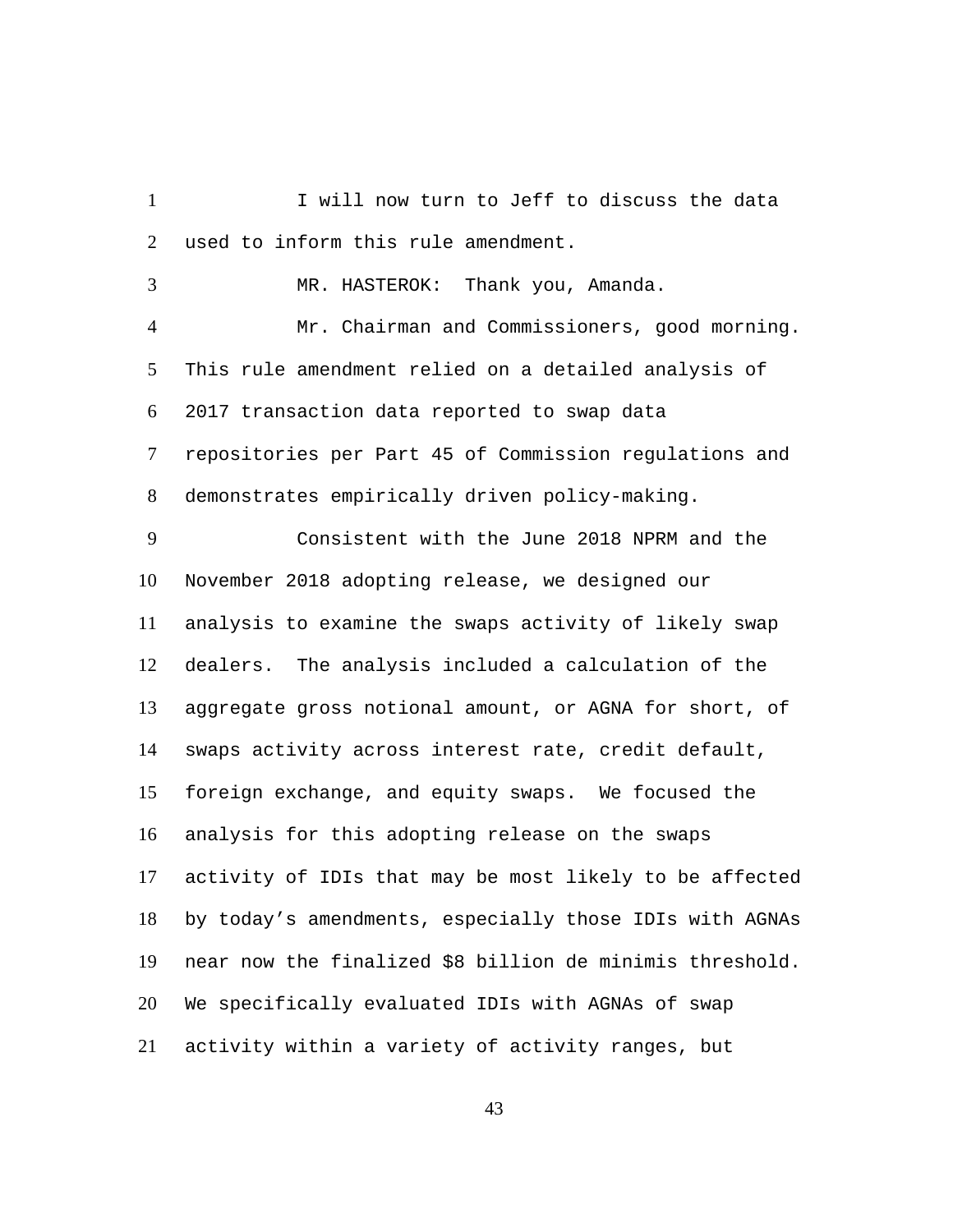especially within the range of \$1 to \$50 billion. We focused on the range of \$1 to \$50 billion because our analysis showed that IDIs with larger AGNAs, outside of this range, appear to have a significant amount of activity unrelated to loan origination swaps. We believe that today's amendments are most likely to allow nonregistered, small and midsized IDIs with lower AGNAs to expand their loan-related swap dealing activities with their lending clients without incurring the costs of swap dealer registration. 1  $\mathcal{L}$ 3 4 5 6 7 8 9 10

For transactions between two entities not currently registered as swap dealers, but with at least one of the entities being an IDI, the total AGNA was approximately \$6-and-a-half billion to \$16-and-a-half billion per range, depending on the range between \$1 and \$50 billion analyzed. So in percentage terms, in relation to the market-wide total of \$221 trillion, the \$6-and-a-half to \$16-and-a-half billion is equivalent to 0.003 to 0.007 percent; so, in other words, less than a basis point of the overall market. These totals are indicative of a de minimis quantity of swaps 11 12 13 14 15 16 17 18 19 20 21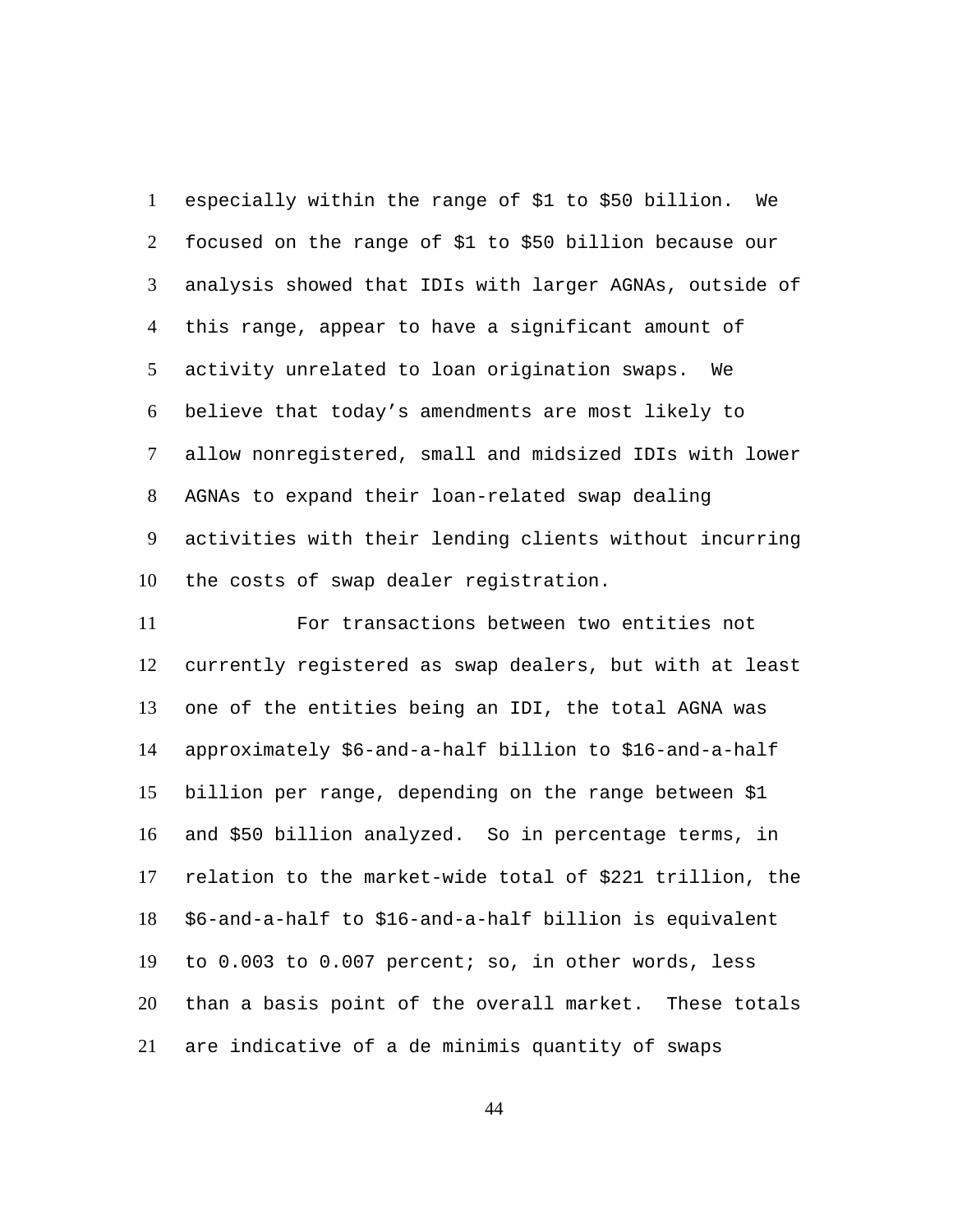1 activity.

I will now turn to Rajal to discuss the rationale for and the structure of this rule amendment.  $\mathcal{L}$ 3 4 MR. PATEL: Thank you, Jeff. Mr. Chairman and Commissioners, I will start by emphasizing that the policy objectives underlying the de minimis exception, which Amanda discussed earlier, are designed to encourage participation in competition by allowing persons to engage in a de minimis amount of dealing without incurring the costs of registration and associated swap dealer regulations. 5 6 7 8 9 10 11 As additional background, in May 2012, the commissions adopted, pursuant to the CEA, an IDI loanrelated swap exclusion in paragraph 5 of the swap dealer definition, which I will refer to as the "IDI swap dealing exclusion." However, we understand that certain IDIs are restricting entering into loan-related swaps because of the potential that these swaps would not be eligible for the IDI swap dealing exclusion and, therefore, would be counted towards an IDI's de minimis threshold, potentially requiring the IDI to register as 12 13 14 15 16 17 18 19 20 21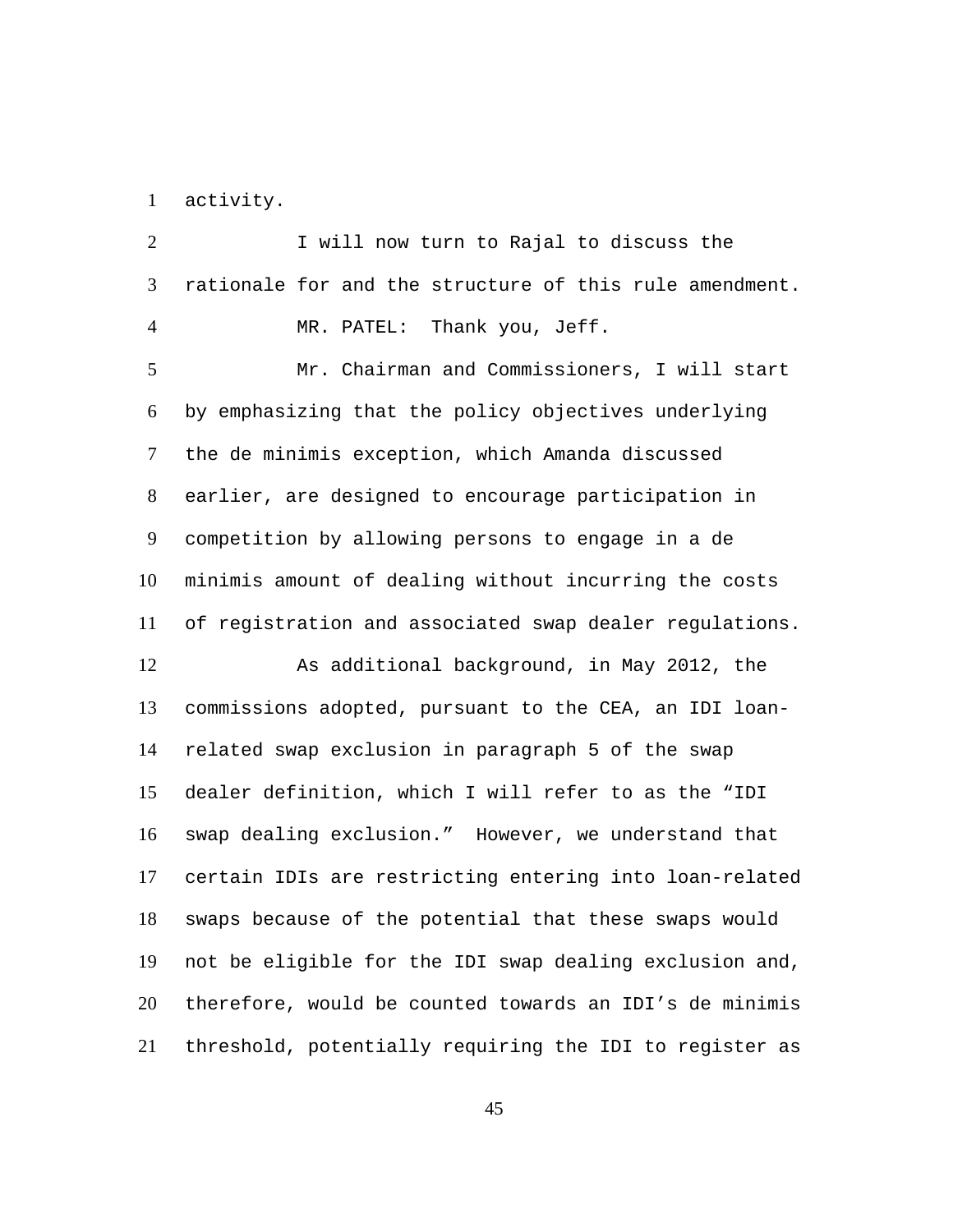1 a swap dealer and incur registration-related costs. Market participants indicated that conditions of this exclusion are not clear in all circumstances or are too restrictive for the intended purpose. The restrictions on loan-related swaps by IDIs may result in reduced availability of swaps for the loan customers of these IDIs, particularly small and mid-sized banks, potentially hampering the ability of end-user borrowers to enter into hedges in connection with their loans.  $\mathcal{L}$ 3 4 5 6 7 8 9 We believe that the IDI de minimis provision advances the policy objectives of the de minimis exception by allowing some IDIs to provide additional hedging swaps to customers in connection with originating loans. The amendment should also facilitate an appropriate level of swap dealing in connection with other client services and may encourage more IDIs to participate in the swap market. Greater availability of loan-related swaps may also improve the ability of customers to hedge their loan-related exposure. 10 11 12 13 14 15 16 17 18 19 20

21 I will now return our presentation back to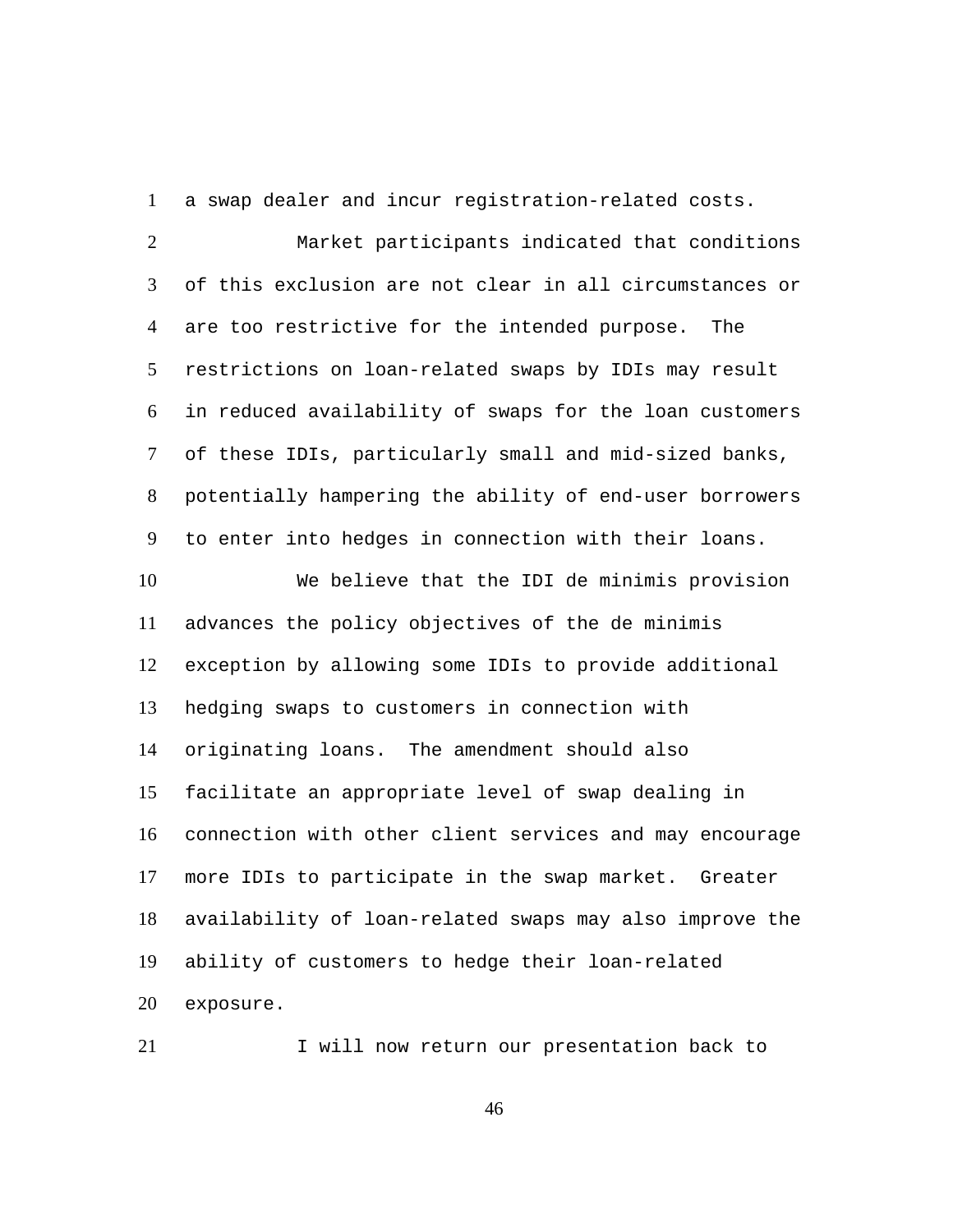1 Matt.

MR. KULKIN: Mr. Chairman, that concludes the staff presentation. We would be happy to answer your questions.  $\mathcal{L}$ 3 4 CHAIRMAN GIANCARLO: Thank you, Mr. Kulkin. Well presented. 5 6 We will now go to questions. And I will open the floor up and beginning with Mr. Quintenz for questions. 7 8 9 COMMISSIONER QUINTENZ: Thank you, Mr. Chairman. 10 11 Amanda, could you reread the language in the statute that discusses the de minimis exception? 12 13 14 MS. OLEAR: Thank you. "The Commission shall exempt from designation as a swap dealer an entity that engages in a de minimis quantity of swap dealing in connection with transactions with or on behalf of its customers. The Commission shall promulgate regulations to establish factors with respect to the making of this determination to exempt." 15 16 17 18 19 20 21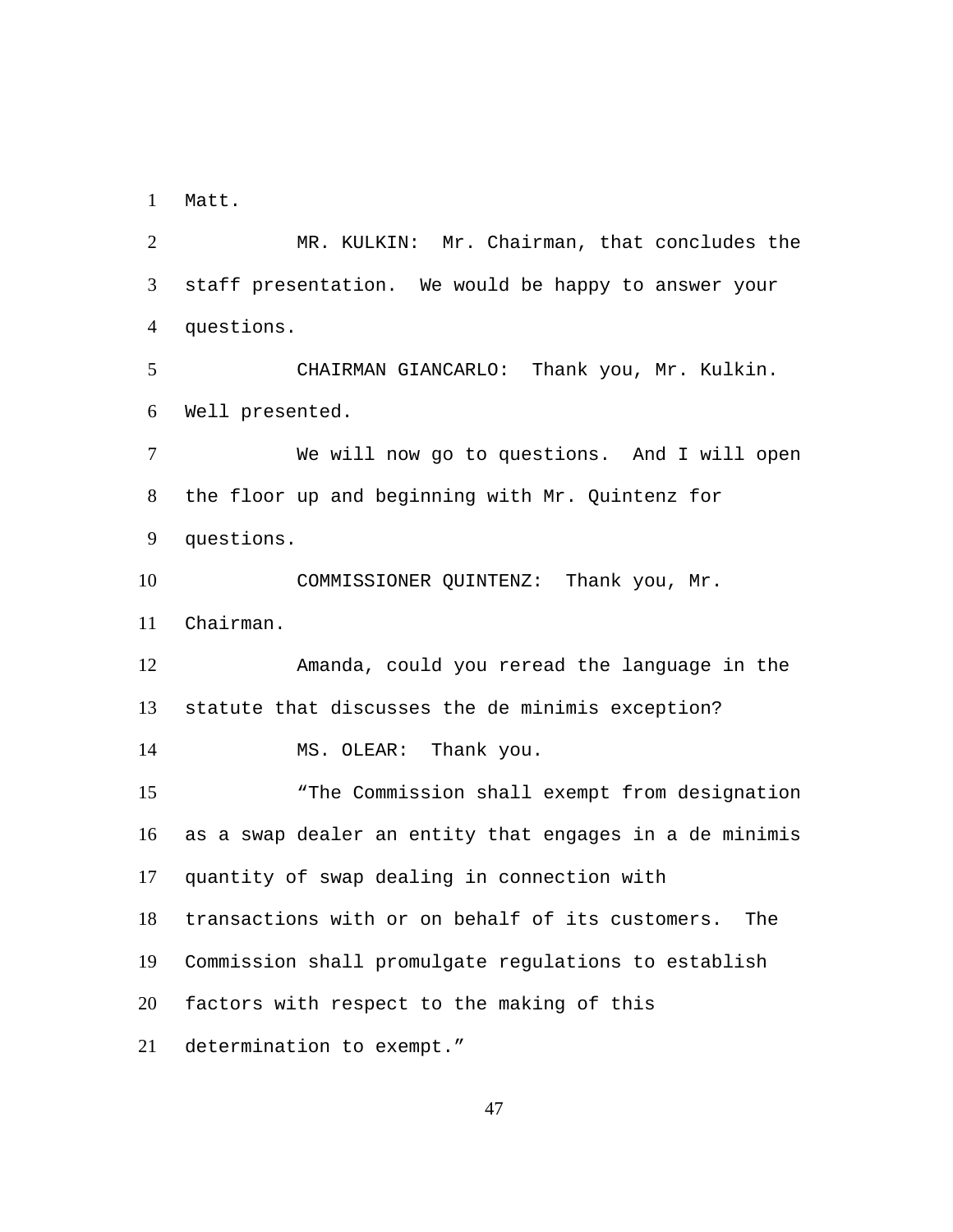1 COMMISSIONER QUINTENZ: Thank you.

So it appears to me -- in fact, I don't think it appears. I think it is quite obvious and selfevident that Congress constructed that language to apply to an entity, not to the total universe of swaps that fell outside of a registration regime. Said differently, the language that discusses a de minimis exception talks about the quantity of swaps that an entity can deal in as being a de minimis quantity of swaps in relation to the market, as opposed to the amount of swaps being de minimis that would exist outside of the registered swap dealer marketplace. Is that correct?  $\mathcal{L}$ 3 4 5 6 7 8 9 10 11 12 13

MR. KULKIN: So, Commissioner, if I understand your question, you are correct that the recommendation before you today is a factor related to the calculation of whether or not an entity exceeds the de minimis threshold. We are talking about a factor in that calculation, which is set forth by 1a(49)(D), which Amanda just read. That is separate and apart from  $1a(49)(A)$ , which talks about what is a swap dealer 14 15 16 17 18 19 20 21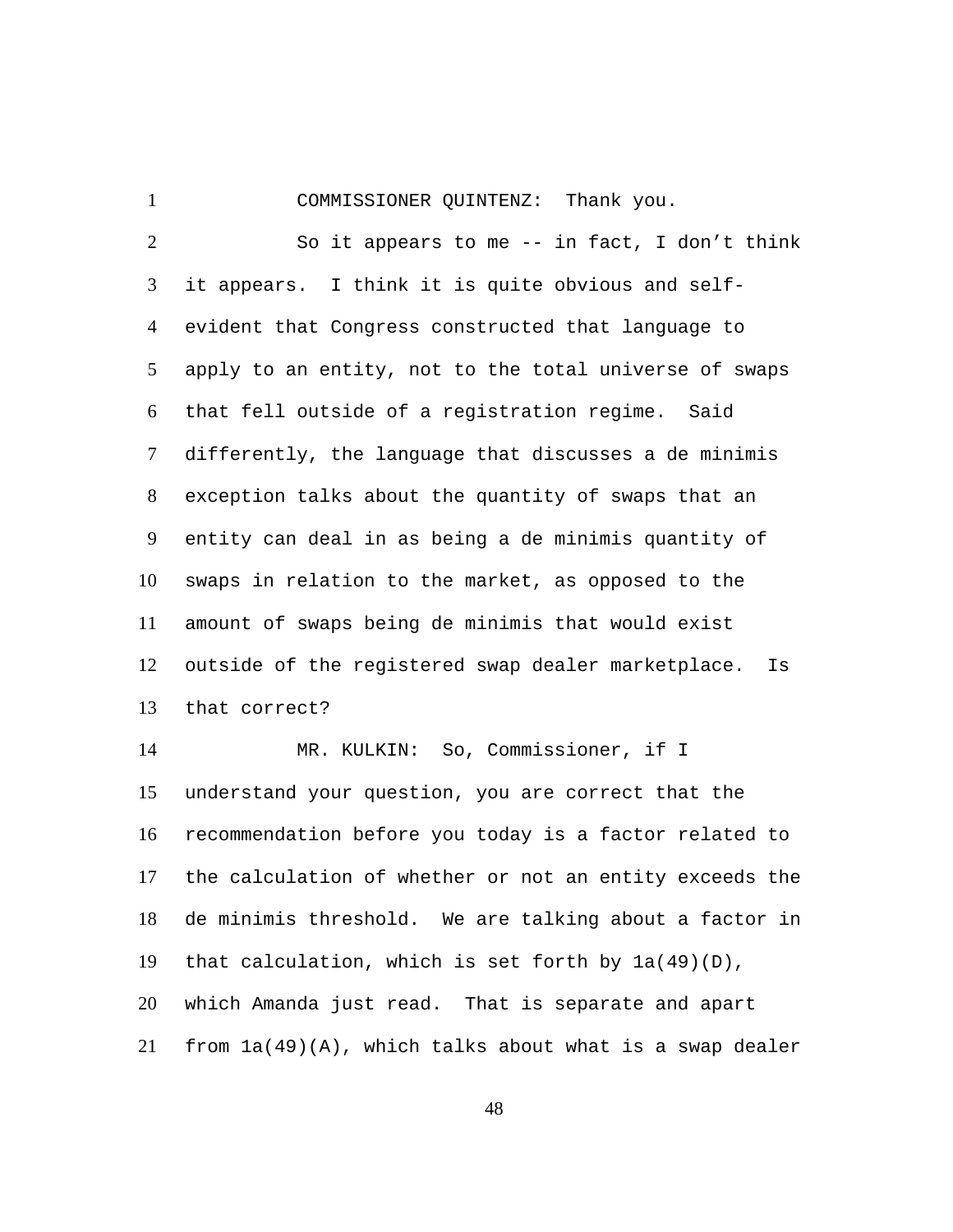and what a swap dealing -- this is solely a factor related to what counts towards the threshold. 1  $\mathfrak{D}$ COMMISSIONER QUINTENZ: Right. A threshold that applies to an entity, not a -- 3 4 5 MR. KULKIN: Yes. COMMISSIONER QUINTENZ: -- threshold that tells us what size of the market we have to regulate. 6 7 8 MR. KULKIN: That is correct. COMMISSIONER QUINTENZ: Okay. Mr. Kulkin, you know that I have severe problems with notional value being used as a metric or a threshold generally and in this circumstance specifically, but if we are going to compare apples to apples, could you remind me -- and I think, Jeff, you had mentioned -- of the total size of the swaps market that we are looking at? 9 10 11 12 13 14 15 16 MR. HASTEROK: \$221 trillion, sir. 17 COMMISSIONER QUINTENZ: Trillion, with a t? 18 MR. HASTEROK: With a t. COMMISSIONER QUINTENZ: And our de minimis threshold is a billion with a b? 19 20 21 MR. HASTEROK: Yes, with a b, 8 with a b.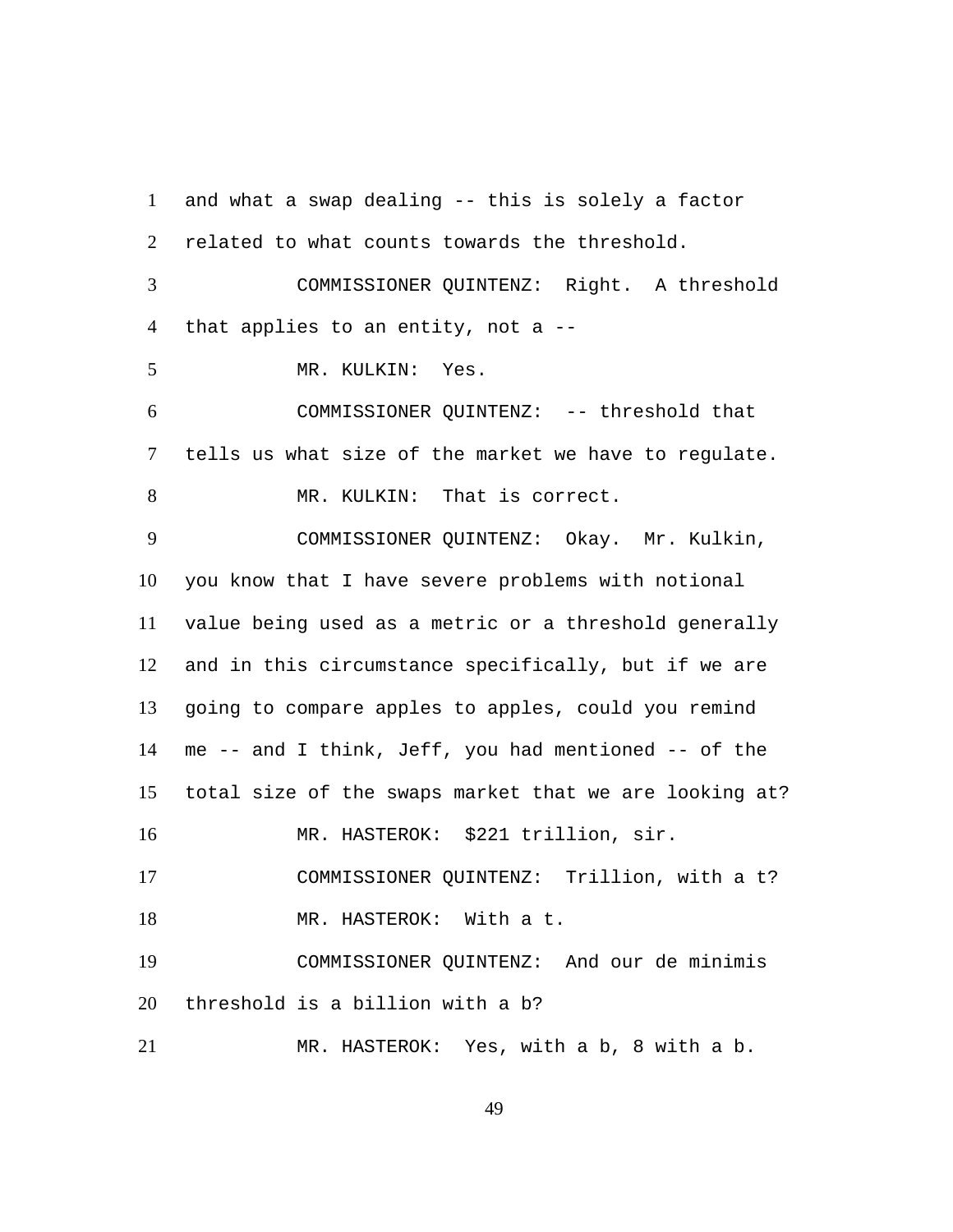COMMISSIONER QUINTENZ: So, even if we were to adjust the size of the notional value of the swaps market by the construct that our Office of the Chief Economist has used and developed called entity-netted notionals, where you net a long and a short exposure only by entity and not generally and you adjust it for duration, the size of the market that they are looking at, which only consists of rates, FX, and sovereign and corporate CDS, narrows down to 34 trillion, with a t. 1  $\mathcal{L}$ 3 4 5 6 7 8 9 By my calculations, an \$8 billion threshold is only 0.0002 of that number. That is two tenthousandths. Does that sound like a de minimis amount to you? 10 11 12 13 14 MR. KULKIN: Yes, Commissioner. COMMISSIONER QUINTENZ: Does five tenthousandths sound like a de minimis amount to you? 15 16 17 MR. KULKIN: Yes, Commissioner. COMMISSIONER QUINTENZ: I could go forward asking more questions about what, really, a de minimis amount is, but I think right now, we are in safe territory and we have a lot of room to still remain in 18 19 20 21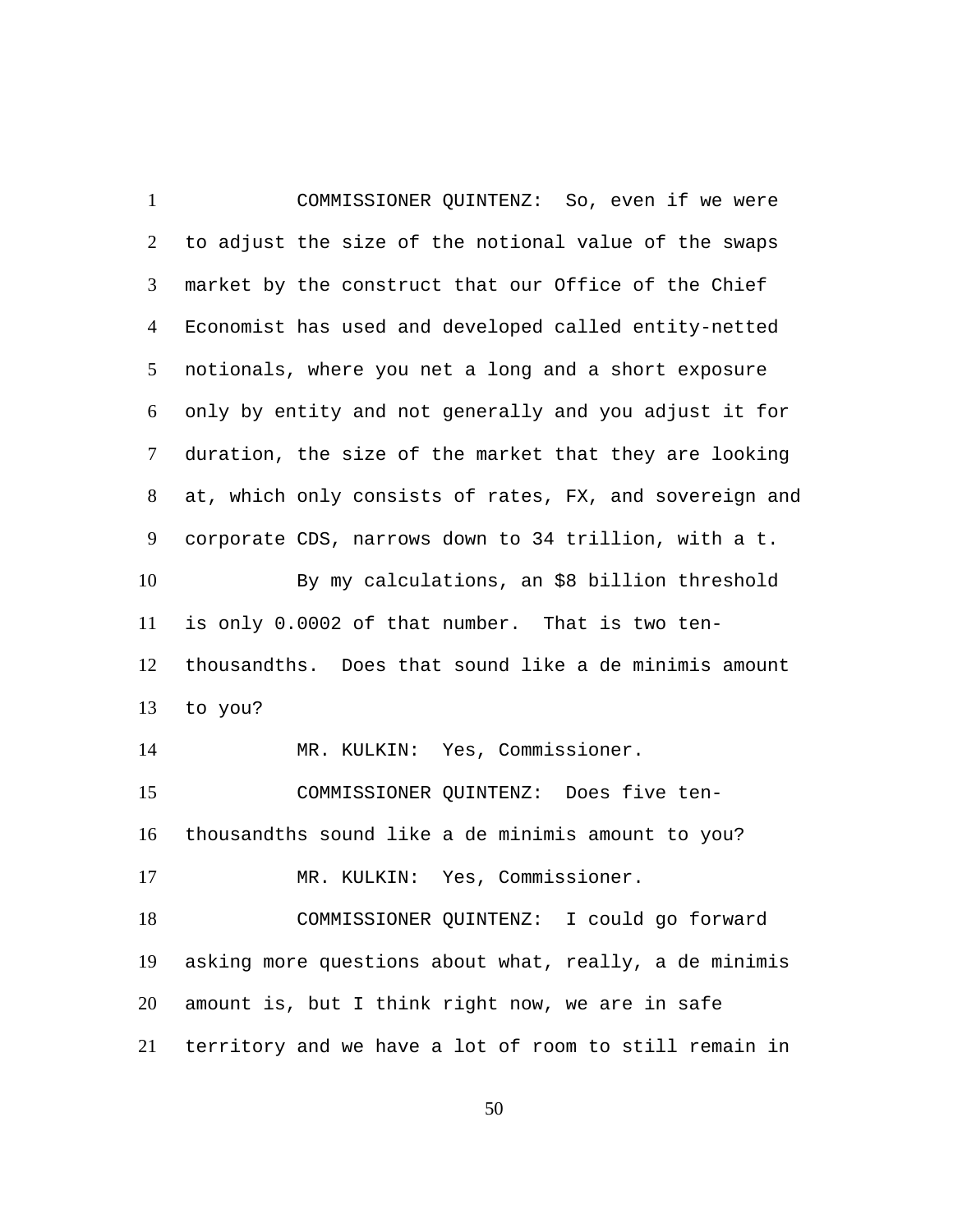1 safe territory.

| 2  | Getting back to the scope of the number of            |
|----|-------------------------------------------------------|
| 3  | registered entities that we have, when prior CFTC     |
| 4  | Chairman Gary Gensler testified in his nomination     |
| 5  | hearing back in 2009, he stated that he thought 15 to |
| 6  | 20 large financial institutions would ultimately      |
| 7  | qualify for any new swaps regulatory regime. Matt, do |
| 8  | you know off the top of your head how many registered |
| 9  | swap dealers we currently have?                       |
| 10 | MR. KULKIN: We have 103 registered swap               |
| 11 | dealers.                                              |
| 12 | COMMISSIONER QUINTENZ: One hundred and                |
| 13 | three?                                                |
| 14 | MR. KULKIN: Yes, Commissioner.                        |
| 15 | COMMISSIONER QUINTENZ: Not 15?                        |
| 16 | MR. KULKIN: No, Commissioner.                         |
| 17 | COMMISSIONER QUINTENZ: One hundred and                |
| 18 | three?                                                |
| 19 | MR. KULKIN: Yes, Commissioner.                        |
| 20 | COMMISSIONER QUINTENZ: That is a 500 percent          |
| 21 | margin of error. Following the adoption of this       |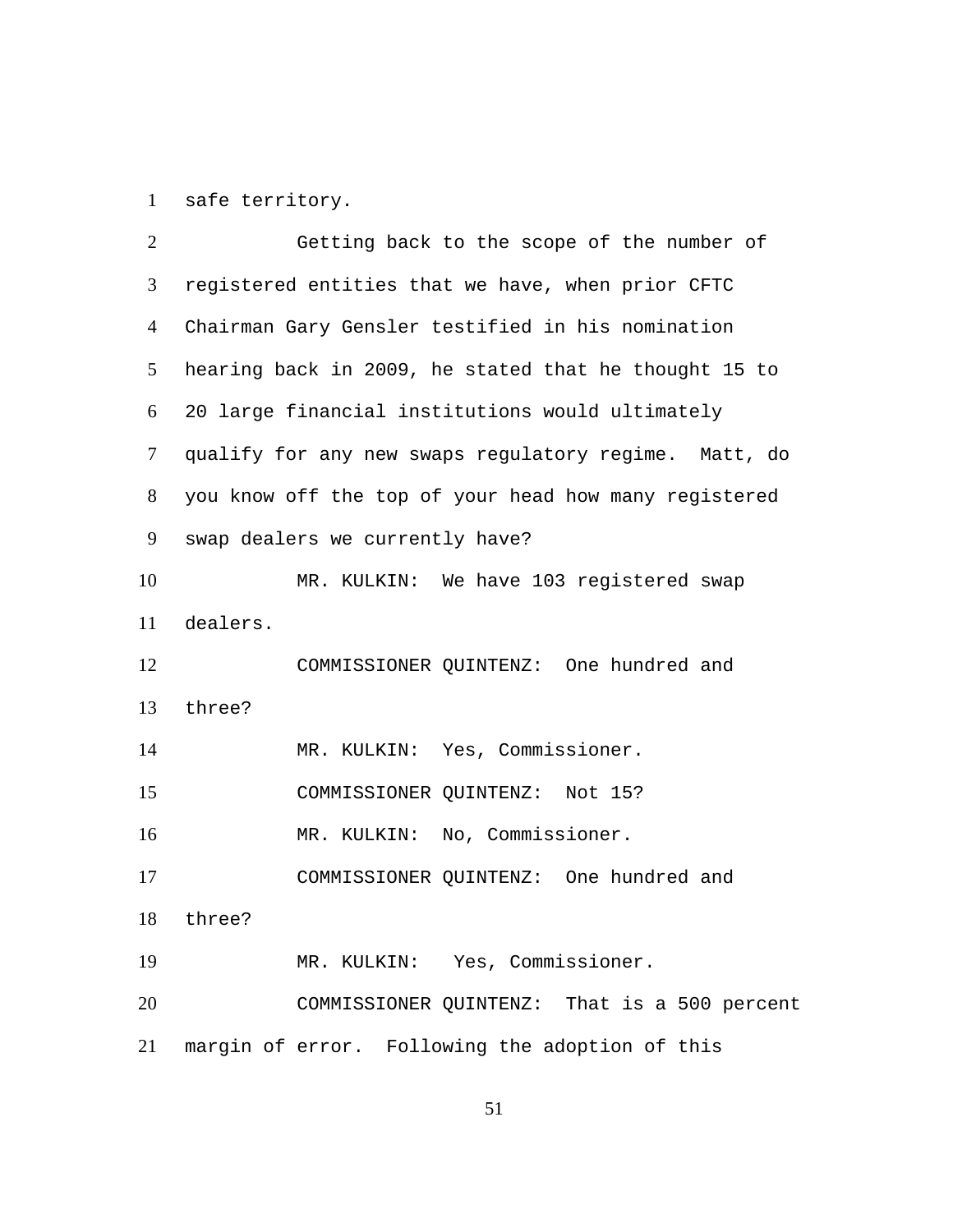amendment, how likely do you think that it is that any of those 103 will de-register? 1  $\mathcal{L}$ 

MR. HASTEROK: Thank you for your question, Commissioner. We certainly focused our analysis on the lower end of activity because we believe that that range and that cohort is most likely to be affected by this, but we certainly did not exclusively examine that cohort. We looked at larger cohorts. We don't believe that the largest money center banks are likely to deregister because of this amendment. We feel that it is most applicable to the smaller IDIs that are wellpositioned to take advantage of this and use it in conjunction with their lending clients. 3 4 5 6 7 8 9 10 11 12 13

COMMISSIONER QUINTENZ: Okay. So in terms of likelihood, would it be more likely that 50 swap dealers de-register or a handful? 14 15 16

MR. KULKIN: So, Commissioner, based on the analysis we performed, in this \$1 to \$50 billion AGNA cohort, as Jeff calls it, there are 2 registered IDI swap dealers. So we can't speculate as to who might or might not de-register, but we are talking about a few, 17 18 19 20 21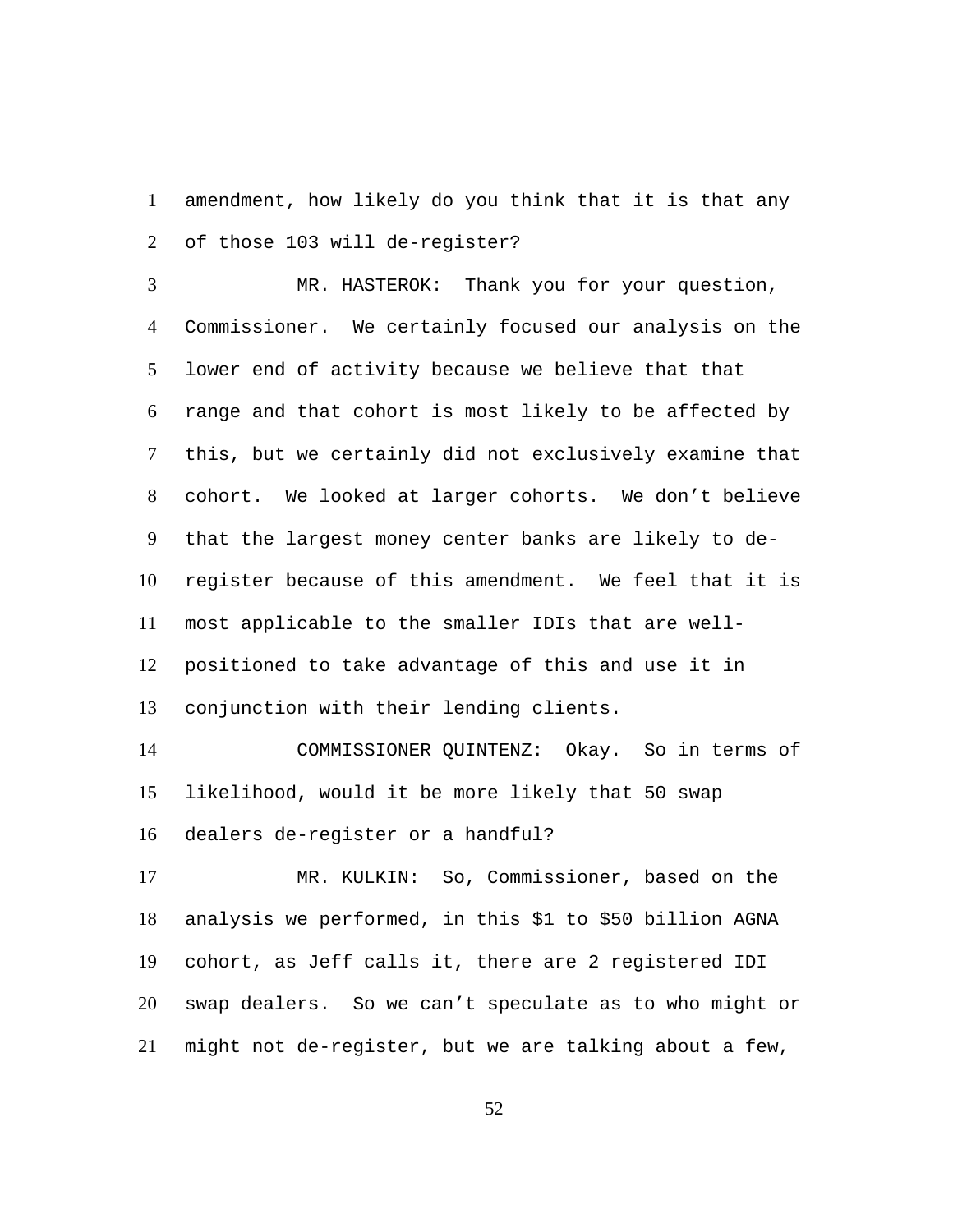1 at most.

2 COMMISSIONER QUINTENZ: Out of 103? 3 MR. KULKIN: Yes, Commissioner. COMMISSIONER QUINTENZ: So that is still about a 500 percent margin of error. 4 5 Matt, I wanted to talk to you quickly about end-users. Have you heard any anecdotes of small businesses who are customers of smaller and mid-sized regional banks that have chosen not to hedge their risk because their primary banking relationship fear is getting caught up in the swap dealer registration regime? 6 7 8 9 10 11 12 MR. KULKIN: So, Commissioner, what we learned in the comment process is that there are enduser borrower customers of insured depository institutions where the IDI is monitoring its swap dealing activity to make sure it stays below the \$8 billion so as to avoid registration and the swap dealer regulations. 13 14 15 16 17 18 19

What we understand to be the case is that some customers, if they are unable to get a swap to 20 21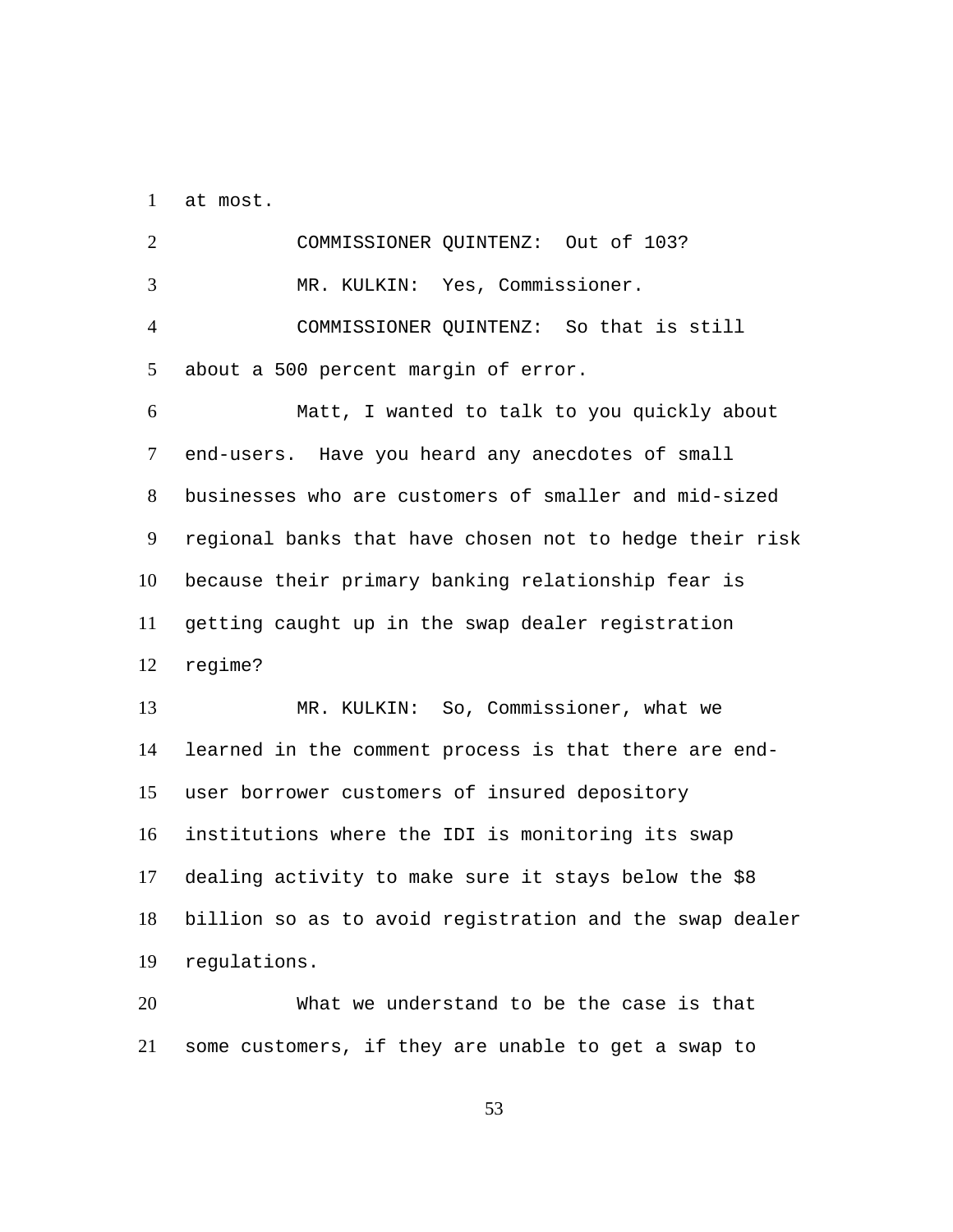hedge interest rate risk, commodity risk, currency risk from their lending institution, they either have to find a registered swap dealer to provide that risk and it would be separate from the lending operation. You would now have two commercial relationships or what is often the case, as we understand it, is that the borrower simply goes unhedged on their risk. 1  $\mathcal{L}$ 3 4 5 6 7 COMMISSIONER QUINTENZ: Is the second actually occurring? 8 9 10 MR. KULKIN: We believe it is occurring, yes. COMMISSIONER QUINTENZ: So today's amendments would help assist those borrowers to not go unhedged, keep their primary relationship? 11 12 13 MR. KULKIN: Yes, that is our understanding. Especially most of the swaps activity that we are talking about today is interest rate swaps activity tied to a borrower having a floating-rate loan over three to five years and wanting to lock in a fixed rate to ensure from a cash flow perspective that they can meet their obligations to their lender. 14 15 16 17 18 19 20

21 COMMISSIONER QUINTENZ: Okay. Thank you.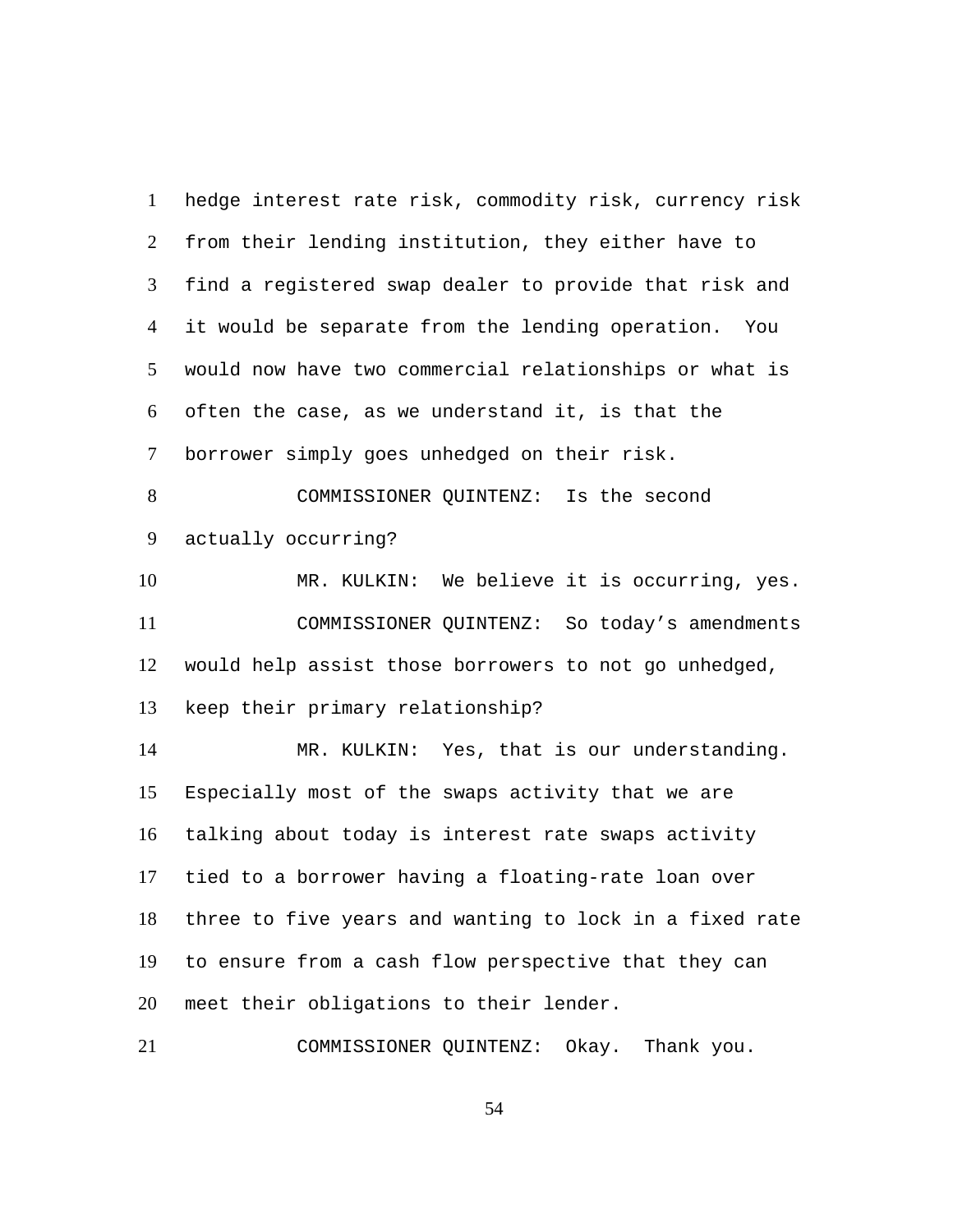I just wanted to quickly finish with some discussion of how you coordinated with the SEC. You did coordinate with the SEC? 1  $\mathfrak{D}$ 3 MR. KULKIN: Yes, Commissioner, and the Federal Reserve, FDIC, and OCC. 4 5 6 COMMISSIONER QUINTENZ: Thank you. Does the final rule affect the amount of security-based swaps that were to be included by an IDI in determining whether that IDI has to register? 7 8 9 MR. KULKIN: No, Commissioner. The recommendations before you only deal with swap dealing activity. 10 11 12 COMMISSIONER QUINTENZ: Okay. Thank you very much. I have no more questions, Mr. Chairman. 13 14 15 CHAIRMAN GIANCARLO: Commissioner Behnam? COMMISSIONER BEHNAM: Thanks, Mr. Chairman. And thanks to the entire team for your presentation and your work. 16 17 18 I will just take a step back to 2012, when the Commission originally drafted a rule for swap dealer definition. And we did, in fact, do it jointly 19 20 21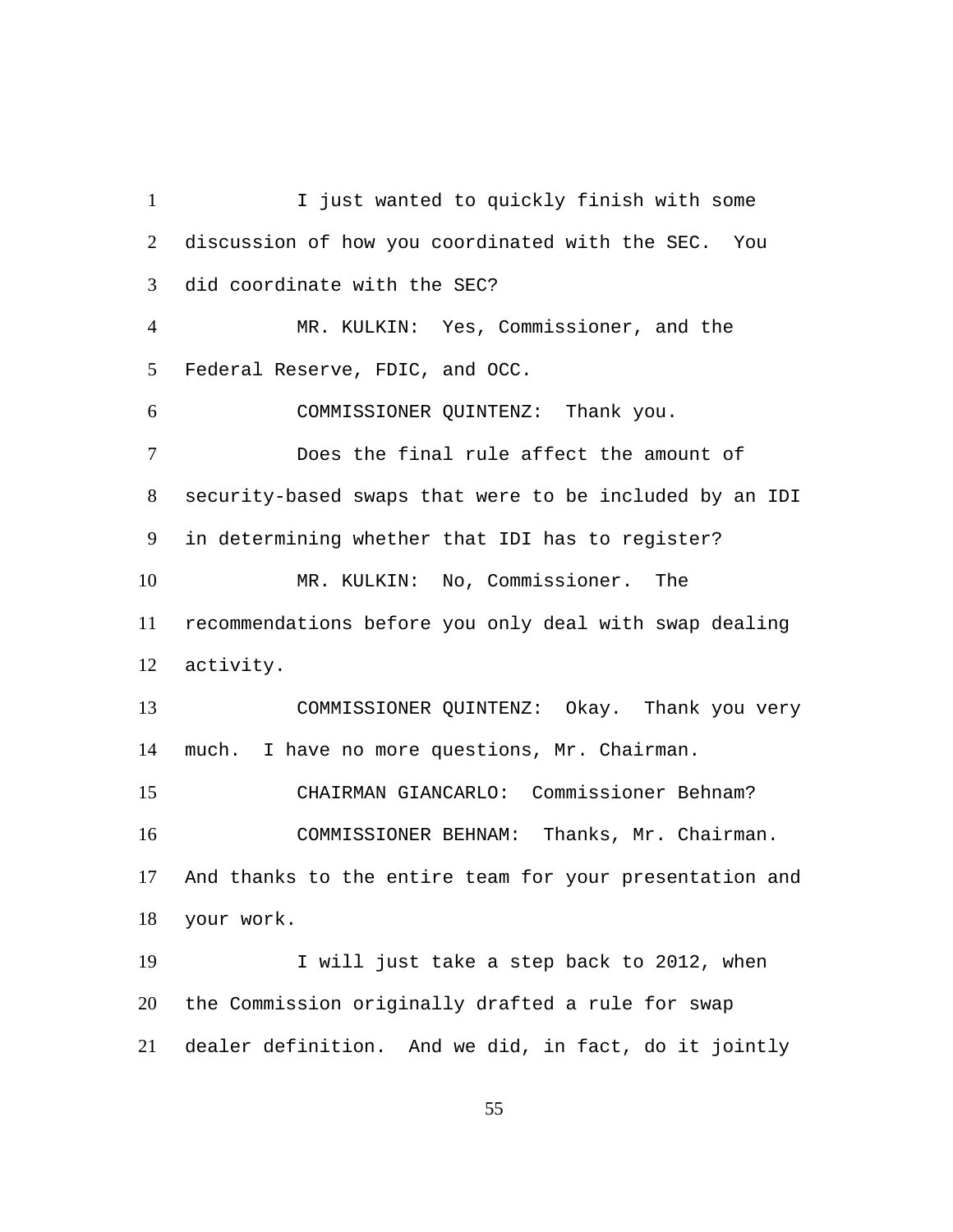with the SEC. And that determination was made based off of section 712 of Dodd-Frank, which in my mind is fairly clear. So I won't repeat it. But now that we are making a determination that IDI can be a de minimis exclusion factor, can you help me walk through the sort of evolution of thought from the 2012 decision, which I think was fairly unanimous within the Commission, and how we are now constructing a legal theory that is based on a single word of a de minimis exception language? 1  $\mathcal{L}$ 3 4 5 6 7 8 9 10

11 MR. KULKIN: Sure, Commissioner. Thank you. So I won't repeat 1a(49)(D) because Amanda read it a moment ago, but I would like to go back to the joint adopting release that you referenced with the SEC. And at that time, the commissions, plural, said, "A joint" -- I will back up. In our adopting release today, we write, the Commission writes, that "The Commission continues to believe that, as stated in the NPRM, quote -- and this is now citing the joint SEC-CFTC definitional release -- "A joint rulemaking with the SEC is not required with respect to de minimis 12 13 14 15 16 17 18 19 20 21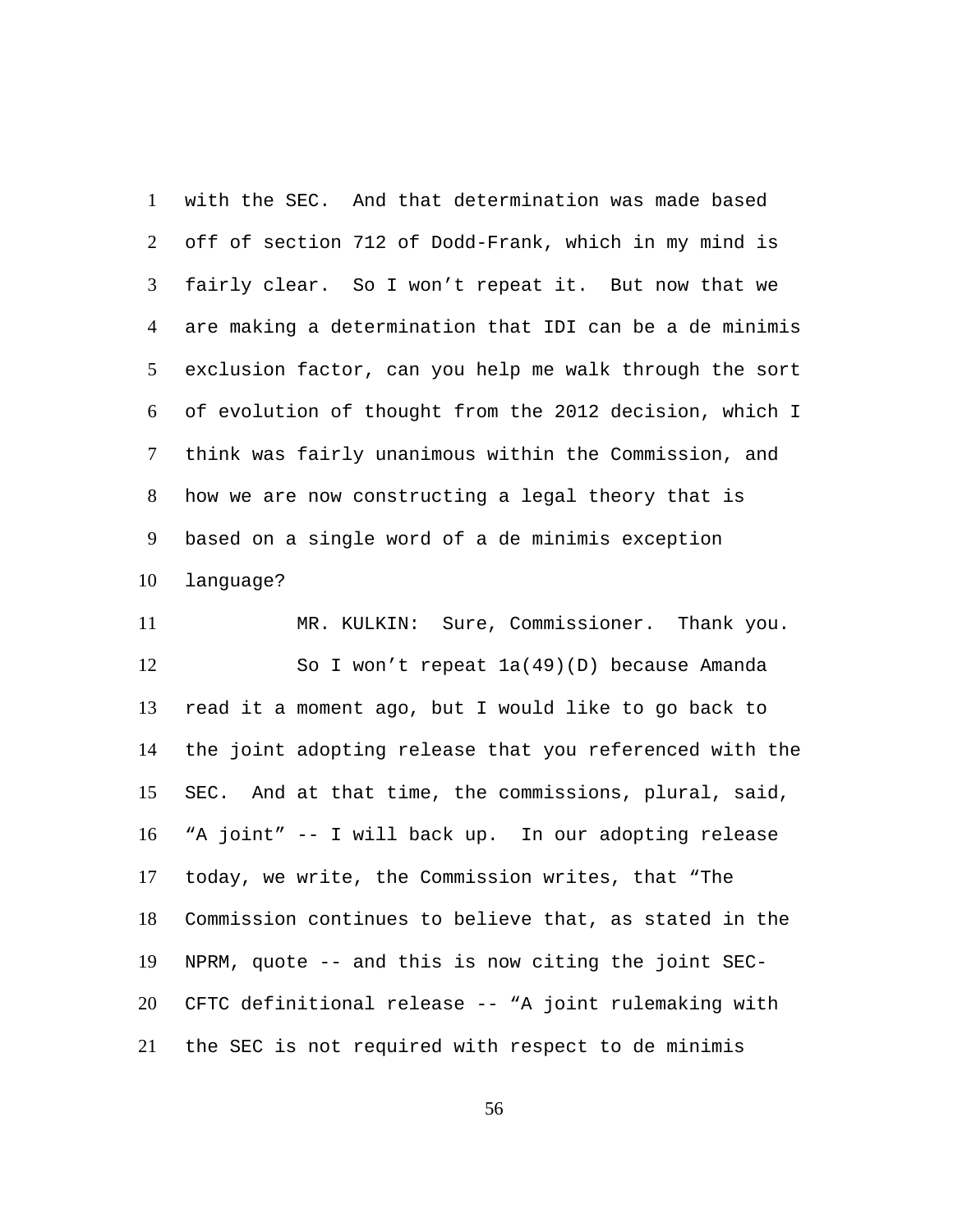1 exception-related factors."

The adopting release today then says, "As stated in the [swap dealer] definition adopting release that was jointly adopted with the SEC" -- and, again, this is a quote -- "CEA section  $la(49)(D)$ ," with a parenthetical reference to the corresponding provision in the Exchange Act, "particularly states that the Commission," meaning the CFTC because it is in the singular, "may exempt de minimis dealers and promulgate related regulations. We [] do not interpret the joint rulemaking provisions of section 712(d) of the Dodd-Frank Act to require joint rulemaking here, because such an interpretation would read the term 'Commission' out of 1a(49)(D) [and the corresponding Exchange Act section], which themselves were added by the Dodd-Frank Act."  $\mathcal{L}$ 3 4 5 6 7 8 9 10 11 12 13 14 15 16

Now going back to today's adopting release, "Accordingly, the Commission believes that although the definition of 'swap dealer' requires joint action, the statute allows for the CFTC and the SEC to individually determine the threshold and factors that exempt de 17 18 19 20 21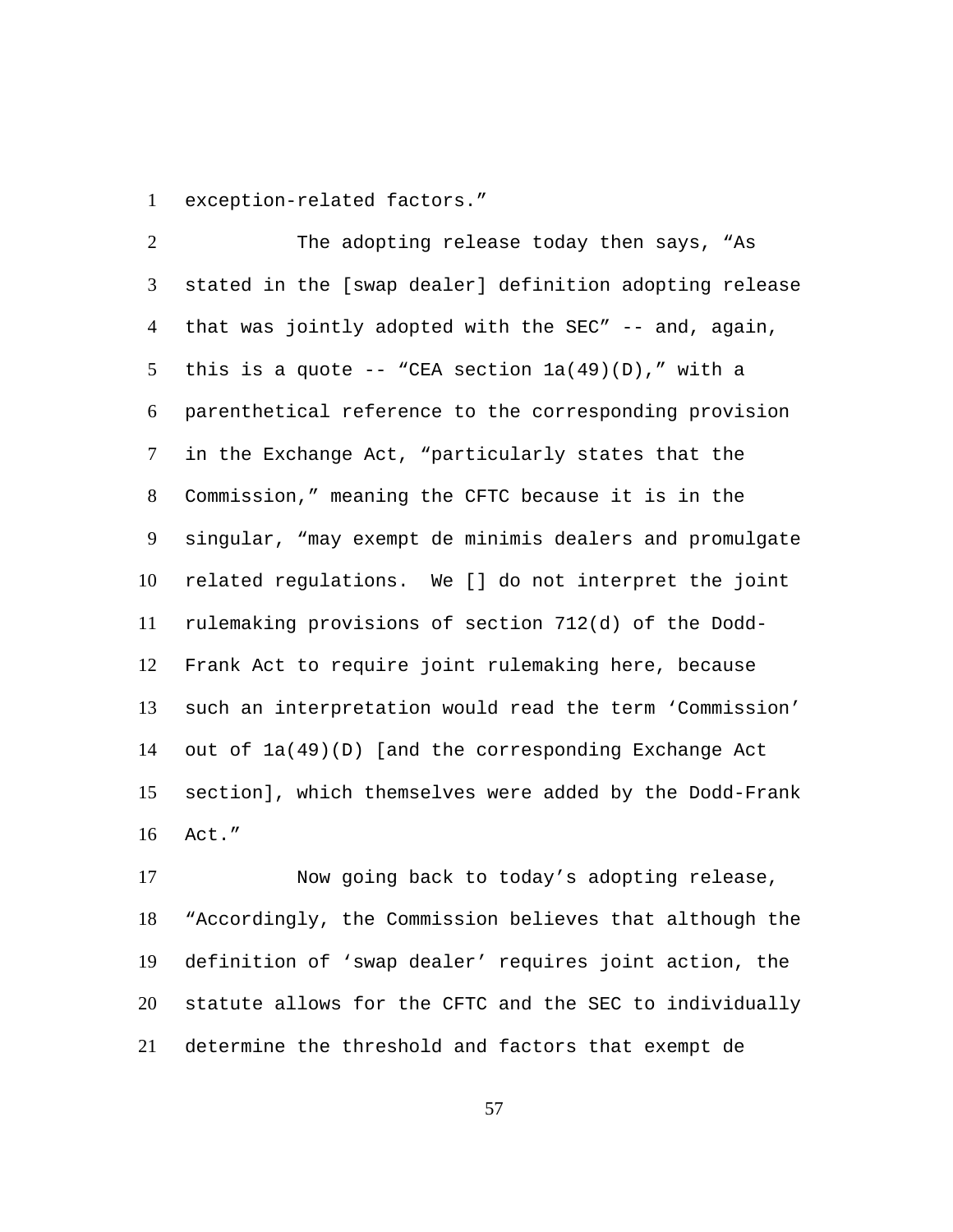minimis swap dealers and security-based swap dealers pursuant to section  $1a(49)(D)$  and section  $3a(71)(D)$  of the Securities Exchange Act of 1934, respectively." 1  $\mathcal{L}$ 3 COMMISSIONER BEHNAM: So, I mean, that argument presumes, though, that the de minimis exception goes beyond quantity, that the Commission should consider characteristics of swap dealing activities when it is interpreting 1a(49)(D), as opposed to just purely in my mind what de minimis in 4 5 6 7 8 9

any context means, which is value, size, quantity. 10

MR. KULKIN: So, if I understand your question, the joint adopting release also makes clear that the Commission should set forth an objective qualitative standard that is self-executing. And so something that can be applied efficiently and with predictability. It does not require a hard numerical quantity and even the joint rulemaking from 2012 that you just referenced indicates in that release that alternative approaches might be appropriate. And so this is an example of an alternative approach. 11 12 13 14 15 16 17 18 19 20

21 COMMISSIONER BEHNAM: So let's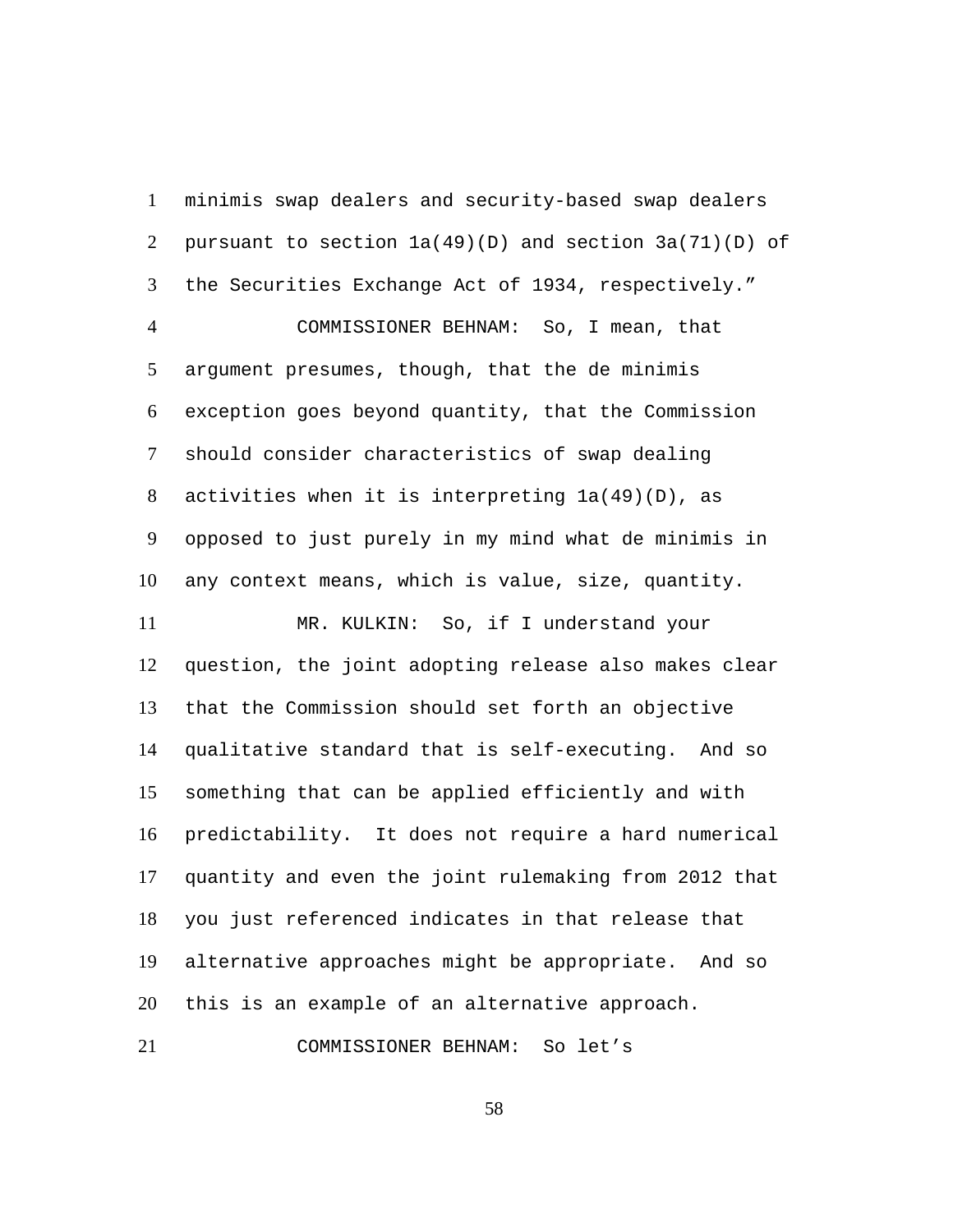hypothetically -- I am going to hypothetically for a moment say I agree with you in terms of your interpretation of subpart D. And we have had a lot of conversations about Congressional intent. Why do you think Congress would have created a specific carveout, for lack of a better word, in 1a(49)(A) for IDIs, even though it then would have intended for IDIs to be a factor within  $1a(49)(D)$ ? To me, that seems a little bit duplicitous. You are going to create an IDI exemption in one place. Why would you then want it to be a factor at a separate place? 1  $\mathcal{L}$ 3 4 5 6 7 8 9 10 11

MR. KULKIN: So, Commissioner, the factor provision in 1a(49)(D) recognizes that there will be instances where a de minimis quantity of dealing should be permitted without swap dealer regulation or registration. And these are the policy goals that Amanda and Rajal just talked about in terms of ancillary dealing in connection with another business, new entrants into the market. And so when we look at the factor requirement for a de minimis exception and we run numbers and find ourselves looking at activity 12 13 14 15 16 17 18 19 20 21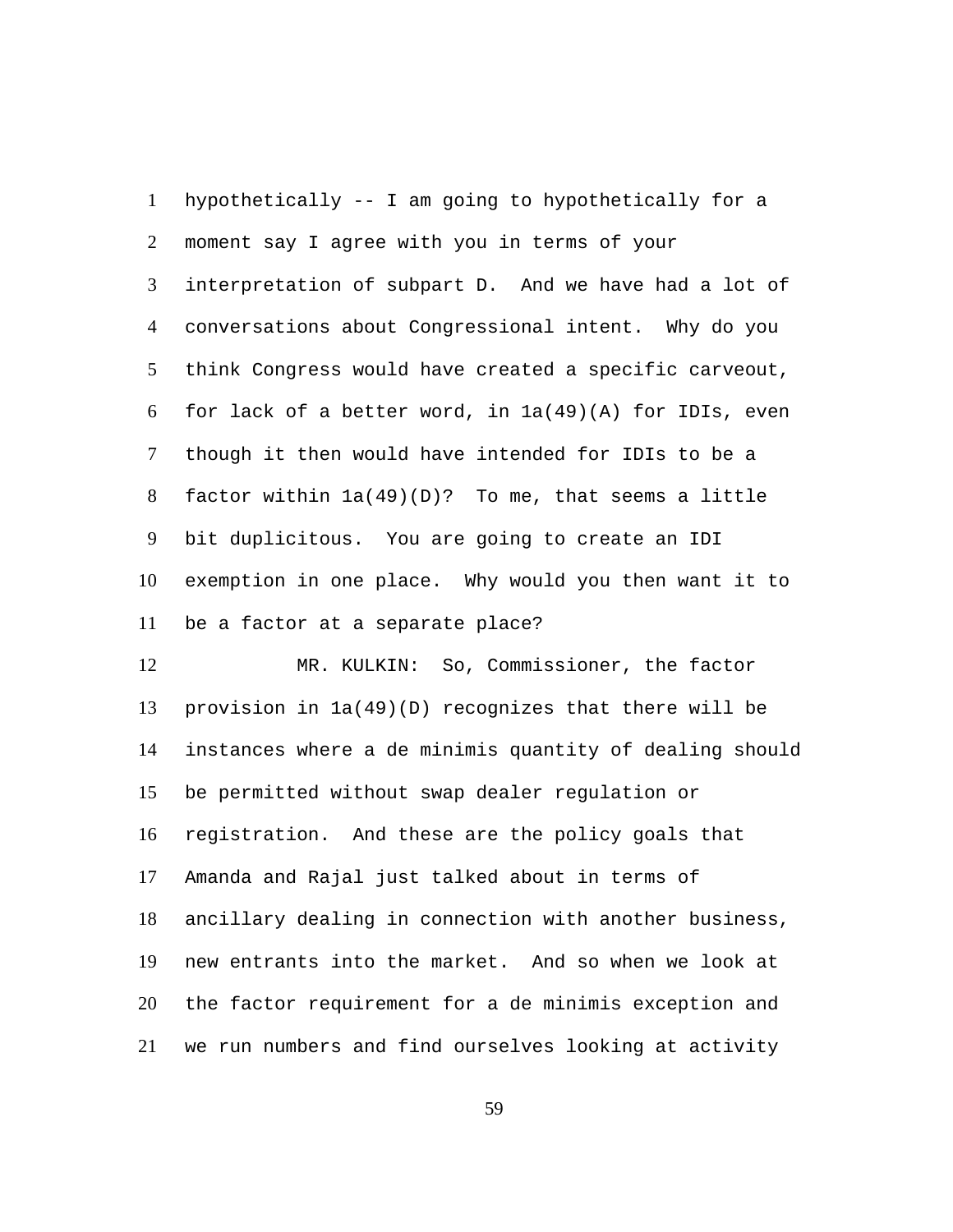that measures 0.003 to 0.007 percent of the marketplace, we find that to be wholly within a de minimis quantity, as set forth by the statute. And so that is how we arrive at the recommendations for today. 1  $\mathcal{L}$ 3 4 COMMISSIONER BEHNAM: So the next step in that sort of I think argument is I look at  $1a(49)(A)$  -- and I appreciate the points about the size of the market, the very small size of the market, and the economic analysis. That all makes very clear sense to me. But I do believe it needed or needs to be bucketed in the de minimis quantity silo, for lack of a better word. The issue I have is when I look at 1a(49)(A), Congress pretty clearly says that swaps activity related to loan origination from an IDI is not swap dealing. So -- and quoting it, "However, in no event shall an IDI be considered a swap dealer." So by creating a factor within the exception for an IDI, in my mind, you are essentially forcing IDI-related swaps activity into swap dealing when, in fact, Congress intended for IDI-related swaps activity not to be considered. 5 6 7 8 9 10 11 12 13 14 15 16 17 18 19 20 21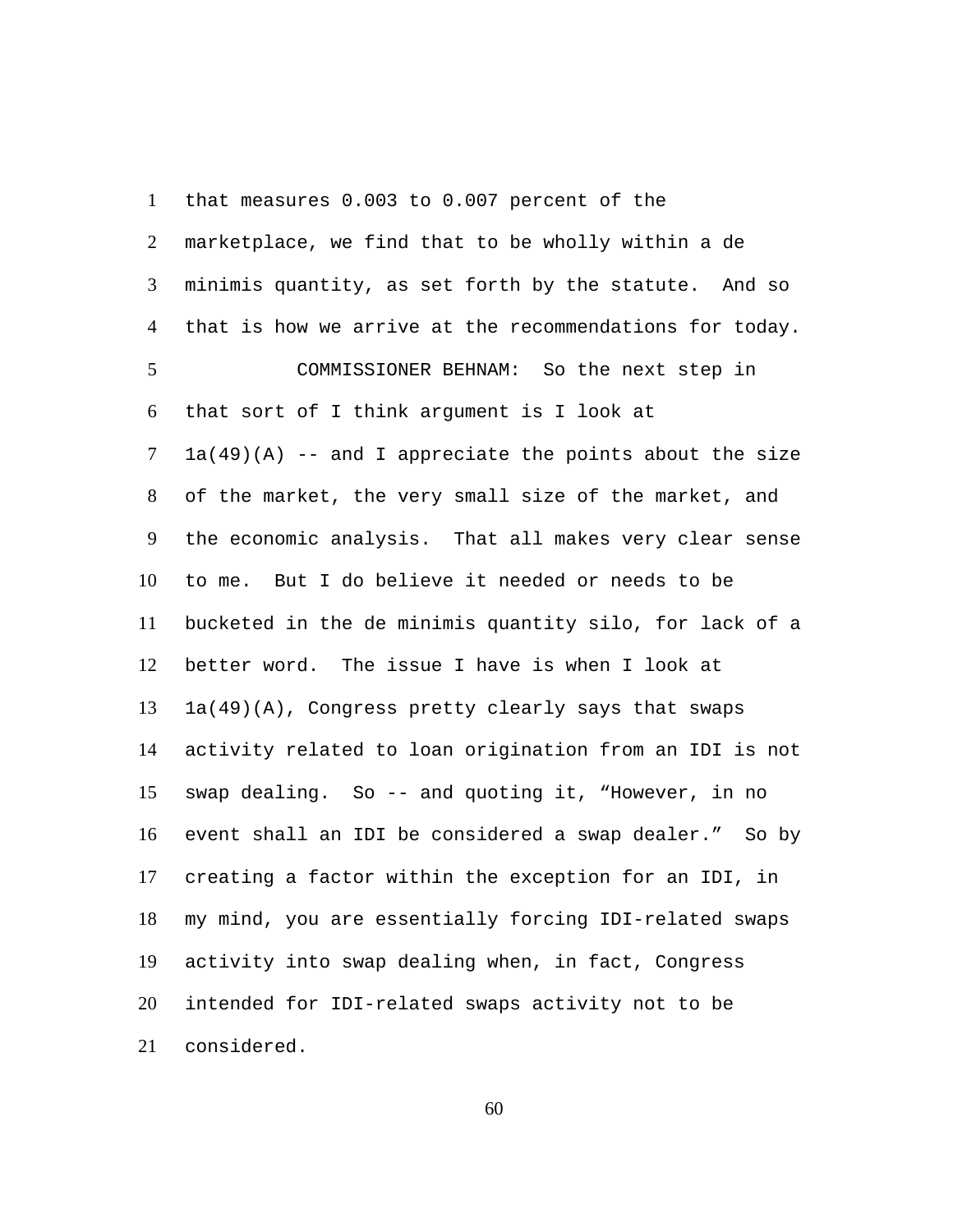So, then, let's consider the compliance officer at this regional bank who has to now I think create two spreadsheets: one for its pure IDI loanassociated swaps activity, which, again, Congress intended it not to be swap dealing activity; and then it is going to have -- and because the rule -- and I agree with this, that the original rule from 2012 is too restrictive, that there are certainly things that we need to change as a Commission to reflect on what was made in an unintentional way or was just made, drafted poorly. But now they are going to have two spreadsheets. And one is going to be the you are excluded from swap dealer definition because it is an IDI-related loan, but for the loans that don't fit nicely into that 2012 rule, we are going to go into the second spreadsheet and have a de minimis exemption. And it is going to be considered swap dealing. But we are just going to exempt it because it is de minimis. 1  $\mathcal{L}$ 3 4 5 6 7 8 9 10 11 12 13 14 15 16 17 18 MR. KULKIN: Commissioner, so, first, I would point out that these IDIs are highly regulated entities. We didn't receive anything in the public 19 20 21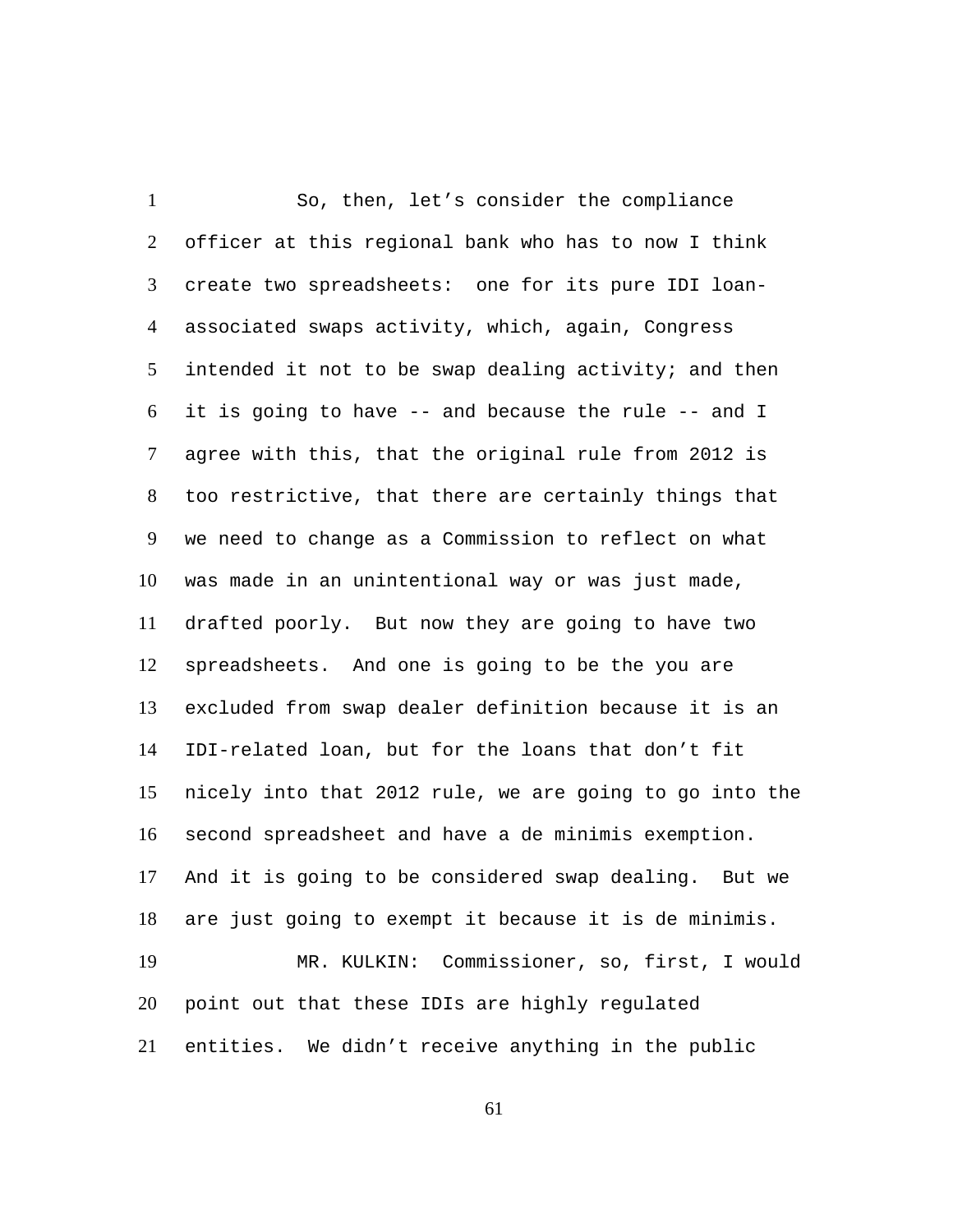comments from any of the IDIs suggesting that they found this confusing or that they were worried about the regulatory burden for calculating, as you suggest, potentially two separate tracks. In fact, we are pretty certain that they are currently monitoring their IDI dealing activity. We expect them to continue to do that, but the comments that we received didn't touch on any potential confusion or overbearing burden. In fact, we received the opposite. We received comments that indicated that they would find this much more easily implementable and easier to comply with and then, in fact, have the added benefit of increased, providing increased, hedging to their current customer base. 1  $\mathcal{L}$ 3 4 5 6 7 8 9 10 11 12 13 14

COMMISSIONER BEHNAM: I appreciate that response, but that seems like an obvious response from a constituent in this certain circumstance. This won't be a question, but I do think that it should be emphasized it clearly states in the statute that IDIrelated swaps activity is not swap dealing. And creating this proposal is essentially putting IDI-15 16 17 18 19 20 21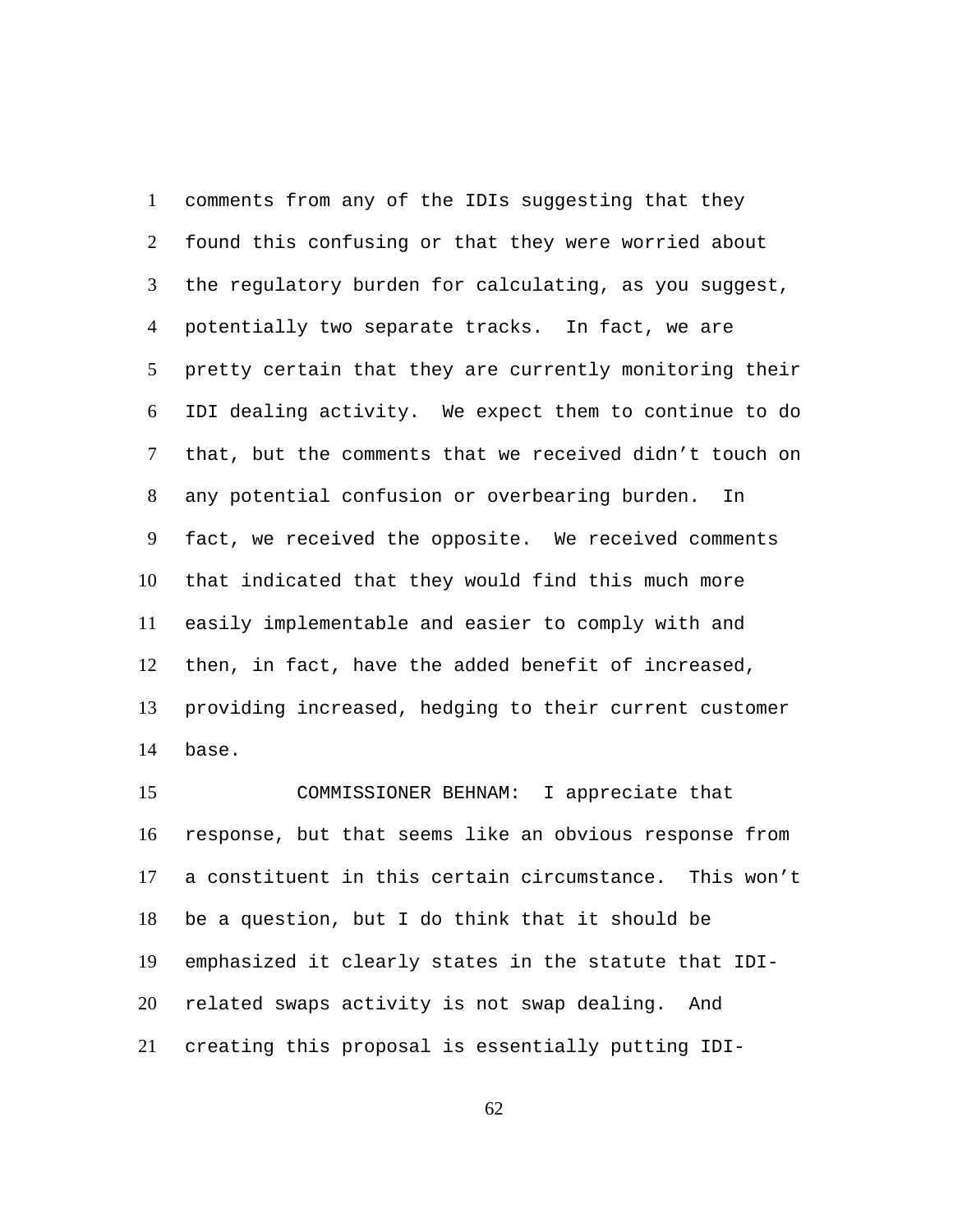related swaps activity into a de minimis exception and de facto making it swap dealing, which is in my mind contradictory to what Congress intended. 1  $\mathcal{L}$ 3

You mentioned the prudential regulators. And I appreciate that. We have obviously market participants who have multiple regulators. Can you talk a little bit about how the oversight of our sister regulators will sort of effectuate itself in what kind of agreements or what kind of information do we know about what the prudentials will do with respect to these IDIs and these swaps activities? 4 5 6 7 8 9 10 11

MR. KULKIN: Sure. So I will start with the Commission's component. And nothing in today's recommendation impacts Part 43 or Part 45, the trade reporting obligations, that market participants have to trade repositories. But, as you noted, IDIs remain subject to their primary bank regulator's supervision, which means they have to conduct their business in a manner consistent with safety and soundness principles. They will continue to have examiners who evaluate their risk management programs, look at their operations, 12 13 14 15 16 17 18 19 20 21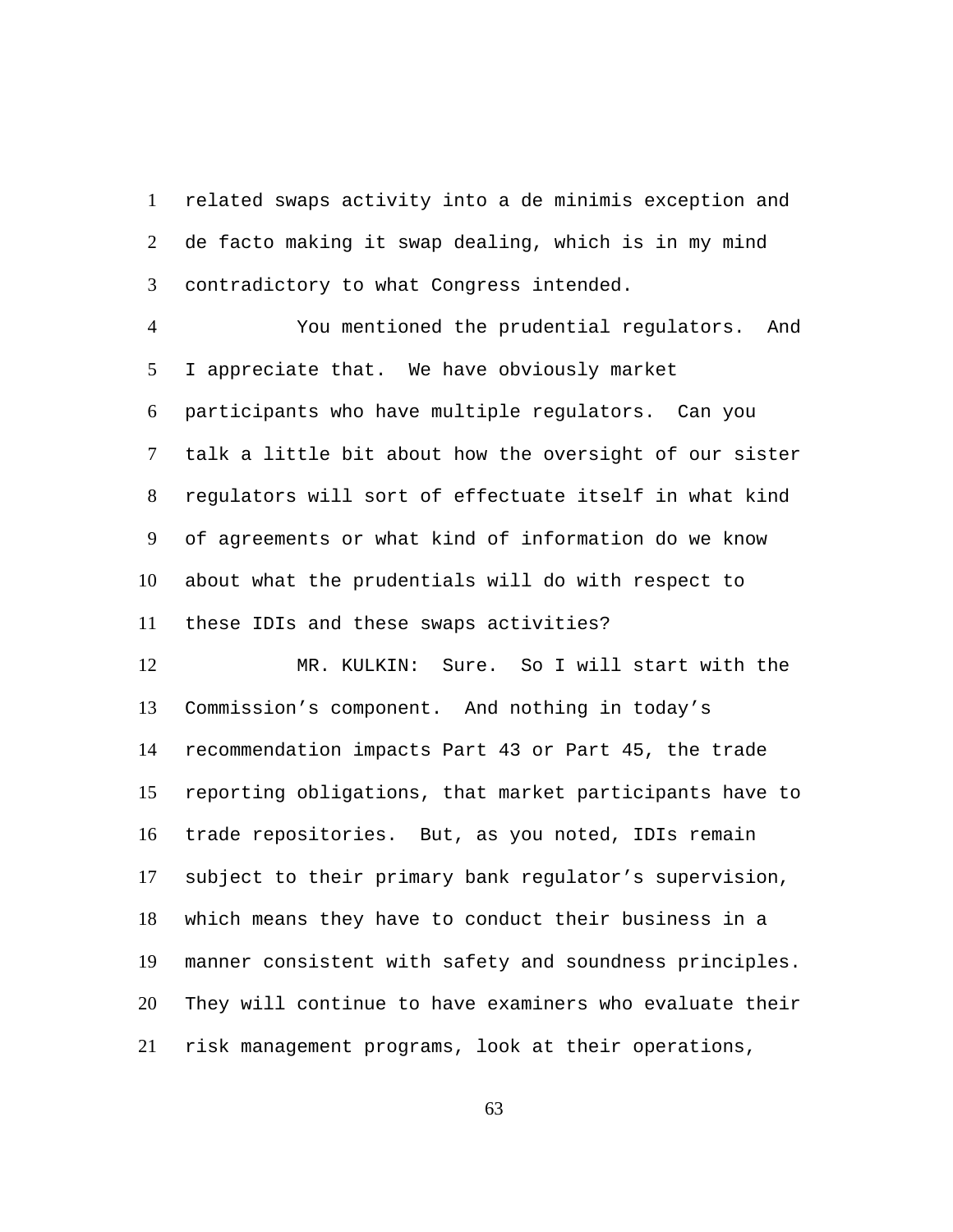assess their capital adequacy, look at 1

collateralization. And then, of course, the banks will report their swaps and call reports and other financial reports that allow bank regulators to ensure that the swaps activity and the loan activity are correlated. And then we will still have the benefit of our SDR reporting to look at positions.  $\mathcal{L}$ 3 4 5 6 7

COMMISSIONER BEHNAM: So notwithstanding the SDR reporting, which you just mentioned, how are we going to sort of monitor compliance with this provision, both a de minimis provision and then, I guess, the swap dealing exclusion as well? 8 9 10 11 12

MR. KULKIN: So it has always been the case that the burden for calculating registration thresholds and registering as a swap dealer is a burden that rests with the registrant. And that will remain true after today's rule. 13 14 15 16 17

COMMISSIONER BEHNAM: There was a 2016 final staff report on the dealer de minimis exception that -- and this is going back a little bit to my earlier line of questioning, but I don't want to 18 19 20 21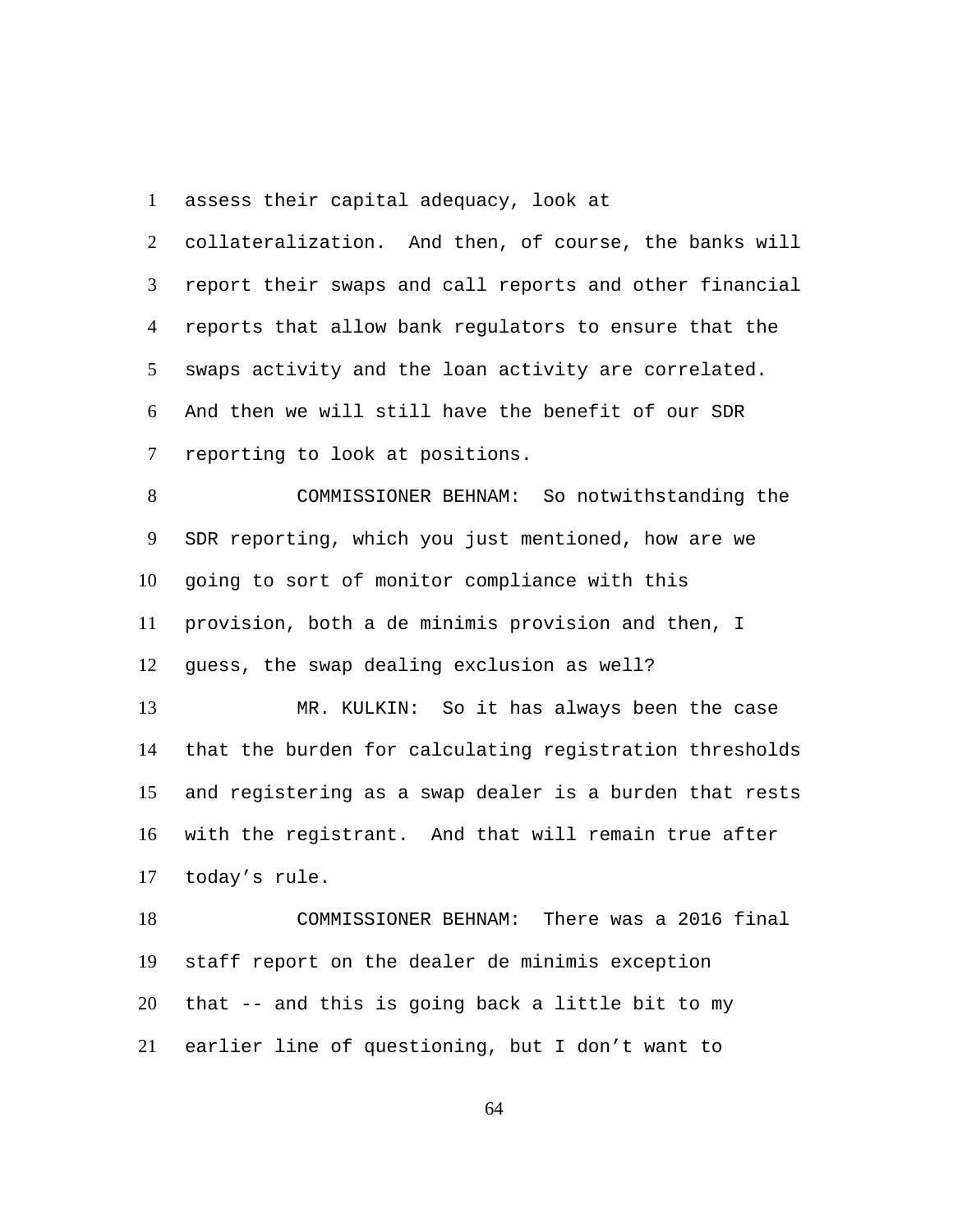oversee it here. The final report argued that the scope of the IDI exclusion should be expanded because of needed flexibility. As late as early 2018, which I think is when I first started to engage with your staff, the Commission noted that the constraints of the statutory language limited to addressing IDI concerns regarding the exclusion through joint action with the SEC. And tell me if I am wrong, but this sort of evolution of thought from as late as March of 2018 to the NPRM in June of 2018 changed. What may have changed? 1  $\mathcal{L}$ 3 4 5 6 7 8 9 10 11

And then, Amanda, I know you talked about this. And, Matt, you may have, too, but a little bit more on the discussions with the SEC and the prus about this and what kind of conversations were had. 12 13 14 15

MR. KULKIN: So I will answer the second part first. So since the June 2018 NPRM was published, we have had a series of conversations with the SEC, the Fed, FDIC, and OCC. We have shared a number of drafts going back to the November adopting release setting the de minimis threshold at \$8 billion through today. We 16 17 18 19 20 21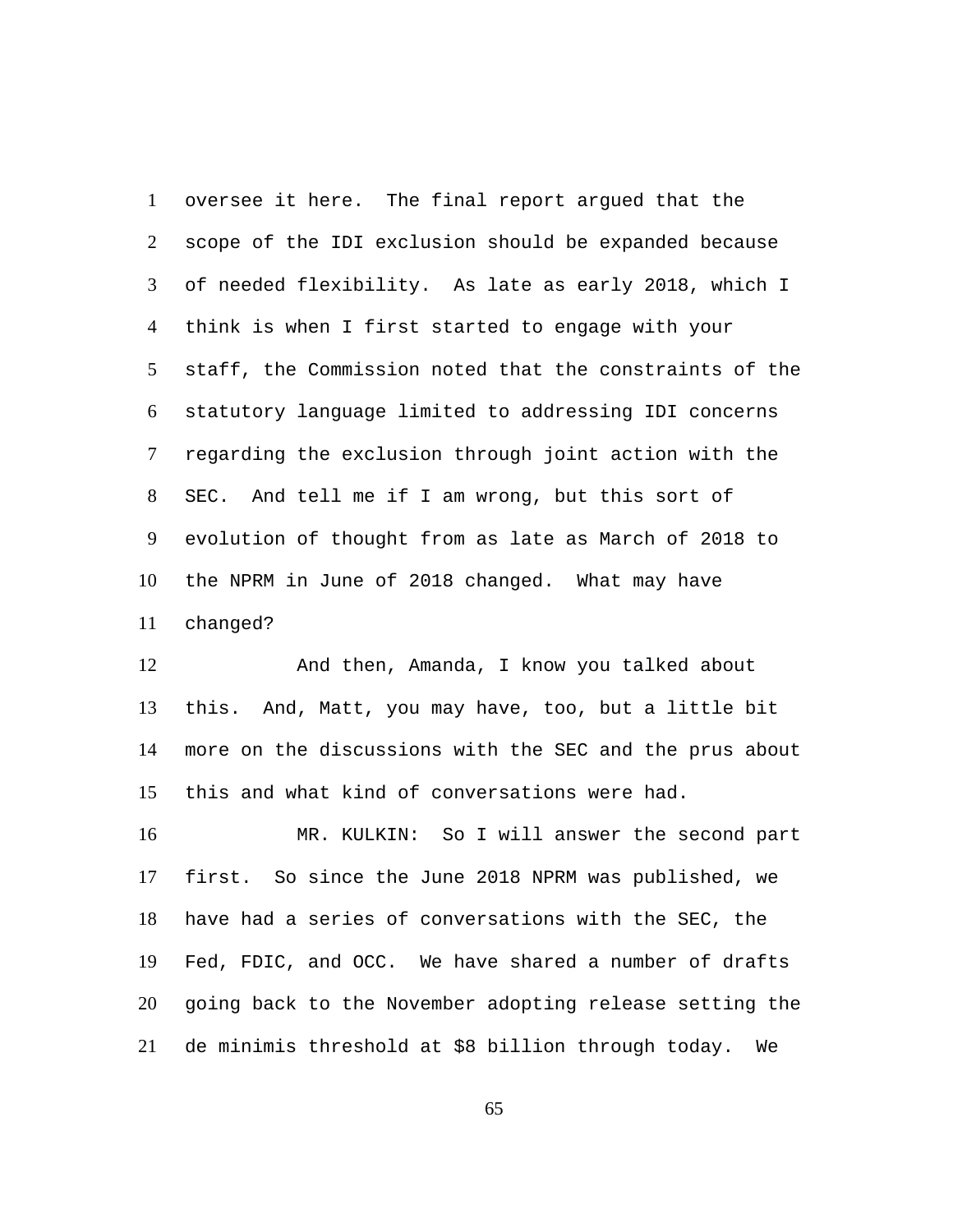have shared a number of drafts of our rulemakings with the SEC. We have received feedback from the SEC. We have held calls with the SEC. And I don't mean just the SEC but the FDIC, the Fed, and the OCC as well. We have spoken with the staff at each of those agencies. We have received feedback on our proposals as they have evolved. And we have had a very good working relationship with each of the agencies. 1  $\mathcal{L}$ 3 4 5 6 7 8

COMMISSIONER BEHNAM: And last question, the Chairman mentioned the study that is being conducted through the Office of the Chief Economist. And I think thinking about that study and then also the language in the proposal today that does not sort of cap swap dealing activity, what was the logic in having the study punted three years, as opposed to, you know, creating some level of caps for activity reasonable, right, like, again, going to my earlier point, appreciating the fact that the 2012 rulemaking probably is not in the right spot or where it needs to be in order to incentivize our banking community to lend to end-users, but why not set a cap at a reasonable level, 9 10 11 12 13 14 15 16 17 18 19 20 21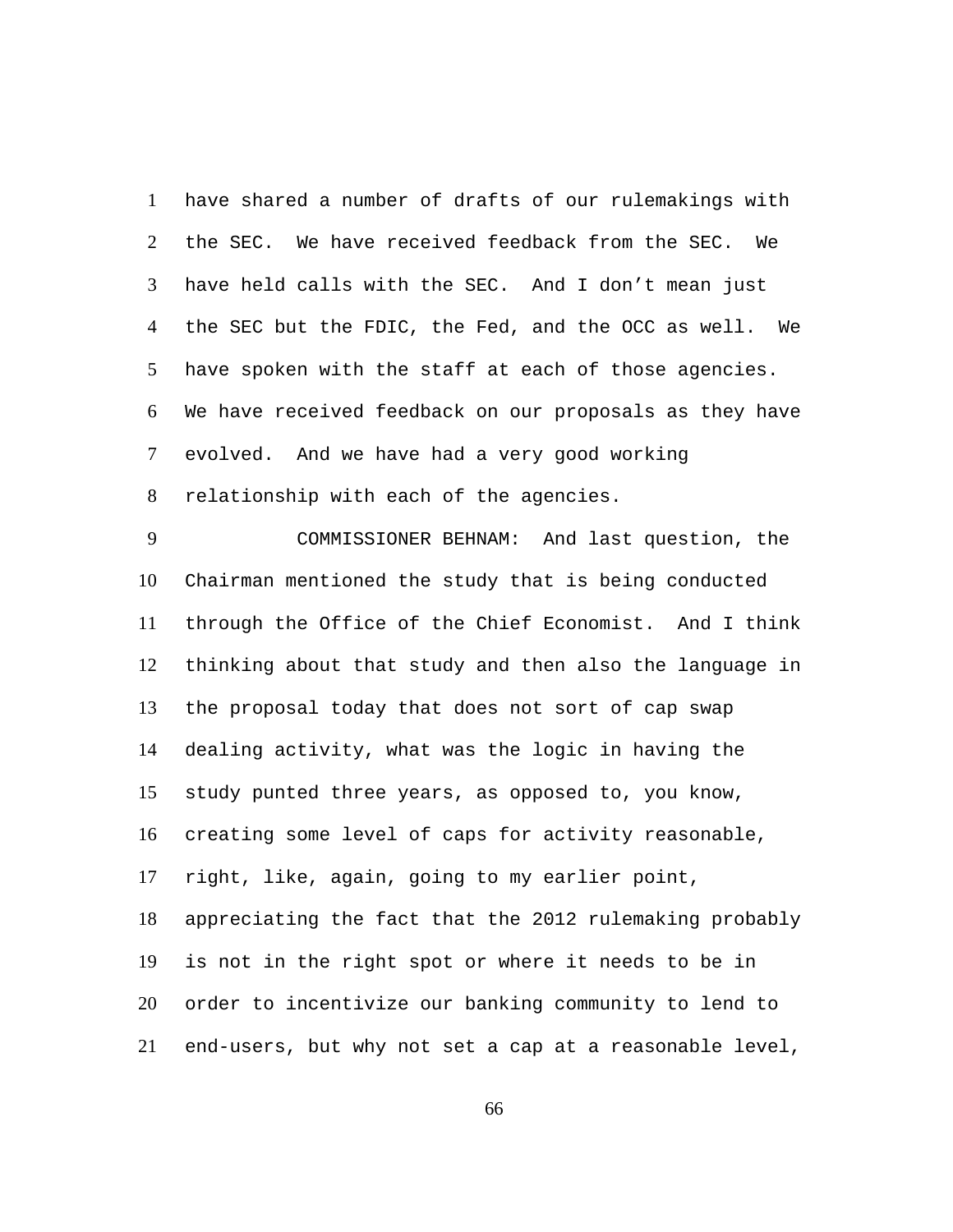conduct a study, and then reconsider based on data we receive over time? 1  $\mathcal{L}$ 

MR. KULKIN: So, Commissioner, I think the answer is we don't know what a reasonable level should be or could be. It is not something we contemplated in the NPRM. It's not something we've studied. It's not something we've received comment on, but we hope working with our colleagues in the Chief Economist's Office, that once we have a better sense of what would be reasonable if, in fact, a cap is appropriate, we can then come back with those recommendations. 3 4 5 6 7 8 9 10 11

COMMISSIONER BEHNAM: I would just say, you know, it might be hard, but, again, when I read the language and we did not discuss about this, the statute, specifically  $1a(49)(A)$ , "In no event shall an IDI be considered to be a swap dealer to the extent it offers to enter into a swap with a customer in connection with originating a loan with that customer." We did not talk about the permissible language, but it is pretty clear to me. And I know we deal with this issue in many contexts within this agency. Things are 12 13 14 15 16 17 18 19 20 21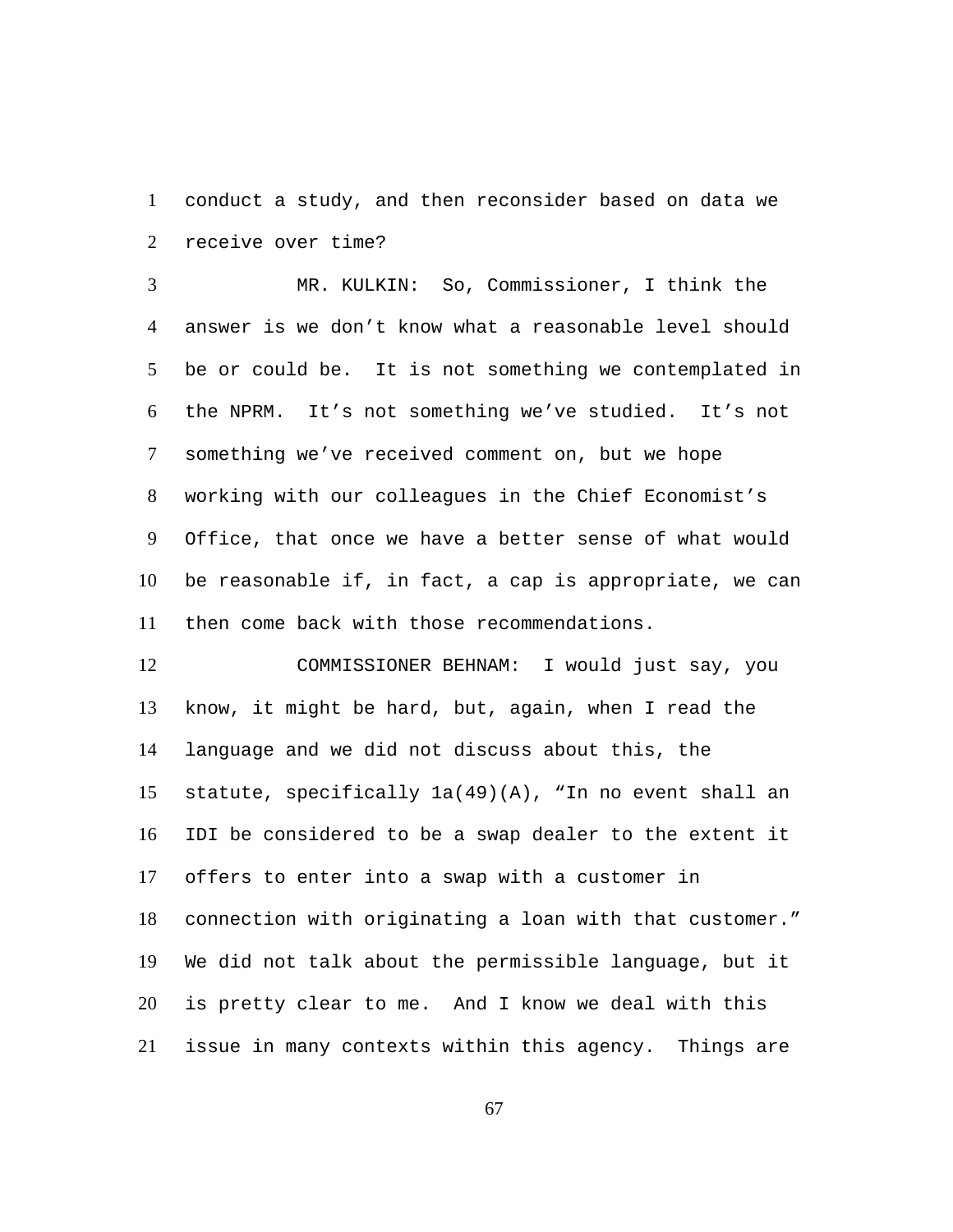not apples to apples. And we have to be principlesbased when it is appropriate. We have historically been a principles-based regulator. But when Congress expressly states in connection with originating a loan with that customer, I don't think it should be very hard to determine a cap on the amount of swaps activity an IDI can enter into. And then that in my mind is still a little bit flexible from the express language of the statute, and then we can go afterwards, after a thoughtful study, and say, "You know what? Maybe we need to amend it at some point." 1  $\mathcal{L}$ 3 4 5 6 7 8 9 10 11 But, anyhow, thanks again to all of you for 12

your time, your patience, your hard work. I appreciate it, of course. And thank you, Mr. Chairman. 13 14

15 CHAIRMAN GIANCARLO: Thank you.

16 Commissioner Stump, questions?

COMMISSIONER STUMP: I don't have any questions with regard to the legal interpretation of the statute, but just a point of clarification that you can either dispute or validate. In this context, we are talking about borrowers with insured depository 17 18 19 20 21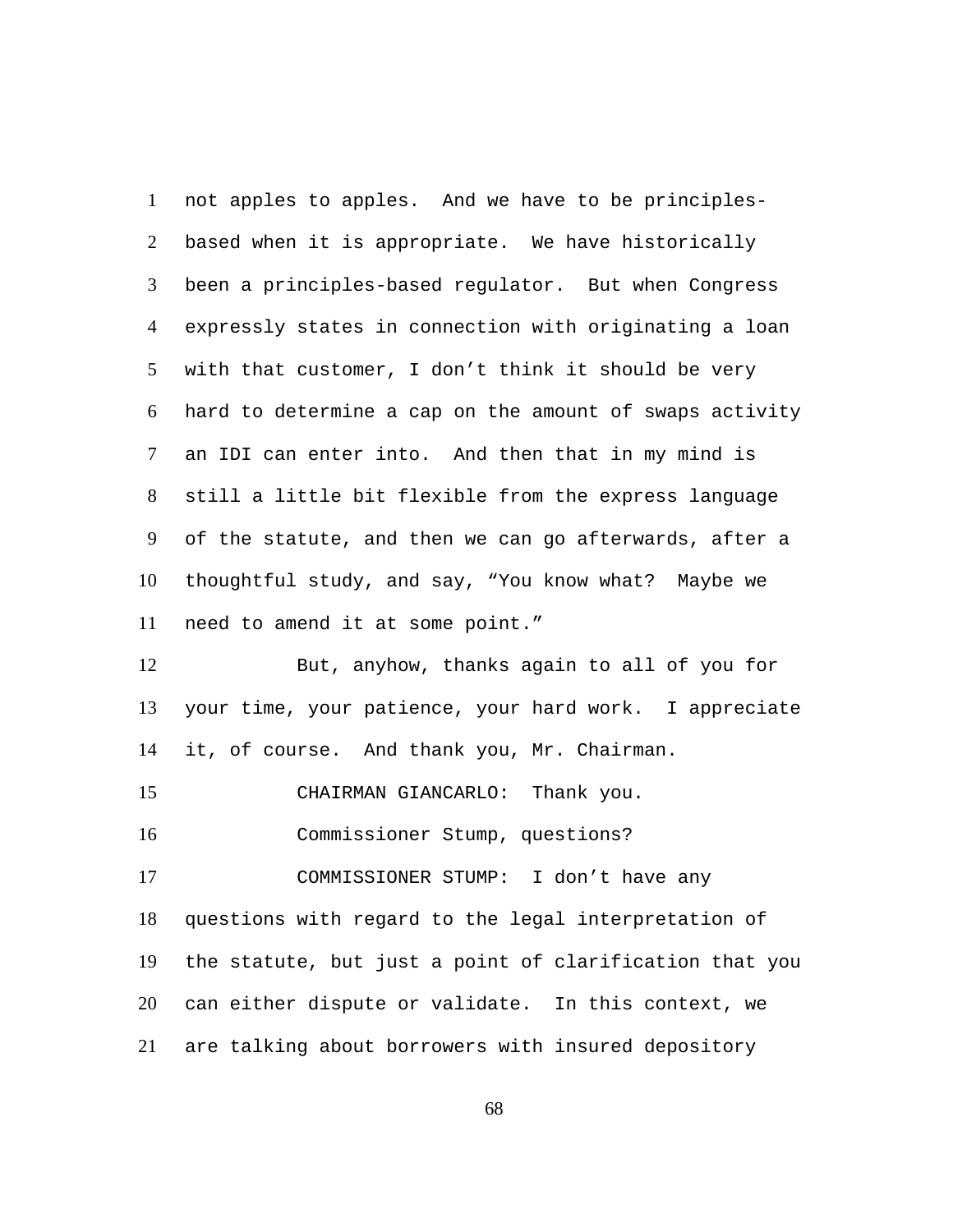institutions. We are primarily talking about swaps of a nature of interest rate swaps, commodity swaps, and currency swaps. None of those are security-based swaps. Is that accurate? 1  $\mathfrak{D}$ 3 4 5 MR. KULKIN: That is correct, Commissioner. COMMISSIONER STUMP: Therefore, none of them are within the jurisdiction of the SEC, correct? 6 7 8 MR. KULKIN: That is correct. 9 COMMISSIONER STUMP: Thank you. 10 CHAIRMAN GIANCARLO: Thank you. 11 Commissioner Berkovitz, questions? COMMISSIONER BERKOVITZ: Thank you, Mr. Chairman. And I thank the staff again. So I want to talk about something, clarify or just confirm the scope of the final release and what type of swaps the release permits. This deals with speculative or investment swaps. 12 13 14 15 16 17 Let me quote from the preamble. The preamble states, "If a borrower enters into a swap with an IDI for speculative or investment purposes, the final rules would not allow the IDI to exclude such swap from its 18 19 20 21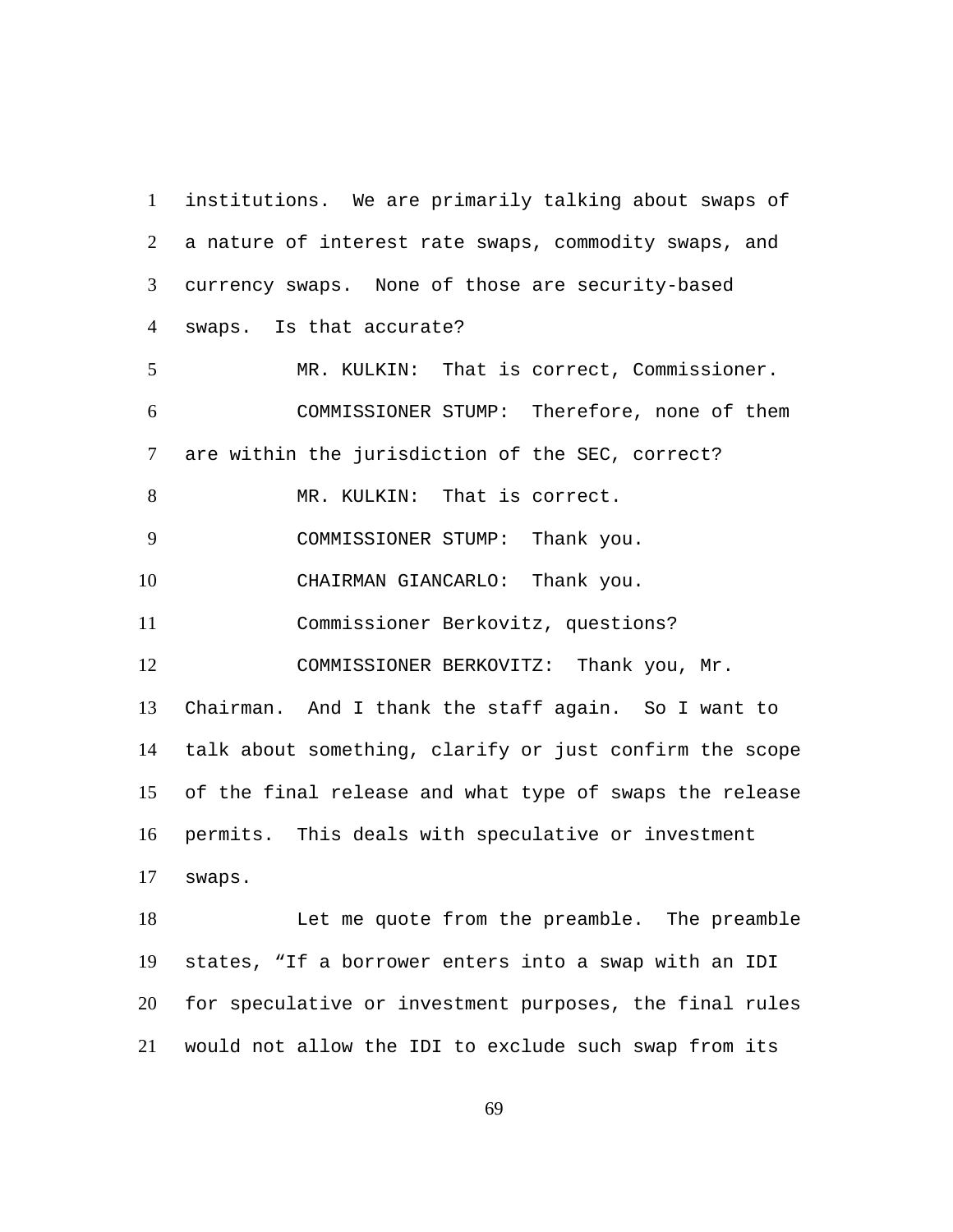de minimis threshold calculation." So it seems clear from the preamble that a swap that itself is entered into for speculative or investment purposes, even otherwise meeting the conditions, would not qualify. Is that correct? 1  $\mathcal{L}$ 3 4 5

6 MR. KULKIN: That is correct.

COMMISSIONER BERKOVITZ: Thank you. I think that is an excellent clarification. And I think that makes the rule stronger. I very much support that. 7 8 9

So let me turn now to the nature of the swap, to the nature of the customer. The provision permits IDIs to enter into loan-related swaps with customers. So let's say a hedge fund is engaged in speculative or investment activities with respect to energy futures. An IDI provides the hedge fund with a loan for those activities. The IDI then enters into a swap to hedge the risks incidental to the hedge fund's business. Would that swap by the IDI be eligible for treatment under the IDI de minimis provision? 10 11 12 13 14 15 16 17 18 19 MR. KULKIN: So, Commissioner, if I 20 21

70

understand the hypothetical you presented, you have an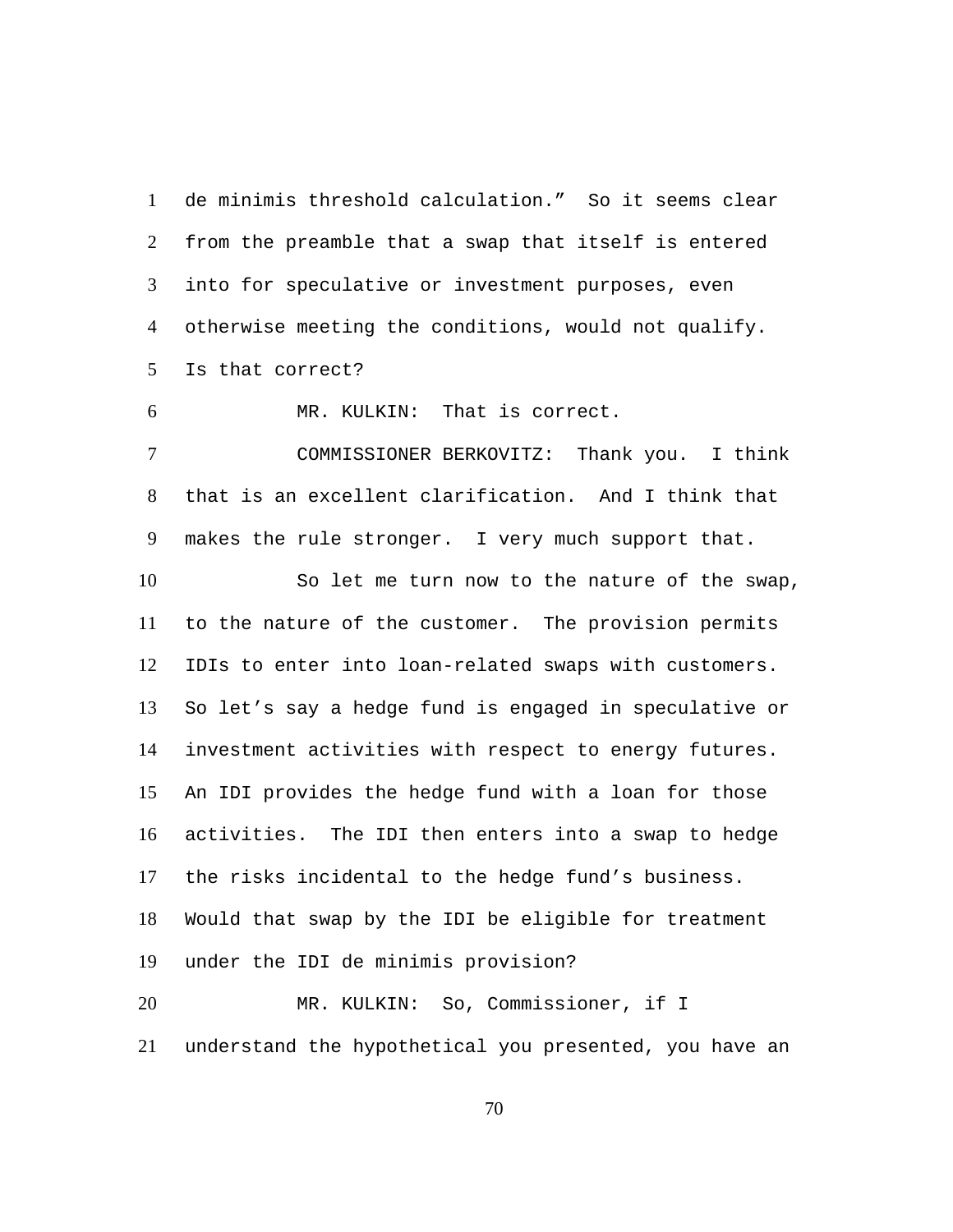insured depository institution entering into a loan with a customer that has met its risk or credit controls, it has met its safety and soundness obligations with bank regulatory oversight, and it has received probably some sort of collateral from the borrower in order to establish the loan. That is sort of the first step. 1  $\mathfrak{D}$ 3 4 5 6 7

The second step would be that the loan would need -- I'm sorry -- the swap would need to be in connection with the loan. And so we look at things in the adopting release like the rate, the asset, the liability, other terms. We make sure that the swap term does not extend past the duration of the loan. We make sure in the adopting release, the swap needs to be permitted under the right underwriting criteria. It needs to be commercially appropriate. And all of those pieces are designed to provide flexibility to the IDI, again subject to prudential oversight, to facilitate additional end-user hedging. 8 9 10 11 12 13 14 15 16 17 18 19

Again, you read the sentence from the adopting release. If it is a speculative or investment 20 21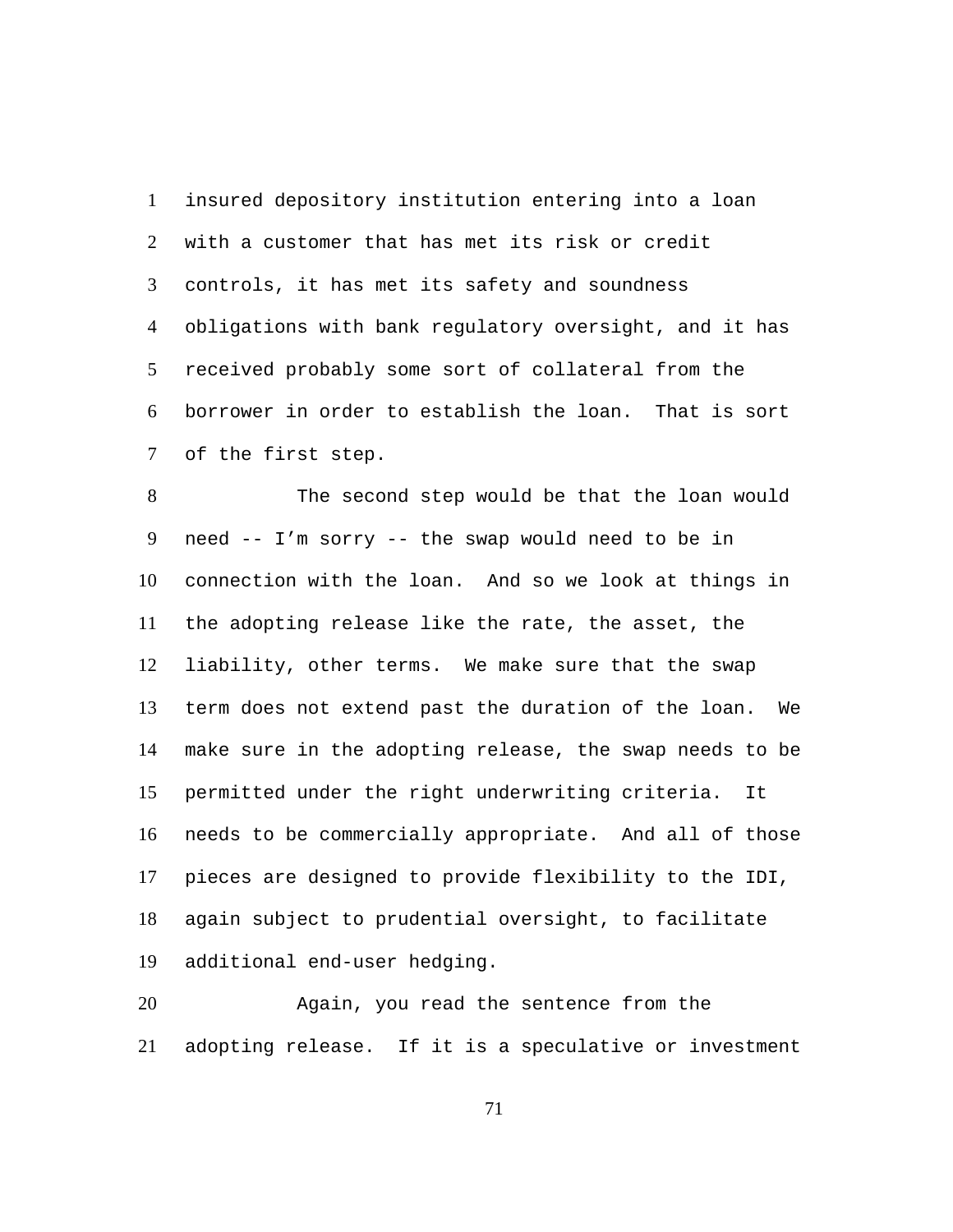1 swap, that would not qualify for the exception.

COMMISSIONER BERKOVITZ: It is possible, then, assuming the conditions that you laid out that the IDI might have in terms of its operations, but it is possible that a hedge fund would be a customer under the rule?  $\mathcal{L}$ 3 4 5 6

MR. KULKIN: Again, if it meets all of those criteria. And then the last thing I would point out is in the regulation, there is a prohibition on sham loans that are entered into for the purpose of allowing speculative swaps activity. 7 8 9 10 11

12 COMMISSIONER BERKOVITZ: Okay. Thank you. So it could be with a hedge fund assuming it meets various conditions. Let me ask about limits in the final rule. Subsection E in the current IDI exclusion limits the aggregate notional amount of all swaps entered into by a customer in connection with the financial terms of the loan to be "not more than the aggregate principal amount of the loan outstanding." So my question is, does the final rule before us today similarly cap the aggregate notional amount of swaps 13 14 15 16 17 18 19 20 21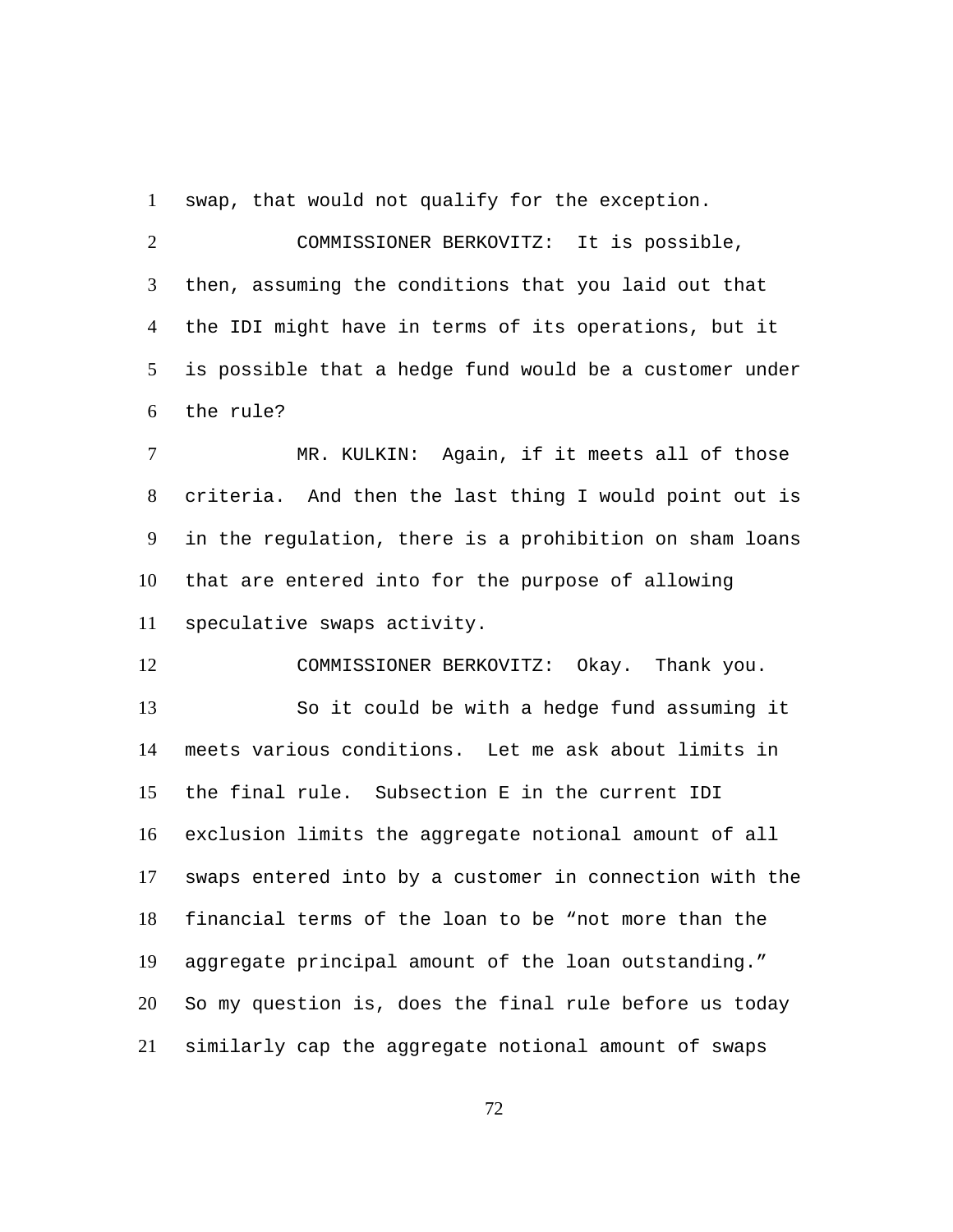entered into by a customer with an IDI to the 1

outstanding principal amount of the loan?  $\mathcal{L}$ 

MR. PATEL: No it does not, but, as we have discussed, we are going to conduct a study to assess whether caps make sense. 3 4 5

6 COMMISSIONER BERKOVITZ: Okay. Thank you. Let me ask a question. I know you have talked about the data, and there is a table in the final rule indicating various estimates of notional activity by entities that may engage in these types of swaps. And I think, Jeff, you had talked about the data in that table 1. It comes from SDR data for 2017. Is that correct? 7 8 9 10 11 12 13

MR. HASTEROK: That is correct. It is the same data we used for the June 2018 NPRM and the November 2018 adopting release when we set the de minimis threshold to \$8 billion, Commissioner. 14 15 16 17

18 COMMISSIONER BERKOVITZ: Okay. Thank you. And so does the final release contain any data or estimate regarding the quantity of swap dealing that unregistered IDIs might undertake in the future as 19 20 21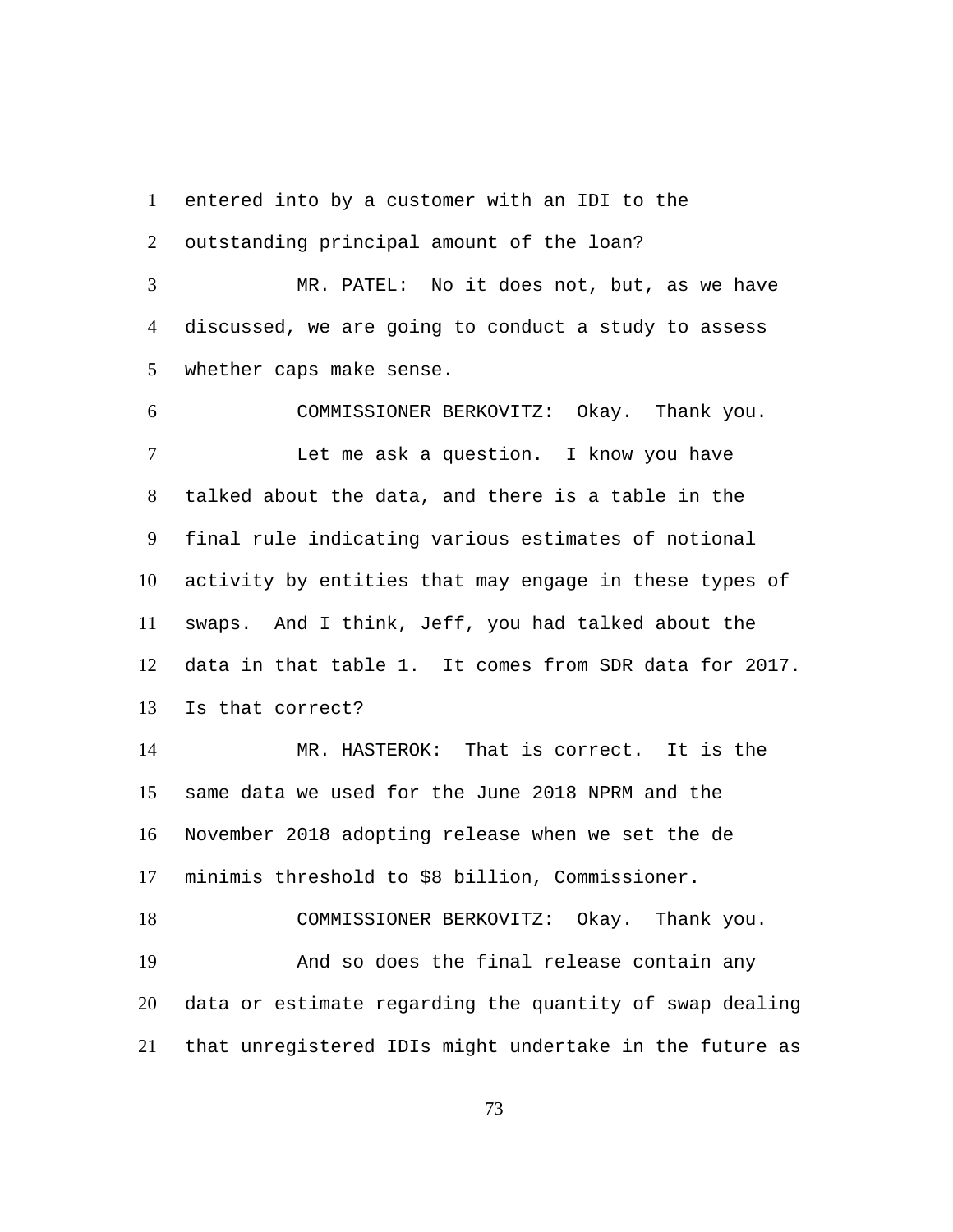a result of the rule being adopted? Did you project how much might increase as a result of the particular changes? 1  $\mathcal{L}$ 3

MR. HASTEROK: Commissioner, no, the proposal does not include such hypothesis. 4 5

6 COMMISSIONER BERKOVITZ: Okay. Thank you. And another topic is the entities that would potentially benefit. And, again, you talked about the size of the various notional amounts of unregistered dealers that there currently are who may be dealing in IDI-excluded swaps. And the final release in several places talks about small and midsized IDI. The final rule says it would, "be beneficial primarily to small and midsized IDIs." Does the final rule limit it to small and midsized IDIs? 7 8 9 10 11 12 13 14 15

MR. KULKIN: No, Commissioner, it doesn't, but when you correlate the dealing activity with the size of the banks, we found that there is a connection between lower AGNA levels and the size of the depository institution. 16 17 18 19 20

21 COMMISSIONER BERKOVITZ: Thank you. Those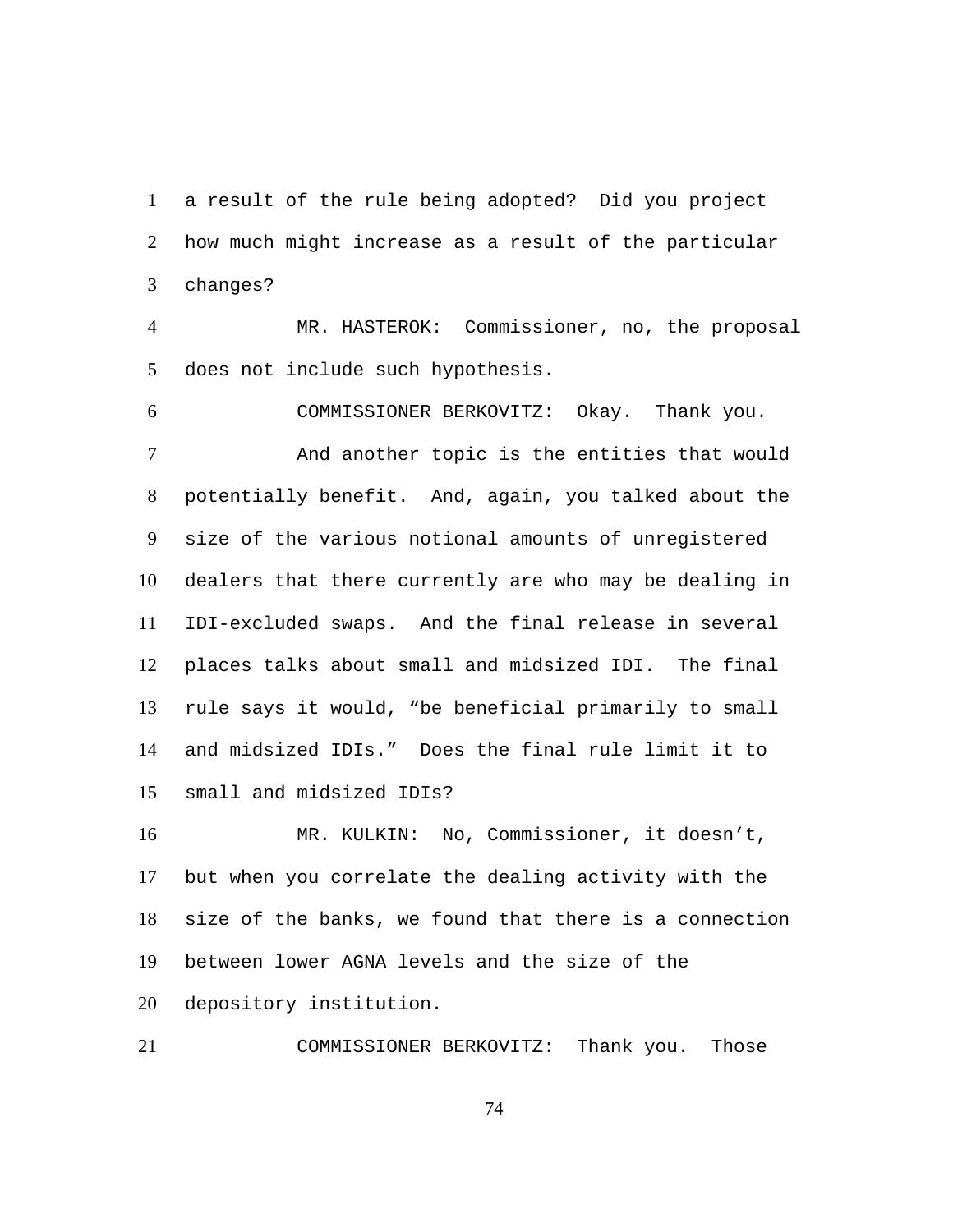1 are all the questions I have.

2 CHAIRMAN GIANCARLO: I thank you. Are there any further questions before we go to statements? 3 4 5 (No response.) CHAIRMAN GIANCARLO: No. So we will got to Commissioners' statements. We will begin with Commissioner Quintenz. 6 7 8 COMMISSIONER QUINTENZ: Thank you, Mr. Chairman. And thank you again to the staff for your hard work and your continued work on this topic. 9 10 11 I support today's final rule to amend the de minimis exception to swap dealer registration to include IDI loan-related factors. The amendments facilitate IDIs' provision of hedging swaps to end-user borrowers trying to mitigate the myriad of risks that they face -- interest rate risks, currency risks, commodity price risks facing their businesses every day that relate to their loans. When Congress adopted the definition of a swap dealer in the Commodity Exchange Act, it recognized that small and medium-sized banks 12 13 14 15 16 17 18 19 20 21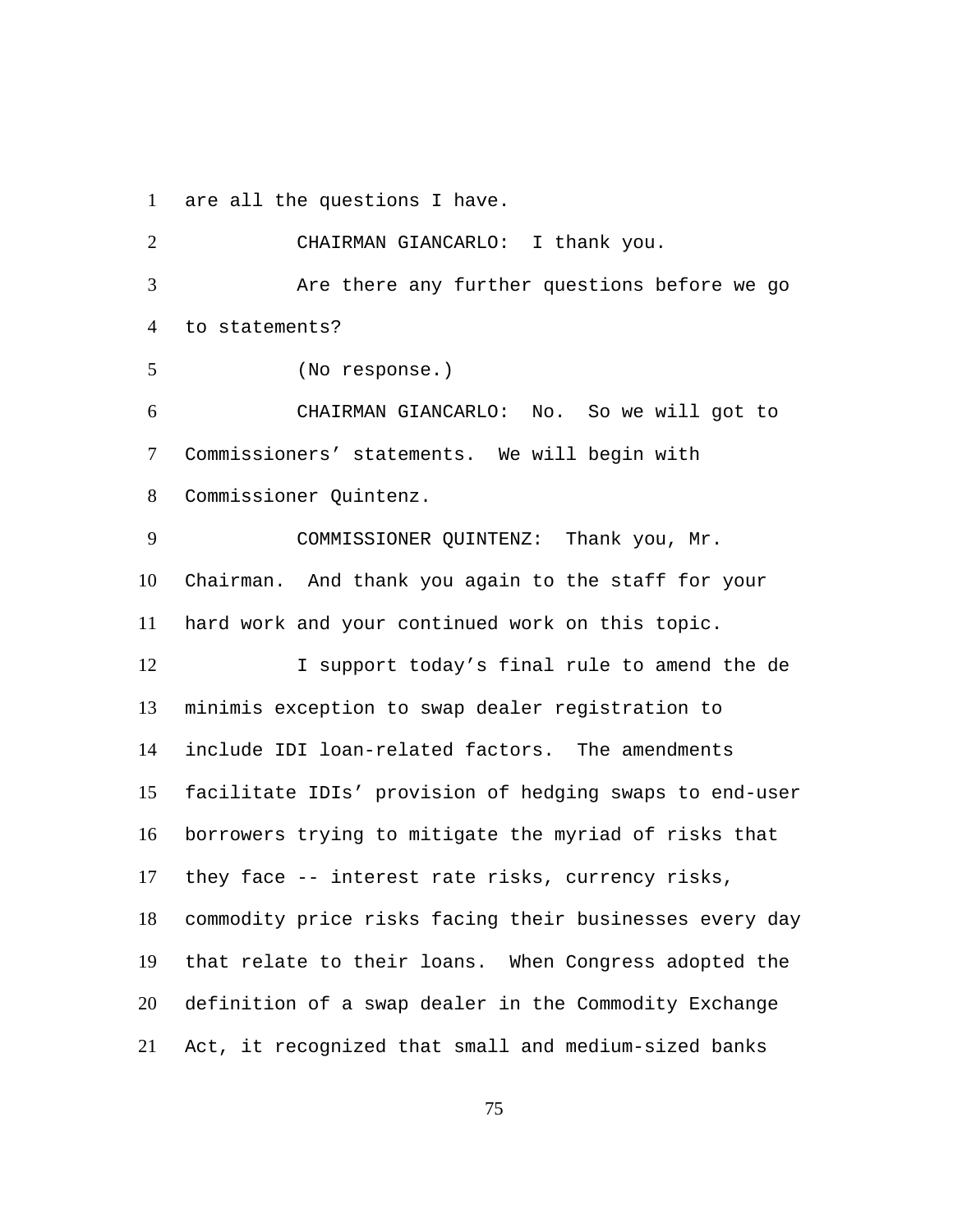play a crucial role in providing credit and risk mitigation services to end-user borrowers. 1  $\mathcal{L}$ 

In my view, today's amendments further Congressional intent, better align the Commission's swap dealer registration framework with the risk mitigation needs of bank customers, and more accurately reflect current market practices between IDIs and their borrowers. By amending the de minimis exception from swap dealer registration, the Commission is providing small and regional banks with greater flexibility to serve their customers' needs and greater regulatory clarity about the types of de minimis swap dealing activity they can engage in without triggering registration. 3 4 5 6 7 8 9 10 11 12 13 14

I am also pleased, as we heard this morning, that these amendments were completed with the full coordination of the Securities and Exchange Commission as well as with prudential regulators. These amendments are absolutely essential to helping rationalize the de minimis threshold and ensure that end-users and Main Street businesses don't suffer from 15 16 17 18 19 20 21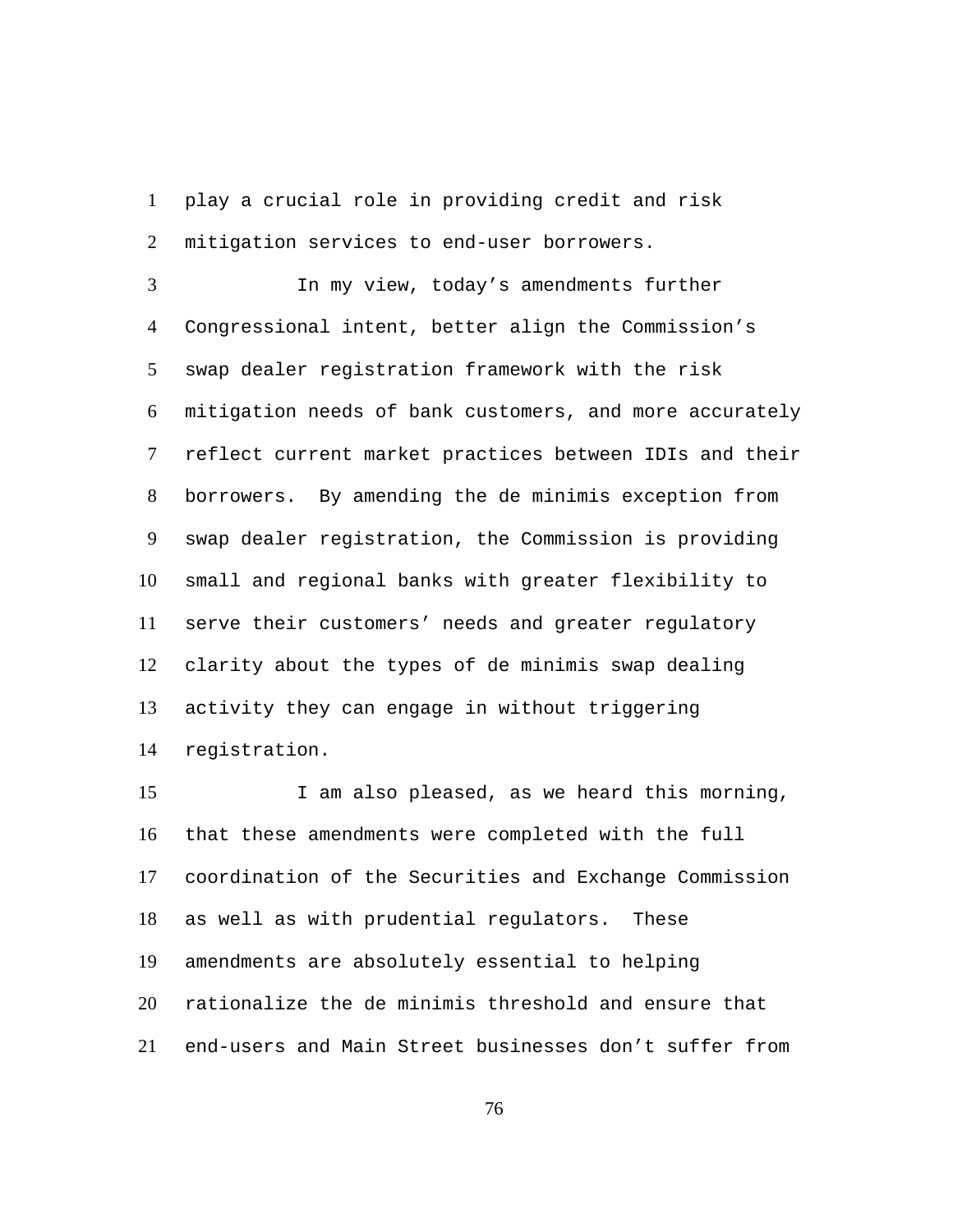an overly prescriptive, punitive, and far-reaching regulatory regime that was initially meant to target the largest financial entities. 1  $\mathcal{L}$ 3

The no-action letter recently issued by Commission staff to a Main Street bank this past August demonstrates the need to remedy the inadequacies of the current de minimis regime to ensure that legitimate client hedging activity is not artificially constrained. Since that time, the Commission has received similar requests for no-action relief from other banks in order to meet their customers' needs. These needs are especially acute in the light of a rising interest rate environment. Many businesses who have received credit over the last several years may not have felt the need to hedge their interest rates given that rates were low and stable. However, in a rising rate environment, banks, IDIs should have the flexibility to offer their customers hedging services on those prior extensions of credit without artificially falling into the swap dealer registration regime. 4 5 6 7 8 9 10 11 12 13 14 15 16 17 18 19 20 21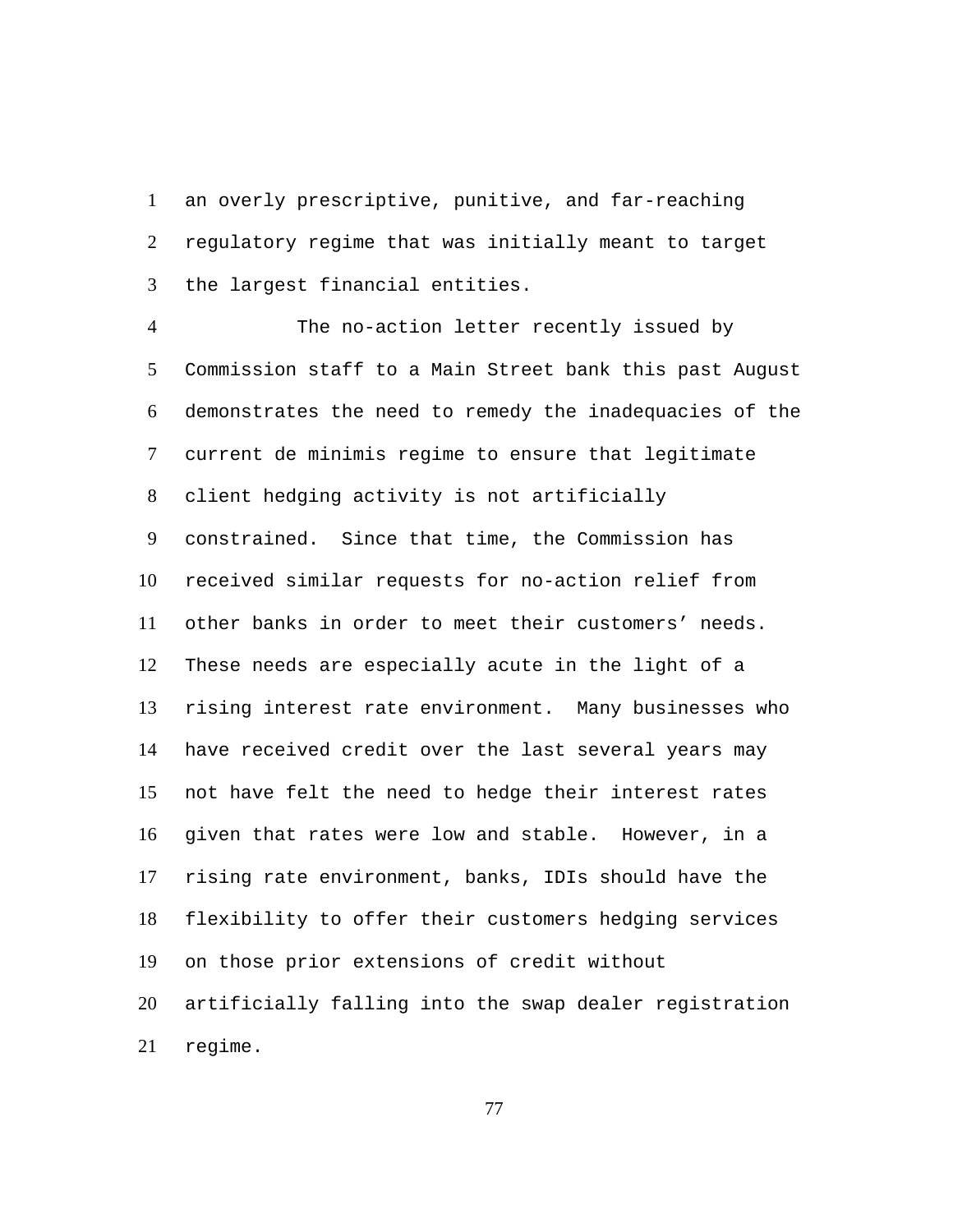I believe that today's final rule appropriately addresses these concerns. However, as I have said repeatedly and as I was saying this morning, today's amendments are but one of many improvements to the de minimis threshold contemplated by the June 2018 reproposal, which must be finalized. 1  $\mathcal{L}$ 3 4 5 6 As I have said repeatedly, notional value is a meaningless measure of risk. Identifying a de 7 8 9

a poor measure of risk, a poor measure of activity, and minimis quantity of a meaningless number still yields a meaningless number. Therefore, by itself, notional value is a deficient registration metric by which to impose large policy costs and achieve substantial policy objectives. But, yet, it is one that the CFTC has repeatedly and inexplicably embraced in this context. 10 11 12 13 14 15 16

I am encouraged that following the Chairman's specific and public direction in November of 2018, for which I am very grateful to him for his leadership, staff continues to study both additional adjustments to notional value that would better account for 17 18 19 20 21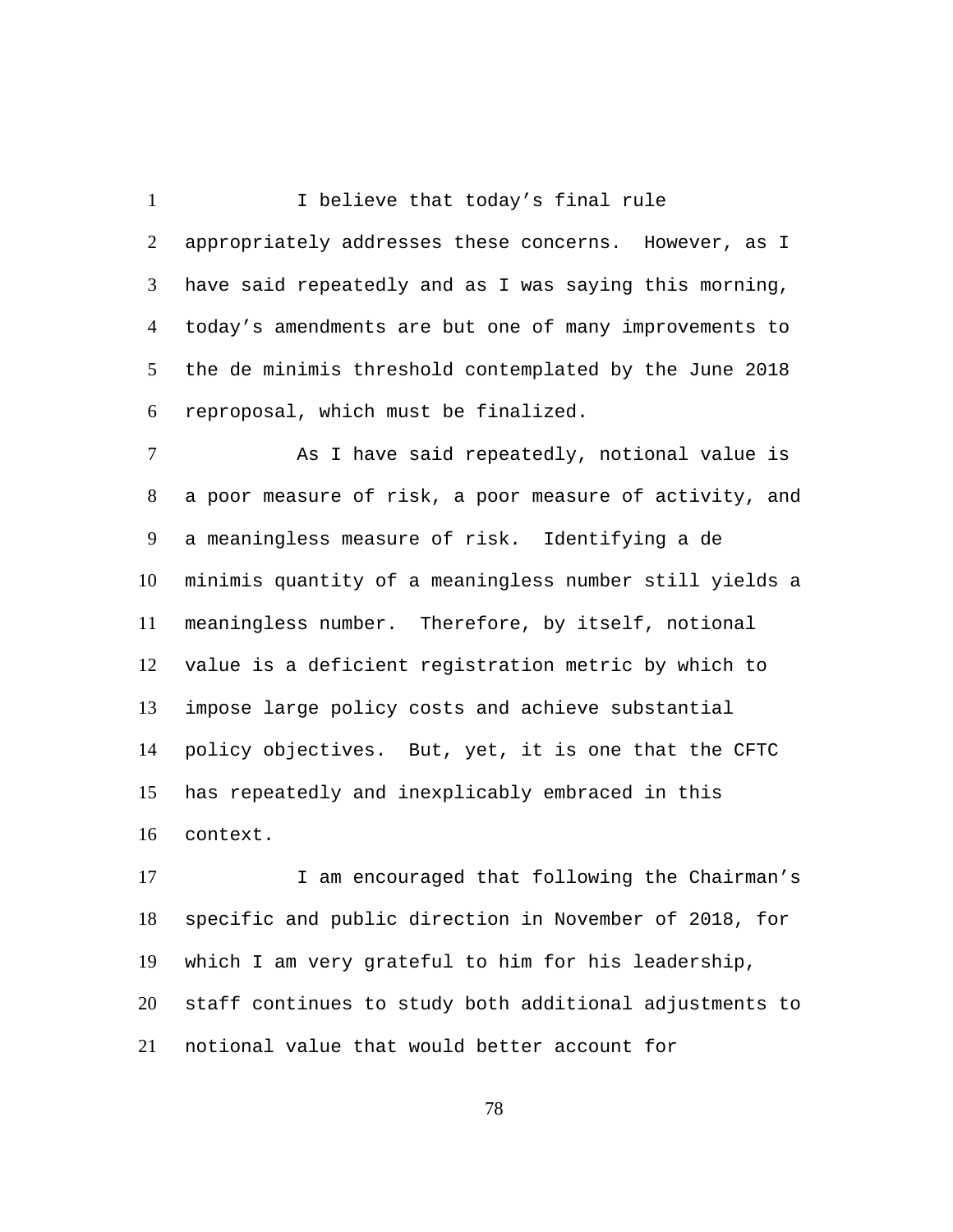differences between various products and alternative risk-based registration metrics that could better align the criteria of a de minimis threshold with the costs of swap dealer regulation, particularly the largest cost tied to mitigating systemic risk, such as capital margin requirements, and to a better sense as to the true size of the marketplace. The results of the staff report will be critical to the Commission's continued consideration of a more risk-sensitive swap dealer registration threshold. 1  $2<sup>1</sup>$ 3 4 5 6 7 8 9 10

On that note, I would like to commend DSIO staff for their hard work on finalizing these amendments and their ongoing tireless efforts to produce data analyses that the Commission can use to further inform necessary improvements to our swap dealer registration regime. 11 12 13 14 15 16

Thank you again for your time. I look forward to supporting the rule. Thank you, Mr. Chairman. 17 18 19

20 CHAIRMAN GIANCARLO: Commissioner Behnam? 21 COMMISSIONER BEHNAM: Thanks, Mr. Chairman.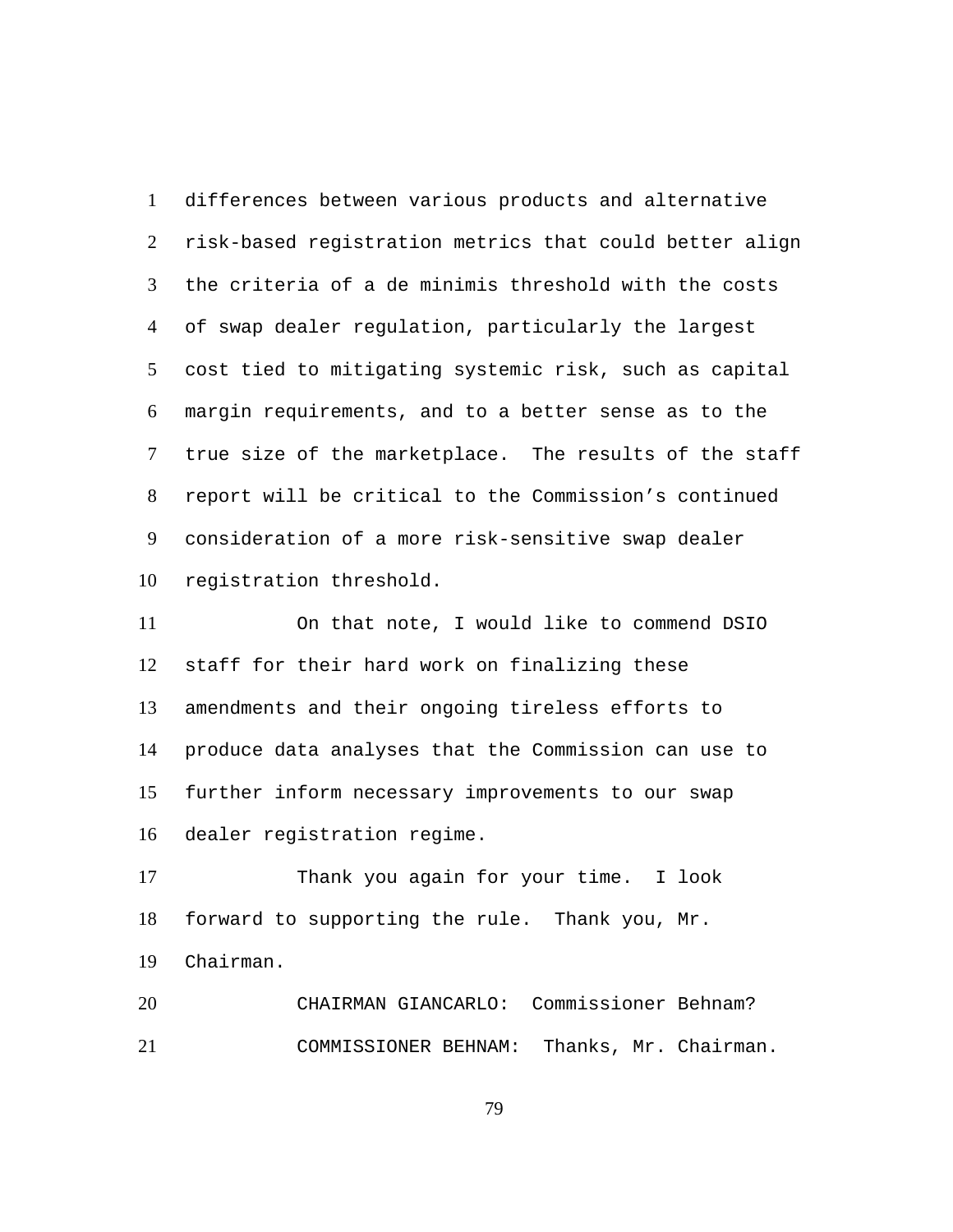There is no doubt in my mind that we have to make changes to the IDI rule. As I said before, we are now almost seven years past. And we have learned from the market. We have learned from internal data that the original drafting was not done appropriately. And that is fine. You know, we are not going to get everything right on the first time. I think this has been a point of your leadership. And I think we have done quite a few very, very important rule changes to improve our rule set. 1  $\mathcal{L}$ 3 4 5 6 7 8 9 10

Also, listening to my fellow Commissioners, there is no doubt in my mind that I think we agree on a lot of things. There is a lot in this proposal that I think is important, that is well-done, that is based on data and facts and based on communications with our stakeholders. And it keeps in mind what the purpose of Dodd-Frank and Title VII was, as well. 11 12 13 14 15 16 17

But in my mind, as I have said before in my opening statement and through my line of questioning, I just don't think this is the way to do it. We need to adhere to Congressional intent. And we need to adhere 18 19 20 21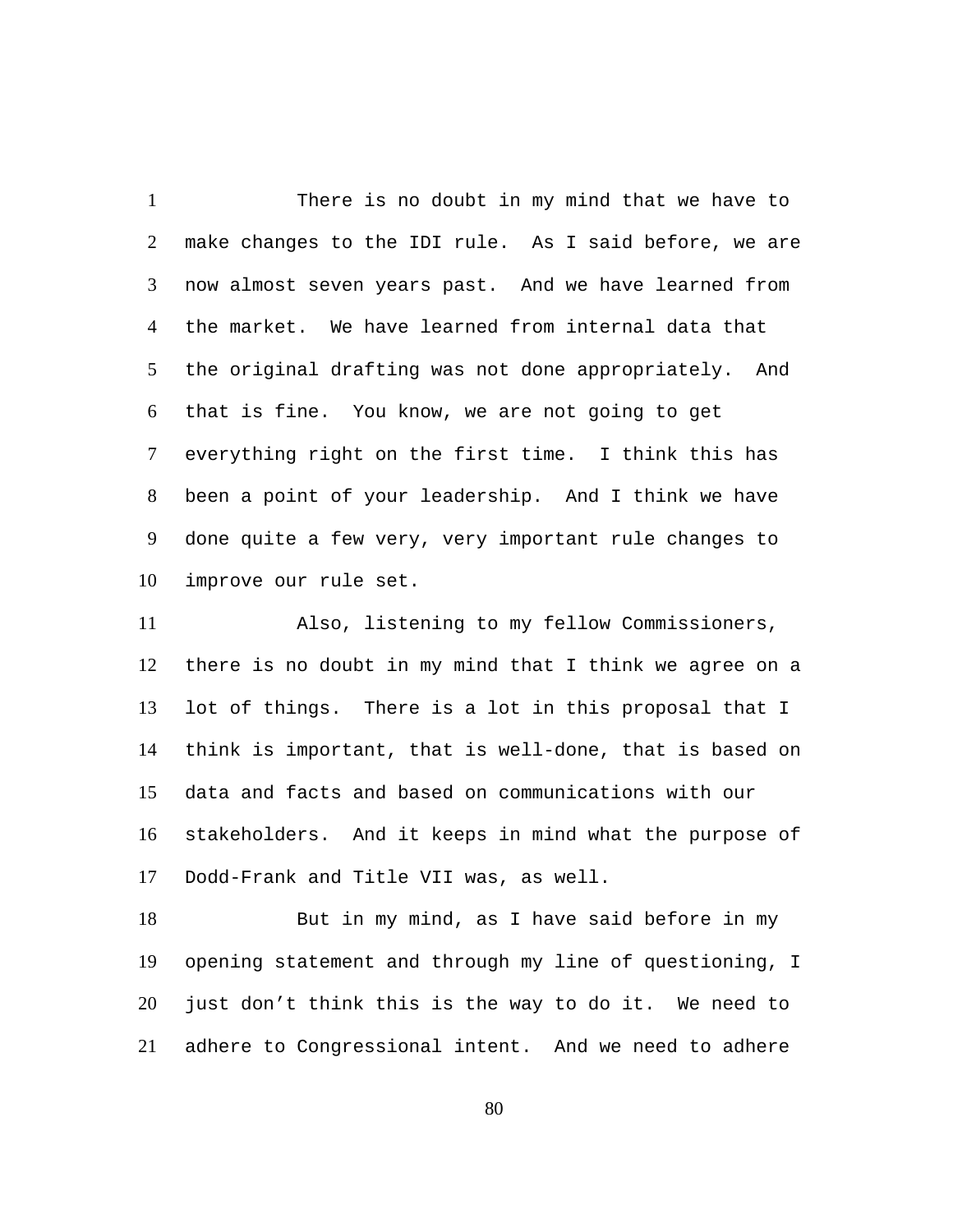in my mind to what is pretty clear statutory language about how we go about amending the swap dealer definition. And, despite your statements regarding coordination, which I appreciate and, again, appreciate all of the work of the staff with the SEC and with our prudential regulators, coordination does not supplant harmonization and ultimately joint rulemaking, which is in my mind the way this needed to be done. 1  $\mathcal{L}$ 3 4 5 6 7 8

You know, I came here. I gave prepared remarks a month or two after I was sworn in. And I made it a point to very clearly express my desire to work with the Chairman and find common-sense solutions to unintended consequences and rules that were not implemented appropriately, both because of mistake potentially, but also because a new regime of swaps regulation after the Dodd-Frank Act. And, as much as I regret having to vote "no" today and telling the stakeholders who care about this, these issues, I am going to have to take the "no" vote because we have to adhere to process. We have to adhere to the statute that binds us. And we can't take shortcuts because it 9 10 11 12 13 14 15 16 17 18 19 20 21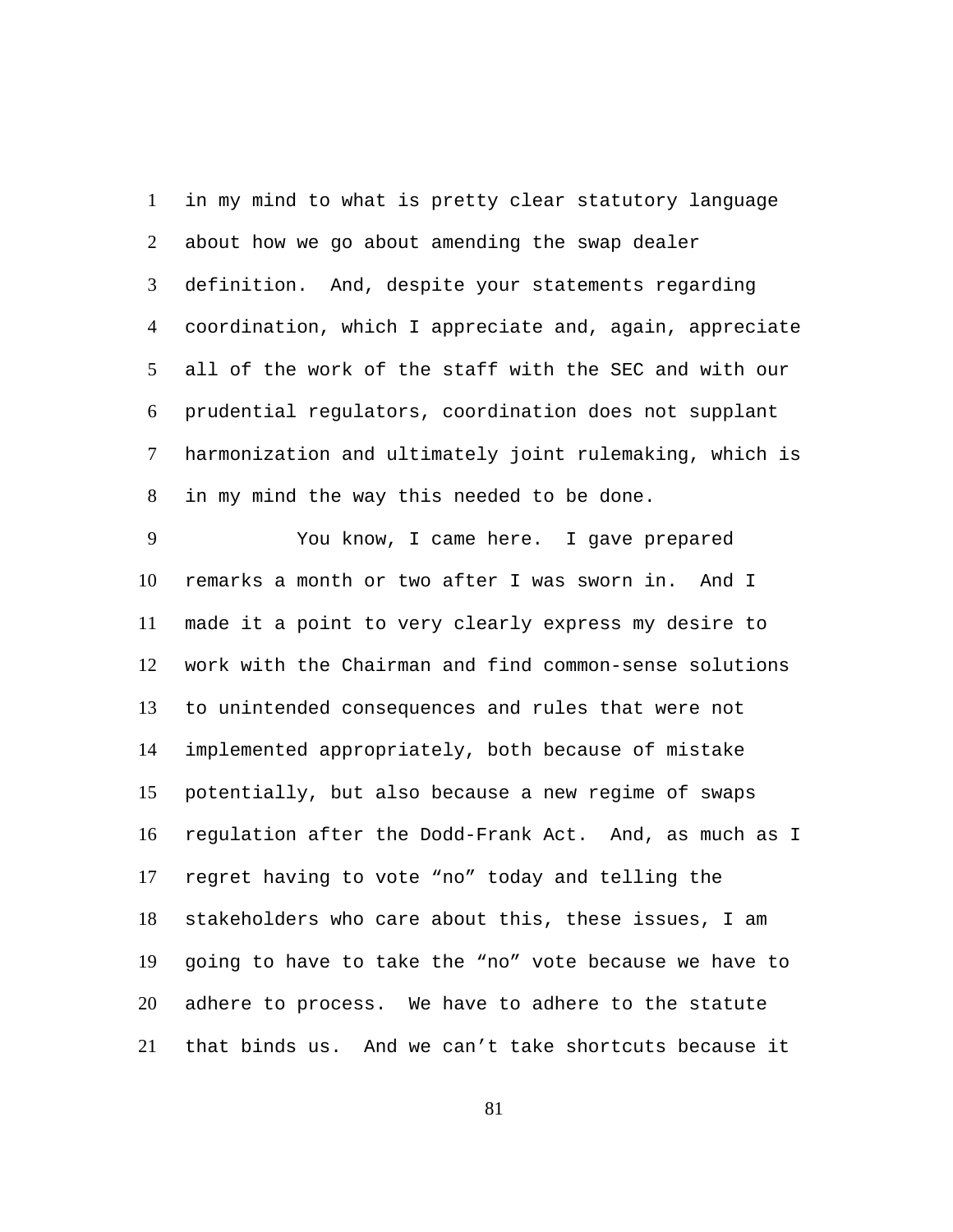1 is bad precedent and it becomes a slippery slope.

We had a number of no-action letter requests coming in after the proposal from June. And I think there were certainly alternate ways to approach this. We could have granted no-action relief, conducted a study, and aimed to do this in an appropriate way with the SEC.  $\mathcal{L}$ 3 4 5 6 7

So, despite all of that, Mr. Chairman, thank you for your leadership. Thank you to all of you for the hard work you do. I appreciate your time. And I appreciate you answering my questions. But I will be taking a "no" vote today. 8 9 10 11 12

13 Thank you.

14 CHAIRMAN GIANCARLO: Thank you, Commissioner. 15 Commissioner Stump?

COMMISSIONER STUMP: I will be very brief. I just wanted to remind everyone that the only other open meeting I have participated in was the one in which we finalized the de minimis threshold. And I suggested at that time that all of my votes would be cast from a view of how well we were doing. And I gave us a grade 16 17 18 19 20 21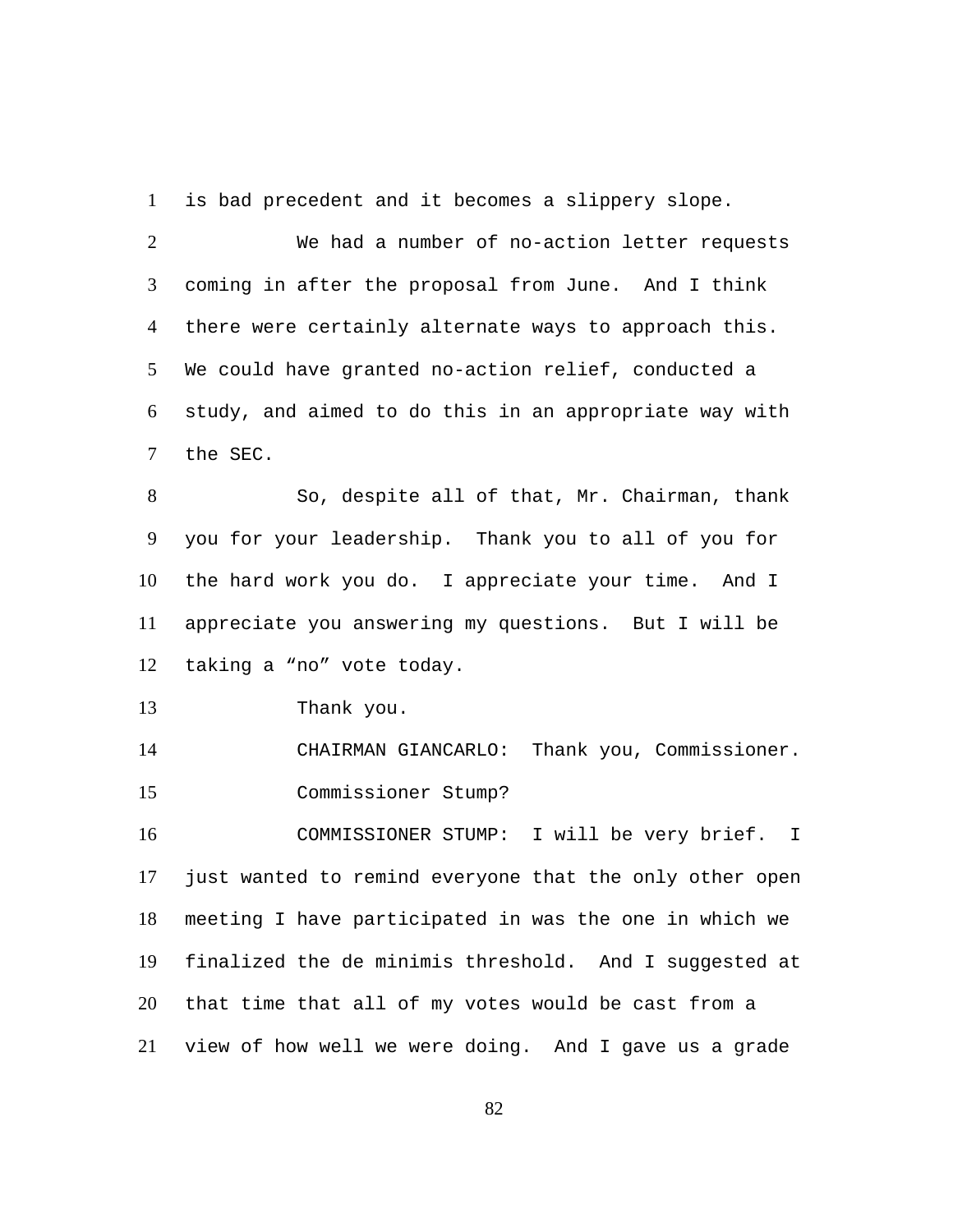of incomplete on de minimis, not because I didn't support finalizing the threshold, but I just felt there was more work to be done. Having worked within the confines of this statute for a very long time, it is quite confusing. It is complicated. And it provides this agency a fair bit of discretion. 1  $\mathcal{L}$ 3 4 5 6

So I am very pleased that you all have worked very hard and spent many hours with our colleagues not only at the SEC, with the other regulators to ensure that I can finally give us a complete grade on this particular provision. And I will be voting in favor of the provision. 7 8 9 10 11 12

13 CHAIRMAN GIANCARLO: Thank you.

14 Commissioner Berkovitz?

COMMISSIONER BERKOVITZ: Thank you, Mr. Chairman. 15 16

I respectfully dissent from today's rulemaking, amending the de minimis exception to the swap dealer definition. The rule before us today violates both substantive and procedural provisions of the Dodd-Frank Act. Voltaire famously commented, "This 17 18 19 20 21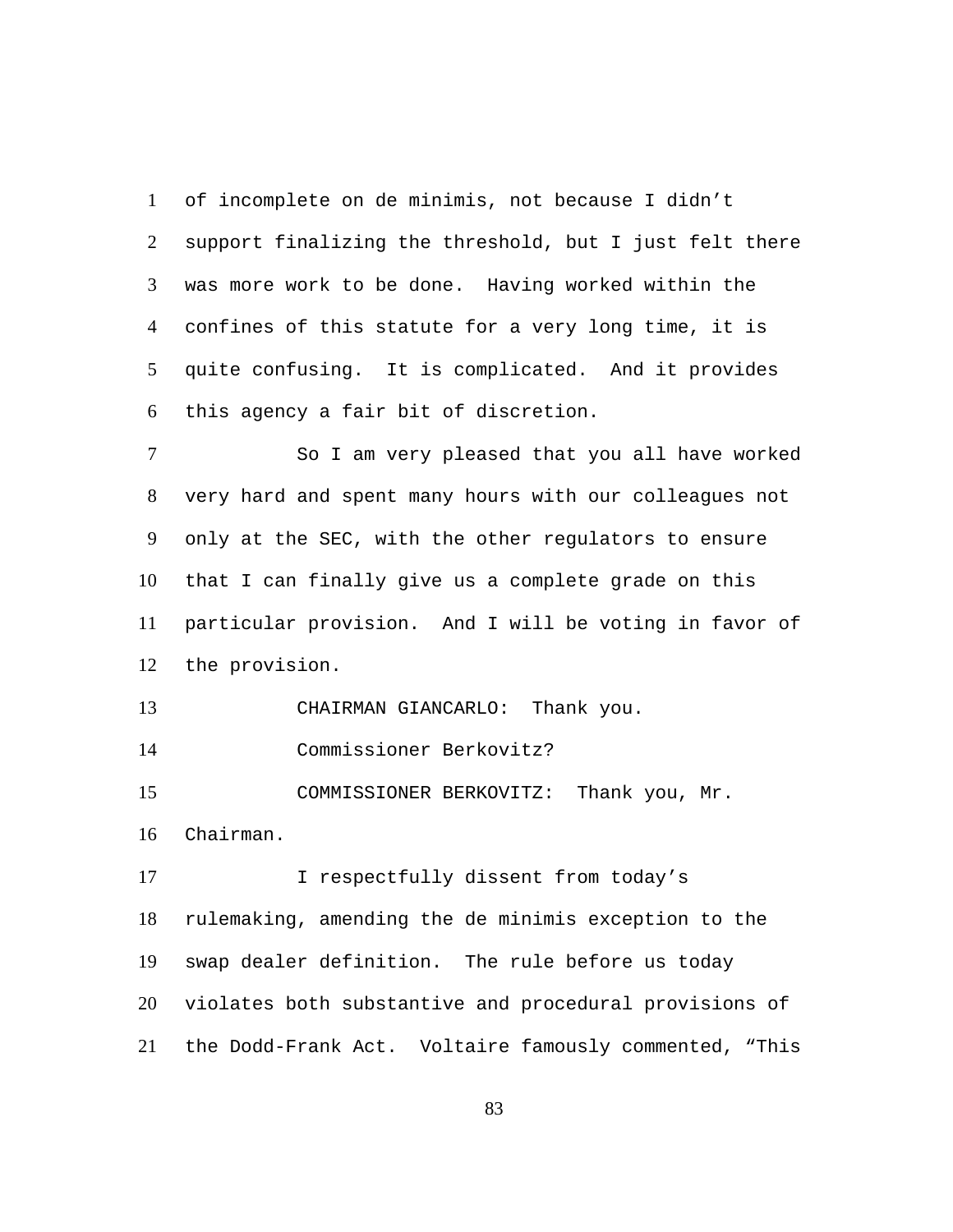body, which calls itself the Holy Roman Empire, was in no way holy, nor Roman, nor an empire." Likewise, the final rule that is called "the IDI de minimis provision" in the final release, is neither an IDI loan provision, nor is it a de minimis provision. 1  $\mathcal{L}$ 3 4 5

The final rule is purportedly being adopted under the Dodd-Frank provision, requiring that "The Commission shall exempt from designation as a swap dealer an entity that engages in" -- and here are the key words, "a de minimis quantity of swap dealing" -- "a de minimis quantity of swap dealing." 6 7 8 9 10 11

But the final rule allows an IDI to exclude an unlimited quantity of loan-related dealing swaps. Under no circumstances can an unlimited quantity of swaps be a de minimis quantity. The final rule allows IDIs to avoid swap dealer registration and regulation, despite engaging in unlimited swap dealing. This can't possibly be what Congress intended with the de minimis clause. 12 13 14 15 16 17 18 19

Turning to the rule's procedural failures, the final rule evades the directive from Congress that 20 21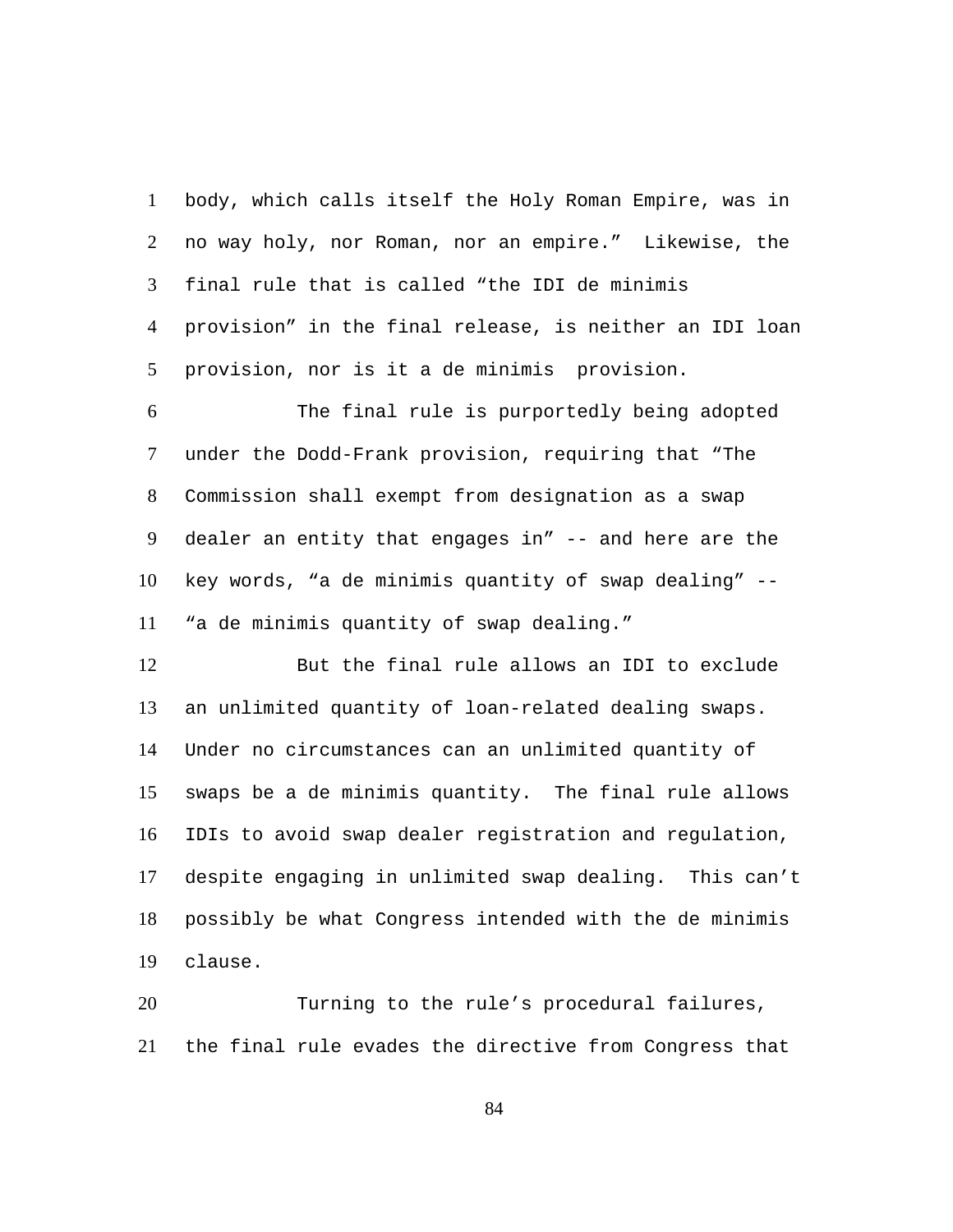the term "swap dealer" be defined only through joint rulemaking with the Securities and Exchange Commission. In 2012, the CFTC and SEC jointly defined the term "swap dealer." As directed by Congress, the two commissions created the quantitative de minimis exception in paragraph 4 of the definition. The Commission separately created the IDI swap dealing exclusion in paragraph 5. The IDI exclusion effectively prevents swap dealer registration from interfering with the core loan origination business of banks. The final rule rewrites this IDI exclusion but stuffs the rewrite into the de minimis provision. 1  $\mathcal{L}$ 3 4 5 6 7 8 9 10 11 12 In the proposed rule, the Commission 13

virtually acknowledged that this drafting hocus pocus is being undertaken to circumvent the will of Congress that swap dealing be defined only through joint rulemakings with the SEC. To call an unlimited amount of swap dealing de minimis takes a lot of chutzpah in my view. 14 15 16 17 18 19

In November 2018, the Commission unanimously approved setting the de minimis quantity threshold at 20 21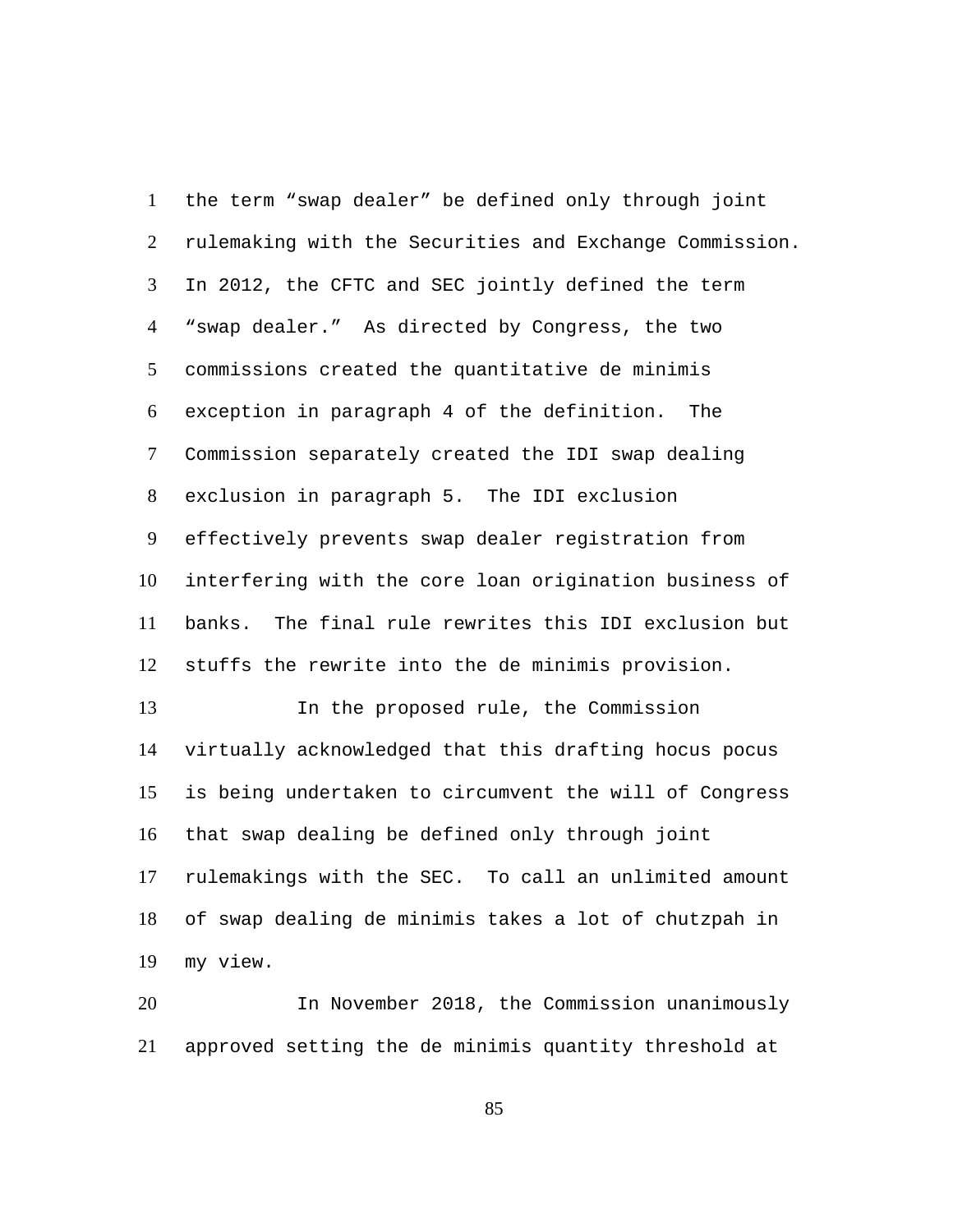\$8 billion. The \$8 billion threshold applied to all types of dealing swaps. Now, less than four months later, the final rule removes this threshold limitation for IDIs entering into loan-related swaps. This is not what the Congress intended with an exemption from registration for "a de minimis quantity of swap dealing." 1  $\mathcal{L}$ 3 4 5 6 7

The preamble claims that the amount of swap dealing permitted by the final rule is de minimis because it is "sufficiently modest in light of the total size, concentration, and other attributes of the applicable markets." This rationale is deficient. First, the Commission has presented no analysis of an estimated amount of excluded swap dealing under the final rule. 8 9 10 11 12 13 14 15

The Commission has presented data only on the current amount of IDI loan-related activity under the IDI swap dealing exclusion. In the absence of any estimate of the total amount of swap dealing that will be excluded under the final rule, the Commission has no basis to conclude that this excluded amount is 16 17 18 19 20 21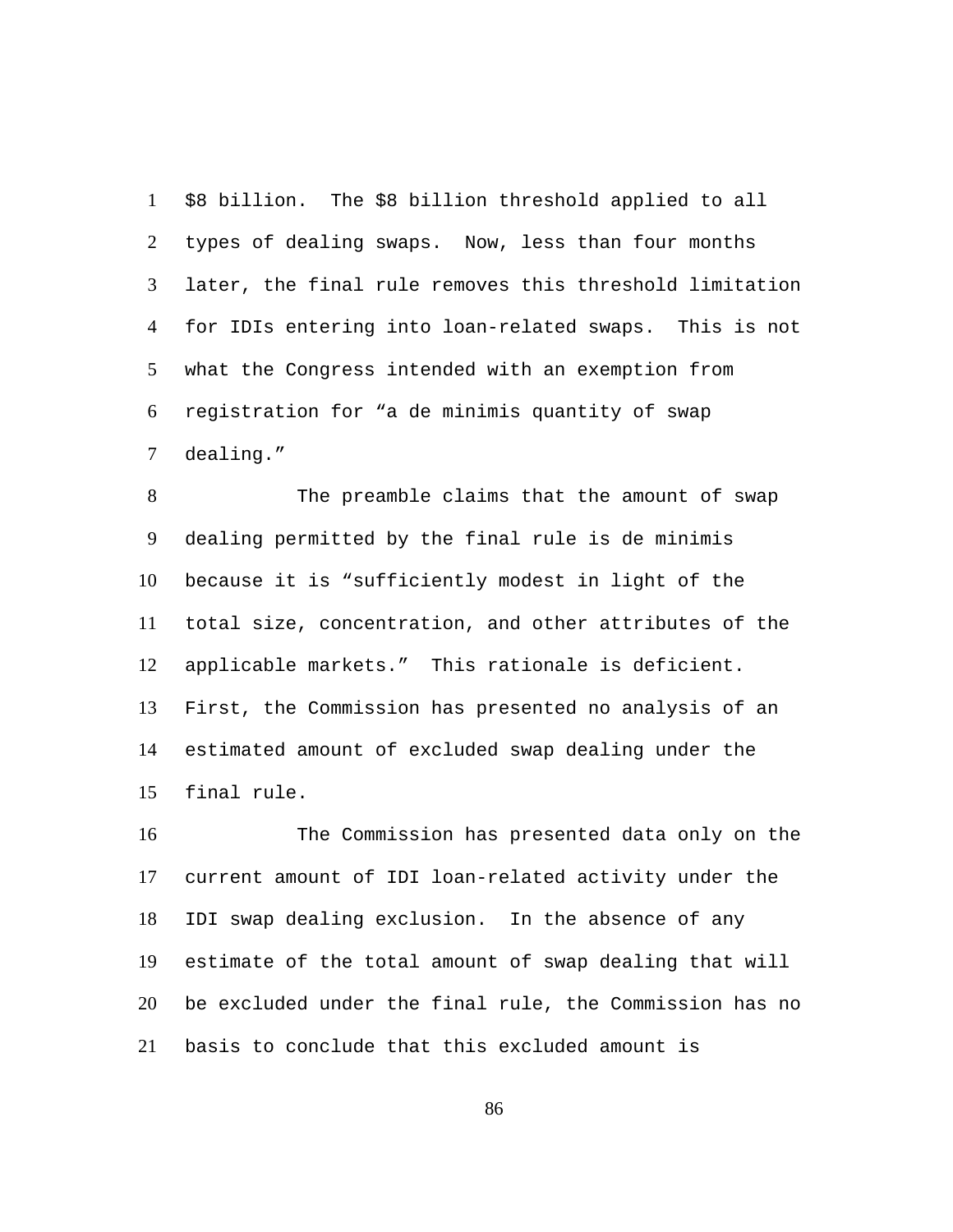1 "sufficiently modest."

To address the problem, the preamble states that the Commission's Office of the Chief Economist will, within three years, study whether the IDI swaps should be capped to qualify for the de minimis provision. This approach is like opening the barn door today and three years later studying where the cows went.  $\mathcal{L}$ 3 4 5 6 7 8

Second, this approach is inconsistent with the approach taken just four months ago in the de minimis threshold rulemaking. At that time, the Commission determined that registration was warranted if an entity engages in \$8 billion or more of swap dealing activity. 9 10 11 12 13 14

The new de minimis provision of this final rule will allow an entity to engage in more than \$8 billion of swap dealing and not register. The quote, "sufficiently modest rationale," proffered in today's rulemaking, including the numerical computations, that \$8 billion compared to \$221 trillion, is small -- that particular rationale was rejected in the prior de 15 16 17 18 19 20 21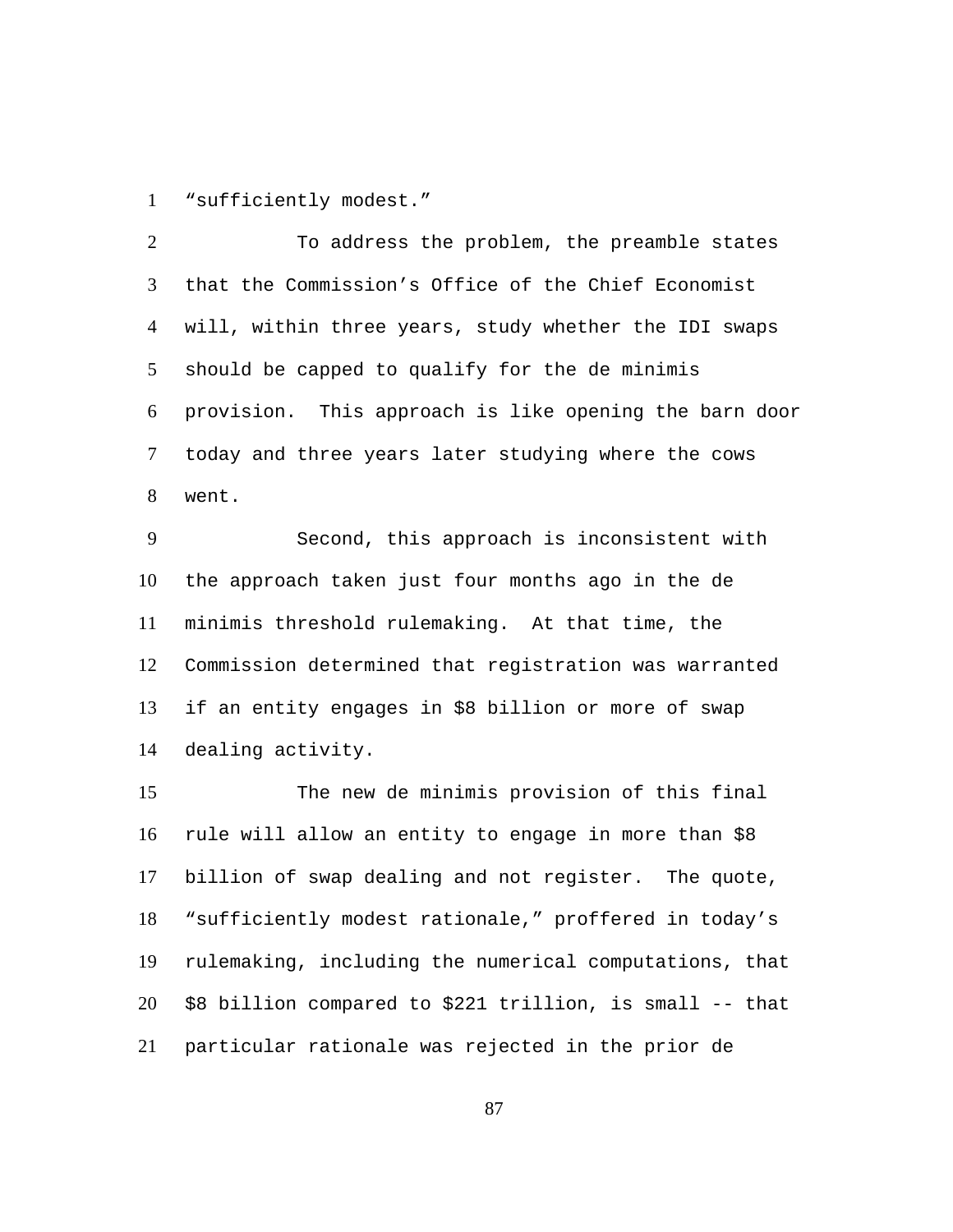minimis rulemaking when suggested by commenters who advocated raising the level to \$20, \$50, or \$100 billion. 1  $\mathcal{L}$ 3

Let's now consider some of the unregulated dealing that the final rule allows. Paragraph  $(C)(2)(i)$  of the final rule includes swaps related to a financial term of the loan. The clause is essentially the same as the corresponding clause in the IDI swap dealing exclusion. But, importantly, the IDI swap dealing exclusion limits all swaps executed in connected with the financial terms of the loan to a notional amount equal to 100 percent of the loan amount. 4 5 6 7 8 9 10 11 12 13

Under the final rule in what is supposed to be a de minimis provision, there was no cap on such swaps, either for a single loan or all such loans in the aggregate. Under paragraph  $(C)(2)(i)$ , an IDI could enter into an interest rate swap, a currency swap, and a swap that changes the duration of the loan or any other type of swap related to the terms of the loan. And each one could be greater than the amount of the 14 15 16 17 18 19 20 21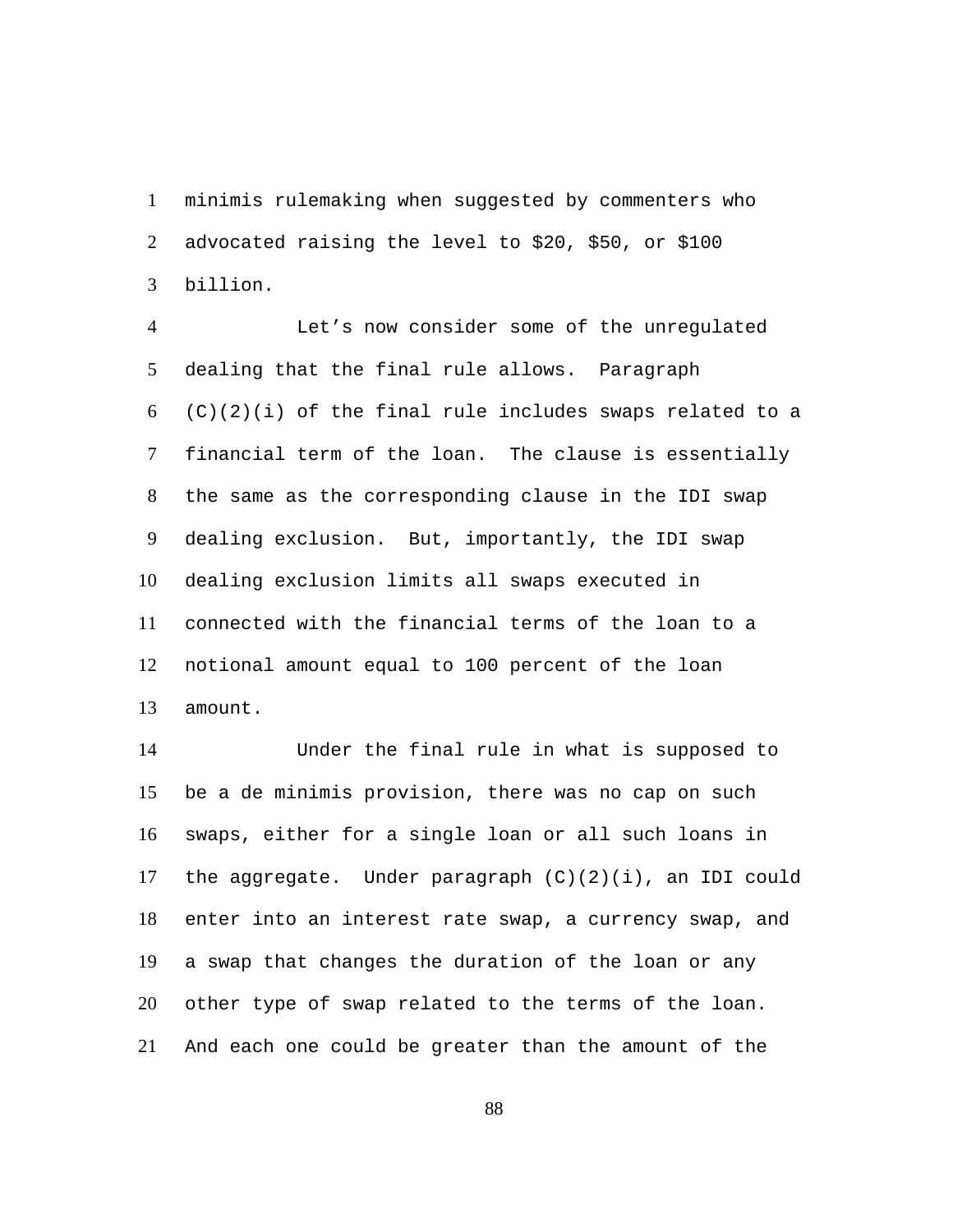1 loan.

Turning to paragraph  $(C)(2)(ii)$ , the final rule has made the required connection to the loan much more tenuous. It allows IDIs to enter into swaps that are "permissible" under the IDIs' underwriting criteria, as opposed to "required," which is the condition under the current IDI exclusion, and commercially reasonable to hedge risks incidental to the borrowers' business.  $\mathcal{L}$ 3 4 5 6 7 8 9

As an example, an IDI can make a 10-year, \$10 million loan to an airline and then 2 years later enter into a jet fuel swap with a notional value of \$5 billion or an IDI bank could enter into a loan with an oil company for the construction of a new office building and then enter into an unlimited amount of commodity swaps to hedge the oil company's entire portfolio of exploration, production, and sales. These swaps would not count toward the IDIs' de minimis threshold. This cannot possibly be the de minimis quantity of swap dealing intended by Congress. 10 11 12 13 14 15 16 17 18 19 20

21 The preamble claims that the amendment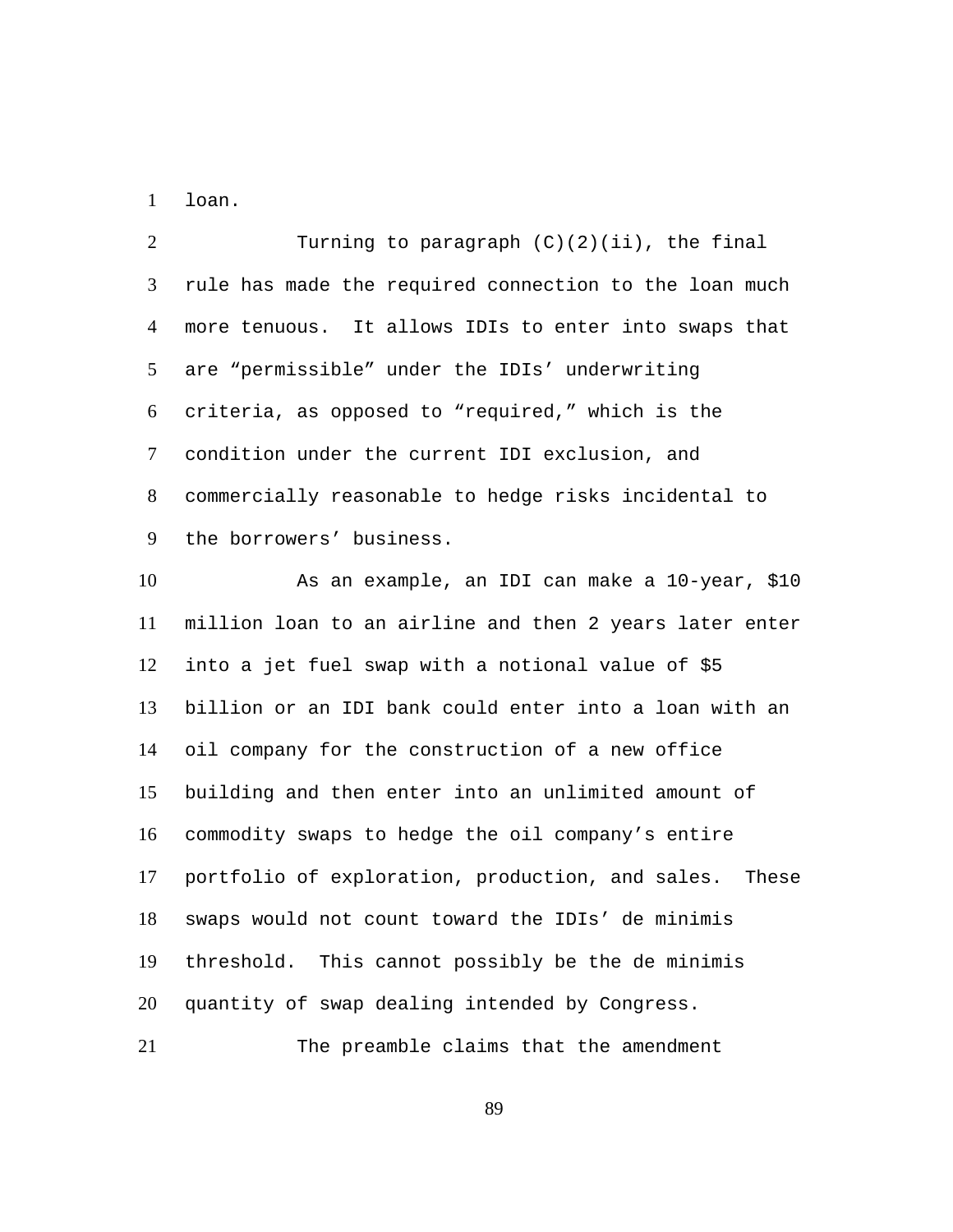supports a clearer and more streamlined application of the de minimis exception and provides greater clarity as to which swaps need to be counted. The final rule does the opposite. The final rule replaces one IDI provision with two: an IDI swap dealing exclusion, in which swaps are not considered dealing; and a new IDI de minimis provision, which treats the swaps as dealing but then says the swap that meets various criteria isn't counted towards the de minimis threshold. Is that more clear or streamlined? I don't think so. 1  $\mathcal{L}$ 3 4 5 6 7 8 9 10

In another respect, the final rule may be a wolf in sheep's clothing. In the guise of helping small and midsized banks, it opens the door for larger banks to undertake an unlimited notional amount of swap dealing with loan customers without registering as swap dealers. 11 12 13 14 15 16

The handful of larger banks that will most benefit, large regional or some national commercial banks, compete with smaller banks for loan business from Main Street companies. The larger institutions have the resources to develop expansive swap dealing 17 18 19 20 21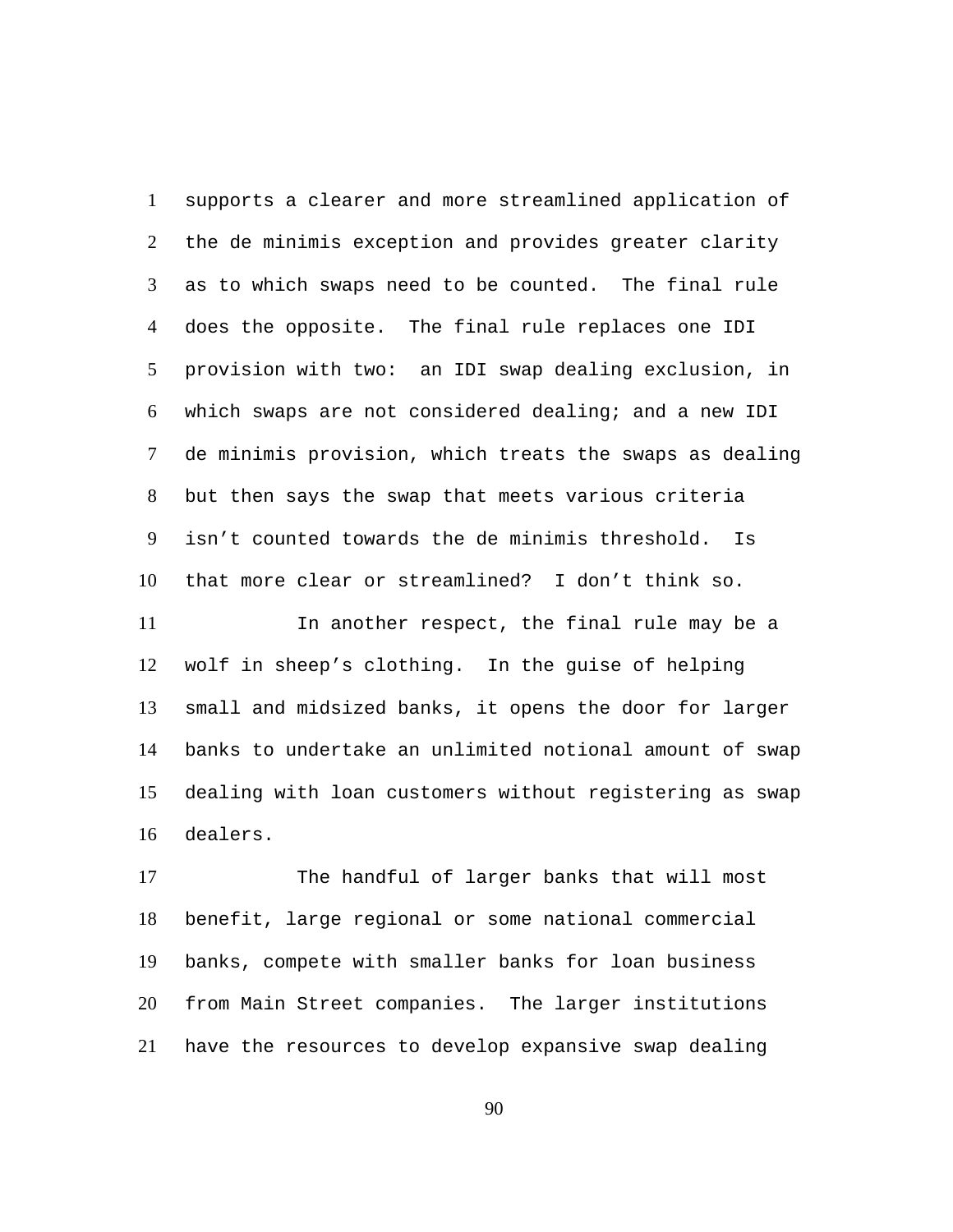capabilities. The smaller banks, typically operating in one state, do not have the resources to do so. The end result could be less competition in the local lending markets. This is not what Congress intended with the IDI exclusion. 1  $\mathcal{L}$ 3 4 5

In addition to its various substantive infirmities, the Commission's vote today violates a mandate from Congress to define or amend the term "swap dealer" jointly with the SEC. Under section 712 of the Dodd-Frank Act, "Defining or amending the term 'swap dealer' must be accomplished through joint rulemaking by the CFTC with the SEC." 6 7 8 9 10 11 12

And, as discussed, in 2012, the CFTC and SEC jointly adopted the CFTC regulation, further defining the term "swap dealer." The agencies adopted the de minimis exception as paragraph 4 and separately the IDI swap dealing exclusion as paragraph 5. Today, the Commission majority is making changes to the IDI swap dealing exclusion, which must be done jointly, and jamming them into the de minimis exception. This is an evasion of the joint rulemaking requirement mandated by 13 14 15 16 17 18 19 20 21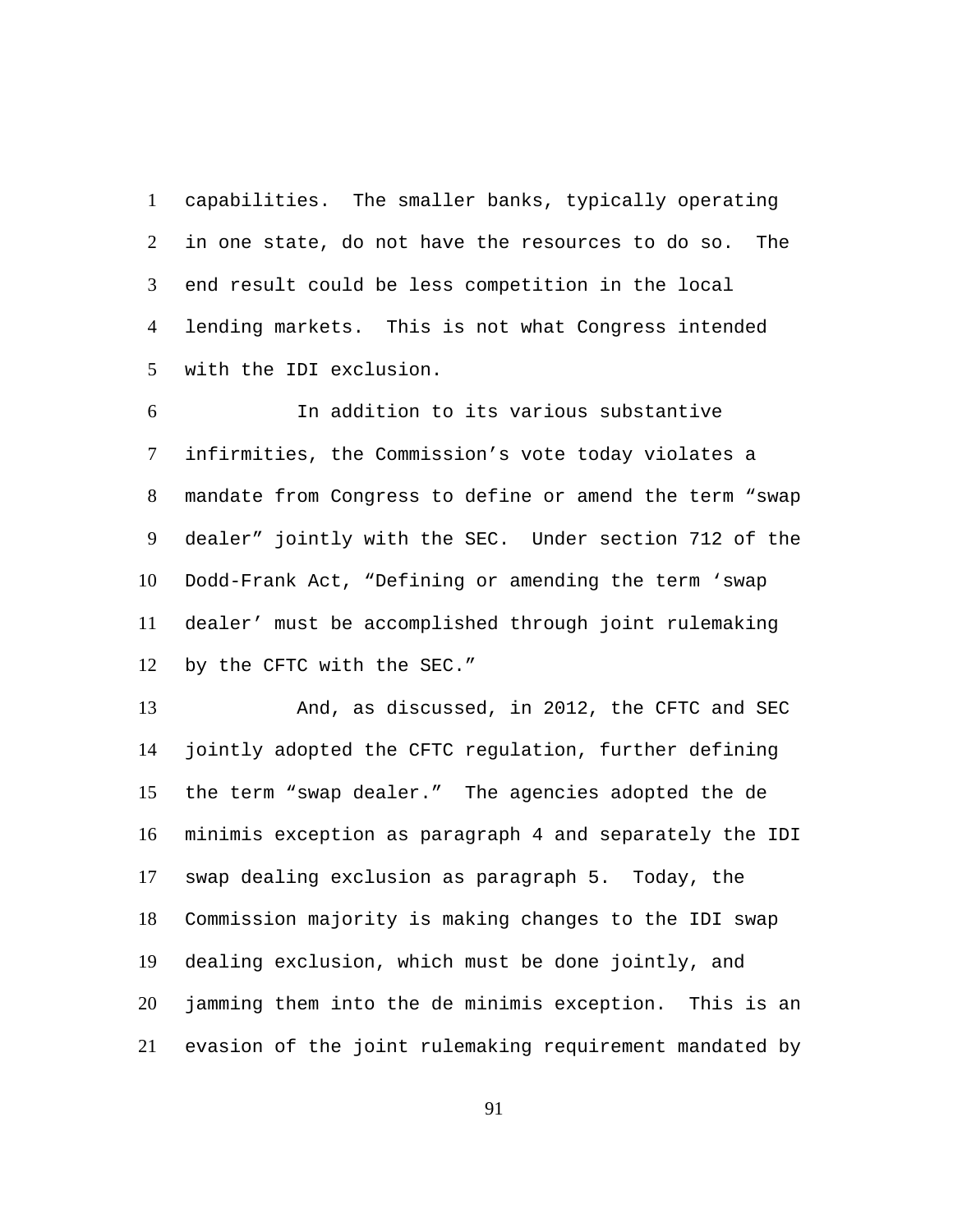1 Congress.

A comparison of the final rule text with that of paragraph 5, which is the IDI swap dealing exclusion, as well as the Commission's own words describing this provision, confirms that it really is an amendment to the IDI swap dealing exclusion under another name. The preamble to the final rule declares that "Any swap that meets the requirements for the IDI swap dealing exclusion would also meet the requirements of the IDI de minimis provision."  $\mathcal{L}$ 3 4 5 6 7 8 9 10

In the proposed rule, the Commission stated, "Rather than proposing to revise the scope of activity that constitutes swap dealing, the Commission is proposing to amend paragraph 4 of the SD definition, which addresses the de minimis exception." The Commission then went on to say in the proposal, "The IDI de minimis provision would have requirements that are similar to the IDI swap dealing exclusion but would encompass a broader scope of loan-related swaps." Calling it a "de minimis provision" does not alter its essential nature as an exclusion for IDI loan-related 11 12 13 14 15 16 17 18 19 20 21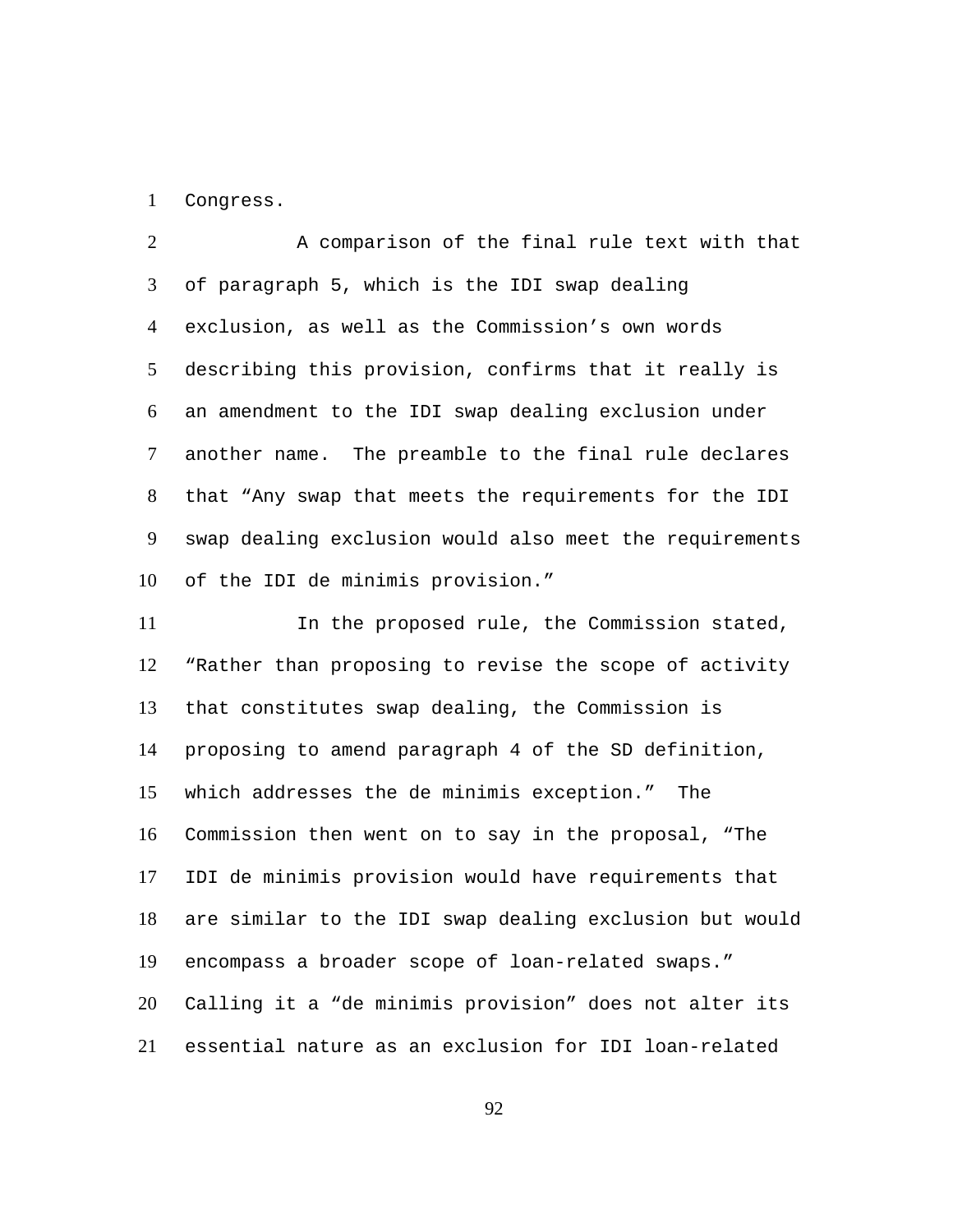swaps. An exclusion for IDI loan-related swaps must be done through joint rulemaking. 1  $\mathcal{L}$ 

Let me just add that experience has shown that some of the conditions I believe -- I agree some of the conditions in the IDI swap dealing exclusion may be too restrictive. I am not opposed to reasonable incremental changes to the current IDI swap dealing exclusion if the changes serve the public policy goals and are adopted in a manner set forth by Congress, but this is not what the rule before us today does. 3 4 5 6 7 8 9 10

Following the rule of law is critical to maintaining a robust, safe, and integrated financial regulatory system that inspires confidence for both market participants and the public at large. The United States' reputation as a rule-of-law nation is part of what makes our markets so attractive around the world. 11 12 13 14 15 16 17

The rule of law applies no less to us as regulators than the persons we regulate. The rule adopted by the Commission today is inconsistent with the requirements of the Commodity Exchange Act for the 18 19 20 21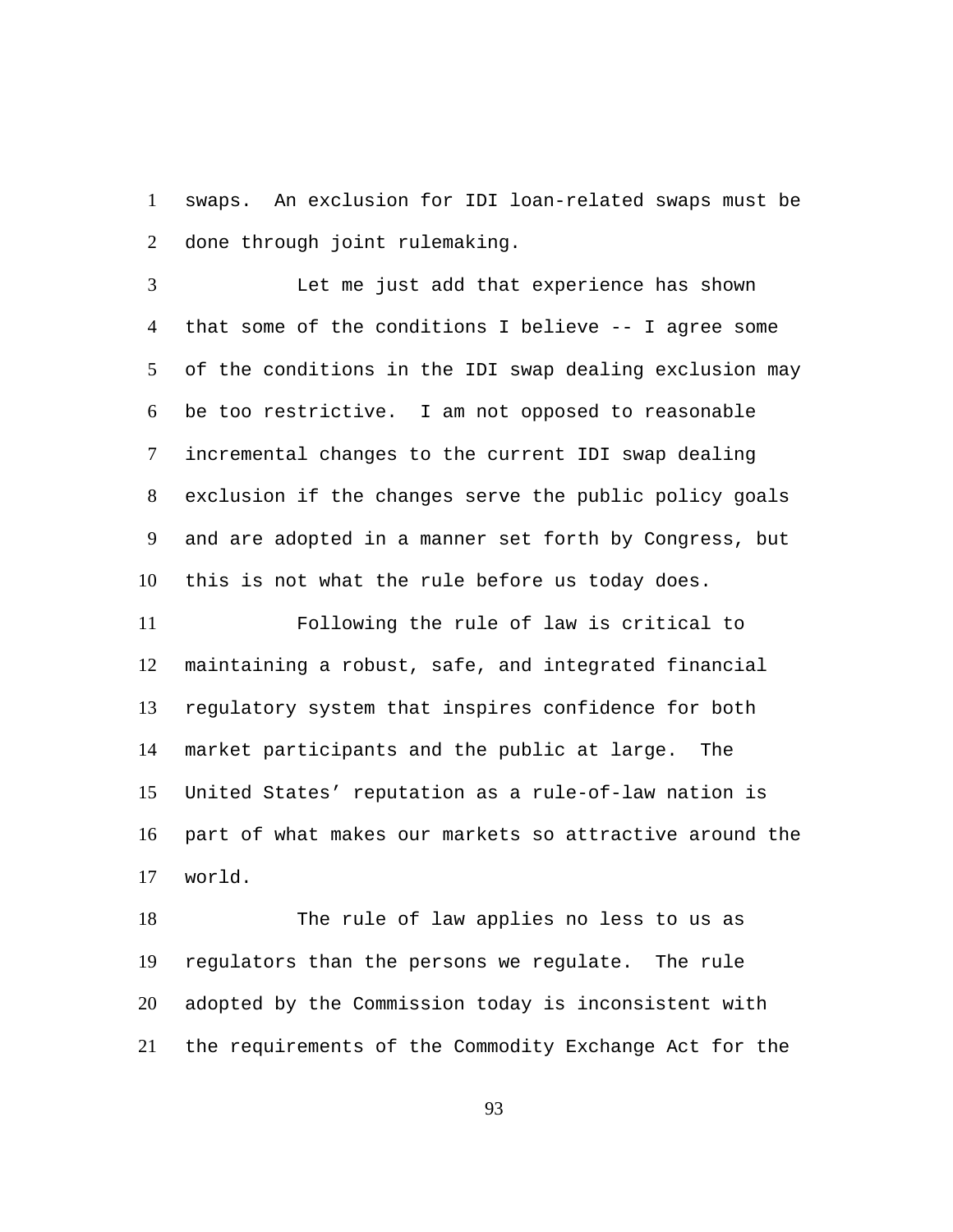regulation of swap dealers and violates the Dodd-Frank Act as to the process for amending those regulations. I, therefore, dissent. 1  $\mathcal{L}$ 3

4 Thank you.

5 CHAIRMAN GIANCARLO: Thank you, Commissioner. We have had a good discussion this morning about legal authority, statutory interpretation, and joint rulemaking. They are not unimportant concerns, raised in good faith and seriousness and intelligence by my colleagues. And I thank them. 6 7 8 9 10

We have also discussed how this proposal will spare small and midsized banks from certain derivatives requirements. That is true. And that indeed is important for America's regional banks. But I suggest to you that this proposal is far more important than all of those concerns. This proposal will enable small- and medium-sized commercial borrowers - manufacturers, homebuilders, agricultural cooperatives, community hospitals, and small municipalities to conduct prudent business risk management, necessary risk management that has been constricted under the 11 12 13 14 15 16 17 18 19 20 21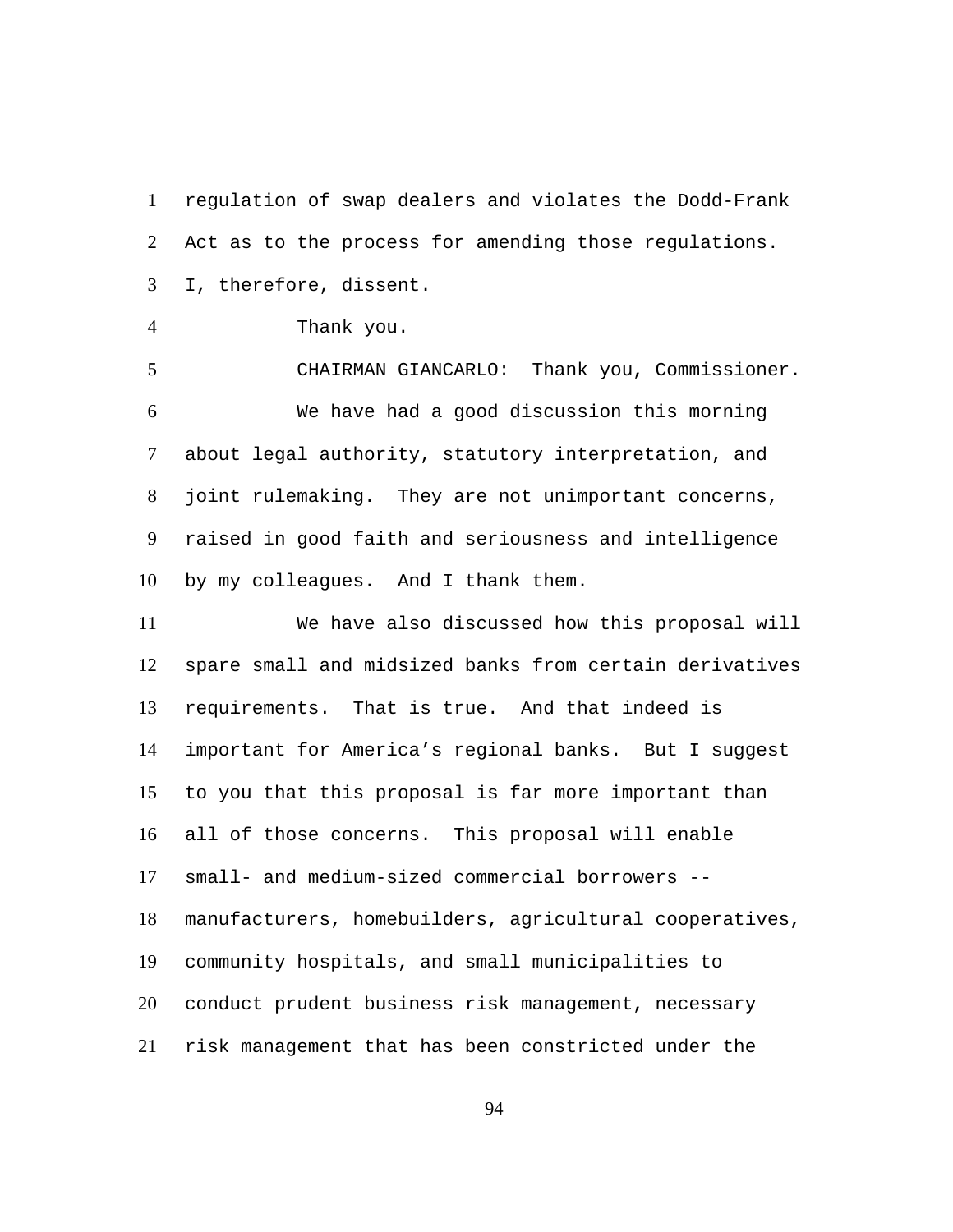1 current rule. Let me explain.

I recently telephoned senior executives of several regional banks to hear about the commercial lending and swaps hedging practices. One bank executive serving clients in the Mid-Atlantic explained that his bank was the only bank service provider to most of his small- and medium-sized business clients. If his regional bank could not offer these smaller businesses a fixed interest rate swap to hedge their floating-rate loan borrowing, then these borrowers had no means to hedge their exposure to rising interest rates on their loans.  $\mathcal{L}$ 3 4 5 6 7 8 9 10 11 12

Another executive with a Southeastern bank explained that regulatory limitations on his bank's ability to offer swap hedging facilities to small- and medium-sized borrowers meant that they remained exposed to rising interest rates, putting them at risk of having to curtail operations or lay off workers if rates rose. Here is the point. The current situation is pushing risk down into the real economy of jobs and livelihoods, rather than mitigating risk to the 13 14 15 16 17 18 19 20 21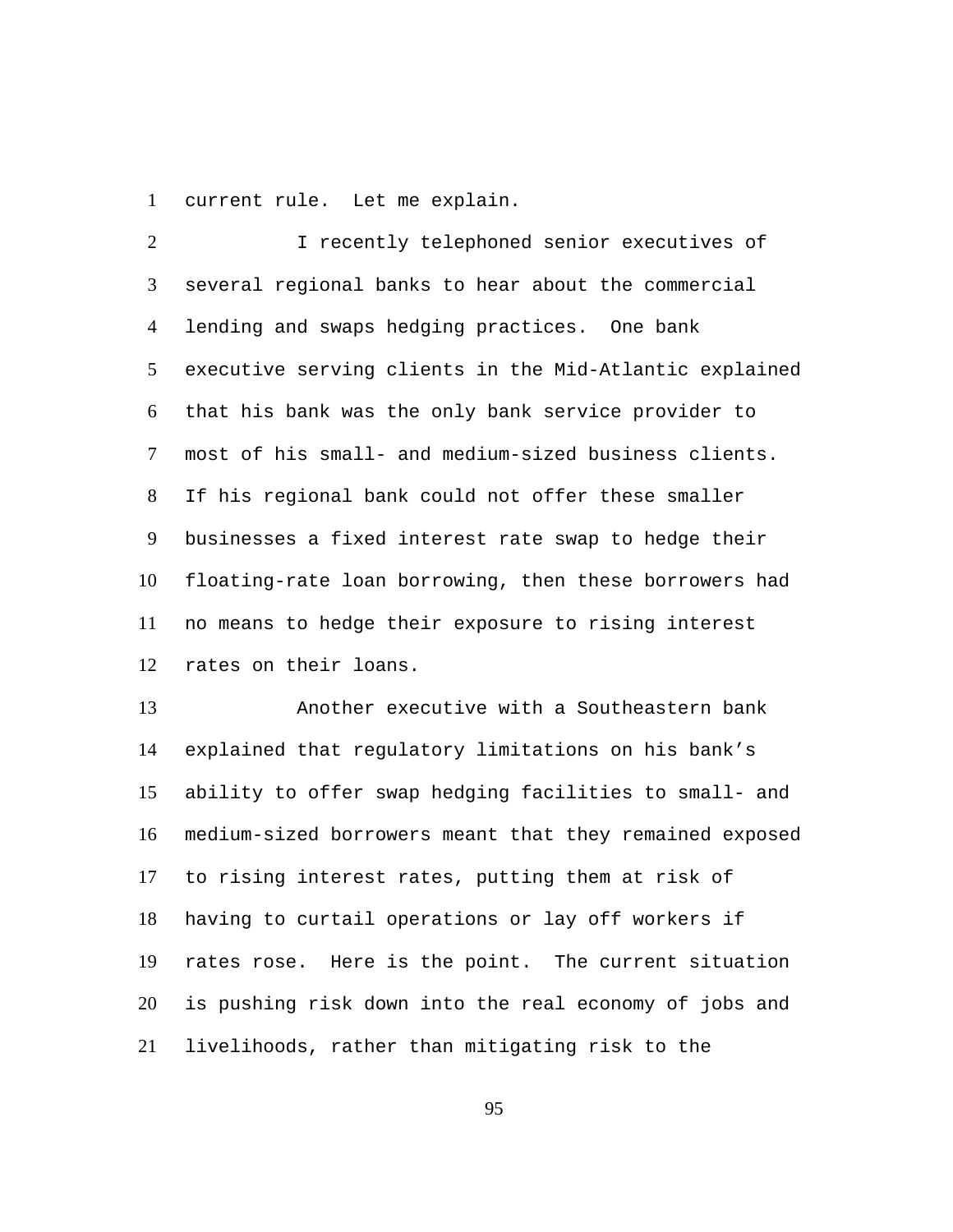economy, as derivative market reforms were intended in the first place. 1  $\mathcal{L}$ 

Another executive with a bank headquartered in Ohio said that greater regulatory flexibility would allow his bank to be there for its clients, not only in good times but in bad times of greater interest rate volatility. It would allow his bank to provide properly hedged lending, support good jobs, healthy communities, and safe retirements in towns throughout the Midwest. 3 4 5 6 7 8 9 10

I specifically asked each of these executives if they would engage in more swaps dealing to compete with Wall Street if this rule went through, and they all laughed. Each of them said they had no intention whatsoever to engage in that type of swaps dealing or speculate in swaps. They said that their prudential bank regulators would never allow them to do that. And they made it clear that their intention was to use swaps to mitigate the risk of floating-rate commercial loans used to invest in their local communities -- and nothing else. 11 12 13 14 15 16 17 18 19 20 21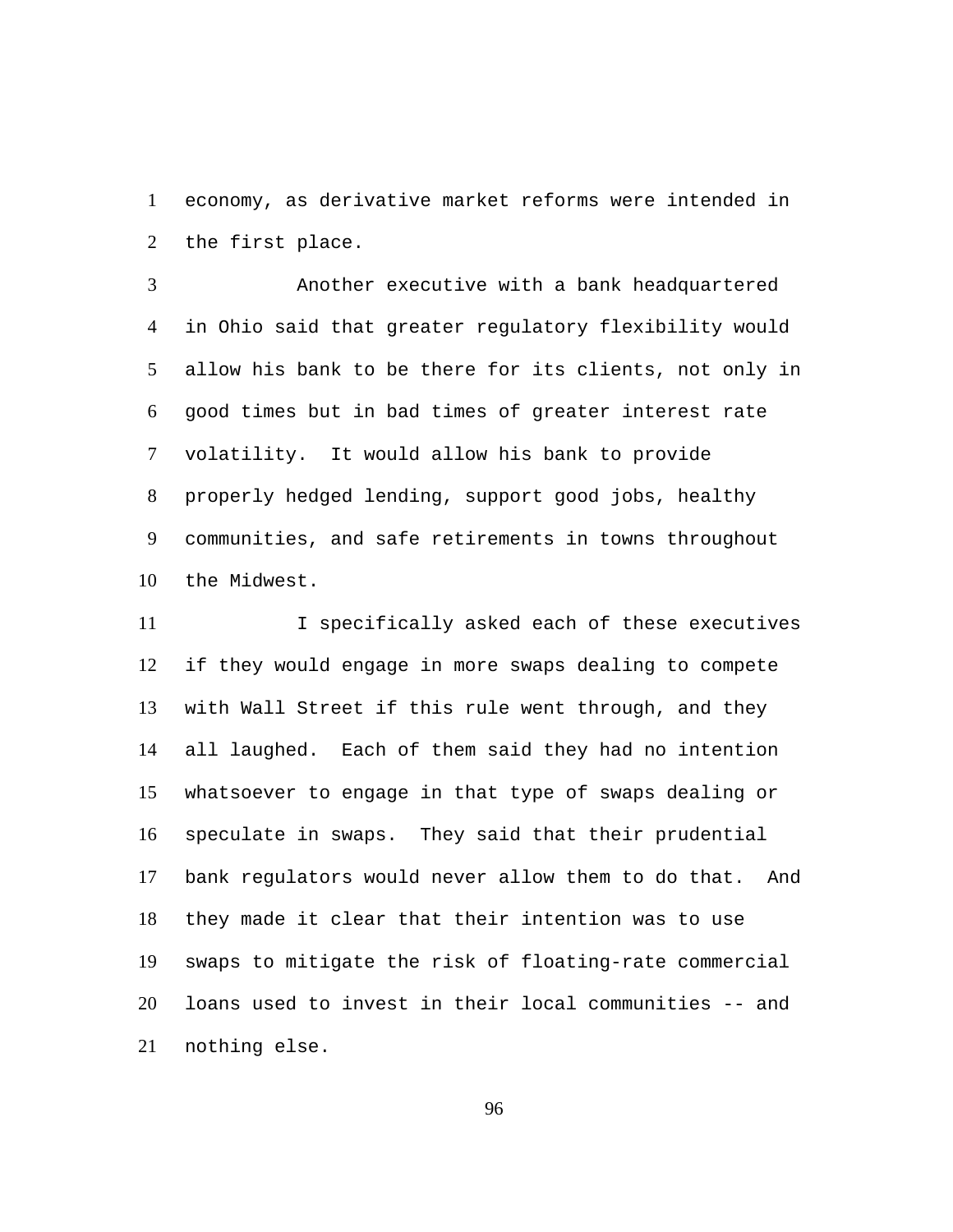| $\mathbf{1}$   | And these conversations made clear to me that           |  |  |  |
|----------------|---------------------------------------------------------|--|--|--|
| 2              | today's proposed rulemaking is about much more          |  |  |  |
| 3              | than -- as important as they are, of legal              |  |  |  |
| 4              | technicalities, Congressional intent, joint rulemaking, |  |  |  |
| 5 <sup>5</sup> | or even relief for small- and medium-sized banks. It    |  |  |  |
| 6              | is not about the banks. It is about the people that     |  |  |  |
| 7              | borrow money from them. It is about allowing America's  |  |  |  |
| 8              | small business borrowers and job creators to conduct    |  |  |  |
| 9              | prudent business risk management. It is about           |  |  |  |
| 10             | investment in local communities and the real economy.   |  |  |  |
| 11             | And it is about increasing prosperity and employing our |  |  |  |
| 12             | fellow Americans. And for me, things just don't get     |  |  |  |
| 13             | more important than that.                               |  |  |  |
| 14             | Thank you very much. Are Commissioners                  |  |  |  |
| 15             | prepared to vote?                                       |  |  |  |
| 16             | (No response.)                                          |  |  |  |
| 17             | CHAIRMAN GIANCARLO: If so, Mr. Kirkpatrick,             |  |  |  |
| 18             | would you take the roll?                                |  |  |  |
| 19             | SECRETARY KIRKPATRICK: The motion now before            |  |  |  |
| 20             | the Commission is on the adoption of the final rule on  |  |  |  |
| 21             | the de minimis exception to the swap dealer definition  |  |  |  |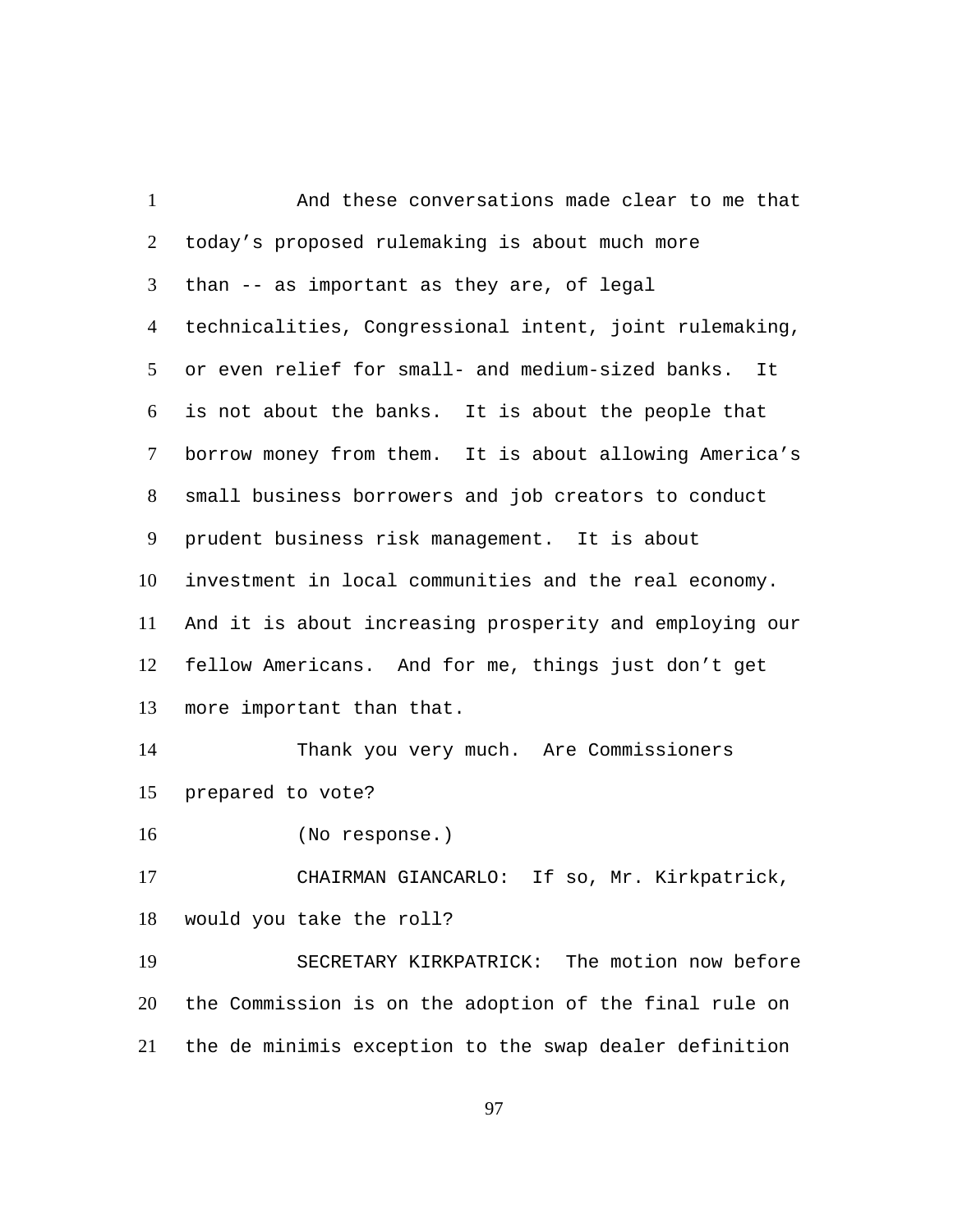| $\mathbf{1}$   |                     | for swaps entered into by insured depository        |  |
|----------------|---------------------|-----------------------------------------------------|--|
| $\overline{2}$ |                     | institutions in connection with loans to customers. |  |
| 3              |                     | Commissioner Berkovitz?                             |  |
| 4              |                     | COMMISSIONER BERKOVITZ: No.                         |  |
| 5              |                     | SECRETARY KIRKPATRICK: Commissioner                 |  |
| 6              | Berkovitz votes no. |                                                     |  |
| 7              |                     | Commissioner Stump?                                 |  |
| 8              |                     | COMMISSIONER STUMP: Aye.                            |  |
| 9              |                     | SECRETARY KIRKPATRICK: Commissioner Stump           |  |
| 10             | votes aye.          |                                                     |  |
| 11             |                     | Commissioner Behnam?                                |  |
| 12             |                     | COMMISSIONER BEHNAM:<br>No.                         |  |
| 13             |                     | SECRETARY KIRKPATRICK: Commissioner Behnam          |  |
| 14             | votes no.           |                                                     |  |
| 15             |                     | Commissioner Quintenz?                              |  |
| 16             |                     | COMMISSIONER QUINTENZ: Aye.                         |  |
| 17             |                     | SECRETARY KIRKPATRICK: Commissioner Quintenz        |  |
| 18             | votes aye.          |                                                     |  |
| 19             |                     | Chairman Giancarlo?                                 |  |
| 20             |                     | CHAIRMAN GIANCARLO:<br>Aye.                         |  |
| 21             |                     | SECRETARY KIRKPATRICK: Chairman Giancarlo           |  |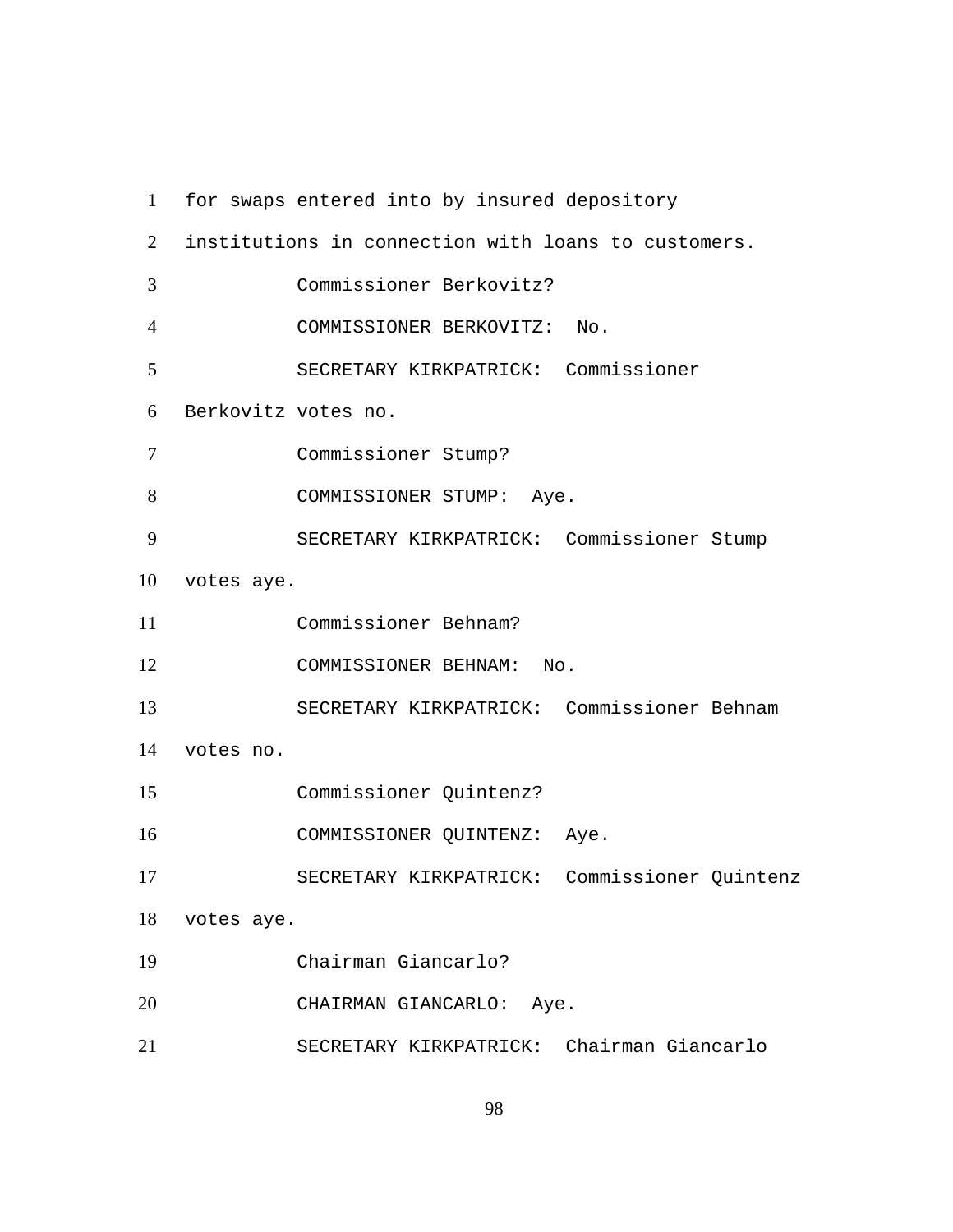1 votes aye.

Mr. Chairman, on this matter, the ayes have three, the no's have two.  $\mathcal{L}$ 3 CHAIRMAN GIANCARLO: Thank you, Mr. Kirkpatrick. Thank you, staff from DSIO. 4 5 Thank you, all participants in this meeting, either here in the room or on the phone. And thank you, my fellow Commissioners, for bringing to all of these matters thoughtfulness, intelligence, clarity. And it is remarkable how we continue to work together, not always agreeing but in a respectful and a decent tone, which I think our Americans, fellow Americans, expect from us. 6 7 8 9 10 11 12 13 Well, thank you very much. With that, the meeting will come to an end. 14 15 (Whereupon, at 11:45 a.m., the meeting was adjourned.) 16 17 18 19 20 21